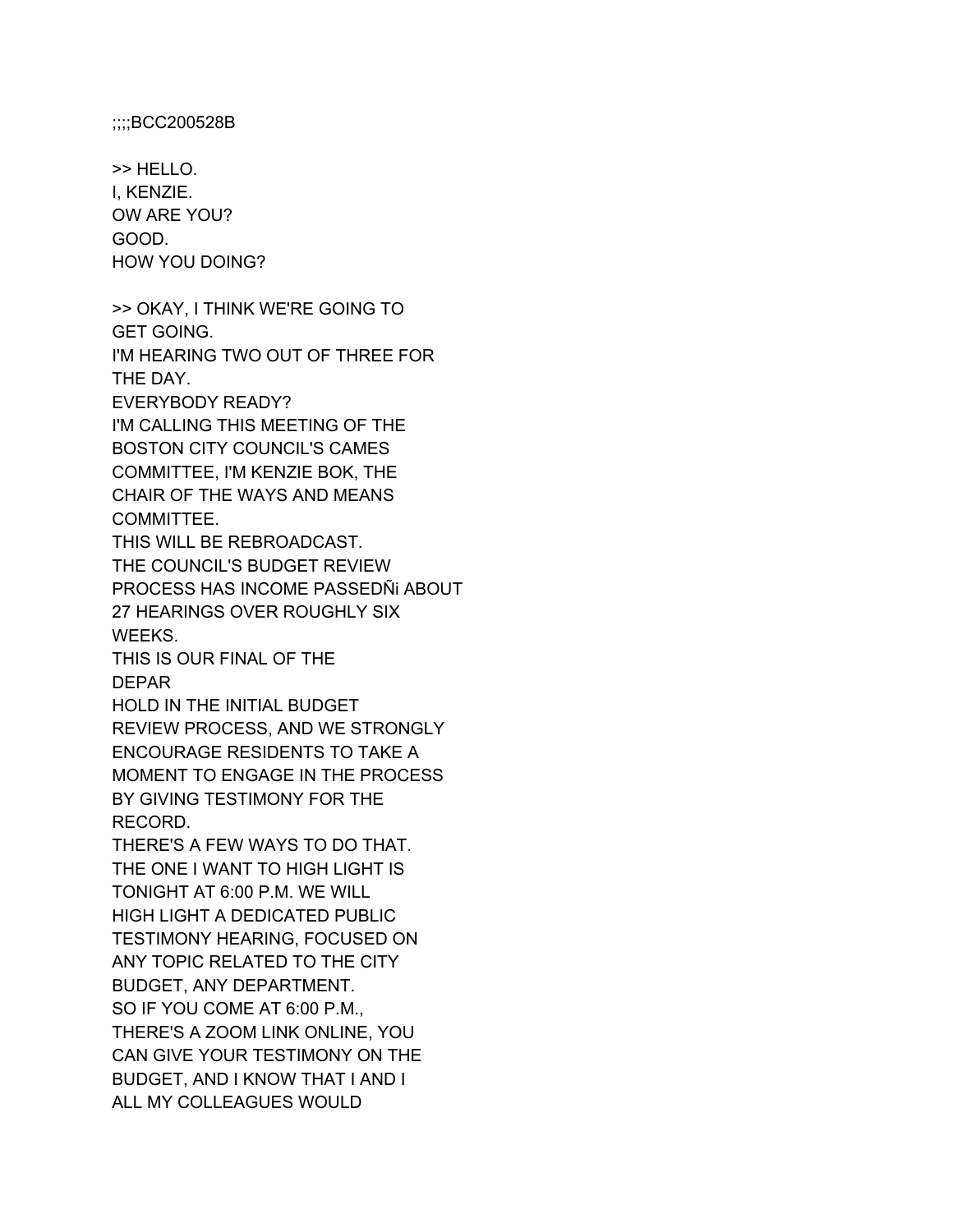APPRECIATE THAT. YOU CAN ALSO ATTEND THIS HEARING. THERE'S A ZOOM LINK ATTACHED TO THE PUBLIC NOTICE. WAIT TILL THE END AND I'LL RECOGNIZE YOU FROM PUBLIC TESTIMONY. YOU CAN GO TO BOSTON.gov/COUNSEL/FY21 BUDGET. YOU CAN EMAIL OR YOU CAN INFORMALLY TWEET US YOUR QUESTIONS USING THE HASHTAG BOSBUDGET. WE HAVE BEEN GOING THROUGH A REVIEW PROCESS. THE CITY HAS TO CONSIDER THE REVENUE PICTURE AND THINK ABOUT HOW WE REACH THE FINAL BUDGET FOR THE YEAR AHEAD, BUT THIS PROCESS IS HELPFUL. 0588 TO 0590, ORDERS FOR THE FY'21 OPERATING BUDGET INCLUDING ANNUAL APPROPRIATION FOR THE OPERATION FORCE THE SCHOOL DEPARTMENT AND OTHER POST EMPLOYMENT BENEFITS. DOCKET 30591 TO 92, CAPITAL APPROPRIATIONS, AND THEN ORDERS FOR THE CAPITAL BUDGETS INCLUDING LOAN ORDERS AND LEASE PURCHASE AGREEMENTS. COLLECTIVELY, THOSE DOCUMENTS MAKE UP THE FULL FY'21 PROPOSED BUDGETS FROM THE MAYOR. THE FOCUS AREA TODAY, THE -- THE B.P.D.A.. THEY HAVE THEIR OWN BUDGET. HOWEVER, ITS CAPITAL BUDGET IS ALSO INVOLVED IN SOME OF THE CAPITAL LOAN ORDERS I MENTIONED

AND OBVIOUSLY THE COUNCIL TAKES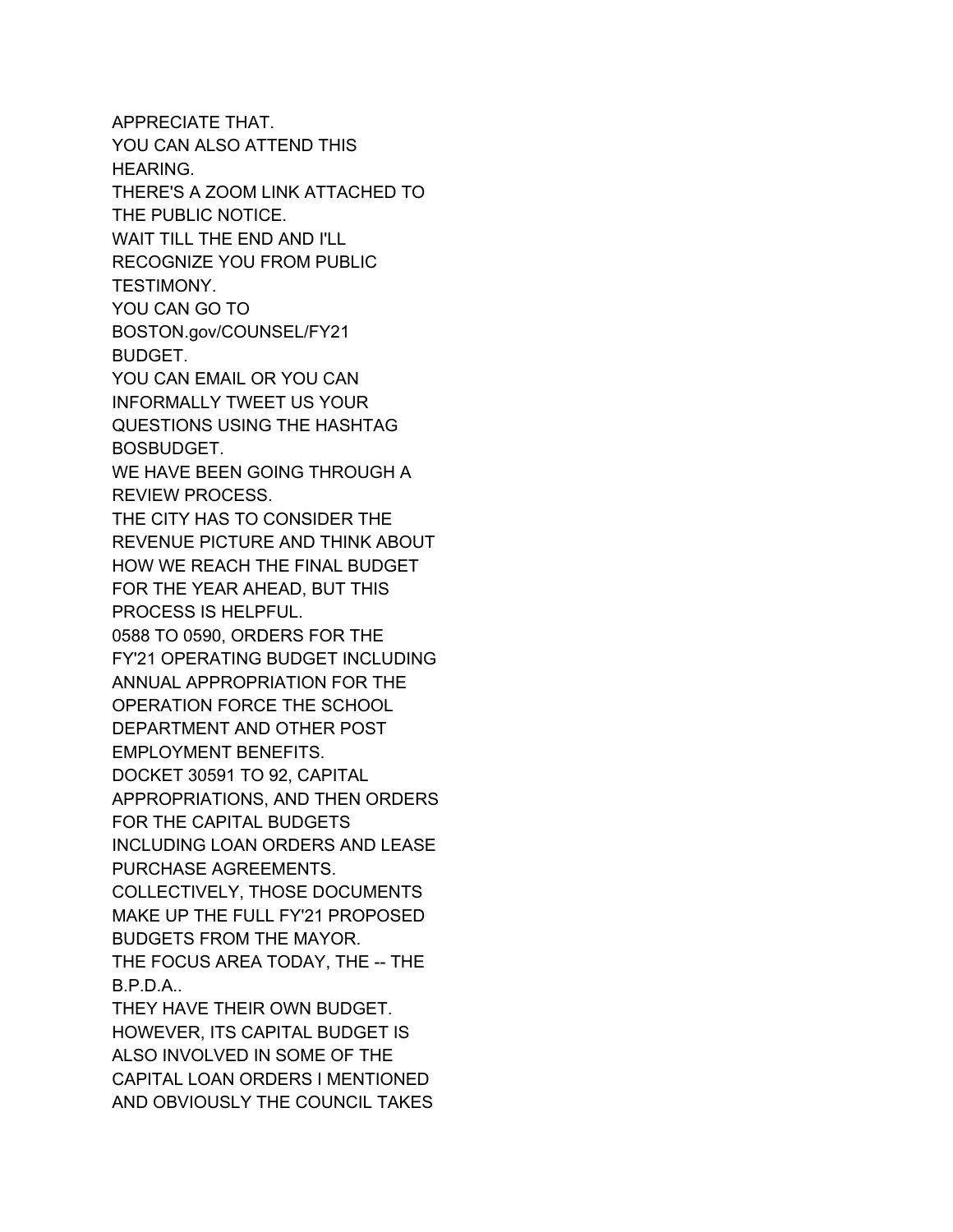AN INTEREST IN THE IMPORTANT WORK IT DOES IN RELATION TO THE CITY.

WE'RE JOINED BY LAUREN, DEVIN, JONATHAN ALL FROM THE B.P.D.A., AND TRINE NGUYEN, DIRECTOR OF THE OFFICE OF WORKFORCE DEVELOPMENT, ALSO UNDER THE B.P.D.A. UMBRELLA, AND WE'RE JOINED BY MICHELLE GOLDBERG THE BUDGET DIRECTOR FOR THE B.P.D.A. WHO WILL BE PRESENTING. SO I WANT TO NOTE MY COLLEAGUES WHO HAVE JOINED US SO FAR. WE HAVE A FEW MORE ON THEIR WAY. JOINED BY COUNCILLOR LIZ BREADON FROM DISTRICT 9, COUNCILLOR ED FLYNN FROM DISTRICT 2, WEATHER SERVICE MICHAEL FLAHERTY AT-LARGE, COUNCILLOR ANNISSA ESSAIBI-GEORGE AT-LARGE, COUNCILLOR BAKER DISTRICT 3, COUNCILLOR JULIA MEJIA AT-LARGE, AND COUNCILLOR JANEY DISTRICT 7 AND COUNCIL PRESIDENT. WITHOUT FURTHER ADIEU I HAND IT OVER TO MICHELLE GOLDBERG.

>> THANK YOU SO MUCH. LET ME SEE IF I CAN GET MY SCREEN PRESENTING HERE. IT WILL BE A PICTURE FOR MY INTRO. GOOD AFTERNOON. MY NAME IS MICHELLE GOLDBERG,

BUDGET DIRECTOR TO HAVE THE BOSTON PLANNING AND DEVELOPMENT AGENCY.

THANK YOU FOR GIVING US THE OPPORTUNITIES TO SPEAK ABOUT OUR WORK.

I'M JOINED BY TRIN NGUYEN, LAUREN SHORTLIF, KEVIN DIRECTOR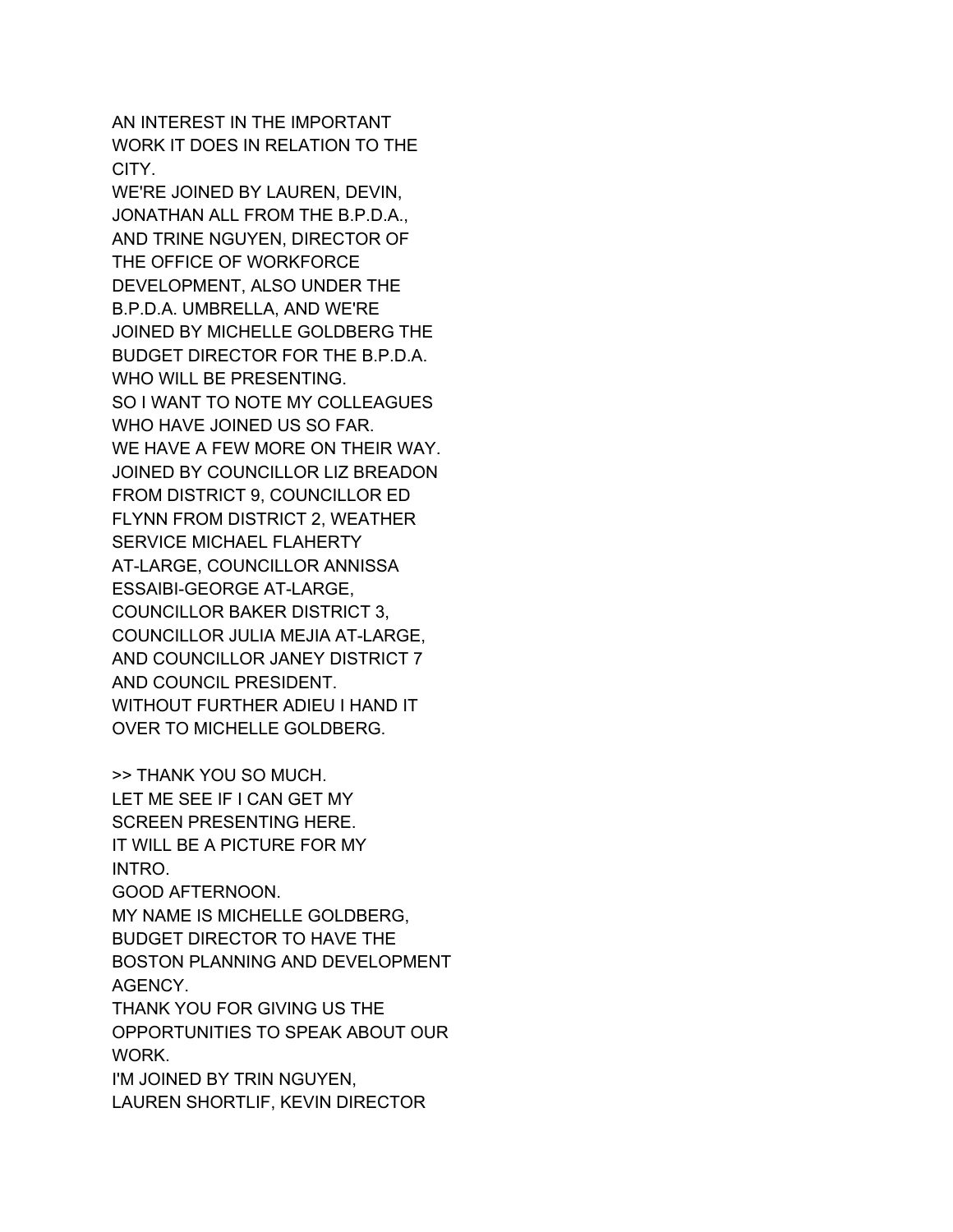OF REAL ESTATE AND JONATHAN GREELY DIRECTOR OF DEVELOPMENT. I HOPE MY COLLEAGUES AND I CAN HAVE A RICH CONVERSATION WITH YOU TODAY ABOUT THE B.P.D.A.'S BUDGET AND FINANCIAL ACTIVITIES. ALTHOUGH WE CANNOT YET DISCUSS PHI 21 UNTIL OUR PUBLIC MEETING WITH THE BOARD OF DIRECTORS ON JUNE 11, WE CAN DISCUSS FY'20 AND THE THIRD QUARTER UPDATE WAS PROVIDED IN A VANS OF THE HEARING.

I WELCOME YOUR COMMENTS. I HAVE BEEN WITH THE B.P.D.A. SINCE 2016 HELPING THE EFFORTS IN ADVANCING TOWARDS FINANCIAL EXCELLENCE BY FOCUSING ON BUILDING OUT A HIGH-FUNCTIONING BUDGET AND FINANCIAL ADMINISTRATION UNIT WITHIN THE AGENCY'S FINANCE DEPARTMENT. I ALSO HAVE A PASSION FOR EQUITABLE PROCUREMENT AND REPRESENT THE B.P.D.A. IN THE LIVING CITY'S EXCLUSIVE PROCUREMENT CENTER ALONG WITH THE MAYOR'S OFFICE OF ECONOMIC DEVELOPMENT.

B.P.D.A. STAFF AND I COLLABORATED WITH THE CITY TO HELP THE MAYOR RELEASE THE ORDER OF EQUITABLE PROCUREMENT AND LOOK FORWARD TO THE DISPARITIES STUDY.

WE HOPE TO TAKE YOU THROUGH A BRIEF OUTLINE OF THE FINANCIAL FRAMEWORK BEFORE WE OPEN FOR QUESTIONS.

THE LAST SLIDE IS FOR DEPARTMENT BUDGETS, WHERE I WILL ATTEMPT TO RESPOND TO SOME OF THE QUESTIONS THAT EMERGED IN THE WORKING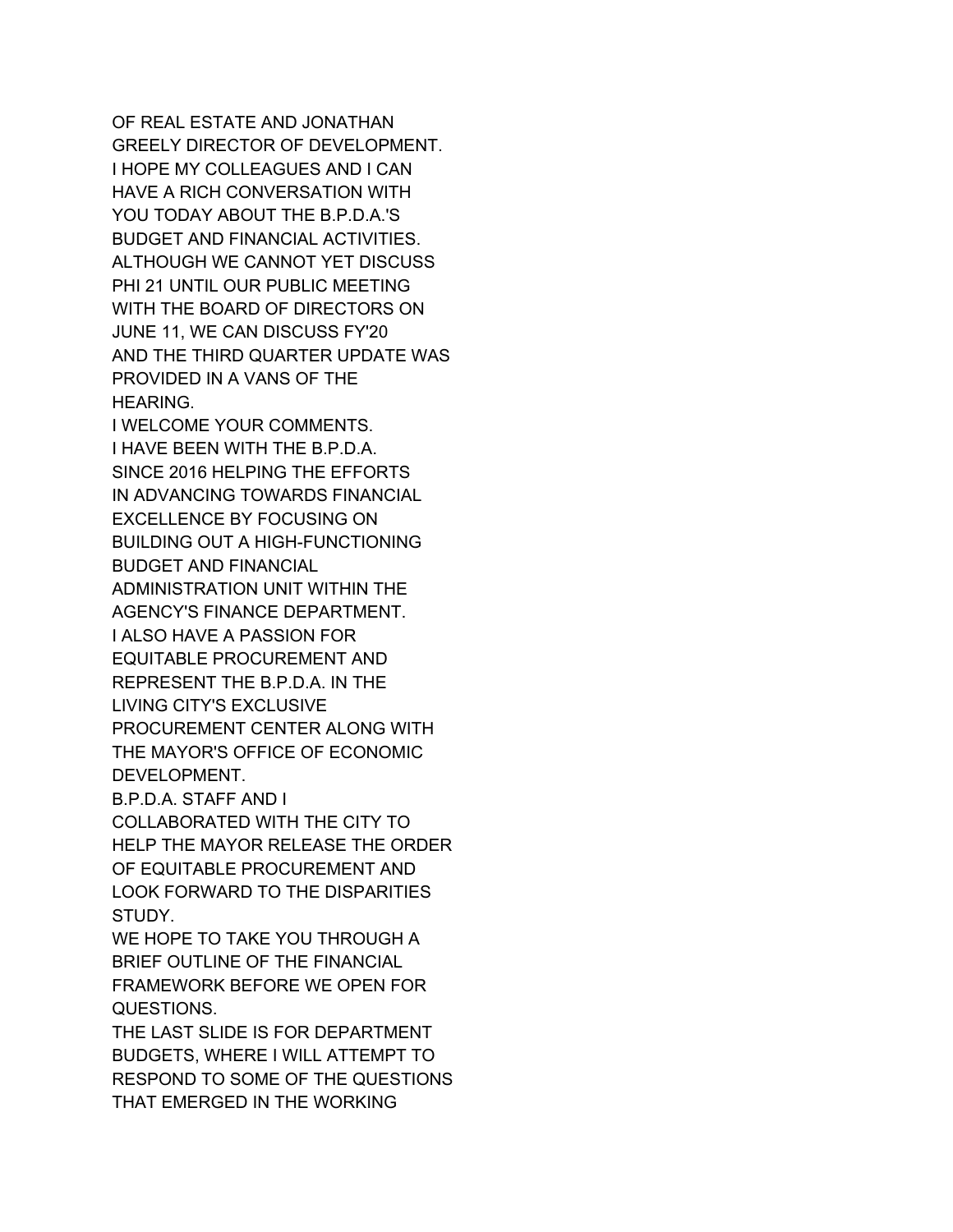SESSION WITH THE COUNCIL ON MAY 18.

ANY REMAINING ITEMS WE ARE HAPPY TO DISCUSS TODAY OR PROVIDE RESPONSES.

I ALSO HIGHLY ENCOURAGE FOLKS TO SPEND TIME WITH OUR BUDGET BOOK. THIS DOCUMENT HOPEFULLY LOOKS A LOT LIKE WHAT WILL BE ON RELEASES AS THEY ARE WHERE I RECEIVED MY TRAINING. WHILE THIS IS FIRST TIME TO PROVIDE AN OPENING STATEMENT TO THIS BODY, I HAVE ATTENDED MANY SECURITY COUNCIL HEARINGS. I STARTED MY CITY SERVICE AS A MANAGEMENT ANIST AND A MAYOR'S OFFICE OF BUDGET MANAGEMENT, SO I HOPE TO MAKE JIM AND JACK PROUD.

AS A SELF-SUSTAINING ORGANIZATION, THE BAD IS MADE UP OF FIVE BUSINESS UNITS THAT INTERACTS WITH WHAT WE REFERRED TO AS RELATED PARTY INTERACTIONS.

THE UNITS ARE COMPRISED OF THREE MAJOR ENTITIES.

THERE ARE ALSO TWO MINOR ENTIES. THE BOSTON LOCAL DEVELOPMENT CORPORATION AND FRIENDS OF EAST BOSTON OPPORTUNITY FYOB. SO JUST TO QUICKLY WALK FOLKS THROUGH OUR TRADITIONAL SOURCES AND USES, THE B.P.D.A. OPERATING REVENUES DERIVED FROM TWO MAIN CATEGORIES, RENTAL LEASES AND PARKING AND GRANTS AND DONATIONS WHICH COMPRISES 86%. THE REMAINING IS SAIL -- SALE OF REAL ESTATE, EQUITY PARTICIPATION AND INTERESTS FROM OTHER INCOME.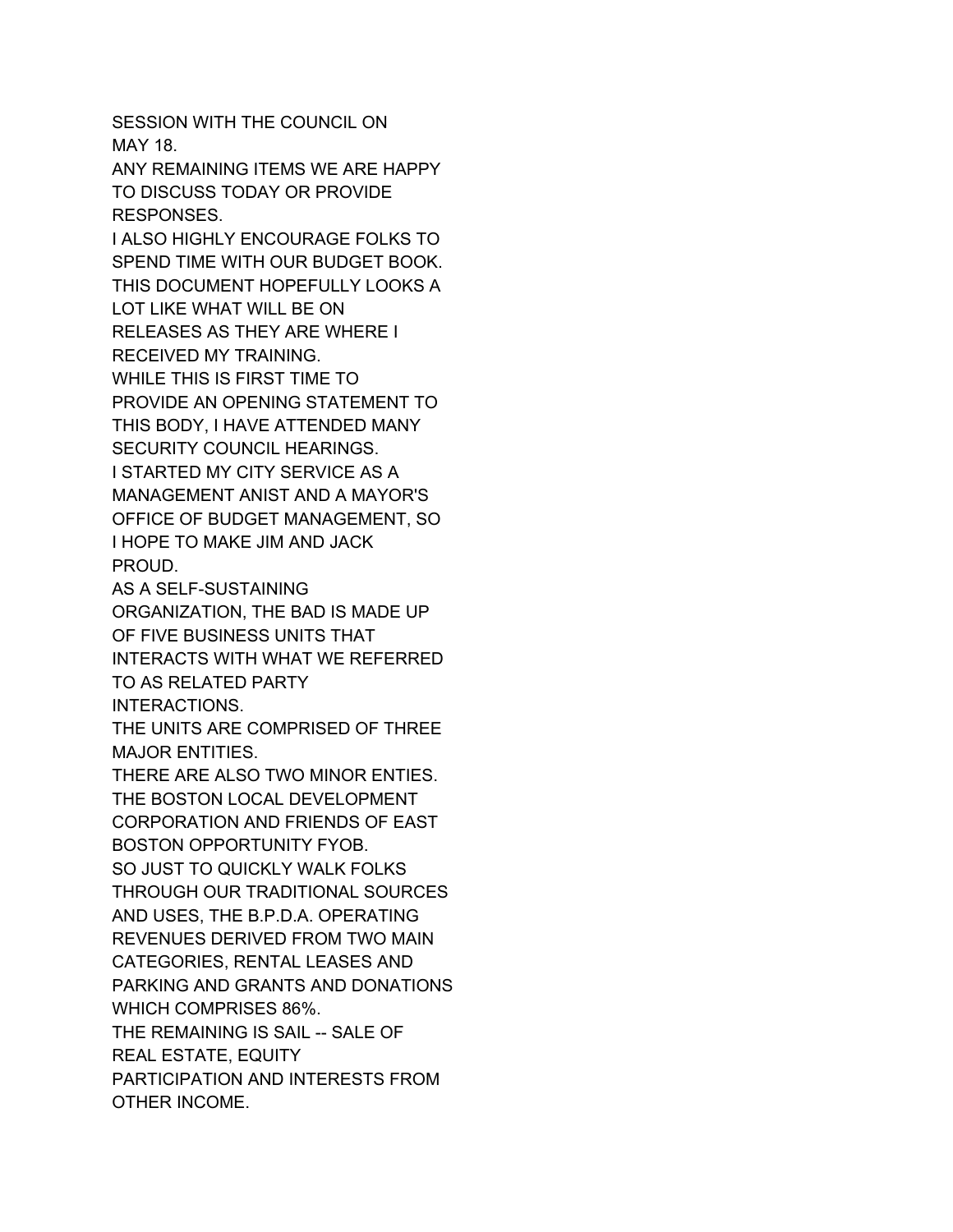THE MAJORITY OF OUR REVENUE THAT SUPPORTS OUR OPERATIONS COMES FROM RENTAL LEASES, PARKING, AND TAXES FOR OWD. LET'S SEE HERE. ON THE EXPENDITURE SIDE, PERSONNEL AND BENEFITS REPRESENTS THE LARGEST CATEGORY OF EXPENSE FORCE THE B.P.D.A. WITH 47% OF THE TOTAL BUDGET. IT'S IMPORTANT TO NOTE THAT STAFF COSTS RELATED TO OPERATING OW D'S COMMUNITY-BASED ORGANIZATIONS ARE ACCOUNTED FOR IN CONTRACTUAL SERVICES RATHER THAN PERSONNEL.

THE NEXT LARGEST CATEGORY IS CONTRACTUAL SERVICES. SORRY.

PROPERTY MANAGEMENT AND DEBT AND ADMINISTRATIVE EXPENSES

COMPRISED FOR THE REMAINING 23%. WE ARE STARTING TO SEE MORE EXPENSES IN THIS CATEGORY RELATED TO CONSTRUCTION AS GOVERNMENT COUNTING STANDARD BOARDS OR GAS RULES ARE CHANGING AND HAPPY TO GET INTO THAT MORE LATER IF FOLKS LIKE.

THIS IS WHY PROPERTY MANAGEMENT SAW SUCH A LARGE INCREASE FROM FY'19 TO FY'20 BECAUSE OF THE INCLUSION OF THE DEM MISSION LIST AND REMEDIATION OF THE BUILDINGS IN THE CHARLESTOWN YARD.

THEY NEED TO BE FUNDED THROUGH THE OPERATING INSTEAD OF CAPITAL BUDGET.

THE B.P.D.A. ALSO PARTICIPATES IN FUNDING STREAMS THAT DOES NOT SUPPORT OUR OPERATIONS. HERE ARE SOME OF THE ITEMS THAT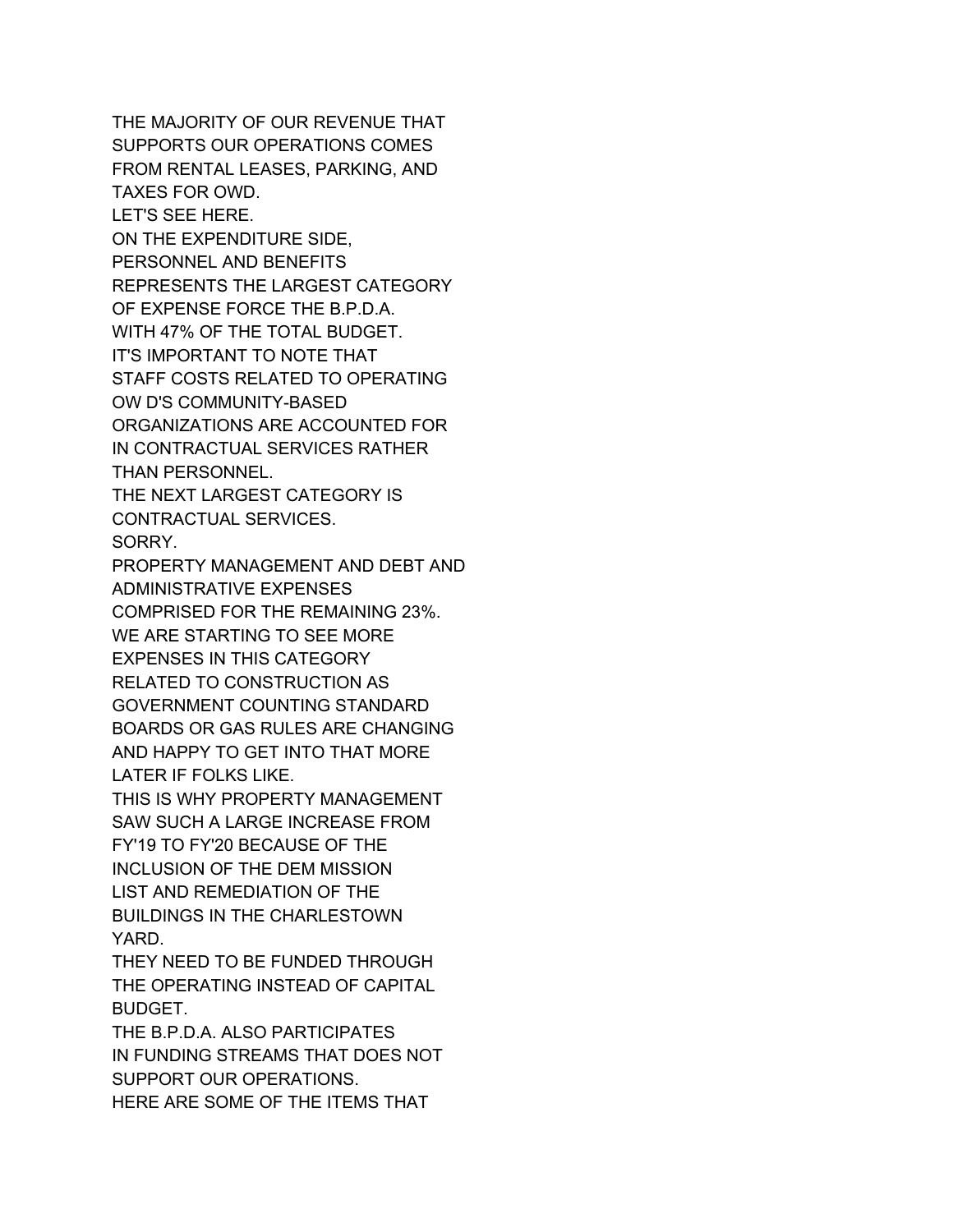ARE NOT INCLUDED IN THE B.P.D.A.'S OPERATING AND CAPITAL BUDGET.

THE B.P.D.A. ACTS."¦ AS A PASS-THROUGH ENTITY FOR MITIGATION AND COMMUNITY BENEFIT FUNDS THAT ARISE FROM ARTICLE 80 PROCESSES MEMORIALIZED IN THE COOPERATION AGREEMENTS. THE B.P.D.A. MONITORS COMPLIANCE WITH THE COOPERATION AGREEMENTS AND COLLECTS AND RELEASES FUNDS PER THOSE AGREEMENTS' TERMS. FUNDS HELD UNDER THESE AGREEMENTS ARE RESTRICTED AND CANNOT BE USED FOR B.P.D.A. OPERATING EXPENSES. THE B.P.D.A. HOLDS NOTES OR LOANS ON IN PROPERTIES THROUGHOUT THE CITY FOR LAND CONVEYED FOR DEVELOPMENT PURPOSES.

THESE NOTES ARE GENERALLY ONLY DUE WHEN THERE IS A CHANGE IN THE USE OF THE PROPERTY FROM WHAT IT WAS ORIGINALLY INTENDED FOR.

FOR EXAMPLE, WHEN A PROPERTY CHANGES FROM AFFORDABLE TO MARKET RATE HOUSING, THE NOTE MAY BECOME DUE.

NEARLY ALL NOTES RECEIVABLE FUNDS ARE DUE TO THE CITY OF BOSTON NOT THE B.P.D.A. SO IF REPAYMENT WERE TO BE RECEIVED, THE B.P.D.A. WOULD COLLECT THE FUNDS AND TRANSFER)3 THEM TO THE CITY'S DEPARTMENT OF NEIGHBORHOOD DEVELOPMENT. REVENUE GENERATED FROM INCLUSIONARY DEVELOPMENT POLICY OR I. DEMOCRAT P. FOR AFFORDABLE HOUSING THROUGH THE ARTICLE 80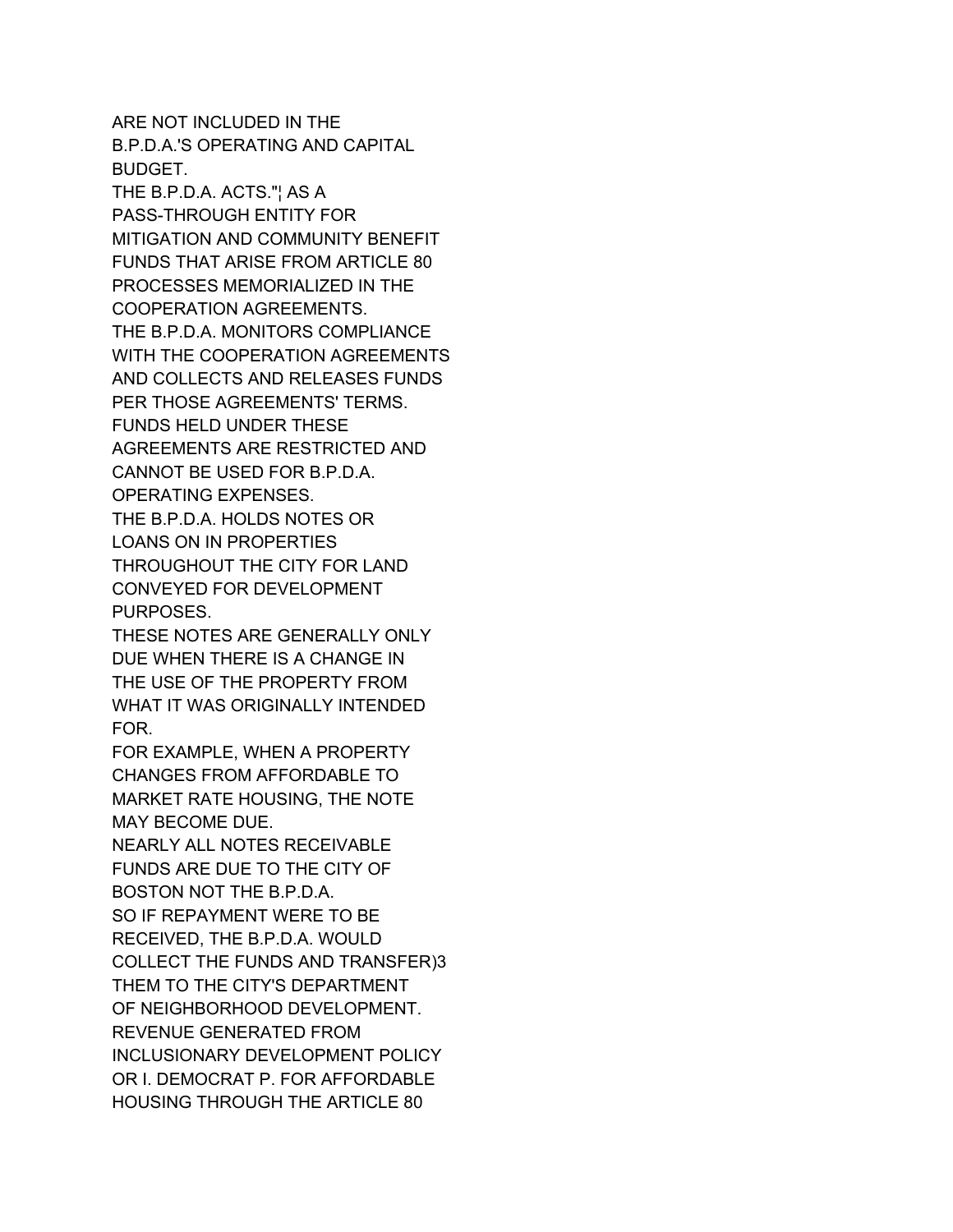PROCESS ALSO TRANSFER TO BE MANAGED TO D.&D. FOR CREATION OF HOUSING ACROSS THE CITY. FEDERAL OR STATE GRANTS WILL OFTEN PASS THROUGH THE B.P.D.A. TO OTHER RECIPIENTS. AN EXAMPLE OF SUCH AN OCCURRENCE IS THE STATE'S MASS WORKS GRANTS. THE B.P.D.A. ADMINISTERS THE PROGRAM FOR THE GRANTS BUT DOES NOT RECEIVE ADMINISTRATIVE FEES. THE B.P.D.A. DOES NOT BENEFIT FROM THEM AND THEY'D ARTIFICIALLY INCREASE THE SIZE OF OUR BUDGET. LYMPICAGE. FUNDS CORRECTED FOR AND DISTRIBUTED THROUGH LINKAGE ARE NOT INCLUDED. THERE ARE A COUPLE OF QUESTIONS THAT CAME UP DURING THE WORKING SEES AND WE WOULD BE HAPPY TO SPEAK ABOUT THAT. THESE FUNDS ARE DIRECTED TO THE CITY OF BOSTON. FROM THERE, SOME FUNDS MAY ULTIMATELY BE DISTRIBUTED IN THE FORM OF A GRANT TO FUND SPECIFIC OWD JOB TRAINING PROGRAMS AT THE CITY'S DISCRETION. SO THE NEXT SLIDE I HAVE HERE FOR FOLKS IS JUST OUR DEPARTMENT BUDGET SLIDE. THIS PIE CHART SPLITS OUR EXPENSE BYS DEPARTMENT RATHER THAN CATEGORY. WE DID EXCLUDE SOME OF OUR MINOR DEPARTMENTS LIKE THE BOARD OF DIRECTOR FOR THE PURPOSES OF THIS CHART. THE PLANNING DEPARTMENT IS COMPRISED OF 54 BUDGETED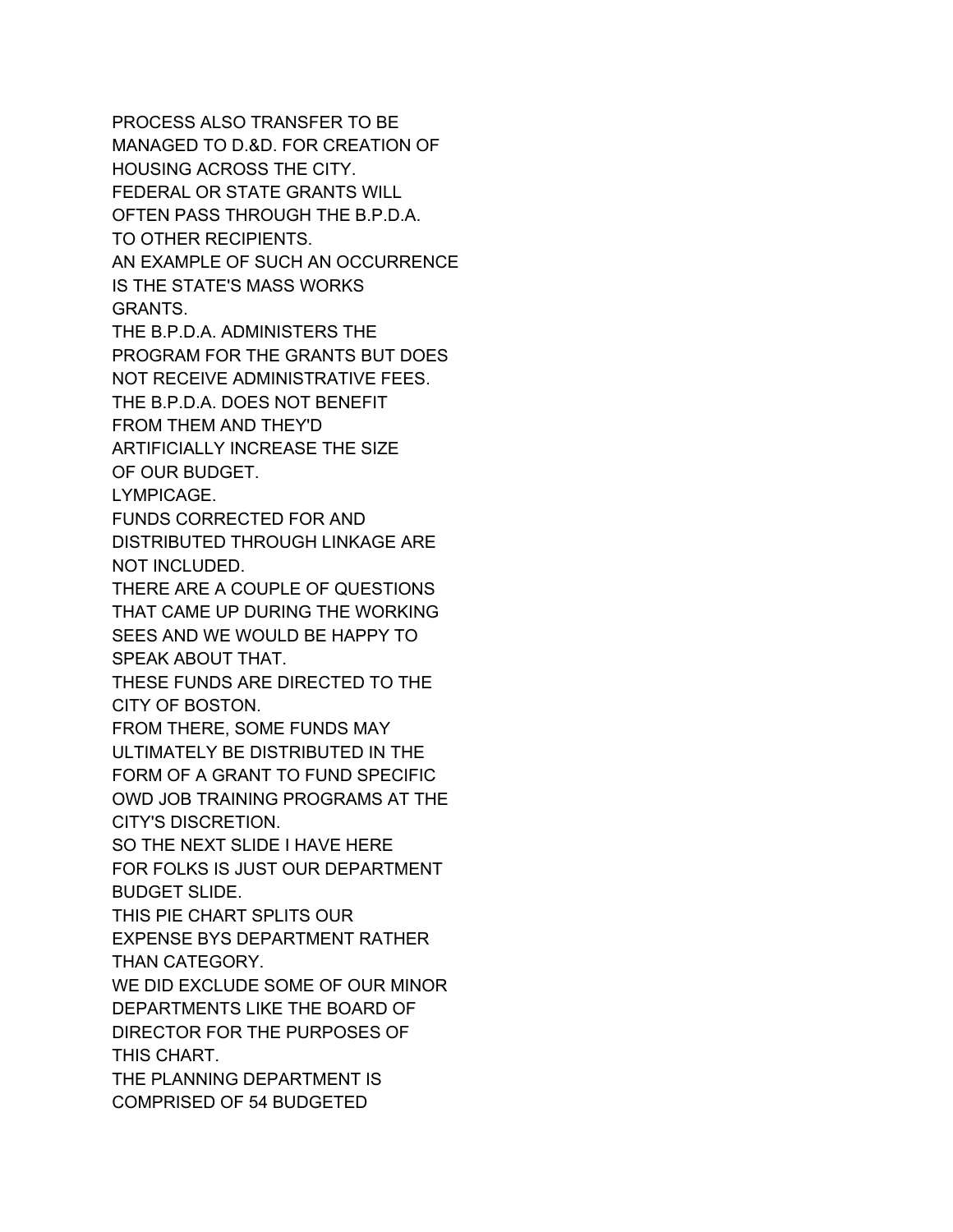POSITIONS AND THEIR ASSOCIATED BENEFITS, SO STAFF FOCUSES ON EVERYTHING FROM CLIMATE AND RESILIENCY PLANNING TO HISTORIC PRESERVATION.

THE STAFF ENGAGES IN INTERNAL PLANNING AS WELL AS PARTNERING WITH OUTSIDE ENTITIES FOR LARGE SCALE PROJECTS.

I WOULD LIKE TO HIGHLIGHT THAT THE PLANNING DEPARTMENT HAS A TEAM OF FOUR COMMUNITY EDGE GAME MANAGERS WHO FOCUS ON BUILDING RELATIONSHIPS AND REACHING OUT TO NEW VOICES IN THE COMMUNITY WHERE WE HAVE ACTIVE PLANNING WORK UNDERWAY.

WE HAVE HELD PLANNING EVENTS AND LIBRARIES, CAFES, BOWLING ALWHRIS AND BREWERIES ALL TO HAVE FORMAL DISCUSSIONS ABOUT PLAGE WITH THE OVERALL GOAL OF BREAKING DOWN BARRIERS TO PARTICIPATION BY MEETING PEOPLE WHERE THEY ARE.

WE ARE SOMETIMES ABLE TO LEVERAGE OUTSIDE FUNDS FOR PLANNING AND ARE GRATEFUL FOR THE CITY'S ONGOING PARTNERSHIP WITH FUNDING FOR TRANSPORTATION PRANG STUDIES THROUGH THE PAST CAPITAL BUDGETS.

THE BAD PARTNERS WITH PARKS AND TRANSPORTATION AND OTHER ENTITIES TO ENSURE STRATEGIC RESULTS FOR BOSTONIANS. THIS DEPARTMENT HAS GROWN IN STAFF OVER THE PAST FIVE YEARS WHICH IS REFLECTIVE OF THE B.P.D.A.'S EFFORTS TO STRIKE THE BALANCE BETWEEN INTERNAL STAFF AND OUTSIDE EXPERTISE. COUNCILLOR BOK ASKED ABOUT SOME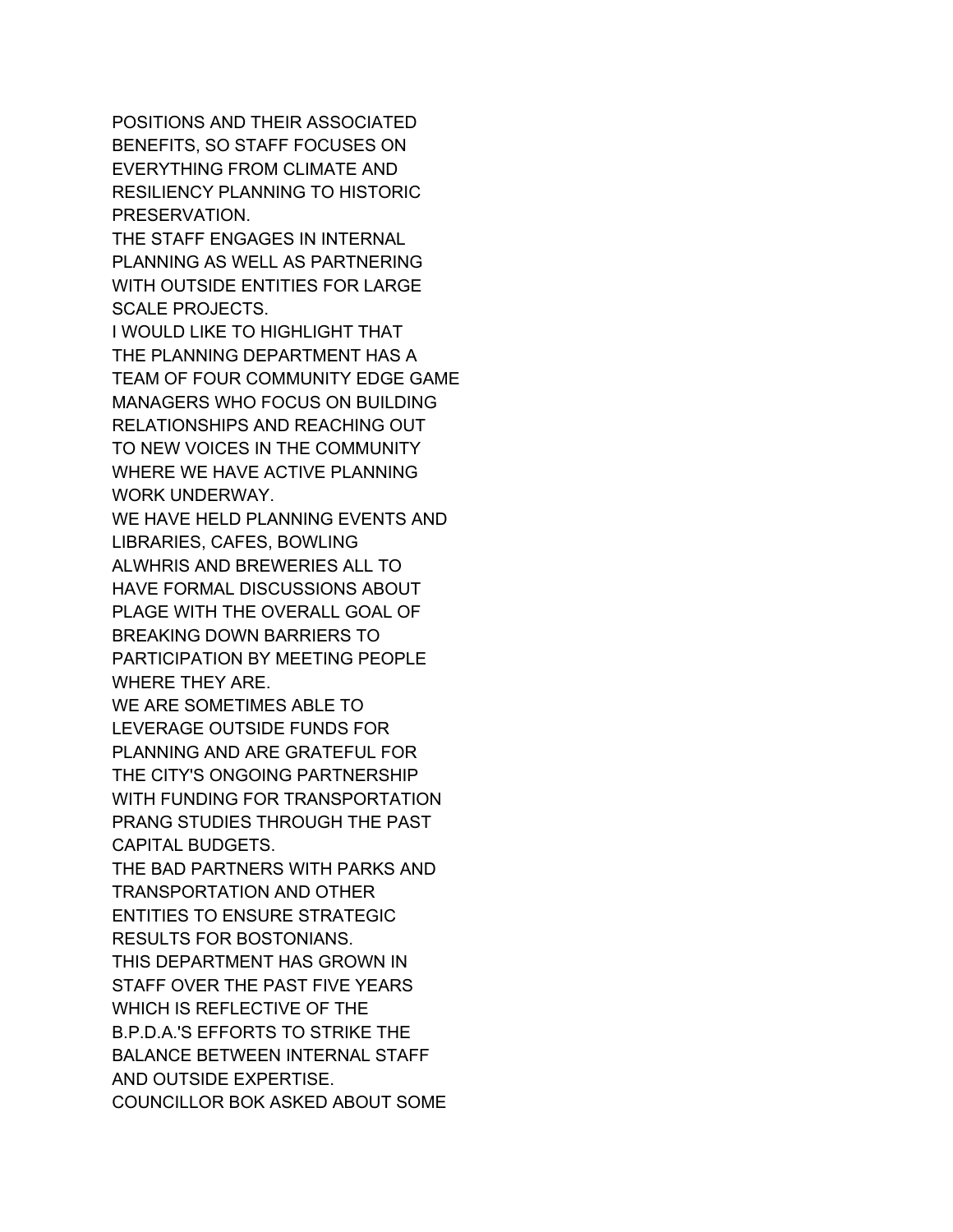HISTORIC PRESERVATION WORK. OUR URBAN DESIGN TEAM HAS THAT AT THE FOREFRONT OF THEIR WORK AND WE'RE MORE THAN HAPPY TO HAVE THAT CONVERSATION. THE PLANNING TBUJT BUDGET INCLUDES \$50,000 FOR ADVERTISING AND \$10,000 FOR PUBLIC MEETING EXPENSES.

THE REAL ESTATE DEPARTMENT IS THE ENGINE THAT MAKES THE MOTOR RUN FOR THE B.P.D.A. TO MANAGE OR PORTFOLIO OF ASSETS, IT REQUIRES TEAM OF

PROFESSIONALS, PUBLIC EXPERTS AND A SMALL STAFF OF UNION EMPLOYEES.

THE REAL ESTATE DEPARTMENT WORKED WITH FINANCE ON PROSEERNLGLE CLARIFICATIONS ON OUTREACH AND SOURCING. DIVERSION AND INCLUSION IS AN ASPECT IN ALL WITH RANGING EFFORTS TO CONTRACT WITH MORE WMBEs TO NEW STRATEGIES TO ADVANCE INCLUSION IN DISPOSITION AND REDEVELOPMENT ON BRAD-OWNED PROPERTY.

AND WHILE THE AGENCY IS RELIANT ON OUR REVENUE FROM OUR REAL ESTATE DEPARTMENT TO FUND OUR BUDGET, WE ALSO TAKE EVERY OPPORTUNITY TO USE OUR REAL ESTATE ASSETS TO ADVANCE COMMUNITY DEVELOPMENT GOALS. DEVIN QUIRK IS WITH US TODAY AND WILL BE ABLE TO RESPOND TO YOUR QUESTIONS ABOUT HOW OUR GROUND LEASE WORKS, WHAT WE ARE SEEING IN THE EARLY MONTHS OF COVID 19. FOR DEVELOPMENT REVIEW, THEIR BUDGET IS ALMOST ENTIRELY STAFFED WITH 16 EMPLOYEES.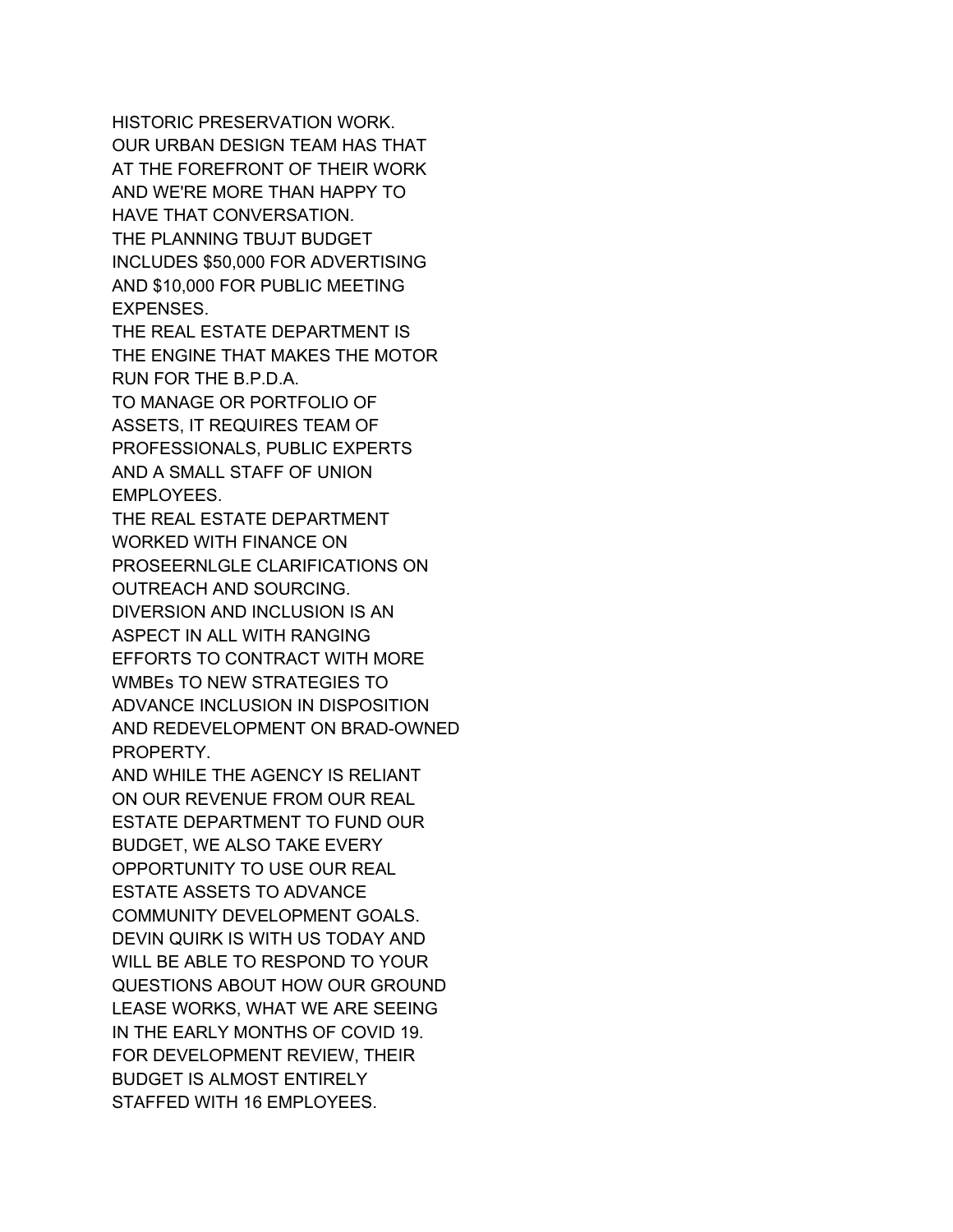JONATHAN GREELY IS WITH US TODAY AND WILL BE ABLE TO ANSWER QUESTIONS ON TOPICS SUCH AS HOW WE ARE WORKING WITH LARGE INSTITUTIONS IN THE CITY, I.D.P. UNIT NEGOTIATION AND HOW COVID 19 MIGHT BE IMPACTING DEVELOPMENT GOING FORWARD. COUNCILLOR BREADON MENTIONED IN THE WORKING SESSION THE IDEA OF DEVELOPING A CHEAT SHEET. THE DEVELOPMENT REVIEW TEAM HAS BEEN WORKING OVER THE LAST FEW YEARS TO FIND NEW WAYS TO REPORT ON DEVELOPMENT OVER A LONG PERIOD OF TIME AND WE WOULD LOVE TO SPEAK MORE ABOUT THIS. SIMILAR TO THE PLANNING DEPARTMENT, THE DEVELOPMENT REVIEW DEPARTMENT HAS \$65,000 TO BUDGET FORfáñr ADVERTISING FOR PUBLIC MEETINGS AND \$10,000 FORçó MEETING EXPENSES SUCH AS BOTTLED WATER, SECURITIES, SPACE RENTAL, CHILDCARE AND OTHER RENTALS. I WOULD LIKE TO NOTE IT IS A B.P.D.A. PRACTICE TO ADVERTISE IN VARIOUS LOCAL MEDIA OFTEN PAYING FOR ADVERTISEMENTS TO BE TRANSLATED INTO NEIGHBORHOOD-APPROPRIATE LANGUAGES. ALTHOUGH SMALL, WE HAVE SOME MIGHTY ADMINISTRATIVE DEPARTMENTS AS WELL. OUR RECORDS IN LEGAL STEAMS HAVE WORKED HARD TO MAKE SURE THAT LAND DISPOSITION AGREEMENTS ASSOCIATED WITH URBAN RENEWAL PARCELS ARE EASY TO ACCESS AND AVAILABLE TO THE PUBLIC ON OUR WEB SITE. OUR TEAM SUPPORT THE AGENCY AND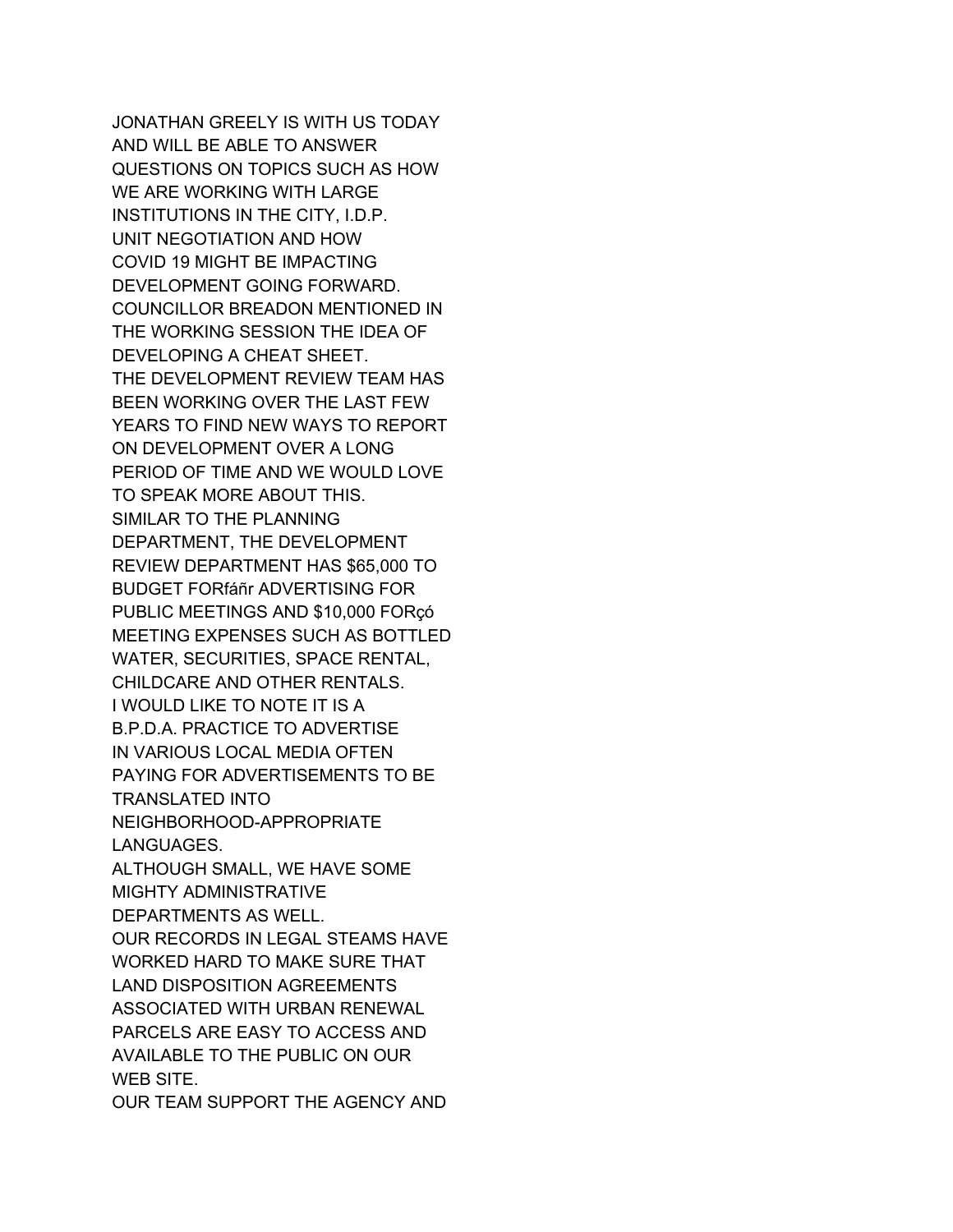THE CITY IN A VARIETY OF WAYS. AND OWD, PEOPLE SOMETIMES FORGET THEY ARE BASICALLY A QUARTER OF OUR AGENCY. THERE IS SO MUCH AMAZING WORK GOING ON THERE I CAN'T ATTEMPT TO DO IT JUSTICE. SO I'M EXCITED FOR TREN WITH US TO TALK ABOUT THAT. THE BAD TOOK ANOTHER STEP FORWARD ADDRESSING THE INFRASTRUCTURE NEEDS BY ESTABLISHING THE CAPITAL RESERVE FUND AS A MECHANISM TO SET ASIDE FUNDING FOR CRITICAL PROJECTS OUTSIGNEDLINED IN THE TEN-YEAR CAPITAL IMPROVEMENT PLAN, ENSURE ANYTHING POSITIVE FINANCIAL PERFORMANCE GOES DIRECTLY TO SUPPORTING CAPITAL NEEDS. CURRENTLY THAT FUND IS \$25 MILLION AUTHORIZED FOR RESERVE. WE ARE GRATEFUL FOR THE 2.4 MILLION INCLUDED IN THE FY'20 CITY CAPITAL BUDGET FOR THE RESILIENCY PROJECTS IN THE RAYMOND L. FLYNN MARINE PARK AND PLANNING PROJECTS. THOSE PROJECTS ARE CURRENTLY OUT TO BID AND I'M HAPPY TO DOES THOSE. NEVERTHELESS, OUR COMPREHENSIVE CAPITAL NEEDS ASSESSMENT IS PROVIDING THE ROAD MAP FOR PRIORITIZING PROJECTS. CURRENTLY, WE ESTIMATE OUR FULL 10-YEAR CAPITAL NEEDS TO BE NEAR \$200 MILLION. SO PROACTIVELY MANAGING OUR CAPITAL ASSETS IS CRITICAL TO THE LONG-TERM FINANCIAL SUCCESS OF THE AGENCY.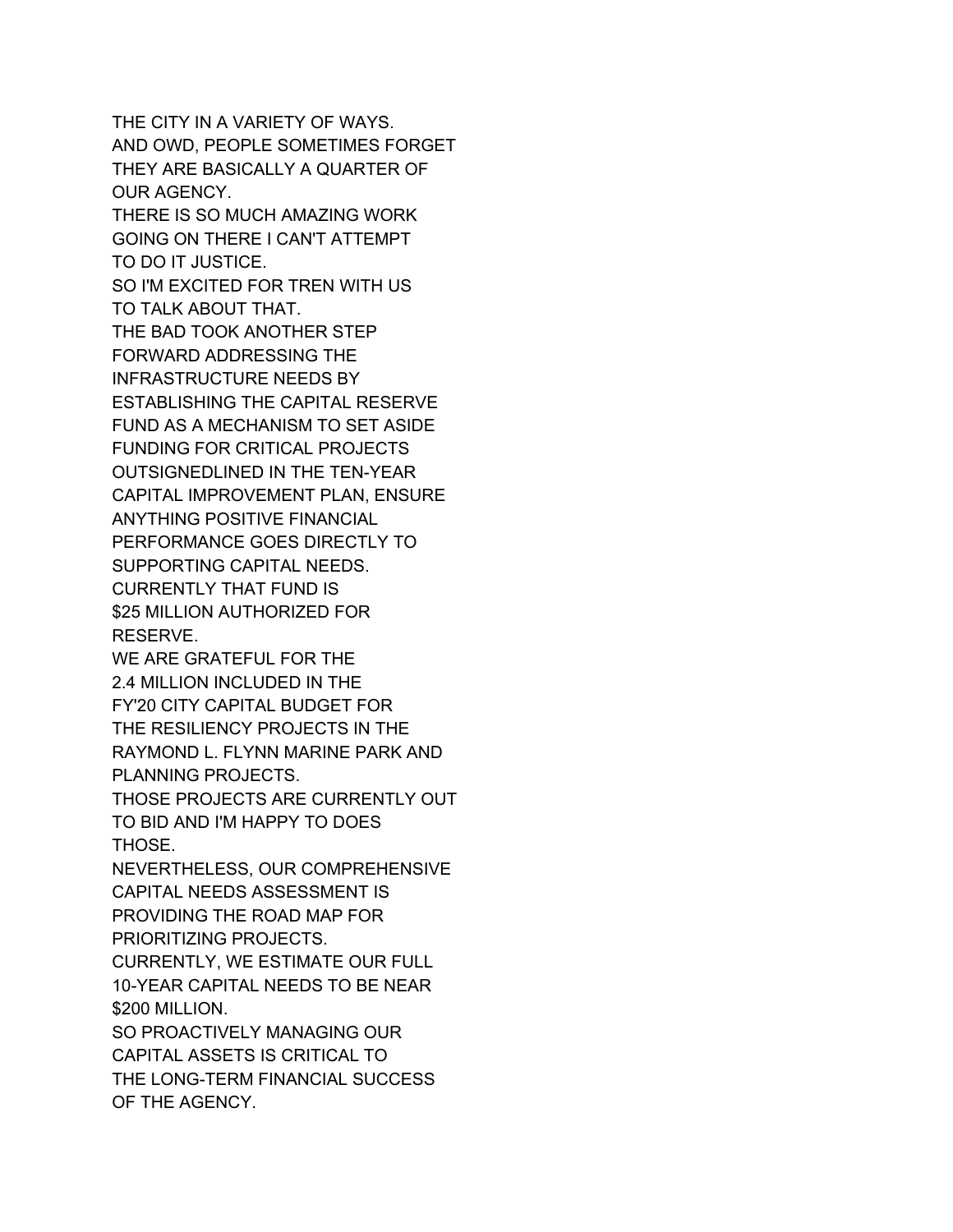AS WE LOOK AHEAD, THE AGENCY IS HAVING SERIOUS CONVERSATIONS RIGHT NOW ABOUT HOW WE RESUME PUBLIC ENGAGEMENT SUCCESSFULLY USING THE DIGITAL PLATFORM. AN INTER-AGENCY WORK GROUP DEVELOPS RECOMMENDATIONS TO DETERMINE AN APPROPRIATE PLATFORM FOR THE ENTIRE CITY TO USE.

ALTHOUGH WE ARE NOT SURE WHAT THE FUTURE HOLDS, WE KNOW THERE ARE GOOD DAYS ON THE HORIZON. THE BOSTON PLANNING AND DEVELOPMENT ACTSY BOARD RECENTLY UNANIMOUSLY VOTED TO ELECT PRISCILLA ROJAS AS BOARD CHAIR. PRISCILLA WILL BE THE FIRST WOMAN AND LATINA TO HOLD THE POSITION.

WITH THIS LEADERSHIP, WE WILL CONTINUE TO KEEP ACCESS AND OPPORTUNITY AT THE CENTER OF OUR WORK.

WITH THAT, I WILL CONCLUDE MY OPENING STATEMENT, AND WE CAN ALL ANSWER ANY QUESTIONS THAT YOU MIGHT HAVE. THANK YOU ALL.

>> GREAT.

THANK YOU SO MUCH, MICHELLE. GREAT.

AS HAS BEEN OUR PRACTICE, WE'LL JUMP RIGHT INTO QUESTIONS AND I'LL DEFER MINE TO THE END. SO I'LL PUT THE ORDER IN A CHAT AND LET COUNCILLORS KNOW. THE ONLY THING I'LL JUST SAY FOR B.P.D.A. FOLKS' REFERENCE IS THAT WE DO THIS AND I GIVE PEOPLE FIVE MINUTES, WHEN THEY'VE HAD FIVE MINUTES, I HOLD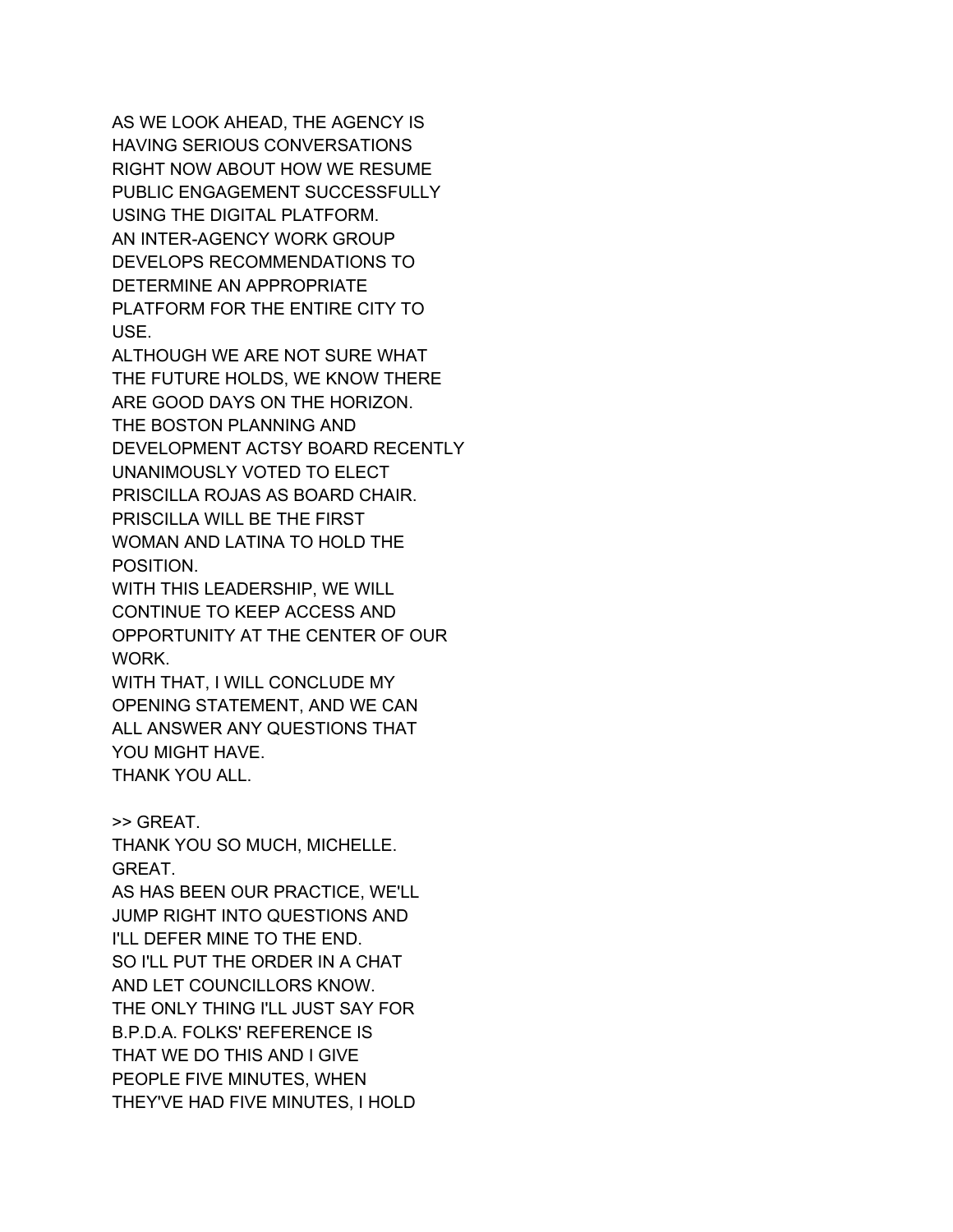UP MY GAVEL, AND THERE'S A TWO-MINUTE GRACE PERIOD. IF YOU RUN THROUGH THE TWO-MINUTE GRACE PERIOD, YOU WILL HEAR A CHIME. AND I ASK IF YOU HEAR A CHIME, IT MIGHT COME WHEN YOU'RE TALKING AND IF NOT, WHEN THE COUNCILLORS IS TALKING, TO FEEL FREE TO FINCH YOUR SENTENCE, THOUGHT, AND WRAP UP AND WE CAN MOVE ON. WE HAVE A LOT OF QUESTIONS AND WE TRY TO KEEP IT MOVING SO I'VE RUN GETS A CHANCE TO ASK.

SO WITH THAT, WE'LL GO, FIRST OFF, TO, LOOKS LIKE COUNCILLOR BREADON AND THEN FLYNN AND FLAHERTY.

I'LL PUT THE ORDER IN THE CHAT. COUNCILLOR BREADON.

>> THANK YOU, EVERYONE. THANK YOU, MICHELLE FOR YOUR PRESENTATION. I KNOW THE LINKAGE FUNDS AREN'T INCLUDED IN THE BUDGET. IS IT POSSIBLE TO GET A BETTER UNDERSTANDING OF THE FUNDS THAT COME IN FROM LINKAGE AND HOW THEY'RE DISPERSED TO THE DIFFERENT BUCKETS THAT LINKAGE MONEY CAN GO TO?

>> SURE.

SO REGARDING LINKAGE, FUNDS ARE COLLECTED AND DISTRIBUTED THROUGH LINKAGE. THE HOUSING LINKAGE IS GENERATED UPON ISSUANCE TO THE CERTIFICATE OF OCCUPANCY 24 MONTHS AFTER CONSTRUCTION STARTS, AND IT'S PAID IN SEVEN EQUAL ANNUAL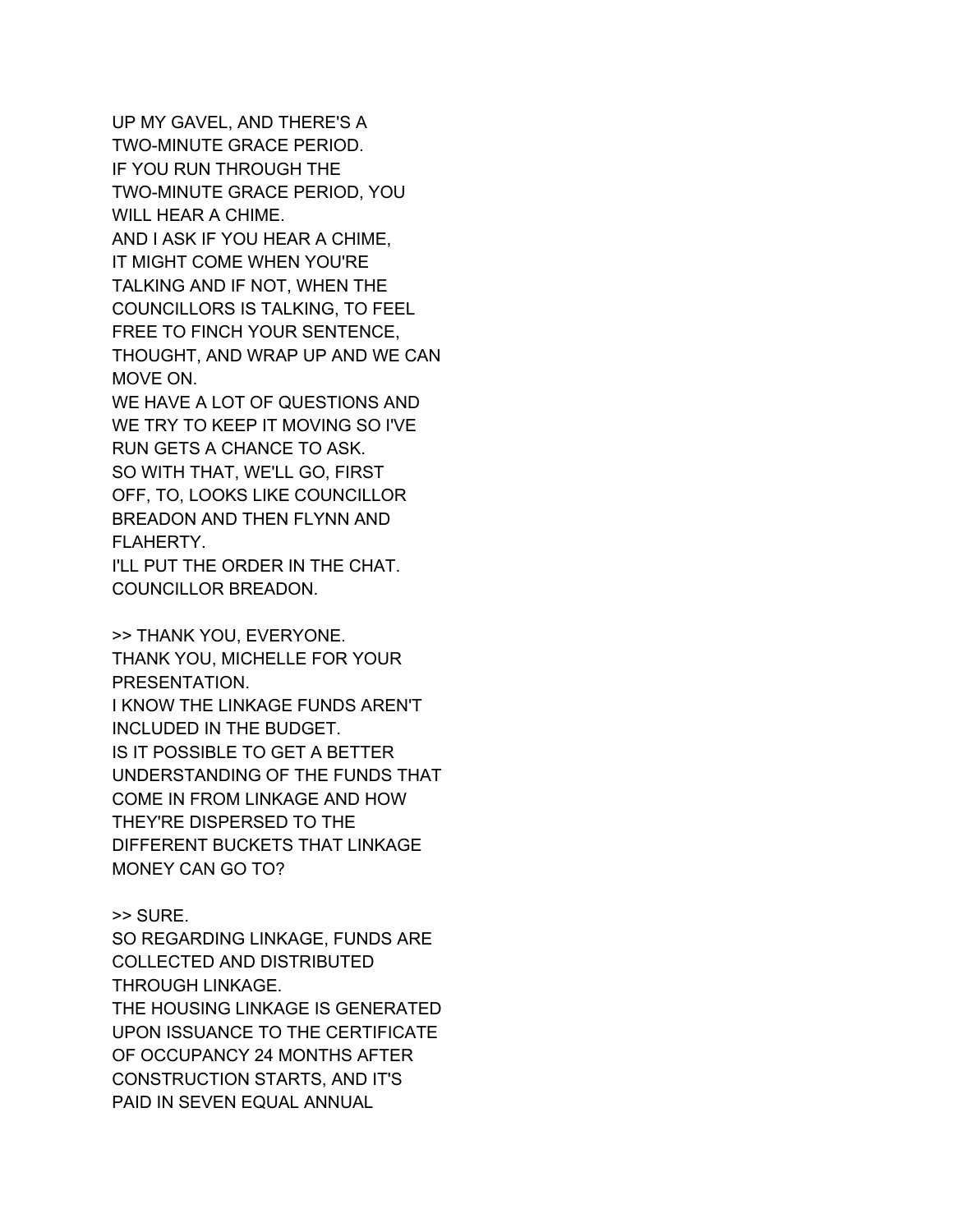## INSTALLMENTS.

WHILE THE B.P.D.A. APPROVES PROJECTS THAT GENERATE LINKAGE, THE BOSTON -- THE TREASURER COLLECTS THOSE PAYMENTS. WE HAVE AN AWFUL LOT OF DETAIL ON THIS, AND WE COULD PROBABLY PROVIDE YOU SOME OF OUR WRITTEN INFORMATION ON THAT, IF YOU'D LIKE.

>> THAT WOULD BE REALLY HELPFUL. I'M'RE IN ALLSTON-BRIGHTON AND IN THE PERIOD BETWEEN '95 AND 2015 WE HAD 18 MILLION SQUARE FEET OF DEVELOPMENT THAT HAD LINKAGE FUNDS GENERATED FROM IT AND IT SEEMS LIKE A HUGE AMOUNT OF MONEY AND WE HAVE NO IDEA WHERE IT GOES.

IT'S MORE OF A TRANSPARENCY ISSUE.

SO I WOULD APPRECIATE MORE INFORMATION ON THAT TO HELP ENLIGHTEN ME AND MANY OF MY NEIGHBORS WHO WONDER ABOUT THESE THINGS.

>> COUNCILLOR BREADON, I JUST WANT TO REITERATE WHAT MICHELLE WAS SAYING.

LINKAGE, WE PARTNER WITH THE DEPARTMENT OF NEIGHBORHOOD AND DEVELOPMENT IN TERMS OF THE HOUSING LINKAGE AND THEN WITH THE (INDISCERNIBLE) ON THE JOBS LINKAGE.

TO MICHELLE'S POINT, IT'S A TON OF DETAIL AND COMPLETELY REASONABLE TO ASK HOW DOES ITS WORK, WHERE DOES IT GO, WHAT ARE THE OUTCOMES.

WE'RE HAPPY TO SIT DOWN AND TALK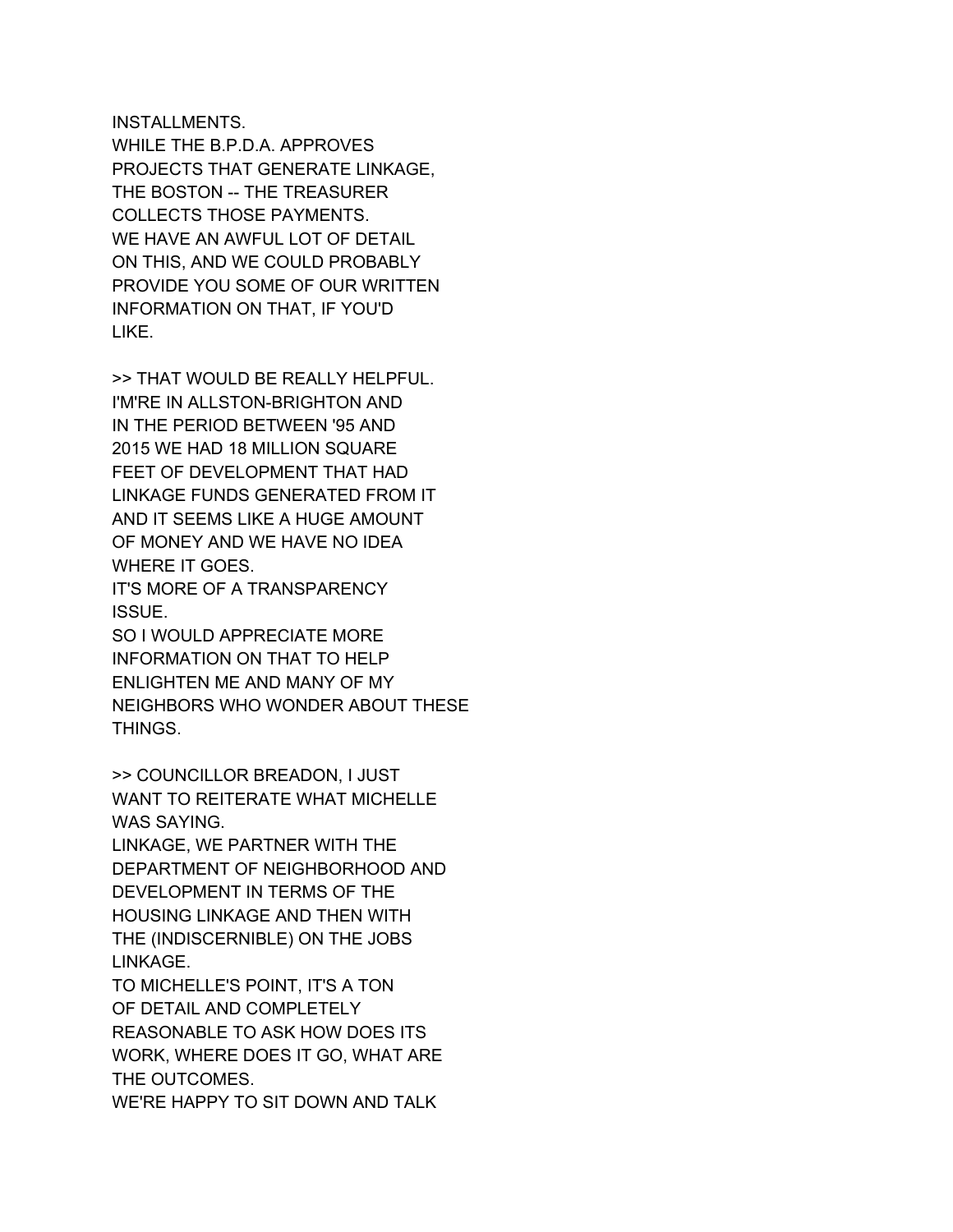BIG PICTURE, SPECIFIC PROJECT OR OPPORTUNITIES.

OFTENTIMES, I'VE SAID THIS TO A NUMBER OF COUNCILLORS IN THE VIRTUAL HEARING TODAY AT PREVIOUS TIMES, ONE OF THE BEST THINGS WE CAN DO TO AC VAT LINKAGE AROUND A SPECIFIC PROJECT IS TO WORK COLLECTIVELY AND COLLABORATIVELY TO DEVELOP OPPORTUNITIES TO SPEND THE MONEY.

IT'S A GOOD OPPORTUNITY FOR THIS AND OTHER PARTNER AGENCIES TO WORK WITH YOU ON DEVELOPING THESE OPPORTUNITIES AND TO PRESENT TO YOU HOW THE MONEY WORKS.

>> THAT WOULD BE VERY VALUABLE, JONATHAN.

I THINK SHEDDING LIGHT WILL ENLIGHTEN A LOT OF FOLKS AND HELP PEOPLE UNDERSTAND THE PROCESS AND WHAT MONEY COMES IN AND WHAT THE MONEY GETS SPENT ON.

IT'S REALLY HELPFUL TO -- I THINK IT'S A TRUST ISSUE. I THINK THE MORE WE KNOW THE BETTER, THE BETTER FOLKS HAVE A BETTER UNDERSTANDING AND IT WILL BUILD TRUST IN THE NEIGHBORHOOD WITH REGARD TO THESE THINGS. THANK YOU. THAT'S ALL I HAVE FOR NOW, COUNCILLOR BOK.

>> THANK YOU SO MUCH, COUNCILLOR BREADON. I'LL NOTE WE HAVE BEEN JOINED BY COUNCILLOR WU AND O'MALLEY. COUNCILLOR FLYNN IS UP NEXT,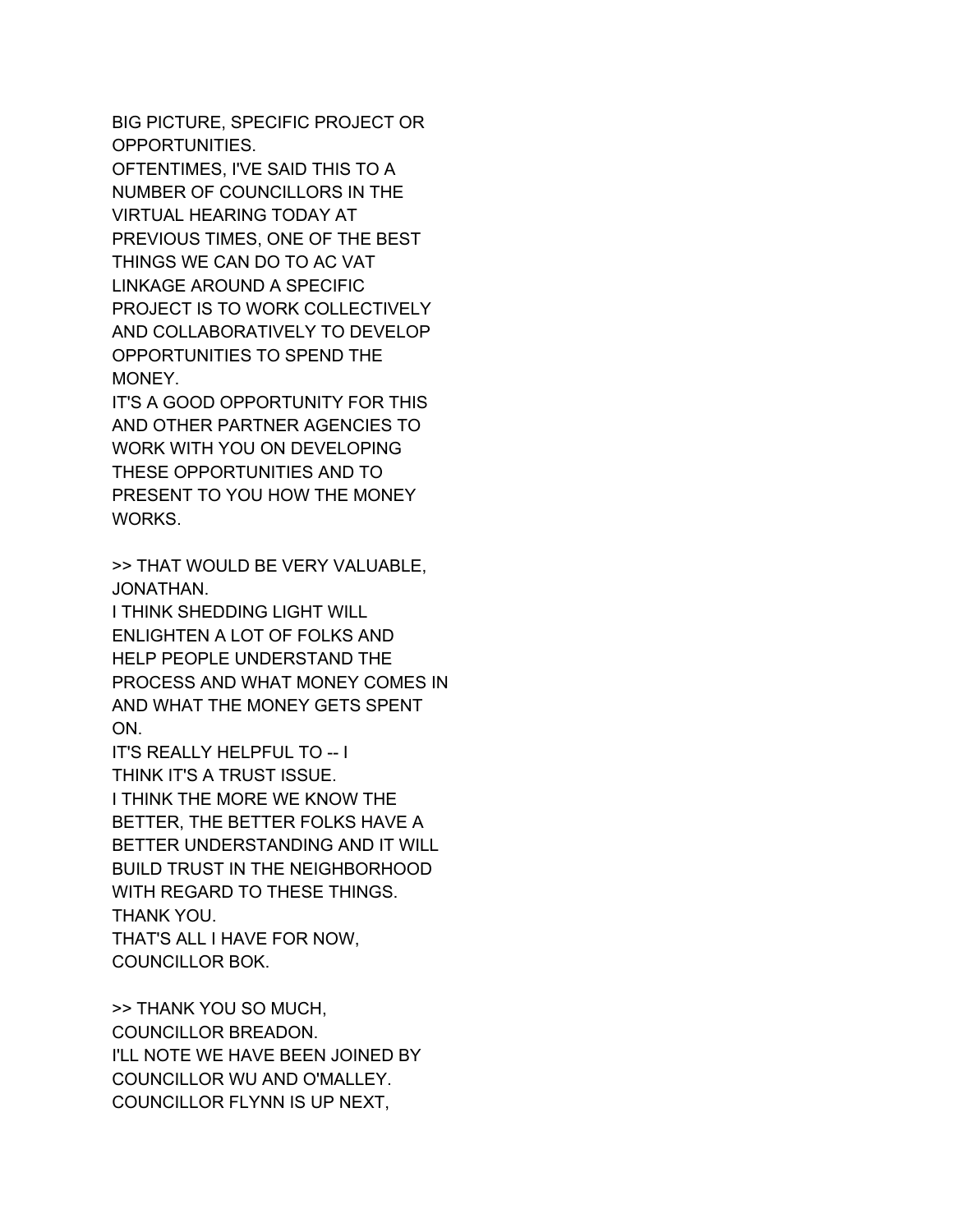THEN COUNCILLOR FLAHERTY AND COUNCILLOR ESSAIBI-GEORGE. COUNCILLOR FLYNN.

>> THANK YOU, COUNCILLOR BOK, AND THANK YOU TO MICHELLE FOR YOUR PRESENTATION.Ñi JUST WANTED TO FOLLOW UP. AS THE B.P.D.A. GOES FORWARD WITH COMMUNITY MEETINGS DEVELOPMENT PROJECTS RELATED TO COVID 19, CAN YOU TALK ABOUT WHAT YOU ARE THINKING ABOUT, OR JOHNATHAN OR WHOEVER, WHAT YOU'RE THINKING ABOUT IN TERMS OF COMMUNITY ENGAGEMENT. YOU KNOW, DO WE HAVE THE RIGHT EQUIPMENT AND TECHNOLOGY TO REACH RESIDENTS, DO WE HAVE THE RIGHT EQUIPMENT AND TECHNOLOGY SO OUR SENIORS AND PERSONS WITH DISABILITIES AND LANGUAGE CHALLENGES ARE ALSO ABLE TO PARTICIPATE IN THESE NEIGHBORHOOD MEETINGS AND SOME OF THE LOGISTIC CHALLENGES YOU MIGHT HAVE, DO WE NEED MORE FUNDING TO ADDRESS SOME OF THAT TECHNOLOGY THAT MAY NOT BE THERE, BUT JUST WANTED TO MAKE SURE OUR RESIDENTS ALSO ARE FULLY ENGAGED AND AWARE OF WHAT'S COMING UP AS IT RELATES TO POST COVID 19.

>> COUNCILLOR, THAT'S A GREAT QUESTION. AND I COULD SAY THAT IT IS VERY MUCH IN PROCESS, AND IT'S A LEARNING PROCESS, RIGHT. I THINK WE HAVE ALL -- I THINK COLLECTIVELY, THE CITY IS SHIFTING SLOWLY FROM A PEER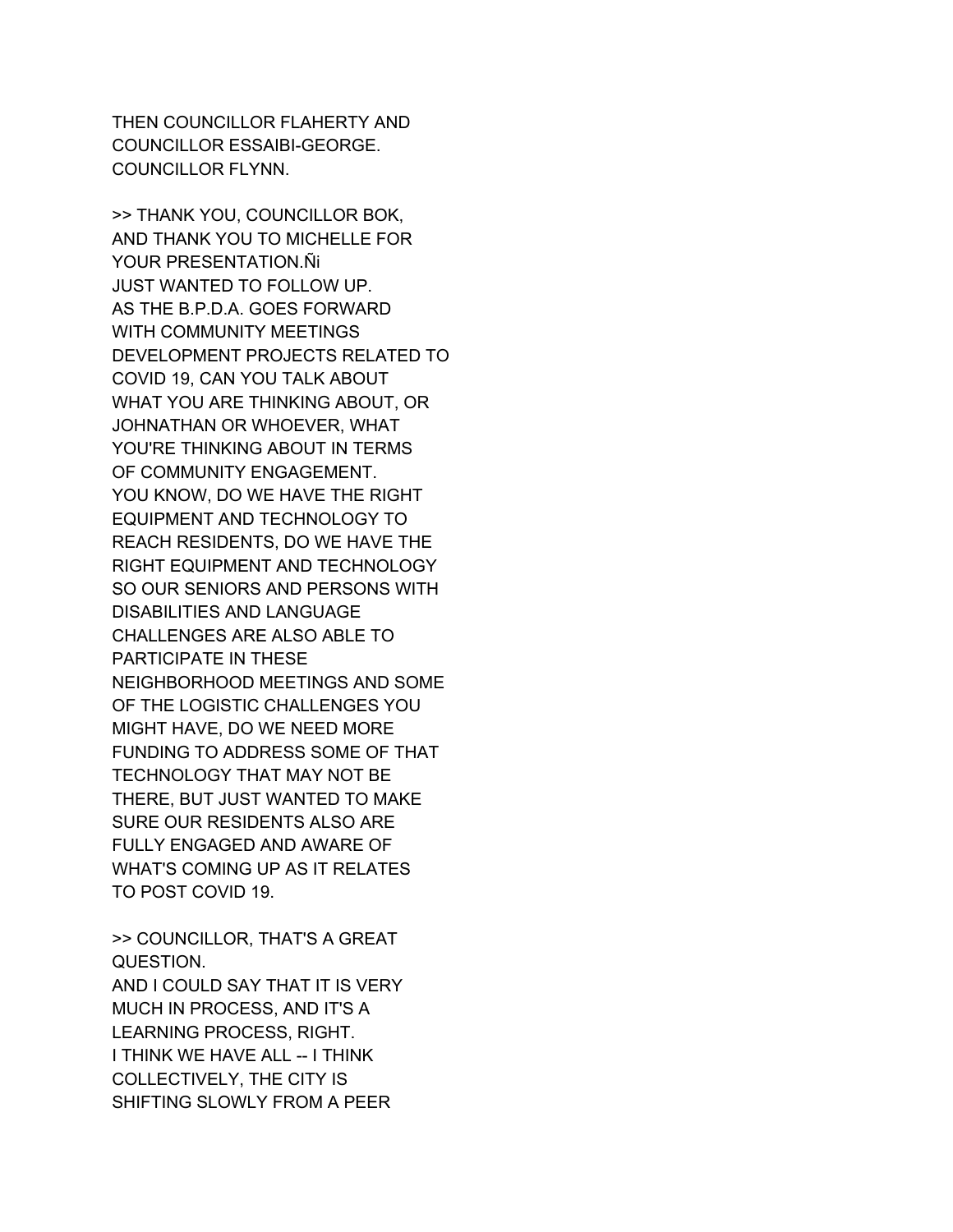RESPONSE TO WHAT'S THE WAY FORWARD.

WE HAVE AN INTERNAL WORKING GROUP THAT IT INITIALLY STARTED JUST AS B.P.D.A. STAFF THINKING ABOUT HOW DO WE DO JUST WHAT YOU IDENTIFIED IN YOUR QUESTION HAS GROWN TO A NUMBER OTHER PARTNER AGENCIES, BE IT OMD, DND, ET CETERA, BECAUSE COLLECTIVELY AS A CITY I THINK WE FIND IT'S A BURDEN TO GET THIS RIGHT. WE'RE ALL USED TO SITTING DOWN AROUND TABLES, IN HEARING ROOMS, TALKING FACE TO FACE, WORKING HARD TO FIGURE THAT OUT IS WHAT THE NEXT PHASE LOOKS LIKE IS IMPORTANT.

SO I THINK WE ARE VERY MUCH DETERMINED TO MAKE SURE THAT HOWEVER WE MOVE FORWARD, WE DO IT WITH CARE, WITH DELIBERATE INTENT AND A DESIRE TO BE AS INCLUSIVE AS POSSIBLE, RECOGNIZING THAT THERE ARE REMAINS DIGITAL DIVIDES IN THE CITY, SO BALANCING VIRTUAL ENGAGEMENT AND WORKING TO SHOW PEOPLE AND TELL PEOPLE HOW TO DO THOSE THINGS, WITH ALSO OTHER OPPORTUNITIES FOR ANALOG ENGAGEMENT AS WELL. SO I THINK IT'S THE KIND OF THING THAT WE ANTICIPATE HAVING LOTS OF DIALUP WITH EVERY ONE OF THE PEOPLE ON THIS CALL GOING FORWARD. SO I THINK WE WANT TO MAKE SURE

THAT EVERY SINGLE BOSTONIAN HAS THE ABILITY TO PARTICIPATE IN GOVERNMENT AND THE FUTURE OF THEIR NEIGHBORHOODS.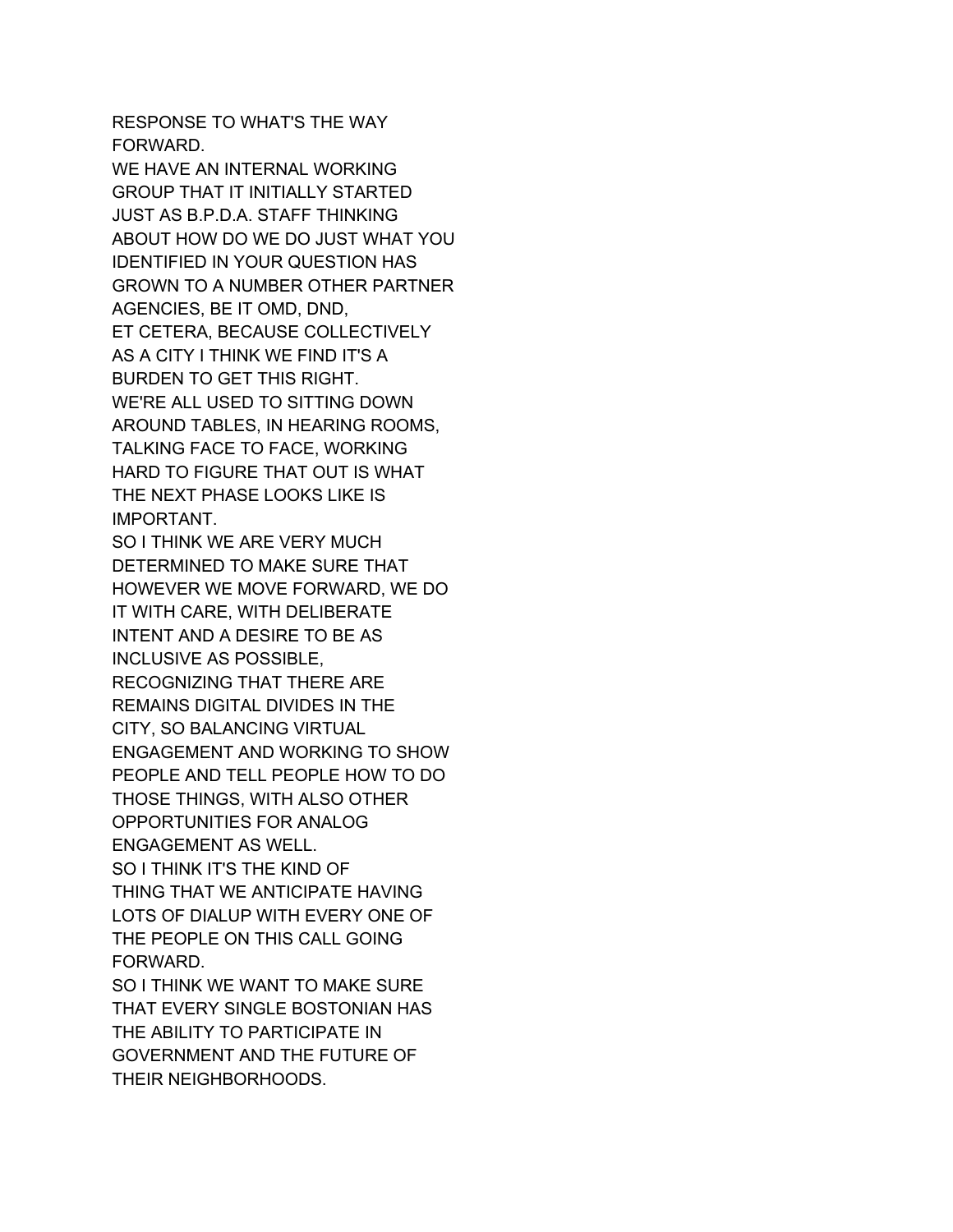>> THANK YOU, JONATHAN. AS IT RELATES TO WORKFORCE DEVELOPMENT, THAT'S A GROUP THAT DOES TREMENDOUS WORK IN THE CITY.

THANK YOU, TREN.

I'M JUST THINKING OF THE COMPANIES THAT ARE MOVING INTO BOSTON.

ARE WE LOOKING AT THOSE COMPANIES AND SEEING WHAT TYPE OF JOBS THEY ARE, WHAT TYPE OF TRAINING THEY HAVE, AND WHERE WE ABLE TO PARTNER UP WITH SOME OF OUR HIGH SCHOOLS, OUR YOUNG PEOPLE, MAKING SURE THAT THEY HAVE THE SKILLS AND TRAINING SO THAT THEY CAN GET THOSE GOOD JOBS, MANY OF THEM IN THE WATERFRONT. SO WHAT TYPE OF PARTNERSHIPS ARE YOU THINKING ABOUT OR WORKING

ON?

>> THANK YOU, COUNCILLOR FLYNN. I MEAN, THAT'S A REALLY GOOD QUESTION, AND THANK YOU FOR ALWAYS BEING ENGAGED IN WORKFORCE DEVELOPMENT, SO IMPORTANT.

YOU KNOW, AS THE OFFICE OF WORKFORCE DEVELOPMENT, WE DO REALLY FOCUS ON LOW INCOME, MARGINALIZED RESIDENTS AND COMMUNITIES AND BRING THEM INTO THE FOLD OF MAINSTREAM CAREER PATHWAYS, AS YOU KNOW. IT HAS BEEN DOMINATED BY THOSE WHO HAVE A BACHELOR'S DEGREE, WHICH IS HALF OF THE RESIDENTS OF THE CITY, AND, SO, WE HAVE BEEN AGGRESSIVELY WORKING WITH THE OFFICE OF ECONOMIC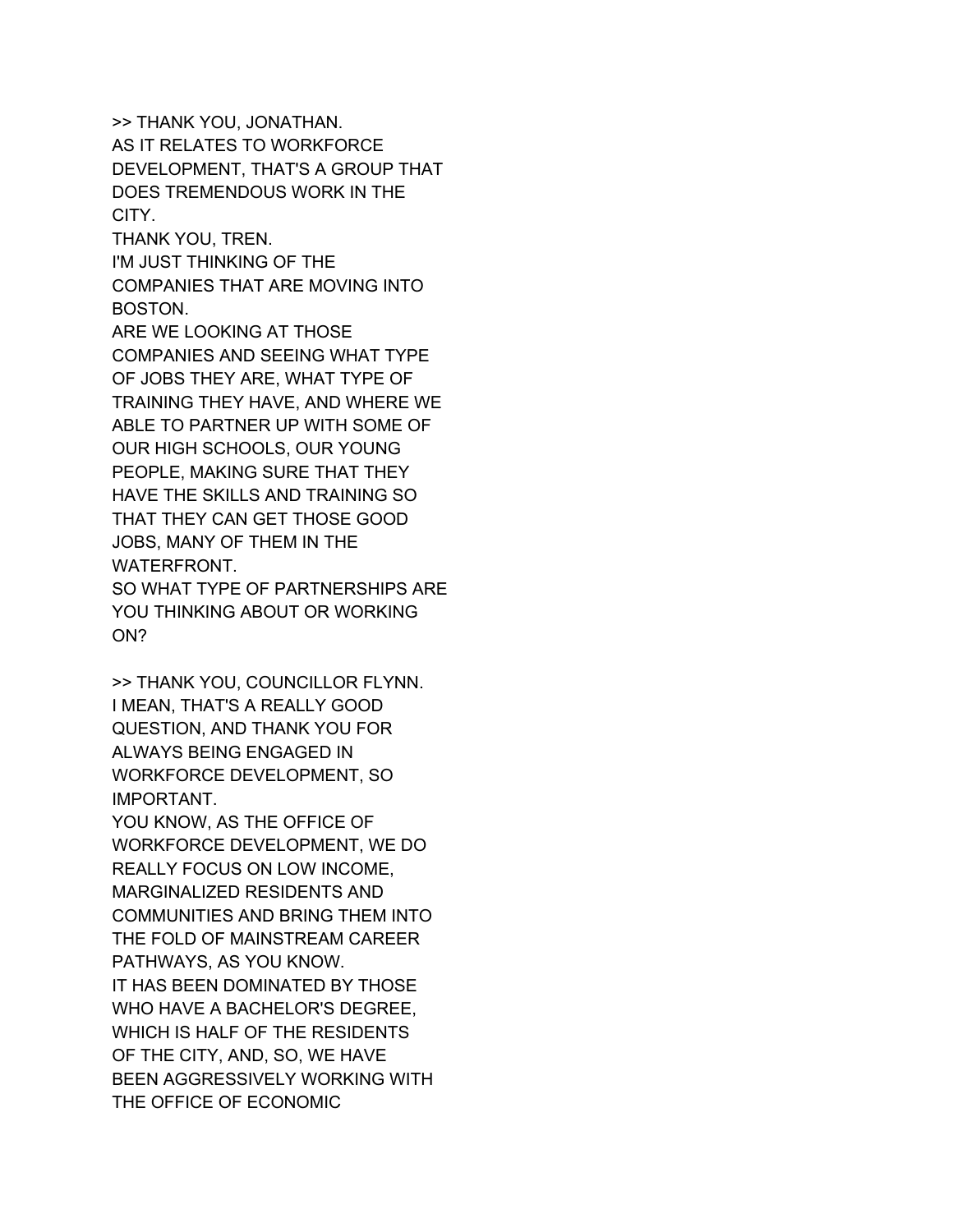DEVELOPMENT, CHIEF JOHN BARROWS' OFFICE, AND ALSO WITH THE PLANNING DEPARTMENT TO MAKE SURE THAT EMPLOYERS WHO ARE COMING IN TO THE CITY AND WHO ARE TENANTS TO THESE ANCHOR BUILDINGS AND DEVELOPMENTS, THAT WE HAVE A CONVERSATION OF WHAT KINDS OF JOBS WILL BE AVAILABLE AND IF BOSTON RESIDENTS COULD BE TRAINED FOR THOSE JOBS. THEN, AFTER THOSE CONVERSATIONS, THEN WE ARE LINKED TO THEIR HMM R. DIRECTORS TO SEE WHEN THE HIRES ARE AND TIME LINE AND COMPETENCIES IN WHICH THEY NEED, AND THEN THE THIRD STEP WHICH IS TO WORK WITH COMMUNITY PARTNERS, WHICH WE HAVE PUBLISHED ON OUR WEB SITE, ALL THE TRAINING PARTNERS, NONPROFITS AND COMMUNITY COLLEGES THAT ARE PROVIDING CREDENTIALS AND GRADUATES, AND THEN LINK THEM TO THE JOB OPENINGS OF THOSE H.R. DIRECTORS, YOU KNOW, ONLINE PORTALS. AND WITHIN OUR TRAINING, WE NOT ONLY PROVIDE CREDENTIAL

TRAINING, ASSOCIATE DEGREES THAT ARE FREE OF CHARGE, WE ALSO PROVIDE SUPPLIES, TUITION AND FEES, AND WHATEVER IT TAKES TO GET BOSTON RESIDENTS IN FRONT OF THAT LINE.

THAT'S GOING TO BE TOUGH POST-COVID AND DURING COVID 19, MAINLY BECAUSE THERE ARE HUGE JOB LOSSES, BUT WE ARE PUTTING OUR PULSE ON THAT TO SEE WHAT JOBS ARE COMING BACK AND WHAT JOBS ARE NOT, AND WHERE BOSTON RESIDENTS CAN FILL IN THAT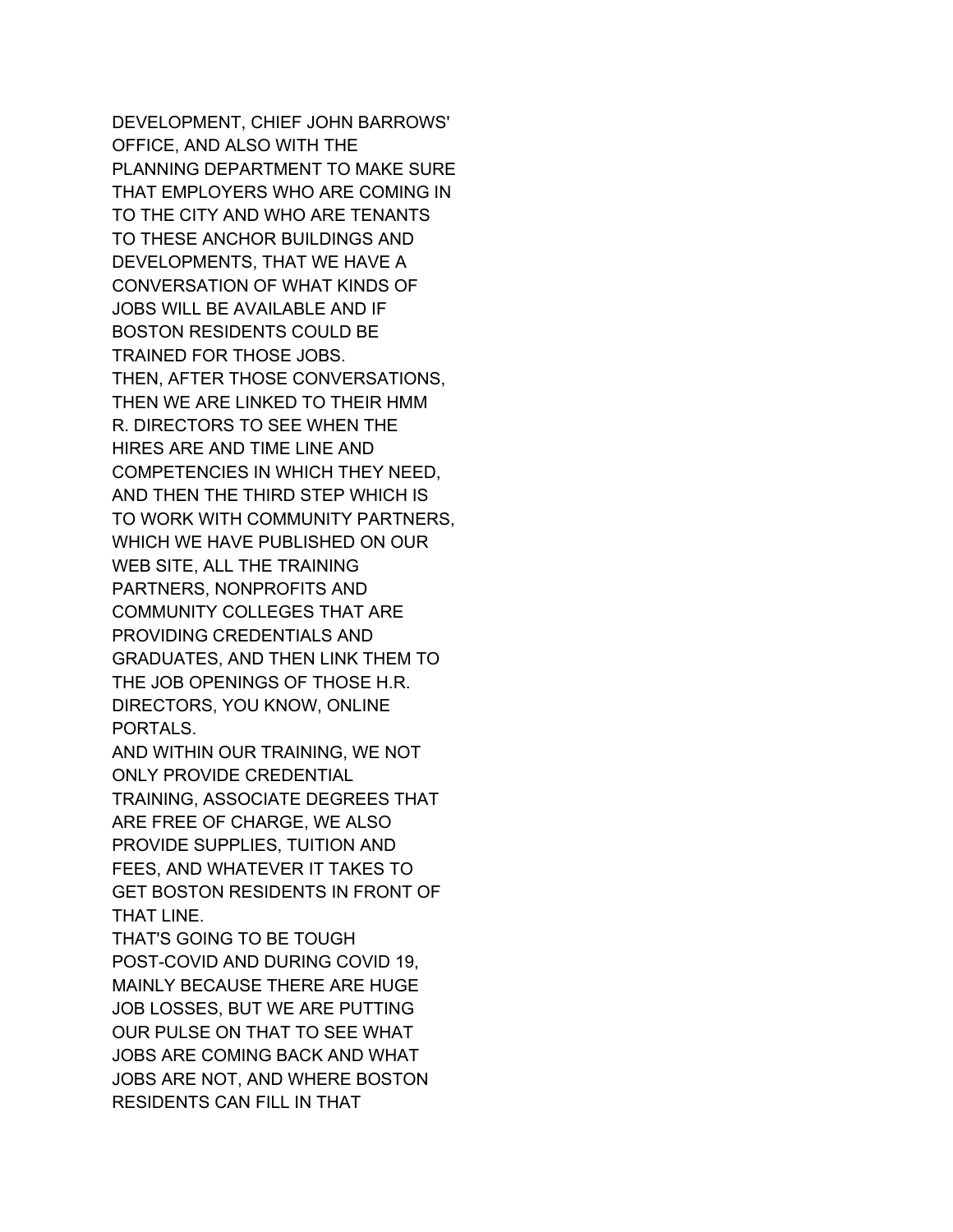COMPETITIVE EDGE GAP. SO IT WILL BE INTERESTING, AND YOUR QUESTION IS RIGHT ON THE MARK, AND I REALLY APPRECIATE IT.

A LOT OF OUR PUBLICATIONS, R.F.P.s AND SCOPE OF WORK FOR ALL THE PARTNERS THAT WE HAVE ARE ONLINE, INCLUDING OUR NEIGHBORS JOBS TRUST, WHICH WE PUBLISH ANNUALLY IN OUR ANNUAL REPORT, THAT'S ALSO ON OUR WEB SITE.

I'M HAPPY TO ANSWER ADDITIONAL QUESTIONS THEREAFTER OR OFFLINE. THANK YOU FOR YOUR QUESTION, COUNCILLOR FLYNN.

>> YEAH, THANK YOU, TREN. I KNOW MY TIME IS UP, AND I'LL ASK YOU MORE QUESTIONS OFFLINE, BUT, AGAIN, THANK YOU FOR YOUR LEADERSHIP, TREN. THANK YOU, COUNCILLOR BOK.

>> THANK YOU SO MUCH, COUNCILLOR FLYNN.

I KNOW WE'VE ALSO BEEN JOINED BY COUNCILLOR LYDIA EDWARDS, NEXT BY COUNCILLOR FLAHERTY THEN ESSAIBI-GEORGE AND COUNCILLOR MEJIA.

COUNCILLOR FLAHERTY.

>> GOOD AFTERNOON, MADAM CHAIR. FIRST, LET ME COMMENT AS THE MEMBER WHO'S PROBABLY DEALT WITH THE B.R.A. DOING BUSINESS AS THE B.P.D.A. THE LONGEST, WHILE NOT PERFECT, COMMUNICATION HAS NEVER BEEN BETTER FROM MY VANTAGE POINT.

A LOT OF MY COLLEAGUES PROBABLY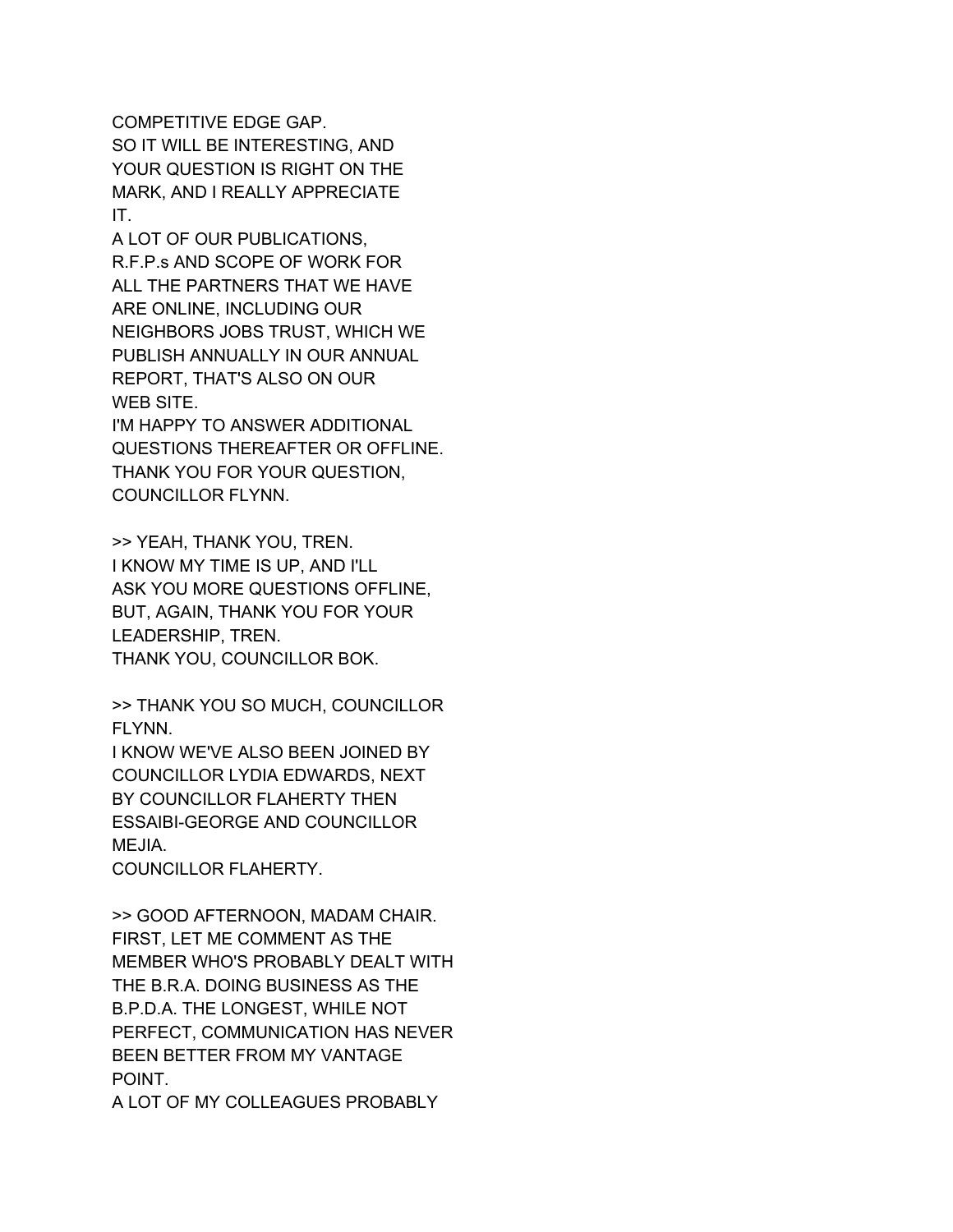CAN'T EVEN ENINVESTIGATION WHAT IT'S LIKE, YOU KNOW, BUT THIS ADMINISTRATION HAS BEEN GREAT. I WOULD LIKE TO HEAR ABOUT IMPROVEMENTS ON THE LANGUAGE ACCESS AND THE COMMUNITY OUTREACH ON THAT FRONT. TREN, FOLLOW UP AND PERHAPS COUNCILLOR FLYNN, YOU HAVE THE ACADEMY PROGRAM AND I'D LIKE TO LEARN ABOUT THE STATISTICS ON THAT, HOW THE PROGRAM IS GOING, AND WHAT OUR COVID RESPONSE HAS DONE IN THAT REGARD. TO DEVIN, I WANT TO CHECK IN TO

MAKE SURE YOU'VE BEEN TOUCHING BASE WITH ALL YOUR TENANTS AND SUBTENANTS TO SEE WHAT IF ANYTHING THEY NEED AND HOW COVID IMPACTED THEM.

WE HAD A HEARING RECENTLY WHERE WE TALKED ABOUT THE TENANTS AND THERE'S SOME CONCERN WE MAY NOT HAVE HAD A GOOD VANTAGE ON OR OUTREACH TO THE SUBTENANTS, I WANT TO SEE WHAT ADVANCEMENTS WERE MADE IN THAT REGARD. AND JUST THE OVERALL PROPERTY, OUR ASSETS AND WHAT WE'RE DOING TO MAKE SURE THAT WE'RE PROTECTING ALL OUR ASSETS DURING THIS TIME.

>> THANK YOU, COUNCILLOR, I CAN START AND HAND IT TO MY COLLEAGUES TO ANSWER THE LANGUAGE AND PROPERTY QUESTIONS AND THE COVID QUESTIONS RELATED TO OUR REAL ESTATE I APPRECIATE YOUR WORDS OF SUPPORT. AS IT RELATES TO COVID 19 AND OUR REAL ESTATE PORTFOLIO, OUR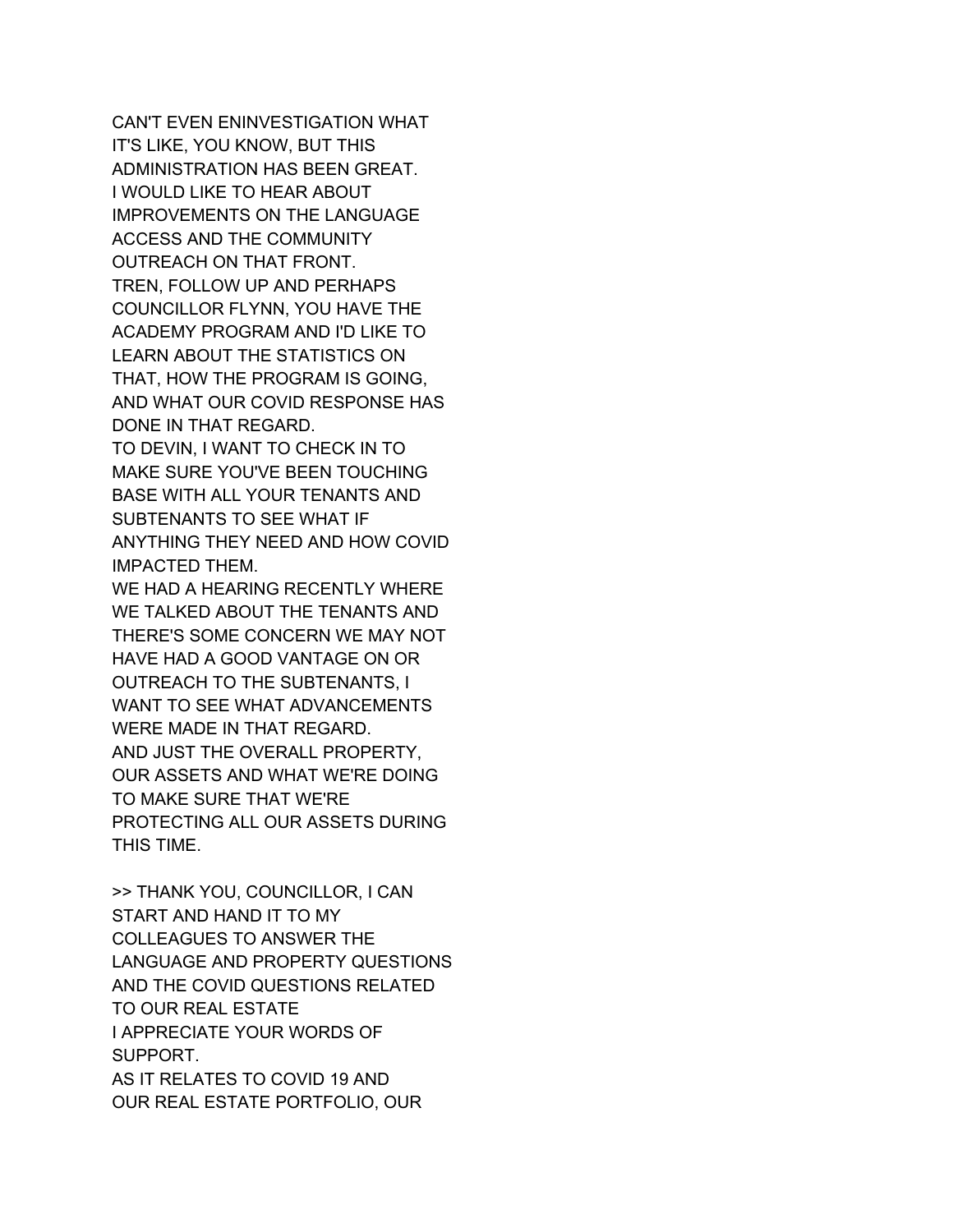TENANTS ARE VERY EFFECTIVE. WE SPOKE TO THAT IN A HEARING A COUPLE OF WEEKS AGO. YOUR QUESTIONS ABOUT SUBTENANTS WHO ARE VERY WELL-FOUNDED, SOMETHING THAT WE HAVE BEEN SPEAKING TO, OUR DIRECT TENANTS SIGNIFICANTLY ABOUT AND LARGELY BECAUSE OF YOUR ADVOCACY ON THE ISSUE.

WE HAVE TWO PROPERTIES THAT HAVE A LARGE AMOUNT OF SUBTENANTS. THAT'S THE DESIGN AND INNOVATION BUILDING AND RHEEM PARK AND THE TWO PROPERTIES WE'VE SPOKEN TO AND THERELORDS OR THE DIRECT TENANTS IN VERY DIFFERENT LEASE SITUATIONS WITH US, IN SPEAKING WITH JAMESTOWN AS THE PRIMARY OWNER OF THE LEASE OF THE DESIGN AND INNOVATION BUILDING, THEY HAVE BEEN DOING A LOT OF TENANT OUTREACH.

THEY HAVE A \$50 MILLION ASSISTANCE ORR RETAIL FUND FOR BUSINESSES IMPACTED BY COVID 19. THEY'RE SPENDING A LOT OF THAT CAPITAL AT THE DESIGN INNOVATION BUILDING.

THRLS ONLY SO MUCH OUTREACH WE CAN DO TO OUR DIRECT TENANTS, AND WE CAN'T INTERFERE WITH OUR DIRECT TENANTS BUSINESS INTERESTS, BUT IF YOU ARE AWARE OR ANY COUNCILLOR IS AWARE OF A SUBTENANT AT ONE OF OUR PROPERTIES THAT HAS COVID 19 ISSUES THAT YOU FEEL LIKE -- OR YOU'RE GETTING THE MESSAGE THAT THEY'RE NOT GETTING APPROPRIATE ATTENTION FROM THEIR LANDLORD, WE'RE HAPPY TO HAVE A CONVERSATION.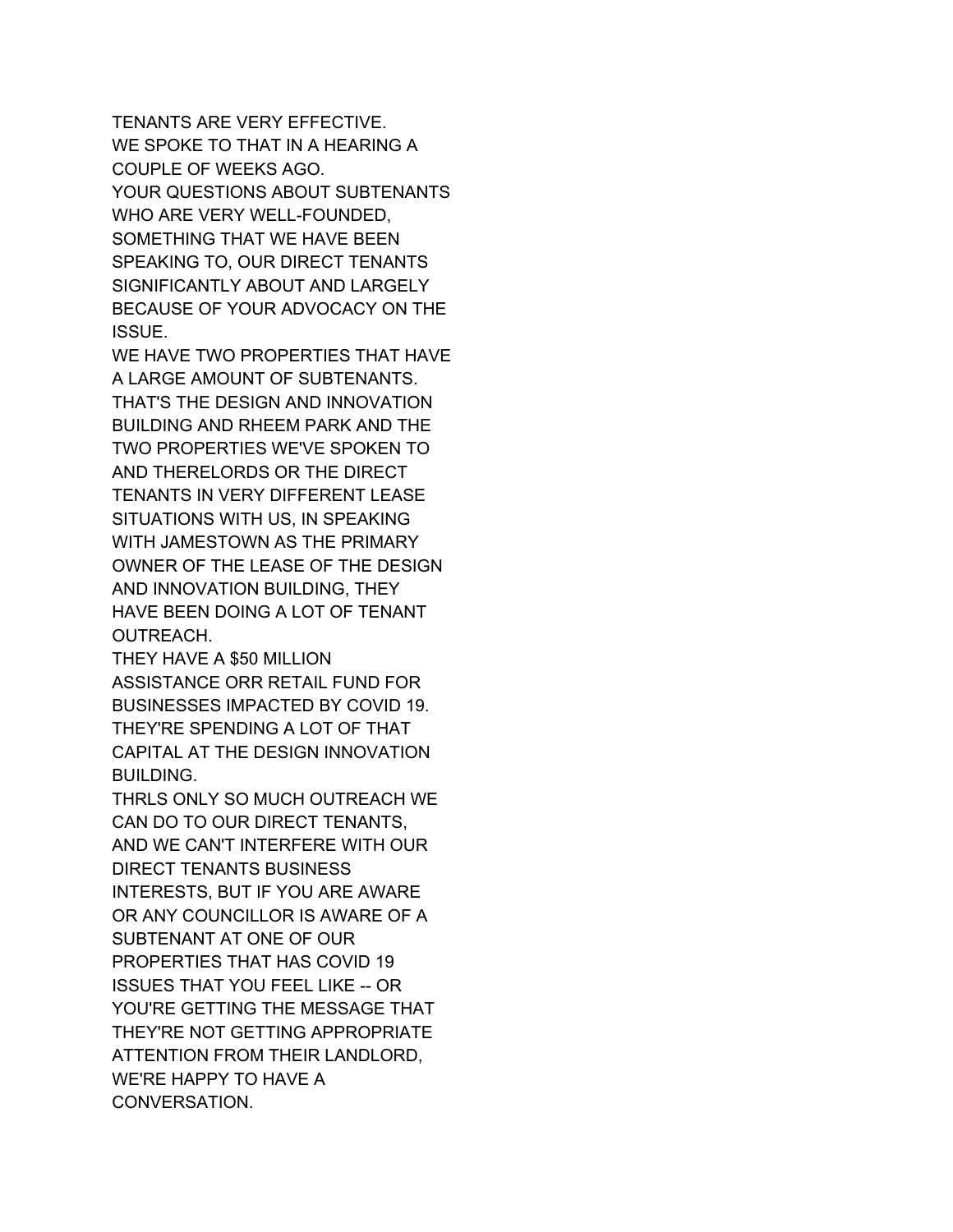THERE'S JUST ONLY SO MUCH WE CAN DO FORMALLY BECAUSE OF OUR LEASE ARRANGEMENTS. SO HAPPY TO GOAL FLOAL UP WITH YOU MORPH LINE BUT IT'S A QUESTION WE'RE TAKING SERIOUSLY. AND MAYBE WE'LL HAND IT TO JOHN AND LAUREN TO ANSWER THE LANGUAGE ACCESS QUESTION.

>> SO CAN EVERYBODY HEAR ME? YEAH.

OKAY.

IT'S A LITTLE WEIRD BECAUSE ON THIS FORMAT YOU DON'T NECESSARILY SEE YOURSELF. SO REGARDING LANGUAGE ACCESS, AS YOU KNOW, COUNCILLOR, WE'RE COMMITTED TO ACHIEVING THE CITY OF BOSTON'S 2016 COMMUNICATIONS ORDINANCE MEANINGFUL ACCESS IN TERMS OF B.P.D.A. PROCESSES FOR INDIVIDUALS WITH LIMITED ENGLISH PROFICIENCY.

B.P.D.A. STAFF HAVE BEEN TAKING REASONABLE STEPS TO PROVIDE PEOPLE WITH LIMITED ENGLISH PROFICIENCY, THE TIMELY, MEANINGFUL OPPORTUNITIES TO BE INFORMED OF AND PARTICIPATE IN DEVELOPMENT, REVIEW AND PLANNING PROCESSES.

WE ALWAYS PROVIDE AT LEAST A SENTENCE OR TWO, SOMETIMES FLYERS.

OFTEN WE TRANSLATE THE ENTIRE ADVERTISEMENT DEPENDING ON THE LANGUAGE.

NEVERTHELESS.

THIS IS SOMETHING WE'RE VERY AWARE OF THAT WE NEED TO IMPROVE, AND WE'RE ACTUALLY WORKING RIGHT NOW ON DEVELOPING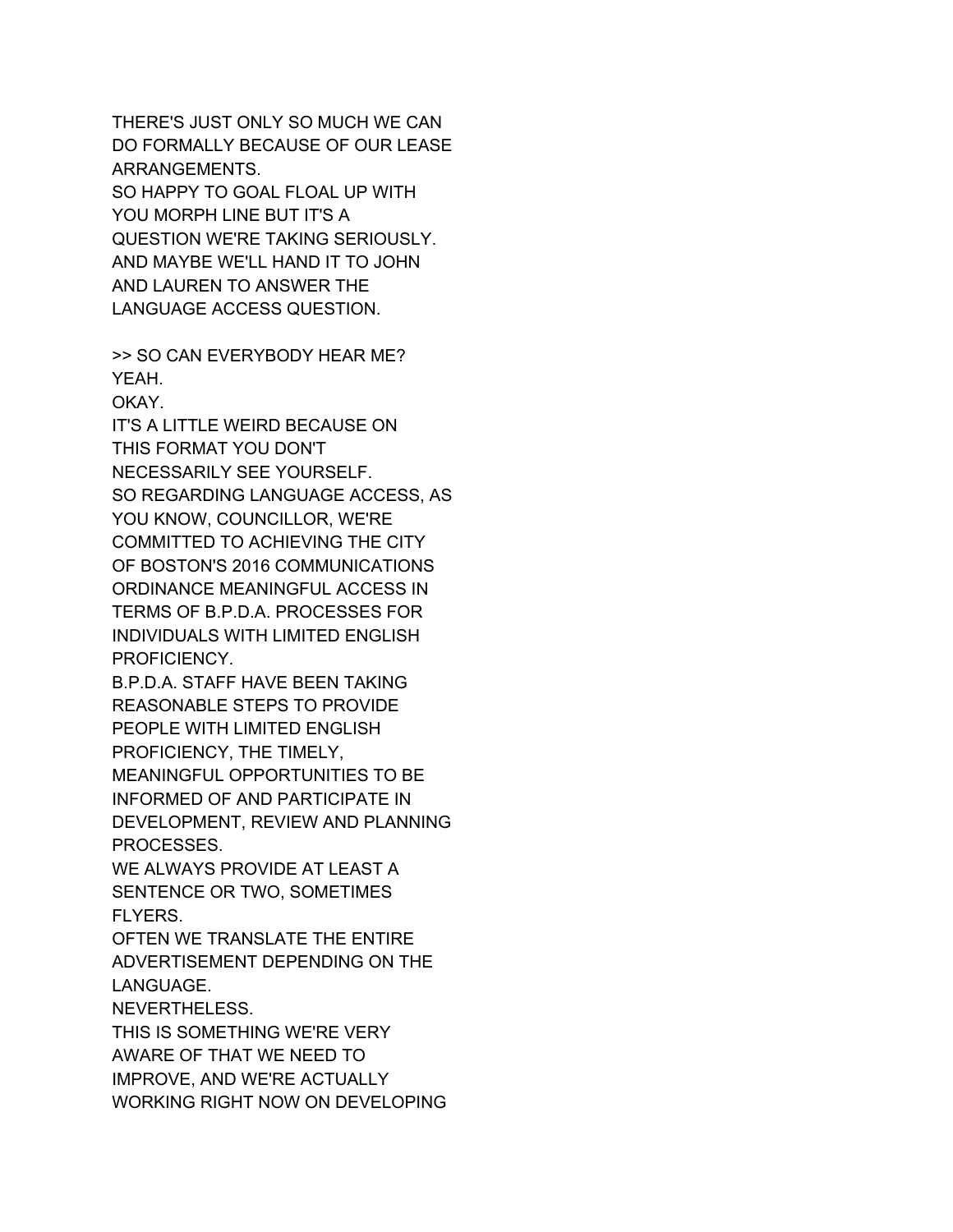A LANGUAGE ACCESS PLAN. SO WE HOPE TO SEE THESE EFFORTS EXPAND IN THE NEAR FUTURE. AND WE'RE HAPPY TO KEEP DISCUSSING WHAT THAT MIGHT LOOK LIKE WITH YOU AND YOUR COLLEAGUES.

>> AND THEN, OBVIOUSLY, JONATHAN, WE'VE TALKED ABOUT FOLKS WEARING MULTIPLE HATS AND PARTICULARLY IN THE FOOD DISTRIBUTION SIDE, SO ANOTHER SHOUT OUT.

I KNOW MIKE KRISTOF HAS DONE WORK ESPECIALLY ON THE COMMUNITY SIDE.

YOU GUYS ARE DEALING WITH SO MANY DIFFERENT PROJECTS, SO I DON'T HAVE THEM ALL OFF THE TOP OF MY HEAD.

LAST TIME I CHECKED, YOU HAD A DOZEN FULL-SCALE PLANNING INITIATIVES, 20 SMALLER PLANNING INITIATIVES, 15 OR SO IN THE PLANNING PROCESS THAT WE HAVE TO JOIN WITH THE CITY AND OTHER CITY AND STATE DEPARTMENTS. SO MY QUESTION IS, WE'RE ALSO EXPERIENCING UNPRECEDENTED DEVELOPMENT BOOM. HOPEFULLY, WHEN WE KIND OF MOVE FORWARD THROUGH OUR COVID RESPONSE, LOOKING TO GET OUR LEGS UNDERNEATH US AGAIN, BUT WANTED TO KNOW WITH RESPECT TO STAFFING LEVELS, YOU KNOW, TO

SUPPORT THE LEVEL OF PLANNING.

UNPRECEDENTED AMOUNT OF PLANNING GOING ON.

AND I KNOW PAUSE THE CITY-WIDE CITY COUNCIL, MULTIPLE MEETINGS A NIGHT.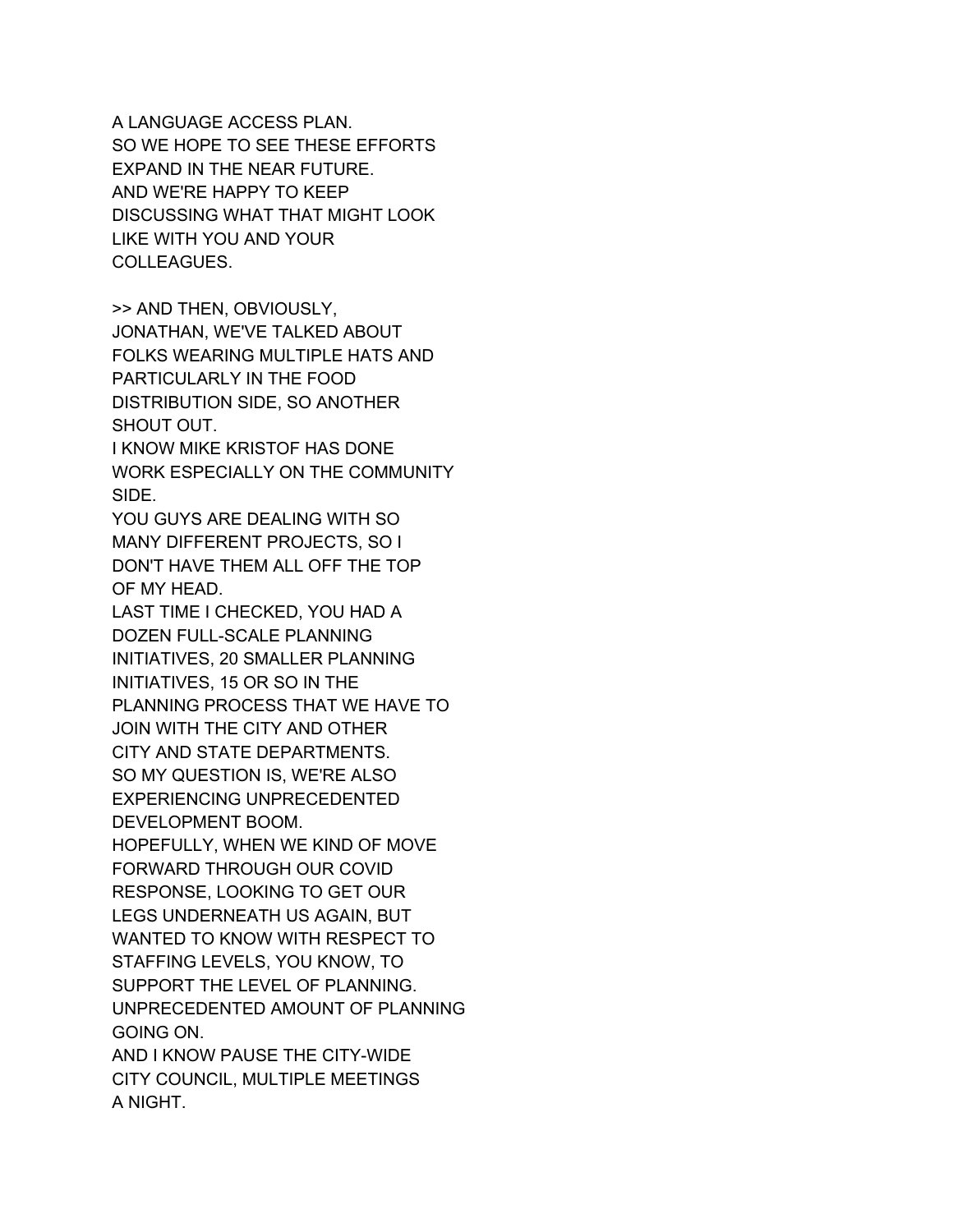TO MAINTAIN AND MANAGE THE FLOW WITH THE EXISTING NUMBER OF F.T.E.s, IS THAT SUFFICIENT ANDT WHAT PLANS DO YOU HAVE TO BEEF UP ON THE PLANNING SIDE?

>> FROM AN AGENCIYWIDE STAFFING PERSPECTIVE.

WE'RE FORTUNATE TO HAVE A GOOD MANAGER.

AS WE BUILT PRACTICES TOWARD FINANCIAL CONTROLS MAKING THE DISTINCTION BETWEEN F.T.E.s HAD BEEN A SPACE WHERE WE'VE SPENT A LOT OF TIME.

OUR BUDGET REPORTS WILL START COMING OUT WHERE WE'RE TRYING TO INDICATE WHERE OUR VAGUEYS ARE AND WE TEND TO BUDGET THOSE. I THINK WE'VE ALSO NOTICED A

VERY TIGHT MARKET.

IT'S BEEN HARD TO ATTACH THE RIGHT TENANT WITH THE RIGHT SKILL SETS AT THE RIGHT TIME. I THINK THAT'S WHY WE'VE THOUGHT ABOUT THAT A LOT AND ALSO TRIED TO INVENT DIVERSITY IN WHAT WE DO.

IN THE PAST FEW YEARS, WE'VE DONE A LOT OF HIRING AND FIRING IN THE PLANNING DEPARTMENT, ALSO TRYING TO KEEP UP WITH RETIREMENT ATTRITION. A COUPLE OF YEARS AGO WHEN WE SAT DOWN AND LOOKED AT OUR DATA AND WE HAD ALMOST 100 YEARS OF INSTITUTIONAL KNOWLEDGE RETIRING OUT IN THE NEXT FIVE TO SIX YEARS, SO WE ARE ALL TRYING TO THINK ABOUT SUCCESSION PLANNING QUITE A BIT.

WE DO RECOGNIZE THAT WHO KNOWS WHAT THE WORLD MIGHT LOOK LIKE,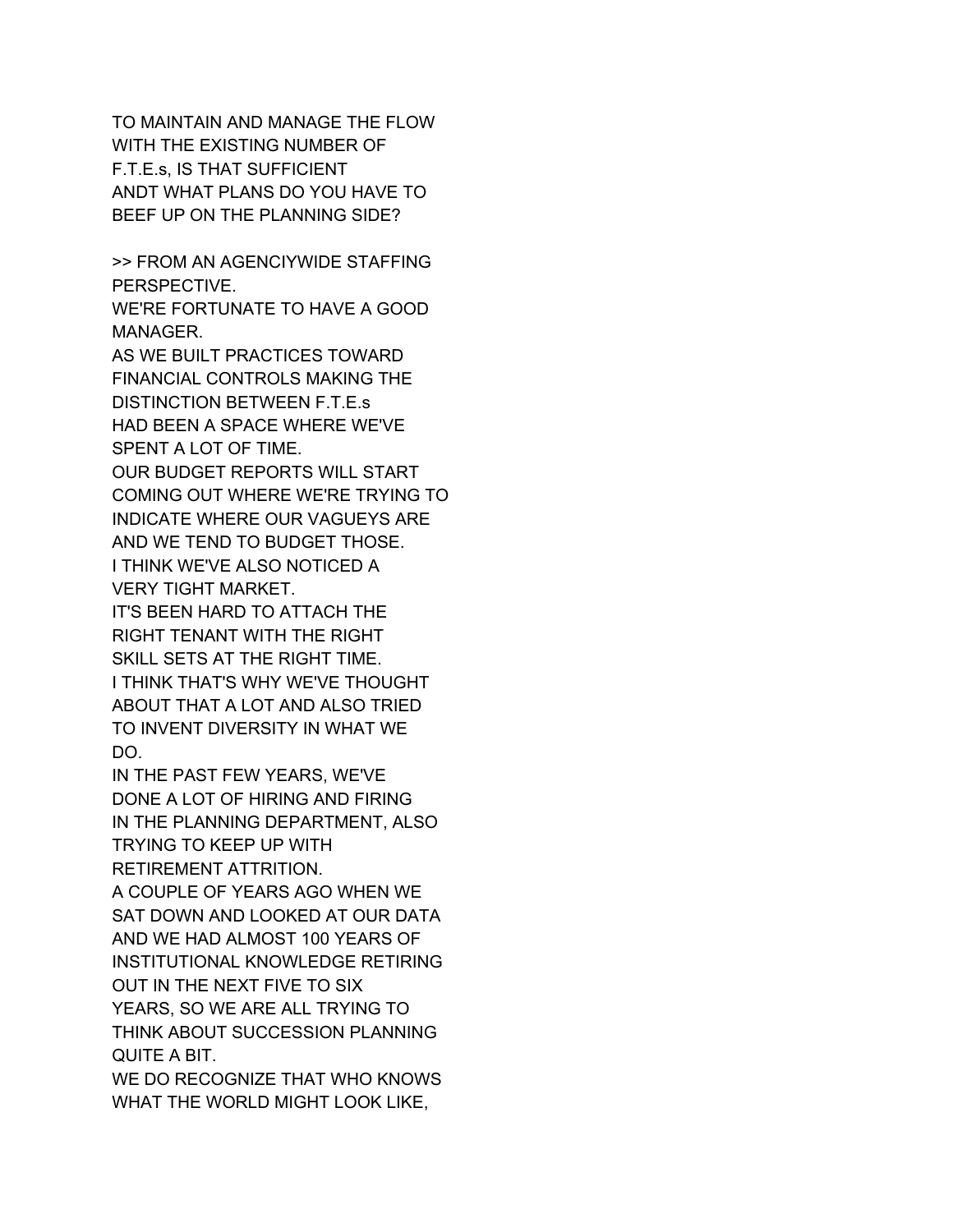AND WE MEET A LOT OF REALLY SMART PEOPLE ON DECK. LAUREN AND JONATHAN, YOU WANT TO SPEAK ABOUT YOUR DEPARTMENT SPECIFICALLY?

>> YOU KNOW, I WOULD JUST AD WE HAVE BEEN FORTUNATE TO GROW THE PLANNING DEPARTMENT OVER THE COURSE OF THE LAST SEVERAL YEARS.

WE'VE CREATED MORE MANAGEMENT STRUCTURE WITHIN THE PLANNING DEPARTMENT SO WE CAN KEEP TRACK OF WHAT EVERYBODY IS DOING AND ALSO BE MORE EFFICIENT. FROM TIME TO TIME WE STILL NEED OUTSIDE HELP ON KIND OF SPECIALTY EXPERTISE PLANNING ITEMS WHICH WE OFTEN WILL CONTRACT A CONSULTANT TEAM TO HELP US WITH.

BUT IT DEPENDS ON, YOU KNOW, WHAT WE'RE FACING.

OBVIOUSLY, OUR MAIN GOAL IS TO IMPLEMENT IMAGINE BOSTON AND WE STILL HAVE A LOT OF WORK TO DO. BUT, AGAIN, LIKE I SAID, WE'RE FORTUNATE WE'VE GROWN PRETTY SUBSTANTIALLY.

BUT WE PROBABLY STILL DO HAVE SOME GROWTH AHEAD, DEPENDING ON THE ECONOMIC CLIMATE, OF COURSE.

>> VERY GOOD. I SEE THE WAND. I APPRECIATE EVERYONE'S TIME. I KNOW WE DON'T ALWAYS GET ALONG. IT'S THE TOUGH JOB YOU GUYS DO. I CAN ASSURE YOU FROM MY VANTAGE POISON IT'S THE BEST COMMUNICATION THERE COUNCIL HAS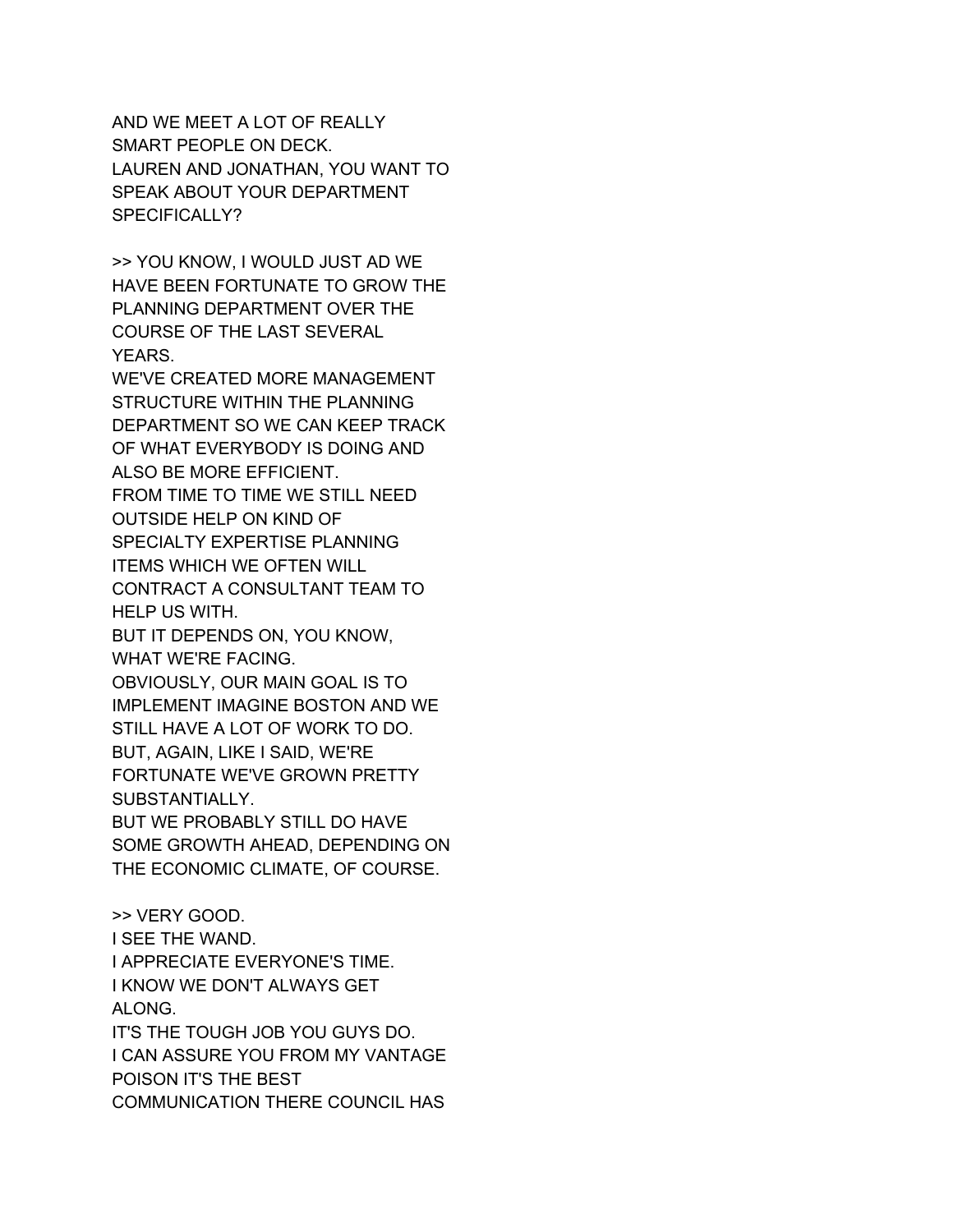HAD WITH THE B.R.A. DOING BUSINESS AS THE B.P.D.A., AND I THINK THE NOTICES GO A LONG WAY IN FOSTERING THAT RELATIONSHIP. SO THANK YOU MADAM CHAIR AND MEN AND WOMEN OF THE B.R.A. DOING BUSINESS AS THE B.P.D.A. FOR THE WORK THAT YOU DO. IT'S TOUGH STUFF, BUT SOMEONE NEEDS TO DO IT AND WE APPRECIATE IT.

>> THANK YOU, COUNCILLOR FLAHERTY.

>> THANK YOU, COUNCILLOR. NEXT STOP COUNCILLOR ESSAIBI-GEORGE, THEN COUNCILLOR MEJIA, THEN COUNCILLOR JANEY. COUNCILLOR ESSAIBI-GEORGE.

>> THANK YOU, MADAM CHAIR, AND EVERYONE IN THE MEETING THIS AFTERNOON.

A PARTICULAR THANK YOU FOR JUST SORT OF CONNING THE WORK IN WHAT I THINK'S BEEN DIFFICULT CIRCUMSTANCES, TO SAY THE LEAST, AND JOHN AND THE REST OF THE TEAM THAT'S BEEN INVOLVED IN THE FOOD PIECE AS SOMEONE WHO SPENDS A LOT OF TIME WORKING, TALKING ABOUT EDUCATION, MAKING SURE KIDS HAVE ACCESS TO FOOD HAS BEEN A BIG DEAL AND YOU ALL HAVE STEPPED UP TO THE PLATE, SO I APPRECIATE THAT AND THANK YOU FOR THE CONTINUED EFFORTS. I HOPE WE DON'T HAVE TO DO IT TOO MUCH LONGER BUT I THINK WE'RE IN IT AT LEAST FOR THE NEXT FEW MONTHS. OVER THE LAST COUPLE OF YEARS,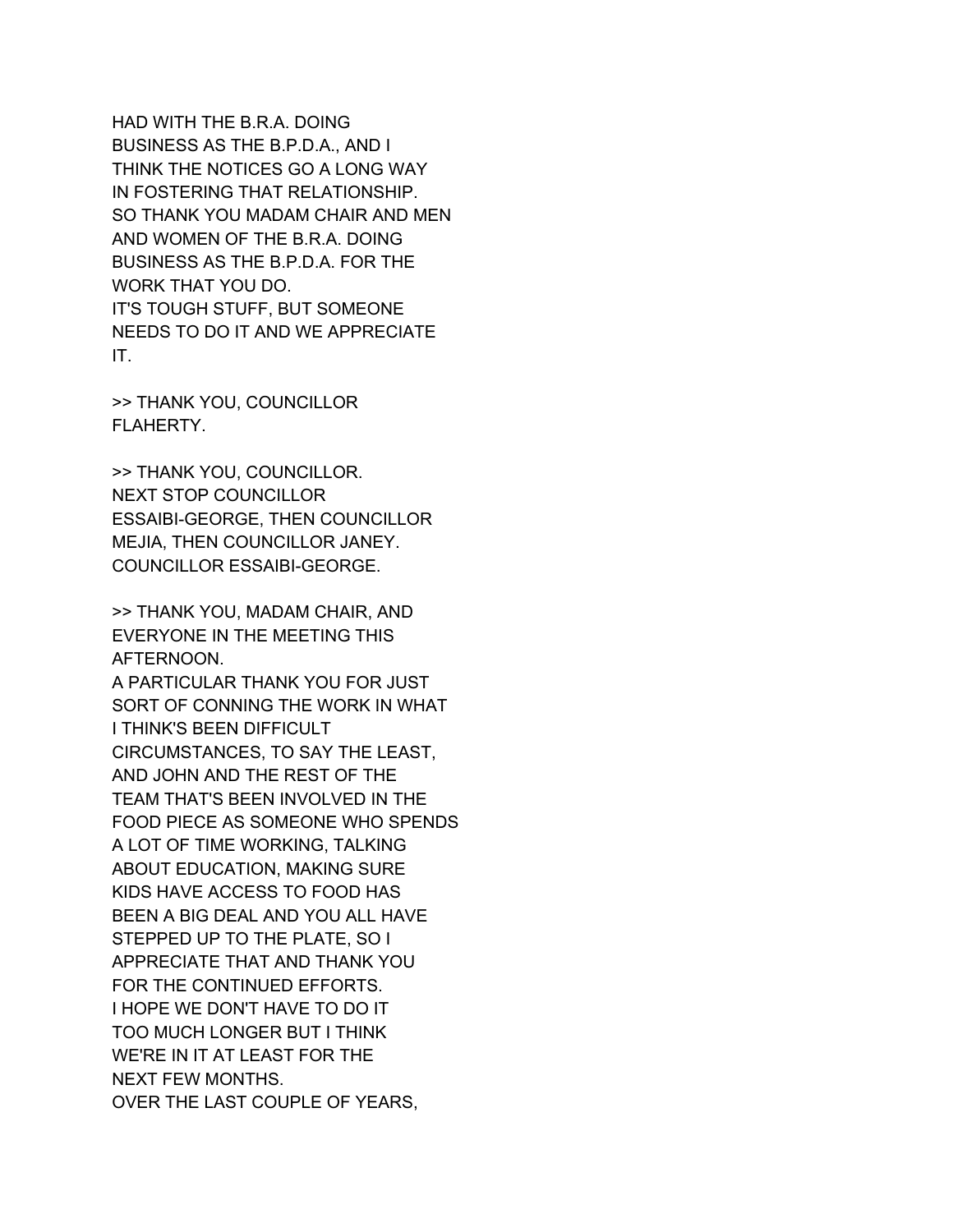I'VE DONE SOME WORK AROUND THE ARTIST HOUSING ISSUE AND THE LIVE-WORK SPACE AND THE WORKSPACE. SO WE HAVE LIVE SPACE, WORKSPACE AND LIVE-WORKSPACE. COUNCILLOR BREADON HELD A VIRTUAL MEETING A WEEK AND A HALF AGO OR SO ON THIS ISSUE PLUS SOME IN HER DISTRICT, AND JUST CITYWIDE, I'D LOVE TO HEAR AN UPDATE ON THE EFFORTS TO CREATE MORE OF THIS SPACE, TO PROTECT MORE OF THIS SPACE, AND TO MAKE SURE THAT WHEN WE'RE BUILDING THIS TYPE OF SPACE, AGAIN, WHETHER IT'S LIVE, WORK OR LIVE-WORKSPACE, THAT IT'S, A, AFFORDABLE, AND ALSO APPROPRIATE, BECAUSE WE CAN'T JUST PLUG THEM IN AND IT BE JUST LIKE ANY OTHER UNIT, DEPENDING ON THE MEDIUM AND THE CRAFT, IT HAS TO BE SPECIALIZED. SO I'M CURIOUS AS TO AN UPDATE ON THAT PIECE, IF YOU COULD SHARE IT. THANK YOU.

>> COUNCILLOR, THANK YOU VERY MUCH. AND SEEMS LIKE YOU'VE GOT SOME ART GOING ON BEHIND YOU AS WELL. WE SPEND A --

>> WE CALL THIS A MESS. I WOULD CALL IT A WORK UNIT, A LIVE-WORK UNIT. IT DEPENDS ON WHERE YOU ARE. IT'S A GREAT QUESTION, AND I THINK EWE TAKE GREAT PRIDE IN OUR COLLABORATION WITH THE MAYOR'S OFFICE OF ARTS AND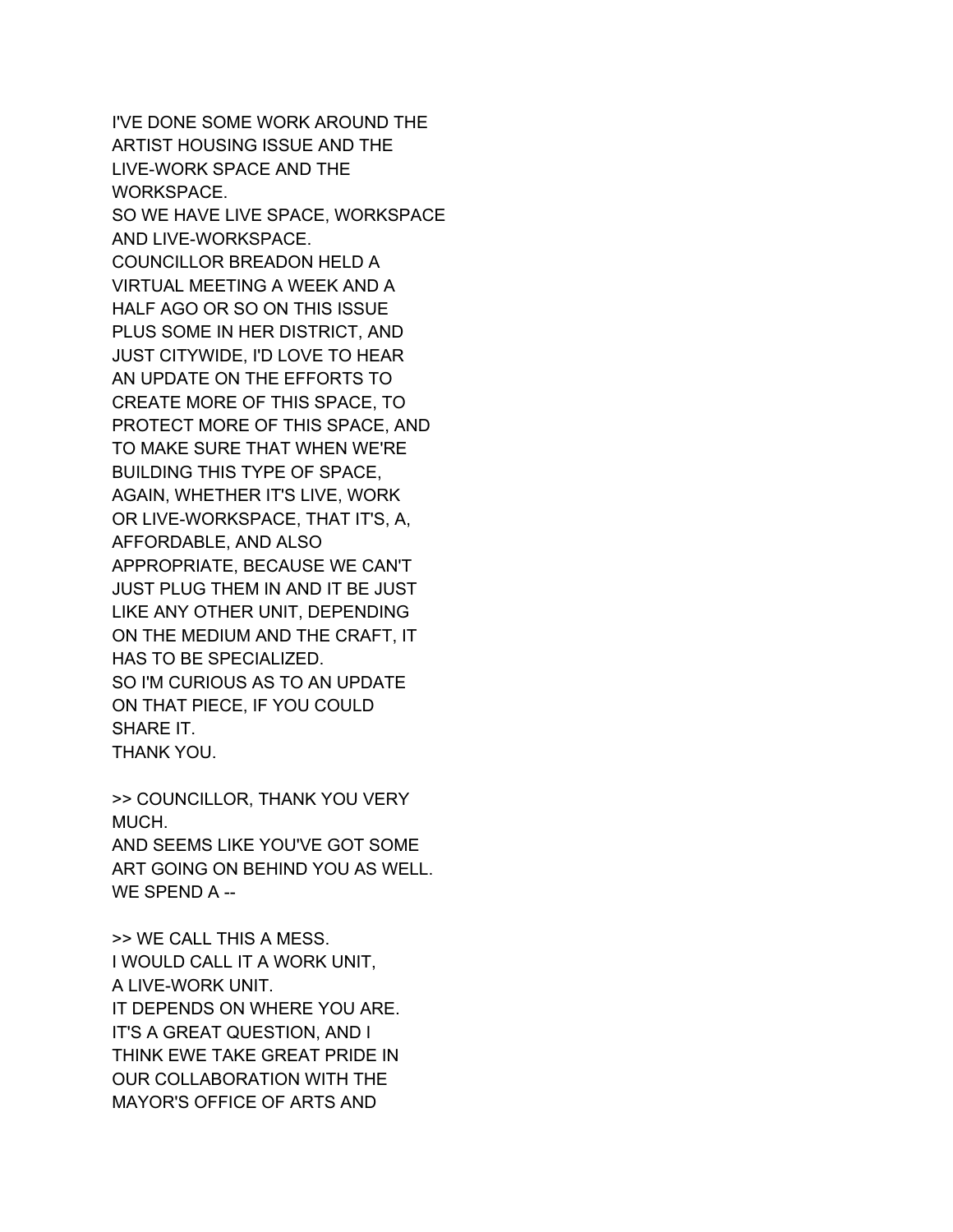CULTURE ON THIS ISSUE. KARA AND HER TEAM ARE FANTASTIC TO DEAL WITH AND FREQUENT GUESTS ON THE NINTH FLOOR. I ALSO THINK THIS IS AN IMPORTANT ISSUE JUST BECAUSE WE WANT TO ACTIVATE OUR NEIGHBORHOOD. THERE ARE OVER 200 ARTIST UNITS THAT ARE EITHER IN PROJECTS EITHER UNDER REVIEW, FULLY APPROVED OR UNDER CONSTRUCTION, AND WE'RE ALWAYS LOOKING FOR OPPORTUNITIES TO EXPAND THAT. WE WOULD BE HAPPY TO HAVE A FULLER CONVERSATION WITH YOU AND YOUR TEAM OR ANYBODY ELSE ON THE COUNCIL, A DEEPER CONVERSATION, BUT WE WANT TO LOOP IN ARTS AND CULTURE AS WELL BECAUSE THEY ARE TRACKING WORK AND THERE ARE ALSO LOTS OF OTHER SPACES THAT SIT ON THE EDGE OF THAT AS WELL. SO IT'S AN IMPORTANT ISSUE THAT WE'RE HAPPY TO WORK WITH YOU ON IT.

>> I THINK THROUGH THE BUILDING OF OUR CITY DOME WE'RE DISCUSSING ANY OF OUR DEVELOPMENTS THAT COME BEFORE THE B.P.D.A. TO HAVE A FOCUS AROUND CREATING THIS SPACE AN AFFORDABLE SPACE IS REALLY IMPORTANT, AND, YOU KNOW, I CERTAINLY APPRECIATE THROUGH SOME OF MY OTHER WORK ON THE COUNCIL AROUND MORE AFFORDABLE HOUSING ESPECIALLY FOR FORMERLY HOMELESS, BUT THE ARTIST COMMUNITY IN PARTICULAR, IF WE WANT TO HAVE -- IF WE WANT TO BE ABLE TO CONTINUE TO HAVE THOSE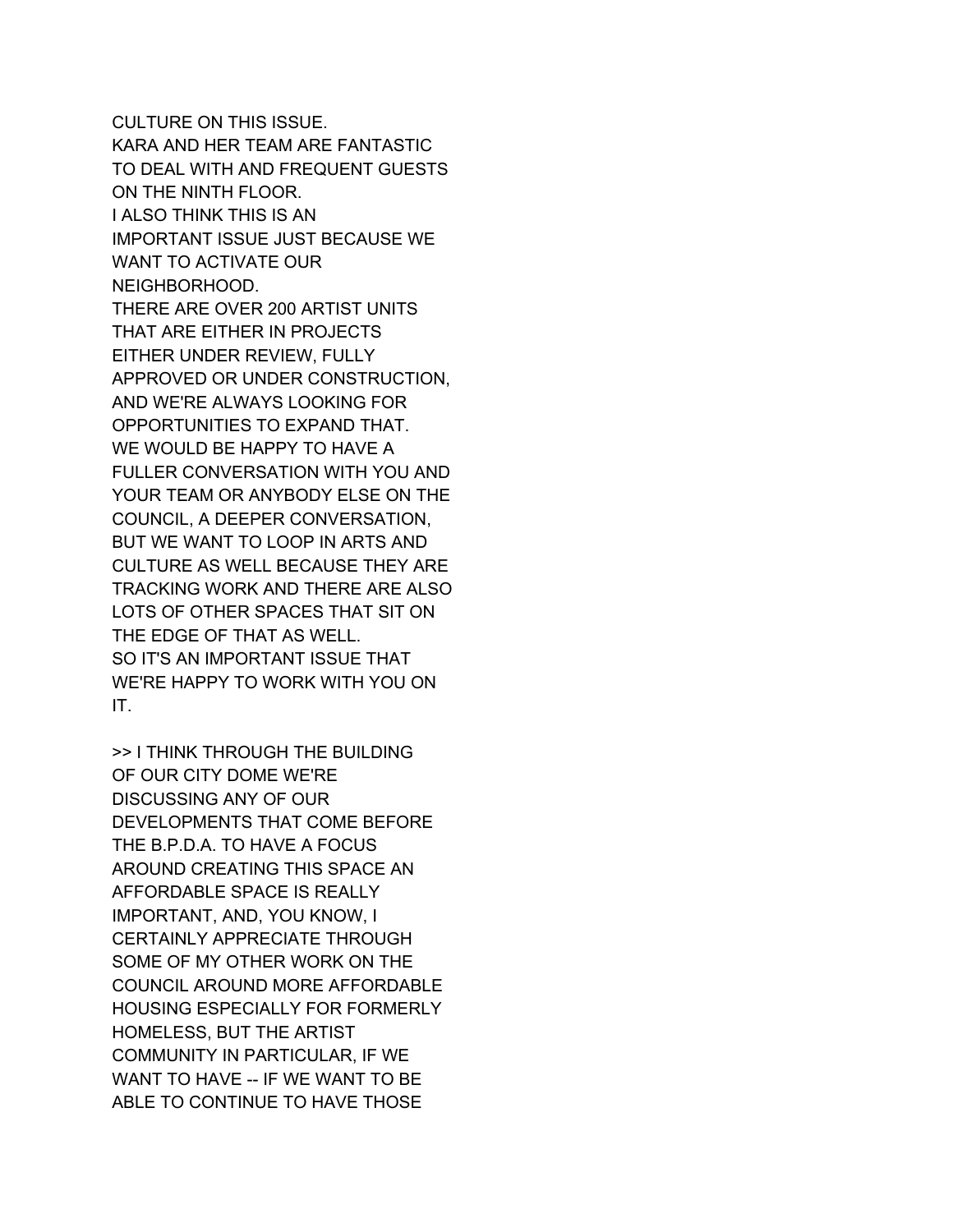DISCUSSIONS WITHIN THE ARTS AND CULTURE ELEMENTS, WE NEED TO HAVE THE SPACE IN WHICH THAT ARTIST CREATED AND ARTISTS CAN LIVE AND WORK ON THEIR CRAFT. SO APPRECIATE THE OPPORTUNITY TO CONTINUE THAT CONVERSATION. WE CAN DO THAT ON OFFLINE AND ANOTHER TIME AND PARTNERSHIP WITH COUNCILLOR BREADON AS WELL. I AM CURIOUS, IN ANOTHER WAY, WHEN WE TALK ABOUT PUBLIC NOTIFICATION, I THINK THIS IS ONE OF THE PLACES WHERE THE COUNCIL INTERSECTS MOST DIRECTLY WITH THE WORK OF THE B.P.D.A. IS THAT COMMUNITY ENGAGEMENT PIECE, AND THE JOSEPH CASE OF COMMUNITY MEMBERS WHEN A LARGE PROJECT IS BEING ON-BOARDED OR STARTING THEIR CONVERSATION. SO I'M CURIOUS IF SOMEONE COULD JUST SHARE SORT OF THE OFFICIAL NOTIFICATION PROCESS, AND THE GUIDELINES THAT THE B.P.D.A. FOLLOWS AND HOW WE COULD -- HOW THE RELATIONSHIP IS SHARED BETWEEN B.P.D.A. AND O.N.S. AND THE RESPONSIBILITY OF SORT OF THE DIVISION OF RESPONSIBILITY BETWEEN THOSE TWO ENTITIES, AND THAT WILL BE IT FOR ME THIS ROUND.

THANK YOU, MADAM CHAIR.

>> COUNCILLOR, I'M HAPPY TO TAKE THIS ONE AGAIN. WHEN IT COMES TO LARGE PROJECTS OR ANY PROJECTS, FOR THAT MATTER, WE TAKE GREAT PRIDE IN OUR EFFORTS TO NOTIFY AS MANY PEOPLE AS POSSIBLE THROUGH AS MANY CHANNELS AS POSSIBLE.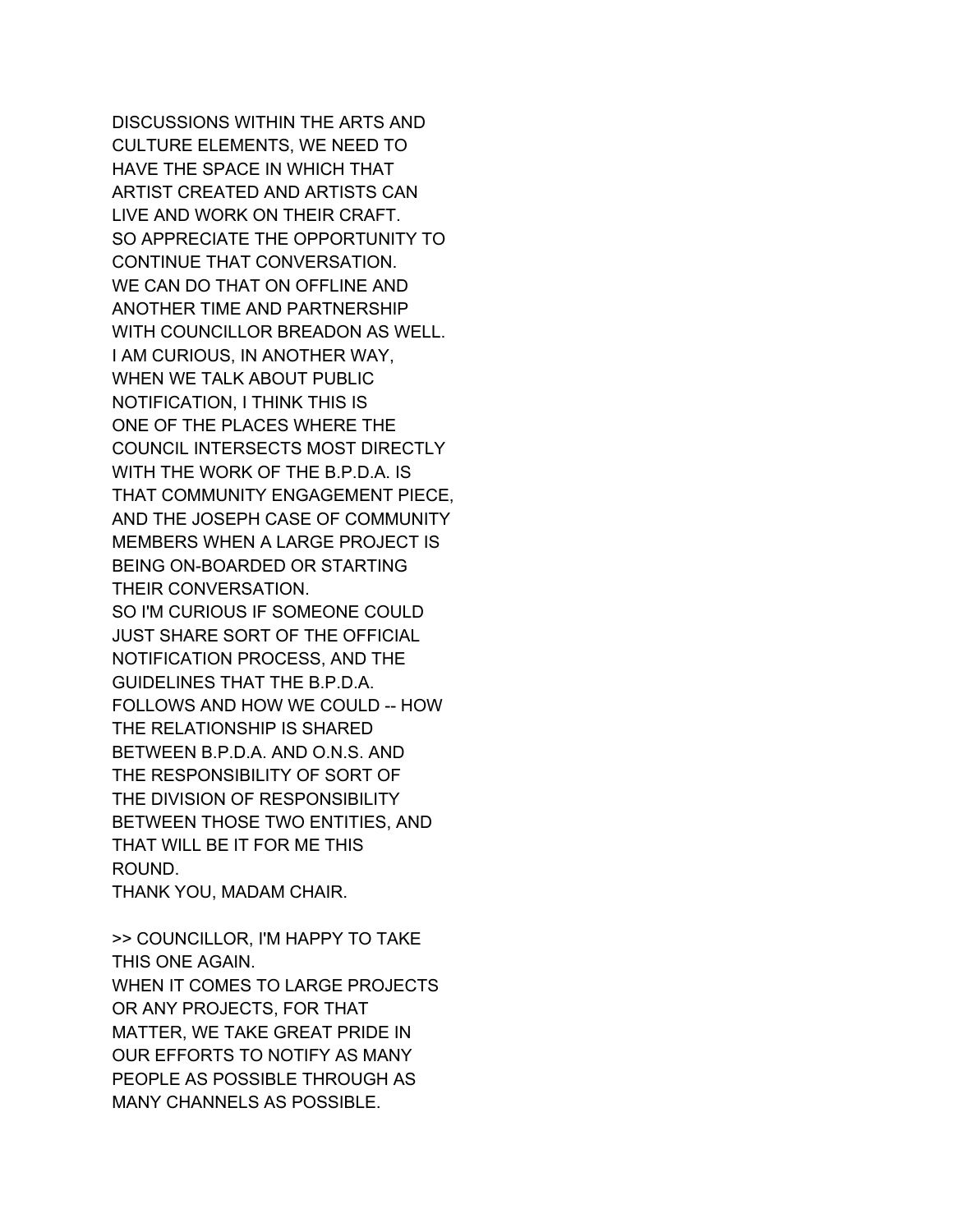THAT BEING SAID, I THINK THAT WE RECOGNIZE THAT THERE ARE SOME PEOPLE THAT DON'T ALWAYS HEAR THROUGH ALL THE VARIETY OF CHANNELS WE ENGAGE IN. SO TO YOU OR ANYBODY ELSE THAT HAS SUGGESTIONS, WE WOULD LOVE TO HEAR FROM YOU. ALSO, THIS WAS REFERENCED IN MICHELLE'S OPENING REMARKS, THE PROJECT CHEAT SHEET, I THINK THAT WOULD BE SOMETHING THAT WE CAN KIND OF PULL FORWARD IS A REALLY GOOD IDEA. MOST LARGE PROJECT REVIEW FILINGS ACTUALLY HAVE A VERSION OF THAT, BUT I THINK WE CAN TWEET THAT AND MAKE ATE REQUIREMENT. SO WE LOOK FORWARD TO DOING THAT GOING FORWARD. WHAT WE DO ANYTIME A LARGE PROJECT IS FILED, WITHOUT GETTING INTO TOO MUCH DETAIL, THERE'S A LETTER OF INTENT IS SENT TO THE B.P.D.A. THAT IS DISTRIBUTED WIDELY AND STARTS THE FULL FRO PROCESS OF ENGAGINGT NOT JUST ON US BUT ALL OF YOU, ALL THE LOCAL ELECTED OFFICIALS ON THE PROJECT TO ENGAGE ABOUT AN IMPACT AT ADVISORY GROUP. WE ALSO IN THAT PROCESS STRONGLY ENCOURAGE ANY PROPONENT OR ANY NEW OWNER OF A PIECE OF PROPERTY TO BE ABLE TO ADDRESS ABUTTERS OR NEIGHBORHOOD ASSOCIATIONS IN AND AROUND A PROJECT. ETH IMPORTANT TO INTRODUCE YOURSELF TO YOUR NEIGHBORS BEFORE YOU ASK THEM FOR SOMETHING.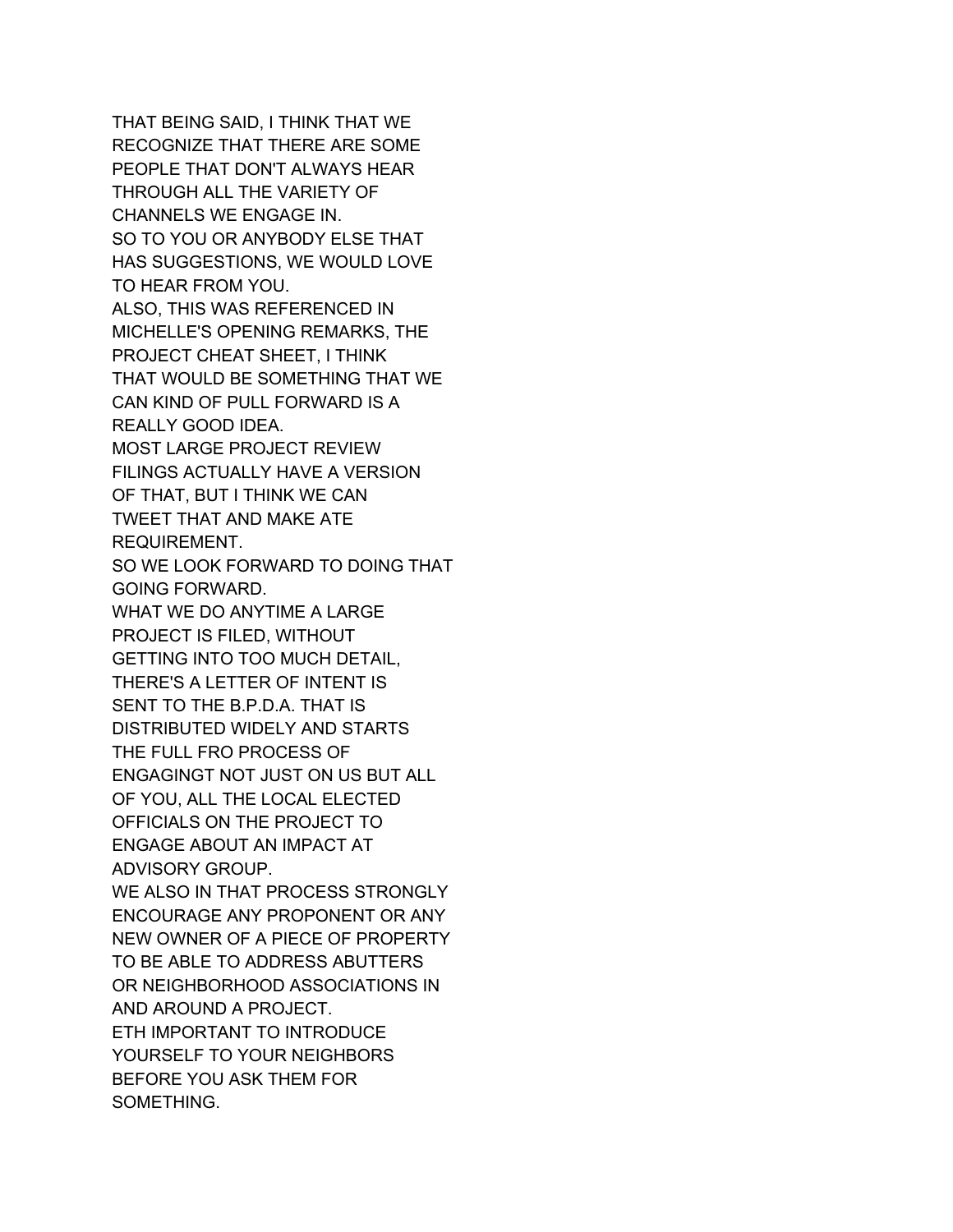SO WE WORK HAND AND GLOVE WITH ONS, BUT ALSO WITH ANY KIND OF PUBLIC FACING PART OF CITY HALL, RIGHT, SO THAT WE TAKE IT VERY, VERY SERIOUSLY THAT THE ROLE OF MAKING SURE WE ENGAGE AND GOING FORWARD IN A WORLD WHERE WE HAVE MORE VIRTUAL ENGAGEMENT NOT JUST IN OUR OWN PROCESSES BUT NEIGHBORHOOD PROCESSES AND HOW TO BALANCE TOES THINGS. SO VERY MUCH A PROCESS WITH ONS. WE HAVE SPECIFIC PROCESSES WE FOLLOW BUT ONS IS A BIG PART OF HELPING MAGNIFY THE MESSAGE WE PUT OUT.

OUR WEB SITE IS A BIG PIECE OF THAT AS WELL AND WE TAKE GREAT STRIDES TO IMPROVE AND AMPLIFY THE DETAIL ON OUR WEB SITE AND ARE CONTINUING TO DO SO.

>> THANK YOU, MADAM CHAIR. I MAY HAVE ANOTHER QUESTION THE NEXT ROUND IF ONE OF MY COLLEAGUES DOESN'T GET TO IT, THANK YOU.

>> GREAT. THANK YOU SO MUCH COUNCILLOR ESSAIBI-GEORGE. NEXT COUNCILLOR MEJIA, COUNCILLOR JANEY AND BAKER. COUNCILLOR MEJIA.

>> GOOD AFTERNOON. I FEEL LIKE IT'S EVENING BY NOW, BUT THANK YOU ALL FOR ALL YOUR HARD WORK, LOOKING FORWARD TO OUR CONNED PARTNERSHIP. I JUST HAVE A FEW QUESTIONS. FOR ME, I KEEP TALKING ABOUT THE IMPORTANCE OF REMOVING BARRIERS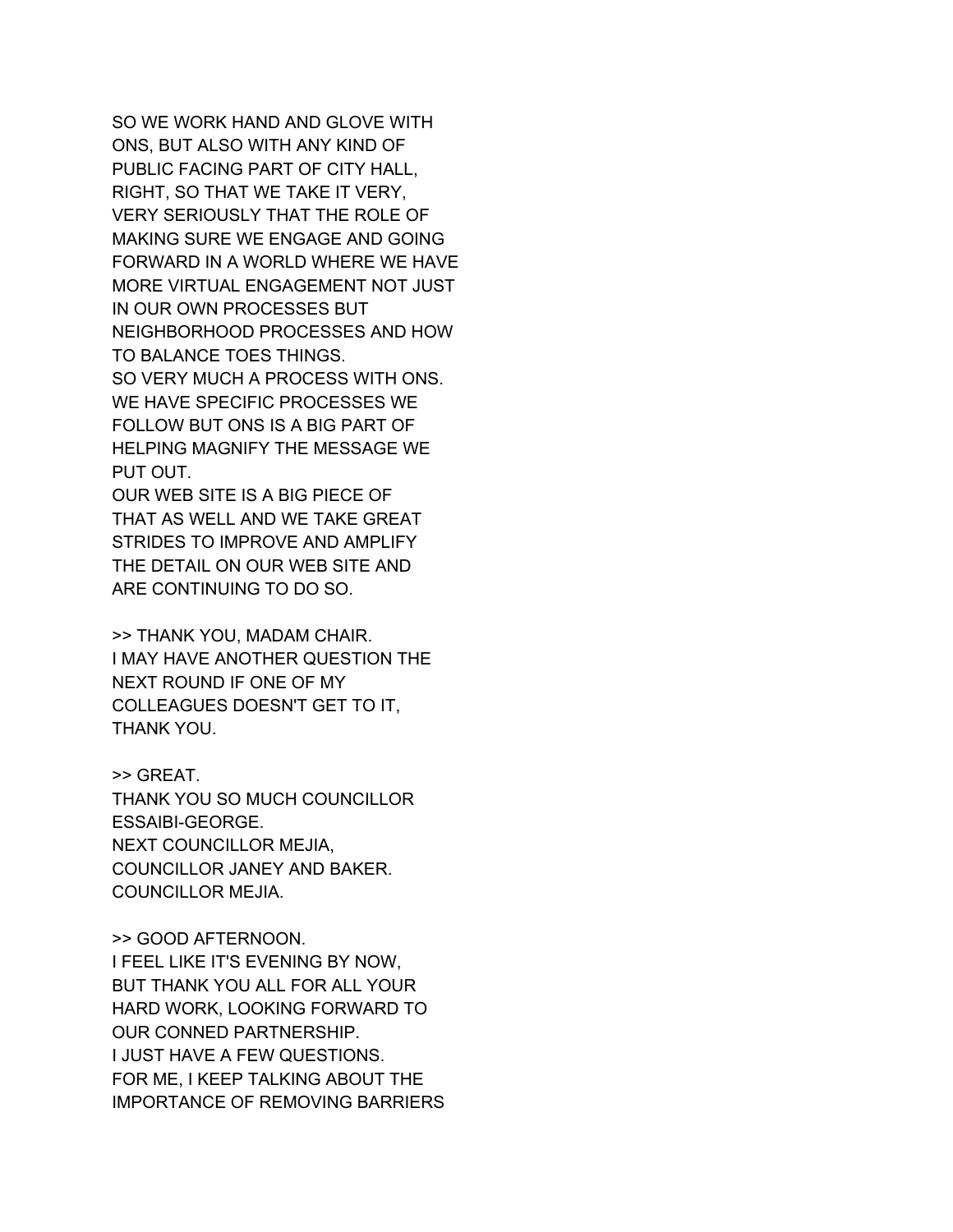TO ENGAGEMENT, SO JUST BE ON TRANSLATION INTERPRETATION. I AM REALLY CURIOUS ABOUT PROVIDING OR THE OPPORTUNITIES TO PROVIDE CHILDCARE AND FOOD AS VARIOUS MEETINGS TO REMOVE BARRIERS TO ENGAGEMENT. JUST WONDERING WHETHER OR NOT THAT'S SOMETHING THAT IS FEASIBLE OR EVER BEING CONSIDERED. WORKING IN PARTNERSHIP WITH

NONPROFITS AND OTHER FOLKS WHO YOU MIGHT BE ABLE TO TAP AND EVEN SMALL RESTAURANTS IN THE LOCAL NEIGHBORHOODS TO HELP SUPPORT THEM, YOU KNOW, WHAT ENERGY IF ANY EXIST AROUND PROVIDING CHILDCARE AND FOOD AT THESE SORT OF MEETINGS.

>> THANK YOU, COUNCILLOR. THAT'S A REALLY GOOD QUESTION. SO FOR THE LAST COUPLE OF YEARS, WE HAVE BEEN FORTUNATE ENOUGH TO HAVE ROOM IN OUR BUDGET TO ACTUALLY PROVIDE FOOD AT ALL OUR PLANNING MEETINGS. FOR THE VERY MOST PART, I WOULD SAY THE ONLY INSTANCES OF WHERE IT DOESN'T HAPPEN IS IF YOU CAN'T FIND SOMEBODY LOCALLY. FOR THE MOST PART, WE PARTNER WITH SOMEBODY THAT IS RUNNING A SMALL BUSINESS RIGHT NEAR WHERE WE'RE HOLDING A MEETING AND WITHIN THE NEIGHBORHOOD THAT THE PLANNING STUDY IS FOCUSED ON. AS RELATES TO CHILDCARE, WE ACTUALLY HAVE PROVIDED THAT IN THE PAST. WE'VE OFFERED IT BUT NO ONE AVAILED OF IT.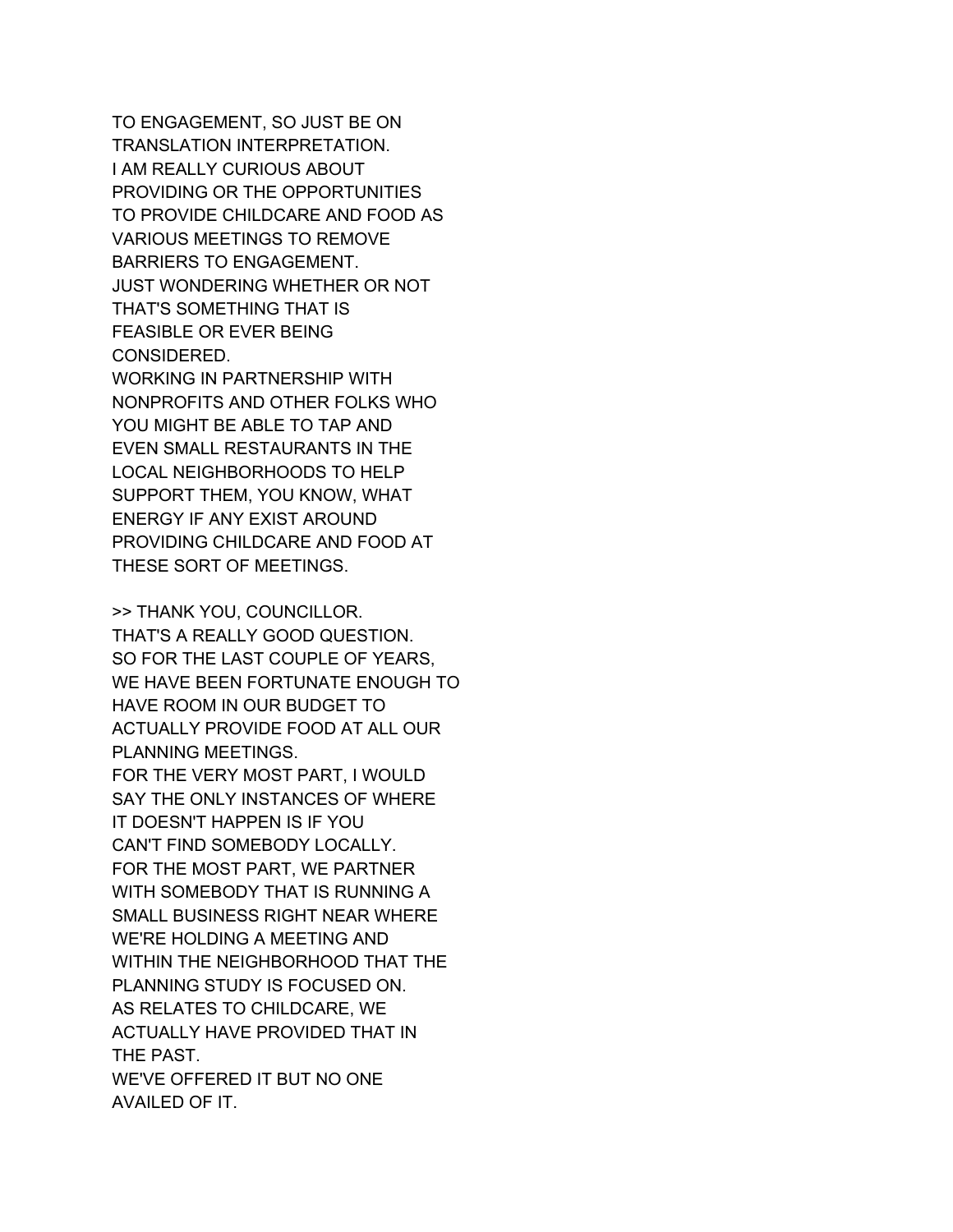THERE ARE CHALLENGES AROUND HOW YOU DO IT, BUT WE ARE COMPLETELY OPEN TO IT. WE REALLY WANT TO GET MORE PEOPLE TO A TABLE. IRONICALLY, THIS VIRTUAL KIND OF FORMAT MAY GIVE US THE OPPORTUNITY TO GET MORE PEOPLE TO THE TABLE BECAUSE WE CAN GET THEM WHILE THEY'RE AT THE TABLE, YOU KNOW, THROUGH THE VIRTUAL FORMAT, SO WE LOOK FORWARD TO UTILIZING THIS VIRTUAL TECHNOLOGY. I WOULD SAY FOREVER (INDISCERNIBLE) HOW TO PARTNER IT WITH THE ANALOG. THERE'S STILL NOTHING LIKE HAVING A CONVERSATION PERSON-TO-PERSON.

>> THANK YOU FOR THAT. YOU KNOW, I'M ALSO WONDERING -- AND THIS IS JUST OUT OF CURIOSITY -- HAVE YOU EVER DONE AN ASSESSMENT AS TO WHY PEOPLE AREN'T ENGAGED OR AREN'T PARTICIPATING ACTIVELY? AVIDE FROM TRADITIONAL BARRIERS, WHAT ARE YOU HEARING FROM FOLKS AS TO WHY THEY FEEL SO DISCONNECTED FROM THE PLANNING PROCESS?

>> I DON'T KNOW THAT I WOULD SAY WE'VE DONE A STUDY PER SE ON WHY PEOPLE HAVEN'T BEEN ENGAGED. I THINK, IF ANYTHING, IN THE LAST COUPLE OF YEARS, WE HAVE BEEN TRIED TO EXPAND THE FORMAT WHICH WE'RE ENGAGING SO WE'RE NOT JUST HOLDING TOWN HALL STYLE MEETINGS AT THE COMMUNITY CENTER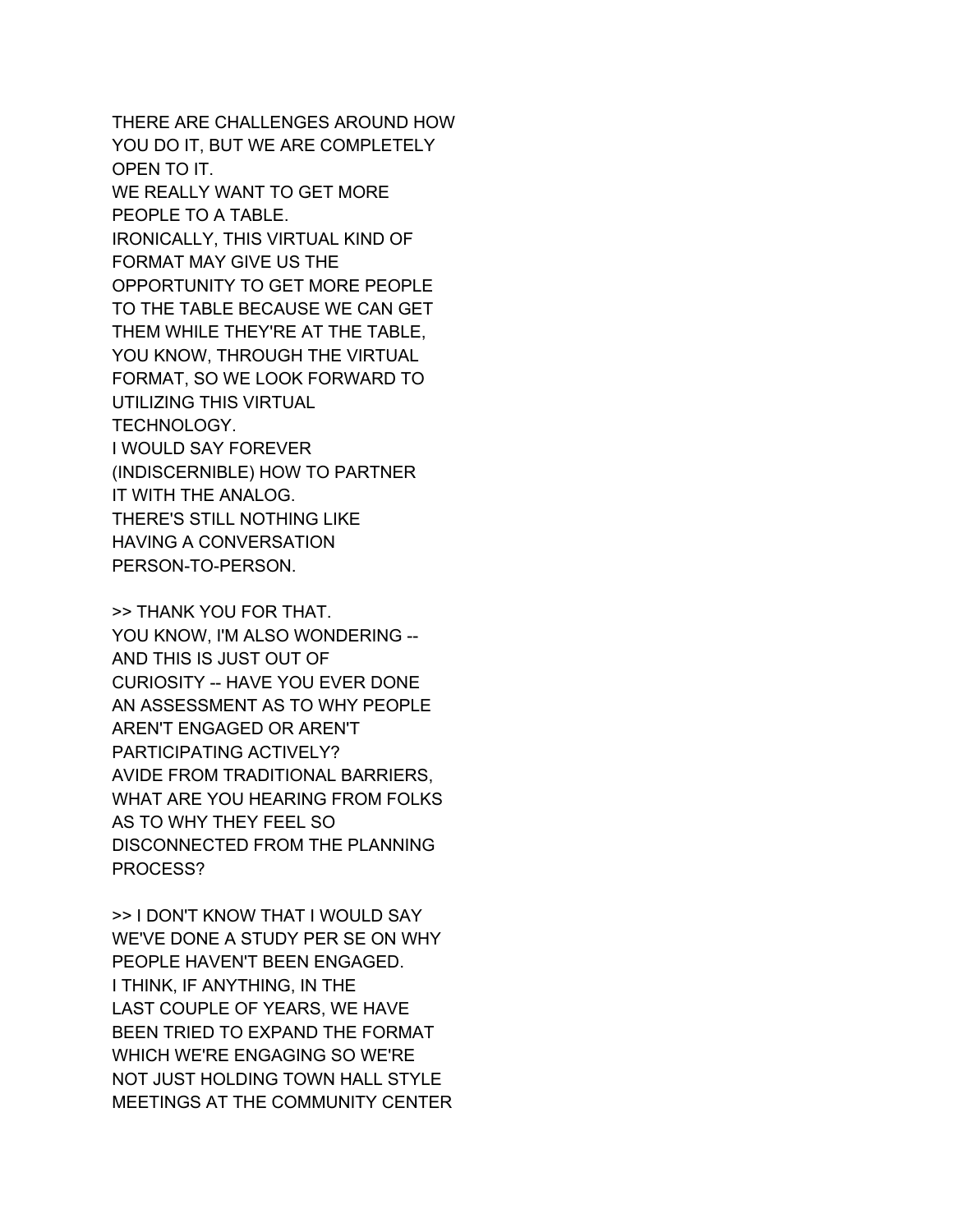FROM 6:00 TO 8:00 P.M. WHEN WORKING PEOPLE AND EVERYBODY IS BUSY AND THERE ARE HIGHER PRIORITIES THAN ATTENDING THOSE MEETINGS.

THAT'S WHY WE HAVE BEEN TRYING TO HAVE CHAT WITH THE PLANNER STYLE EVENTS WHERE WE'VE GONE POPSICLES IN THE SUMMER, BOWLING ALLEYS, A BREWERY, TRYING TO MEET PEOPLE WHERE THEY ARE SO IF THEY'RE DOING SOMETHING ELSE, WE CAN BECOME PART OF THEIR DAY, THEY DON'T HAVE TO GO OUT OF THEIR WAY TO BE PART OF OUR EFFORT.

BUT I THINK THAT THAT WILL CONTINUE, ESPECIALLY RIGHT NOW, YOU KNOW, STAFF HAS BEEN THINKING A LOT ABOUT HOW CAN WE USE OTHER DIGITAL METHODS, HOW CAN WE USE SOCIAL MEDIA TO GET PEOPLE MORE INVOLVED. AGAIN, I THINK THAT VIRTUALLY THERE IS SOMETHING AS LONG AS PEOPLE OBVIOUSLY HAVE ACCESS TO THE TECHNOLOGY WHICH IS A LARGER THING WHICH WE'RE ALSO WORKING THROUGH IT BROADBAND EQUITY ON, BUT AS LONG AS PEOPLE HAVE ACCESS TO IT, THIS KIND OF CONVERSATION IS A LOT EASIER FOR MOST PEOPLE.

>> THANK YOU. AND THEN I JUST HAVE A FEW QUESTIONS ABOUT HOW WE'RE ENGAGING SMALL BUSINESSES, ESPECIALLY MINORITY-WOMAN OWNED AND CONTRACT A LITTLE BIT. WHAT DOES THAT PROCESS LOOK LIKE?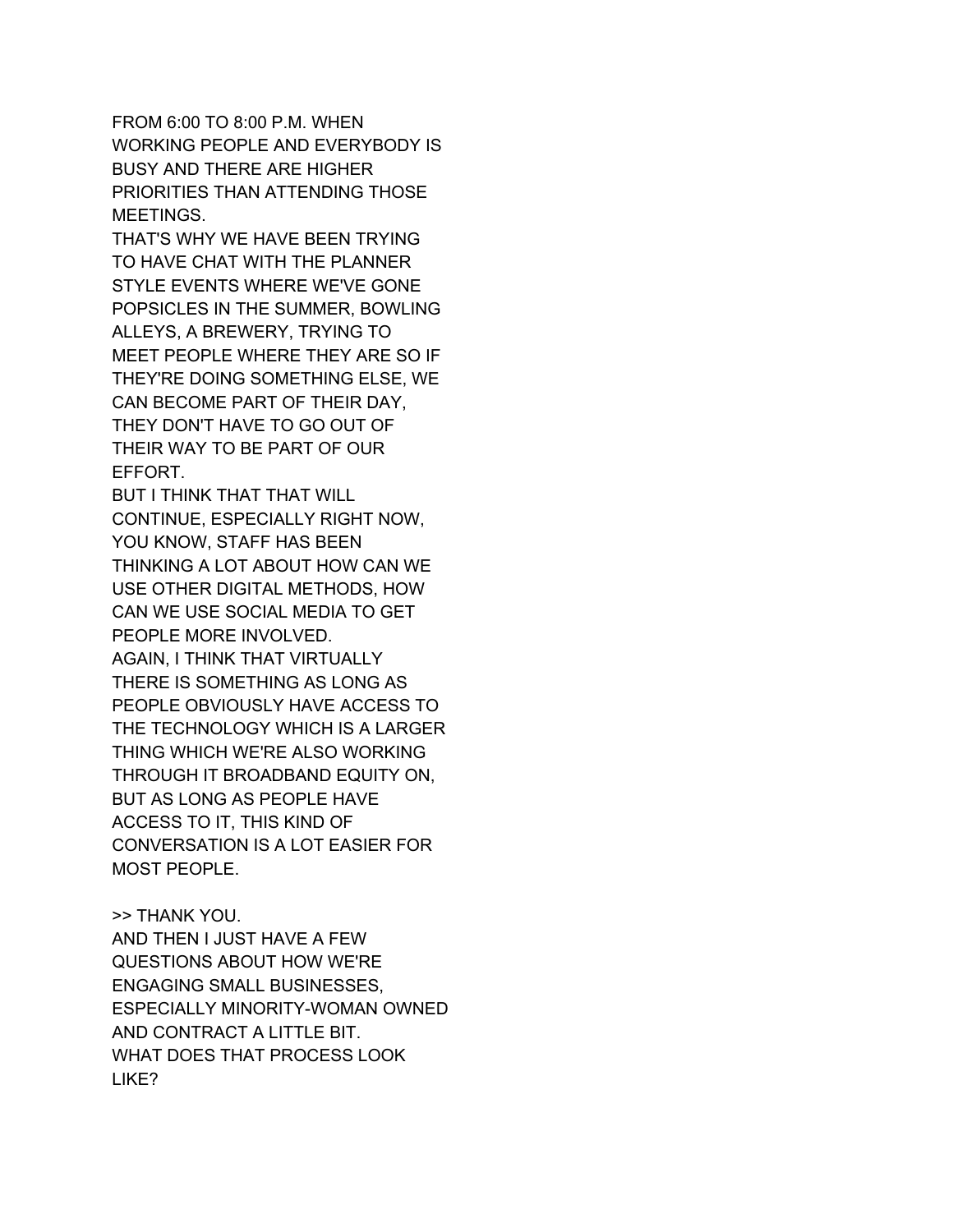>> THANK YOU FOR THAT QUESTION. WE HAVE BEEN LOOKING AT THIS ISSUE A LOT, AND WE'VE HAD SOME SUCCESS WORKING WITH THE OFFICE OF ECONOMIC DEVELOPMENT. THROUGH MY WORK WITH THE LIVING CITIES INCLUSIVE PROCUREMENT ACCELERATOR, WHAT IS CLEAR IS OUTREACH, YOU KNOW, IS ONE OF THOSE FOUR CORNERSTONES, CLEARLY CERTIFICATION IS A VERY IMPORTANT PIECE, BUT THAT'S KIND OF ON THE OTHER SIDE. FOR US, WHERE WE'VE TRIED TO FOCUS AND WHERE WE STARTED WAS WITH THE LOCAL MEDIAS. SO WE RUN BEYOND WHAT THE STATE REQUIRES FOR ADVERTISEMENTS, WE'RE RUNNING ADS IN THE BAY STATE BANNER. ANOTHER LOCAL AND IDEALLY NON-ENGLISH MEDIA, IN ORDER TO GET THOSE BUSINESS ADVERTISEMENTS OUT. WE GO THROUGH ON A PERIODIC BASIS AND TRY TO LOOK FARTHER OUT AND START TO THINK ABOUT BUNDLING AND UNBUNDLING AND WHAT SOME OF THE OPPORTUNITIES ARE. ONE OF THE REALLY INTERESTING STORIES AT LEAST FOR ME THAT I LIKE TO SHARE THAT OTHER FOLKS MIGHT NOT THINK IT'S SO COMPELLING BUT, FOR A LONG TIME, WE HAD BUNDLED FENCING AND ORNAMENTAL FENCING. SO CHAIN LINK FENCES, WE HAVE A PARCEL THAT WE NEED TO CLOSE OFF, VERSUS LIKE IRONWORK. AND WE FOUND IF WE UNBUNDLED THAT, THEY WERE DIFFERENT ENOUGH THAT WE ACTUALLY WERE ABLE TO FIND AN MWBE IN THAT SPACE THAT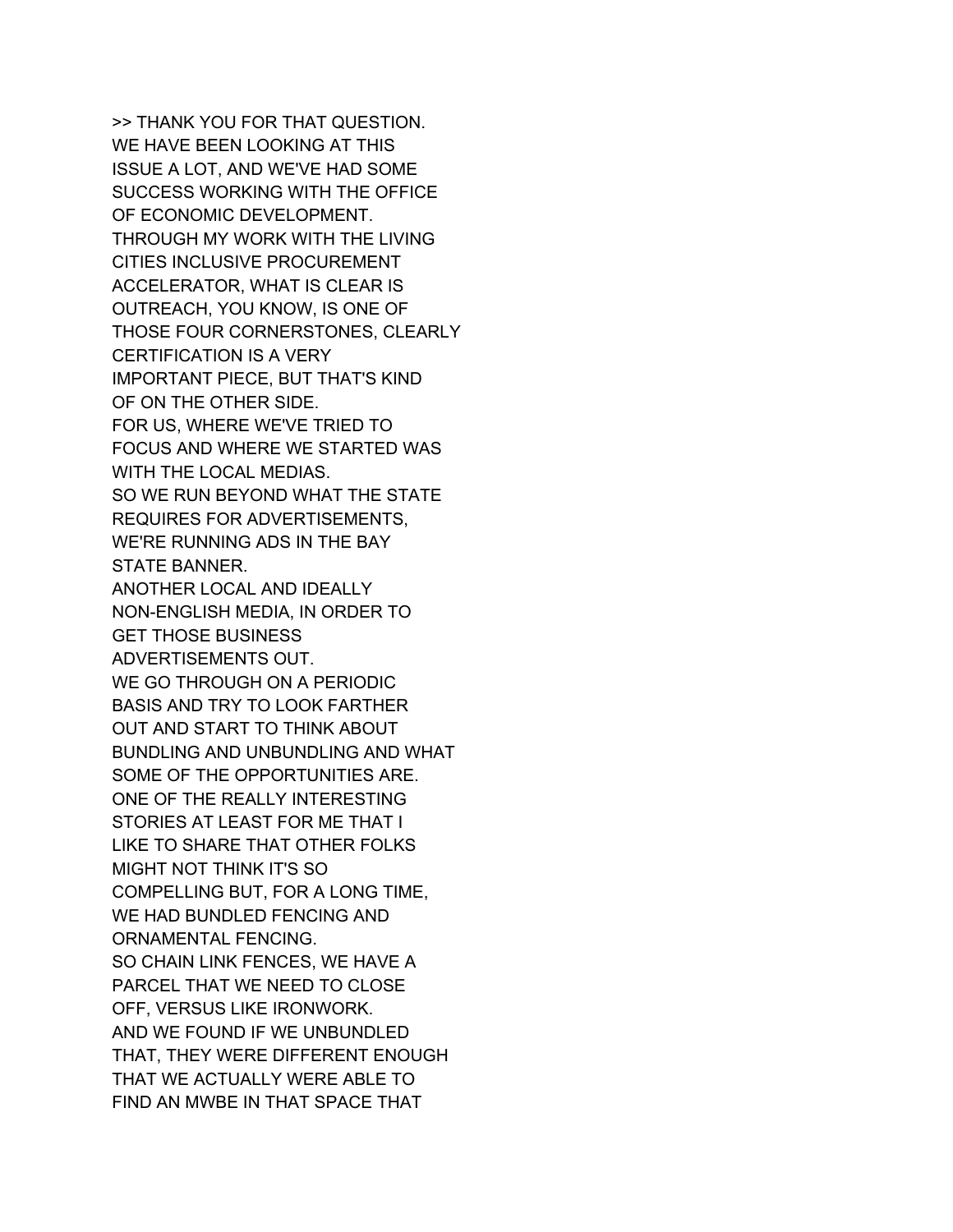COULD DO THE CHAIN LINK BUT NOT THE ORNAMENTAL. SO THAT REQUIRES LOOKING OUTER 12, MAYBE EVEN 18 MONTHS ADVANCE OF YOUR WORK TO REALLY START TO THINK ABOUT THAT. WHEN WE PARTICIPATED IN THE OPPORTUNITY FAIR WITH THE OFFICE OF ECONOMIC DEVELOPMENT, SPEAKING WITH SOME OF THE FOLKS THERE, YOU KNOW, THEY'D SAY, WELL, WHEN DO YOU RELEASE YOUR BIG CONTRACTS? AND I TURN THE QUESTION AROUND AND I SAID, WHEN WOULD IT BE ADVANTAGEOUS FOR ME TO PUT THIS TYPE OF PROJECT OUT TO BID? AND I WAS ABLE TO LEARN THE WAY THAT THEY STACK UP THEIR SCHEDULE, THEY PREFER FOR BIDS TO COME OUT IN THE SPRING. SO IT'S THINGS LIKE THAT THAT I THINK GETTING THAT CONVERSATION GOING EARLIER IS WHAT WE FOUND THE MOST SUCCESS.

>> THANK YOU. AND I SEE THE GAVEL. TWO MORE MINUTES, RIGHT? KENZIE, I JUST WANT TO GET ONE MORE QUESTION IN. I'M INTERESTED IN THE COMMUNITY-CENTERED APPROACH TO PLANNING AND DEVELOPMENT. IT ALWAYS FEELS LIKE THE COMMUNITY'S AN AFTERTHOUGHT, RIGHT, AND I'M REALLY THINKING ABOUT HOW DO WE BUILD THAT INFRASTRUCTURE THAT DRIVES THE PROCESS THROUGH THAT COMMUNITY LENS AND WHAT OPPORTUNITY EXISTS TO WRITE THAT TO LIGHT. SO OPPOSED TO PEOPLE COMING INTO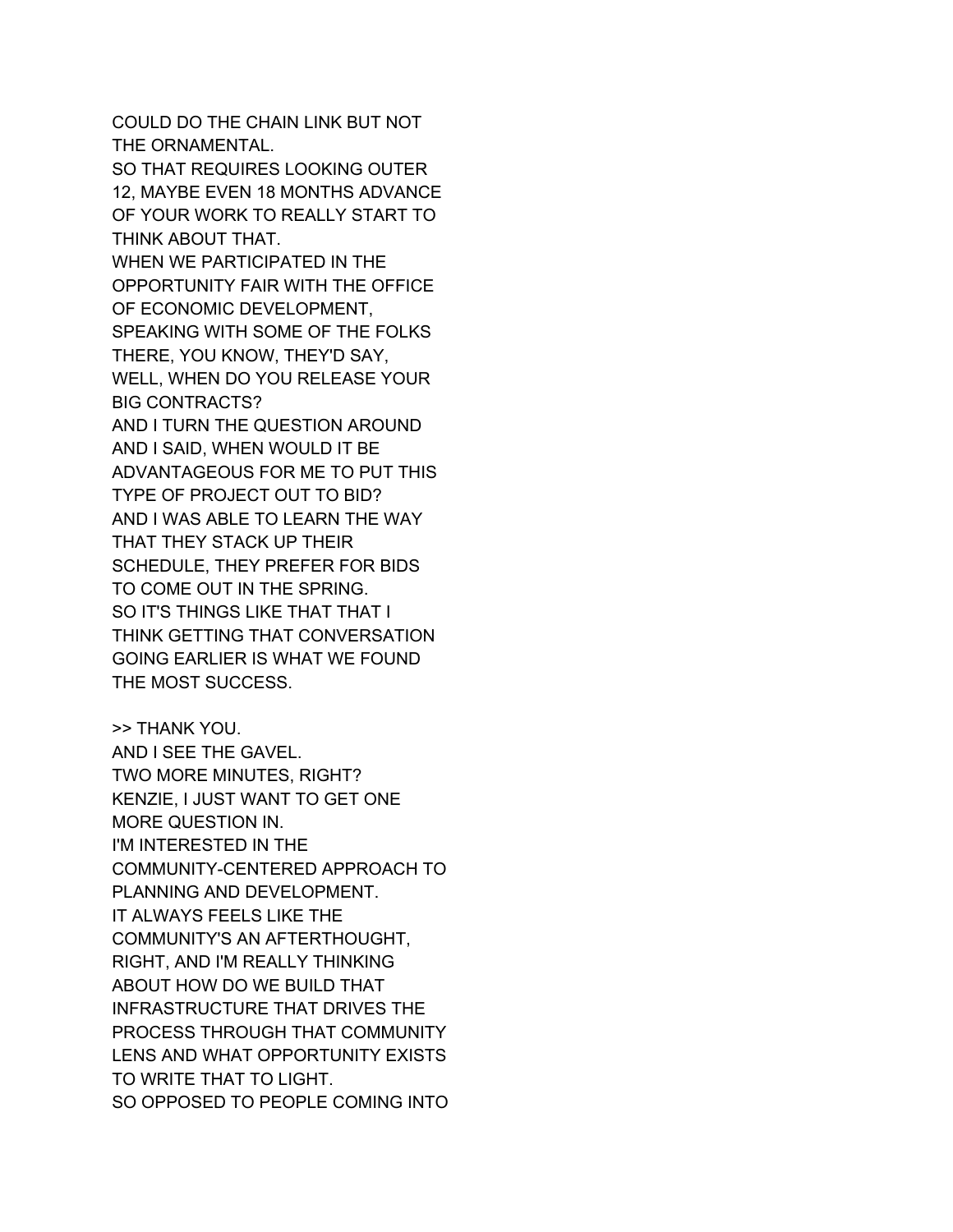OUR NEIGHBORHOODS WITH A DESIGN IDEA, IS THERE A WAY TO FLIP IT WHERE THE COMMUNITY SAYS, HERE'S WHAT WE WOULD LIKE TO DO, WHO ARE THE DESIGNERS THAT COULD HELP US MAKE IT HAPPEN? WHAT DOES THAT LOOK LIKE IN YOUR WORLD?

>> YOU KNOW, I WOULD SAY THAT WE'RE ALWAYS OPEN FOR THE COMMUNITY TO COME TO US AND SPEAK WITH US IF THEY HAVE IDEAS.

IF THEY SEE NEEDS THAT WE HAVEN'T NECESSARILY IDENTIFIED, YOU KNOW, I WOULD ALSO AD THAT WE HAVE BEEN FORTUNATE ENOUGH TO ADD FOUR COMMUNITY ENGAGEMENT MANAGERS TO OUR STAFF AND THE LEVEL AND DIALOGUE HAS REALLY KIND OF ESCALATED BECAUSE OF THAT.

I THINK MOST PEOPLE FIND THEM A LITTLE MORE APPROACHABLE. THEY'RE NOT PLANNERS, FOR INSTANCE, TO HAVE THESE DISCUSSIONS AND START THESE THINGS.

BUT I AGREE THAT'S SOMETHING THAT, YOU KNOW, WE'RE ALWAYS OPEN TO.

IF WE CAN WORK TOGETHER TO FIGURE OUT WHAT THAT MIGHT LOOK LIKE, I WOULD WELCOME THE OPPORTUNITY.

>> COUNCILLOR, I MIGHT JUST ADD INTO THAT IN ADDITION TO WHAT LAUREN SAID, ONE OF THE BENEFITS OF HAVING A REAL ESTATE DEPARTMENT UNDER THE SAM UMBRELLA AND THE SAME AS OUR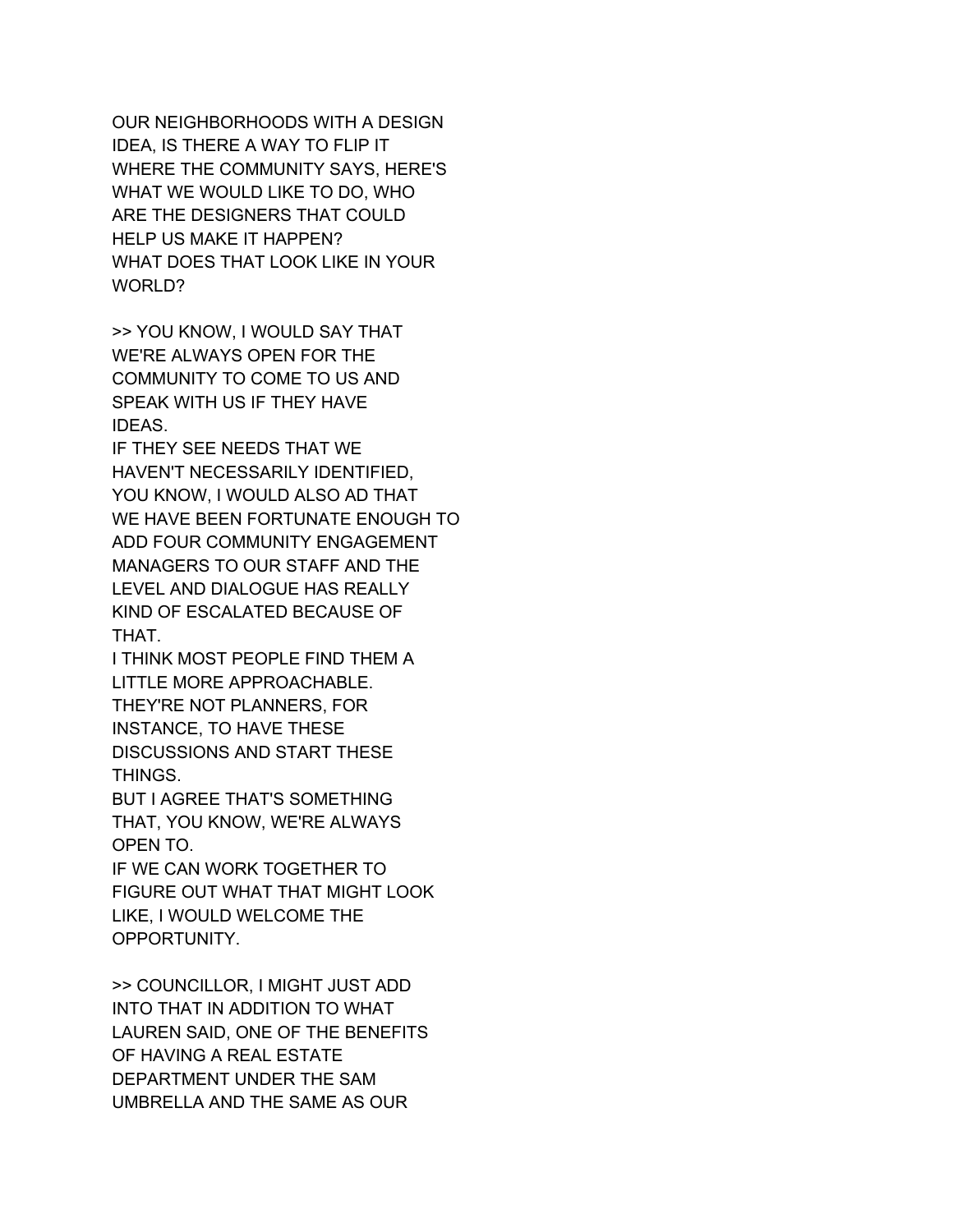PLANNING AGENCY IS THAT WE'RE ABLE USE OUR REAL ESTATE TO PILOT SOME OF OUR PLANNING AND DEVELOPMENT EFFORTS. SO WHEN WE OWN THE LAND, WE CAN REALLY DO EXACTLY WHAT YOU'RE SAYING.

WE CAN WORK WITH THE COMMUNITY TO TALK ABOUT WHAT PRECISELY DOES THE COMMUNITY WANT TO SEE ON A PARTICULAR SITE, IS IT AFFORDABLE HOUSING, IS IT OPEN SPACE, AND THEN RUN IT THROUGH THAT PROCESS, RUN A DISPOSITION PROCESS THAT DELIVERS THAT RESULT.

IT'S SOMETHING YOU CAN'T QUITE DO AS PRESCRIPTIVELY WHEN IT'S PRIVATELY-OWNED LAND, PRIVATE ENTITY, BUT WE CAN CERTAINLY DO IT PRESCRIPTIVELY WHEN WE OWN THE REAL ESTATE.

>> THANK YOU. THANK YOU FOR THAT. THANK YOU, CHAIRMAN BOK.

>> GREAT,O THANKS SO MUCH, COUNCILLOR MEJIA. NEXT UP IS COUNCILLOR PRESIDENT JANEY, THEN COUNCILLOR BAKER AND COUNCILLOR WU. PRESIDENT JANEY.

>> THANK YOU SO MUCH. CAN YOU HEAR ME OKAY?

>> YEAH, CAN HEAR YOU GREAT. WONDERFUL. SO I WANT TO THANK THE TEAM. I KNOW THINGS HAVE BEEN DIFFICULT, AND I THINK THERE ARE A LOT OF THINGS THAT WE CAN --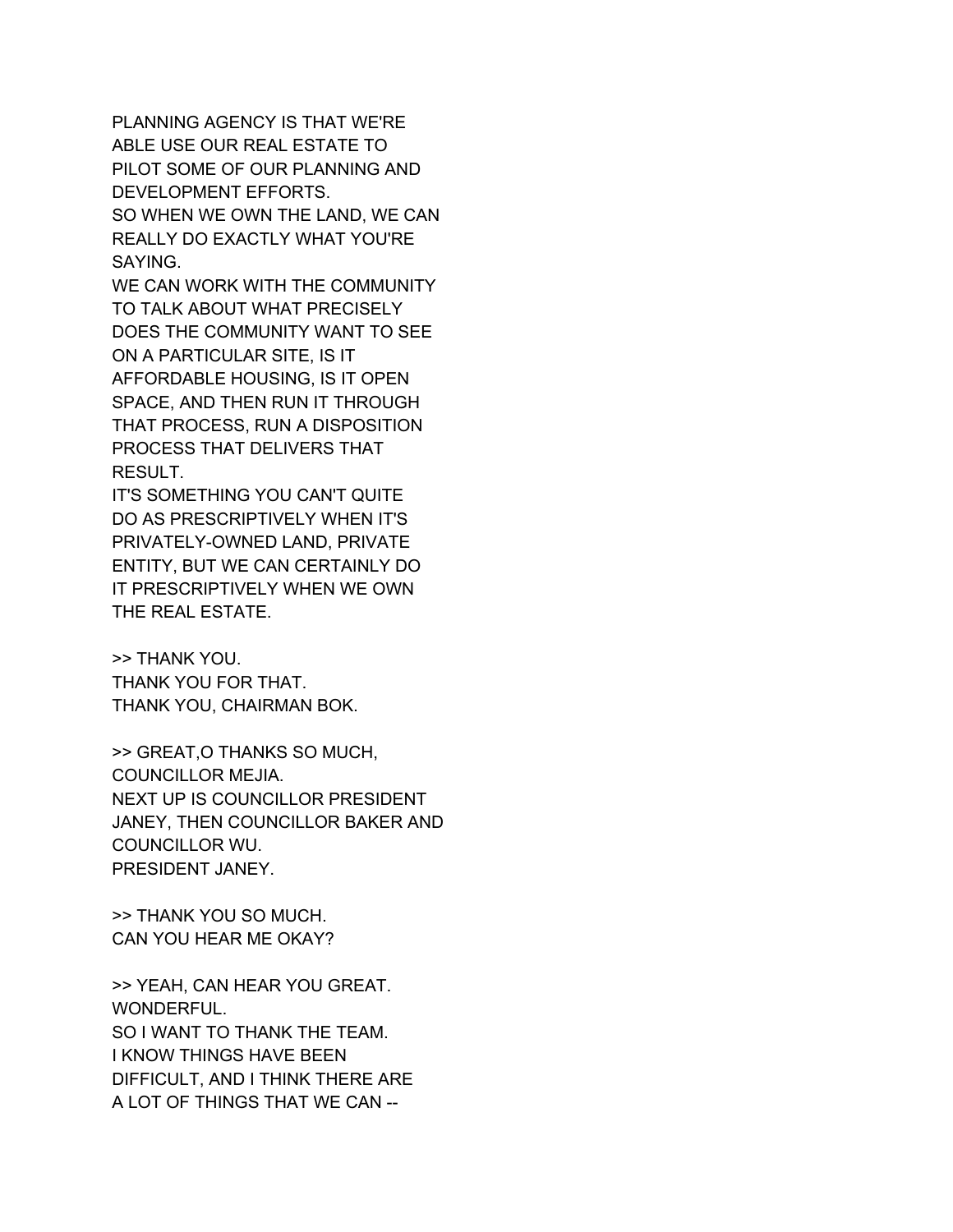AS DIFFICULT AS THINGS CAN BE, SOMETIMES GOING THROUGH COMMUNITY PROCESSES AND GOING THROUGH BIG PROJECTS, I THINK THERE ARE THINGS THAT WE CAN POINT TO THAT WE CAN BE PROUD OF.

AND I'M THINKING SPECIFICALLY OF SOME OF THE FLOJTS MY DRIBBING. I HAVE QUESTIONS LIKE I NORMALLY DO IN TERMS OF THE SPEND THAT THIS AGENCY IS SPENDING WITH LOCAL BUSINESSES, BUSINESSES OWNED BY PEOPLE OF COLOR AND WOMEN AS WELL AS THE PROJECTS AND HOW MANY OF THEM ARE MEETING THEIR DESIRED GOALS.

IN THIS HEARING, I'D RATHER JUST HAVE THAT INFORMATION COME, AND I KNOW SOME OF IT'S COME FROM OTHER HEARINGS THAT WE'VE HAD THAT HAVEN'T BEEN WAYS AND MEANS HEARINGS.

BUT I APPRECIATE THAT. I AM INTERESTED IN DOLLAR BREAKDOWNS FOR DISTRICT 7 AND WHERE WE ARE WITH SOME OF THE PROJECTS THAT WERE UNDERWAY THAT HAD TO PAUSE BECAUSE OF THE CONSTRUCTION AND WHAT THAT IMPACT HAS BEEN.

I AM VERY INTERESTED IN SOME OF THE CONVERSATION THAT WE HAD EARLIER, IN A CONVERSATION SPONSORED BY MY SISTER IN SERVICE COUNCILLOR EDWARDS ABOUT HOW WE PROACTIVELY PLAN FOR EQUITY.

SO I'LL PAUSE THERE FOR SOME RESPONSE AND THEN MAYBE COME UP WITH SOME FOLLOW-UP QUESTIONS. IF WE CAN TALK THROUGH SOME OF THE PROJECTS IN MY DISTRICT,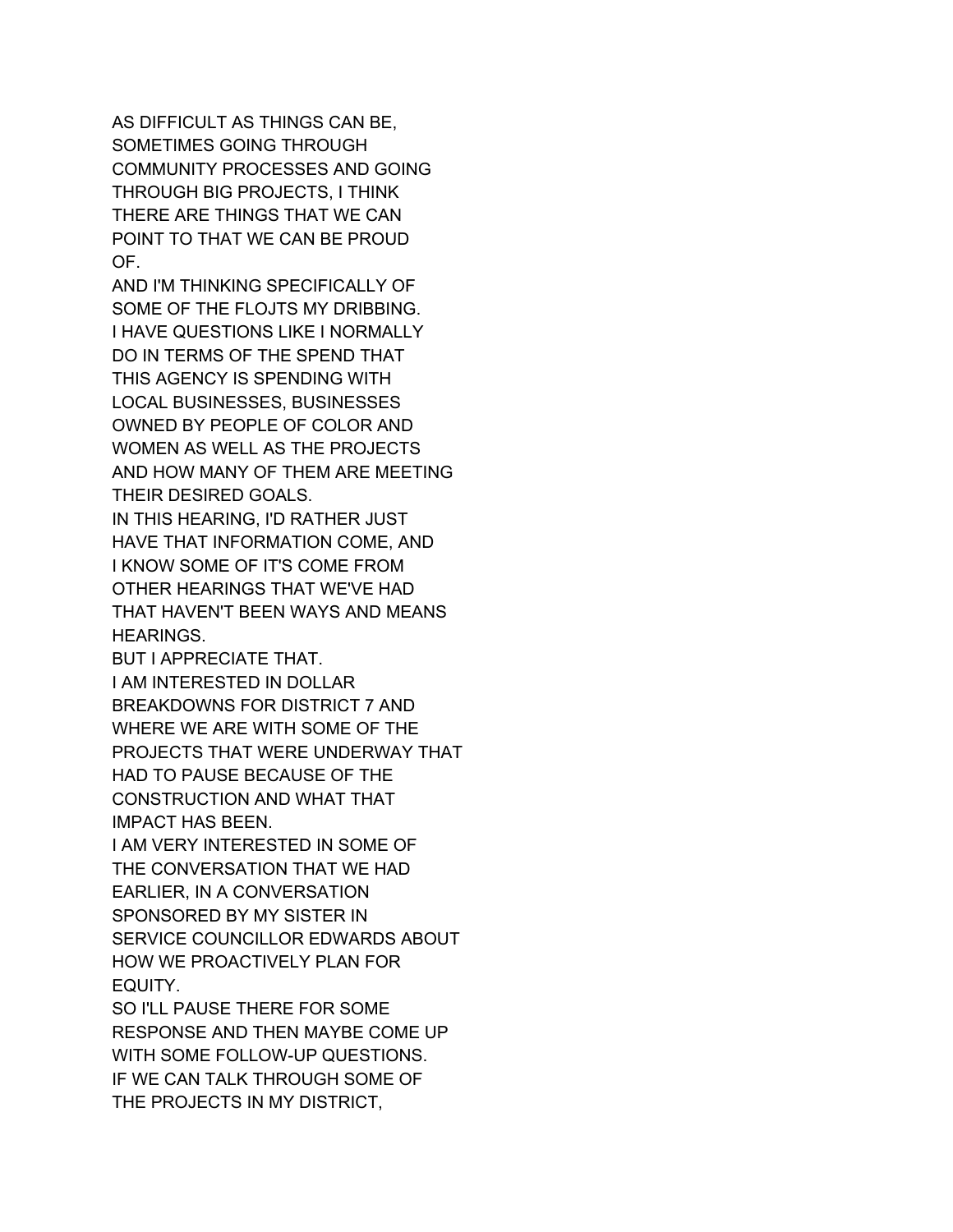NAMELY THE PLAN DUDLEY PROJECTS, AND ANYTHING ELSE IN THE PIPELINE THAT IS IMPACTED BY THE SHUTDOWN, AND THEN THE SPENDING AS WELL AS THE PROACTIVE PLANNING.

>> SO, COUNCILLOR, I THINK THIS COULD THE KIND OF THING THAT DEVIN AND I CAN BOTH TAG TEAM. I CAN GIVE YOU A FLAP MAP AND A NUMBER AND MAYBE DEVIN CAN BE MORE SPECIFICALLY ON THE PLAN PROJECT.

IN RESPONSE TO THE REQUEST QUESTION YOU PUT TOGETHER, THERE IS ABOUT 40 OR SO PROJECTS IN YOUR DISTRICT, DISTRICT 7 THAT ARE EITHER UNDER REVIEW, BOARD REVIEWED OR UNDER CONSTRUCTION THAT REPRESENT ABOUT \$690 MILLION OF ININVESTMENT. I THINK WE'RE EXCITED TO SEE ALL THE DIFFERENT THINGS HAPPENING IN YOUR DISTRICT.

IF YOU HAVE A SPECIFIC QUESTION ABOUT AN INDIVIDUAL PROJECT OR PARCEL, WE'RE HAPPY TO ANSWER THAT, BUT I THINK DEVIN CAN GET MORE SPECIFICS ON THE PLAN. BUT BEYOND THAT SCOPE, WE'RE HAPPY TO GET INTO DETAIL.

>> I DON'T MEAN TO GET INTO TOO MUCH OF THE WEEDS HERE, WE CAN DO THAT OFFLINE, BUT IF THERE WAS A GENERAL SENTIMENT AROUND YES THE DELAY ON THESE PROJECTS OR THE PROJECTS IN DUDLEY OR WE THINK IT COSTS US THIS AMOUNT IN TERMS OF DOLLARS OR TIME, ET CETERA, MORE HIGH LEVEL. I CAN GET INTO THE WEEDS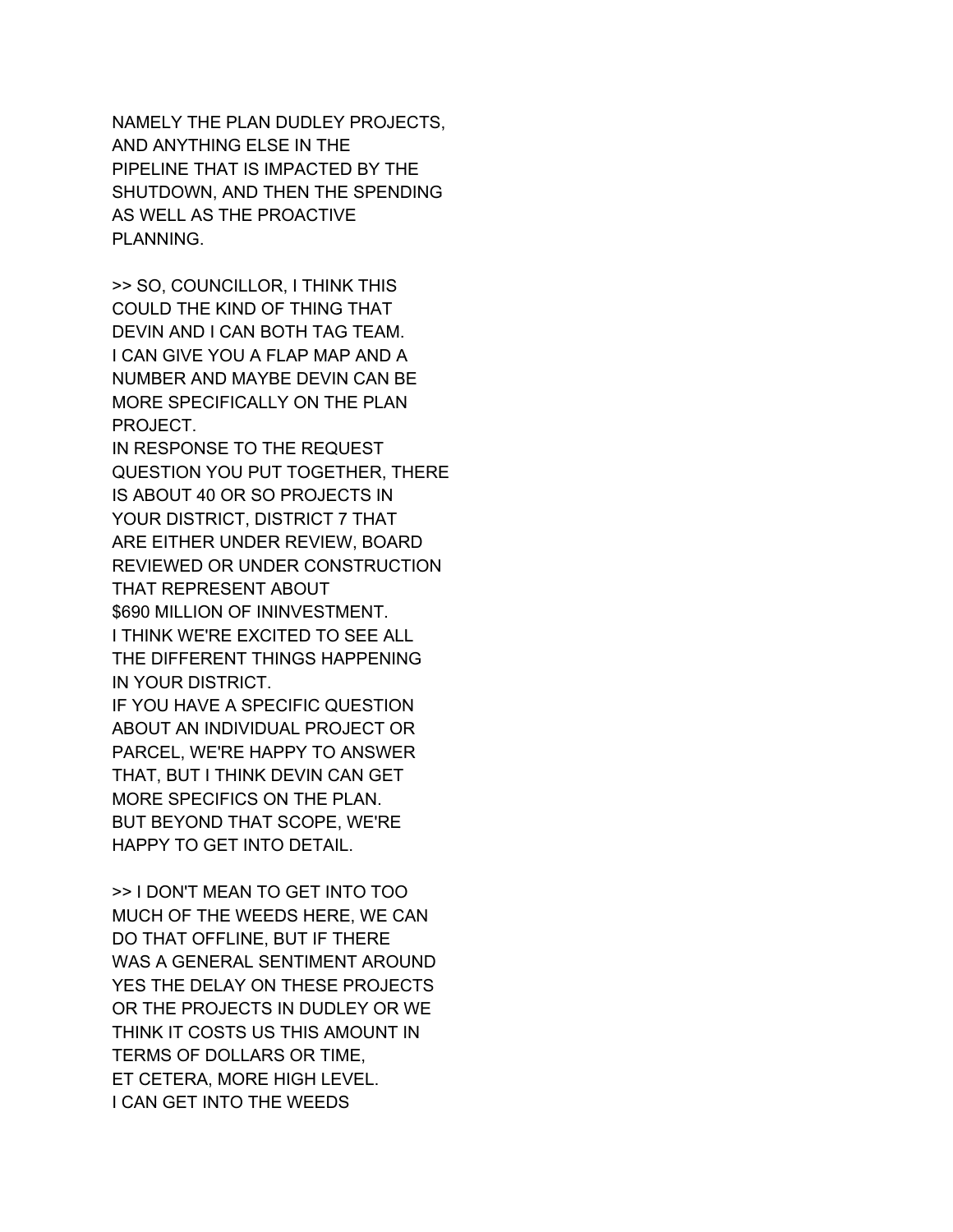OFFLINE.

>> HAPPY TO TAKE THAT, COUNCILLOR JANEY AND FOLLOW UP IN DETAIL AND HAVE A CONVERSATION OFFLINE AS WELL. WHEN IT COMES TO THE PLAN NUBIAN SQUARE REDEVELOPMENT PROCESS WHICH IS A GREAT EXAMPLE OF THE TYPE OF COMMUNITY DEVELOPMENT WORK THAT COUNCILLOR MEJIA WAS ASKING ABOUT WHERE OVER THE COURSE OF TWO AND A HALF, THREE YEARS, REALLY BROUGHT PEOPLING TO AND ACROSS CITY GOVERNMENT AND ALL OF USING TO, DIFFERENT AGENCIES AND OFFICIALS WITH COMMUNITY MEMBERS THROUGHOUT THE COMMUNITY TO TALK ABOUT WHAT WE REALLY WANTED TO SEE HAPPEN ON THE PUBLIC PLI OWNED LAND IN NUBIAN SQUARE. THERE'S NINE DEVELOPMENT OPPORTUNITIES IN NUBIAN SQUARE FOR DEVELOPMENT ON PUBLIC LAND, SOME SMALL, SOME VERY LARGE. FOUR OF THEM HAVE ALREADY BEEN AWARDED TO DEVELOPERS, THREE OF THEM ARE OUT FOR BID RIGHT NOW OR HAVE BIDS COMING BACK AND SEVERAL MORE TO GO. THE -- OF THE FOUR THAT HAVE BEEN AWARDED, NONE ARE UNDER CONSTRUCTION YET, SO I THINK AT A HIGH LEVEL THERE ARE NO IMMEDIATE DIRECT COVID 19 COSTS ASSOCIATED WITH THESE DOCUMENTS, IF THAT'S YOUR QUESTION. I THINK MAYBE AT THE VERY HIGHEST LEVEL, COVID 19 CONSTRUCTION COST ISSUES ARE GOING TO BE BORNE MOST MIDDLE EAST BY DEVELOPMENTS THAT WERE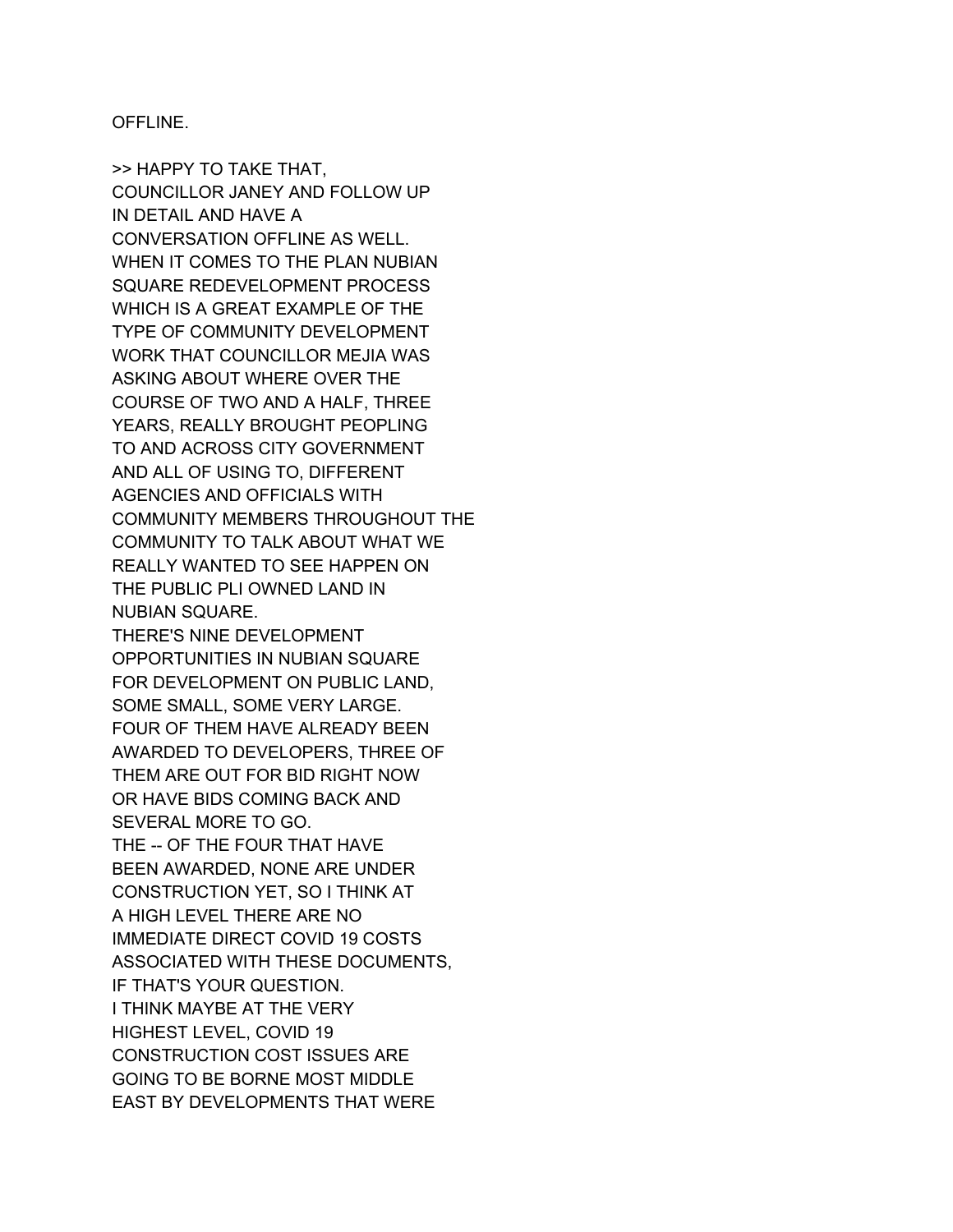IN CONSTRUCTION, IN ACTIVE CONSTRUCTION WHEN COVID 19 HIT AND THE MAYOR PUT A PAUSE ON CONSTRUCTION ACROSS THE CITY. THAT'S UNFORTUNATE FOR THE NUBIAN SQUARE PROPERTIES THAT WERE IN THAT CATEGORY, AND TIME WILL TELL WHAT WILL HAPPEN AND WHAT WILL BE THE FINANCIAL IMPACT FOR THOSE LARGELY PUBLICLY FUNDED PROJECTS GOING FORWARD.

>> QUICK FOLLOW-UP AS WE WERE JUST TALKING ABOUT THAT THE PLAN DUDLEY PROCESS. IN MY FIRST TERM WAS REALLY PROUD OF THE LANGUAGE THAT WE CAME UP WITHIN THE RFP. IN OF THE ADVOCATES, MANY OF THE HOUSING RIGHTS GROUPS WERE VERY INVOLVED. IT WAS A LONG PROCESS.

I DON'T HAVE TO EXPLAIN THAT TO YOU GUYS, BUT THERE WAS SPECIFIC LANGUAGE I ADVOCATED FOR AROUND EQUITY AND INCLUSION MODELED AFTER THE MASS PORT LANGUAGE, AND WE GOT IT IN THERE FOR THE PLAN DUDLEY, THE FOUR PARCELLS. MY MEMORY IS SHORTLY AFTER THAT THERE WAS A COMMITMENT WE WERE GOING TO DO THAT CITYWIDE. IS THAT THE CASE? DID THAT HAPPEN?

>> YES. SO ANY PROJECT THAT COMES, A B.P.D.A. PROJECT THAT RFP IS GOING TO HAVE THAT 25-25-25 LANGUAGE -- (RINGING) MY APOLOGIES.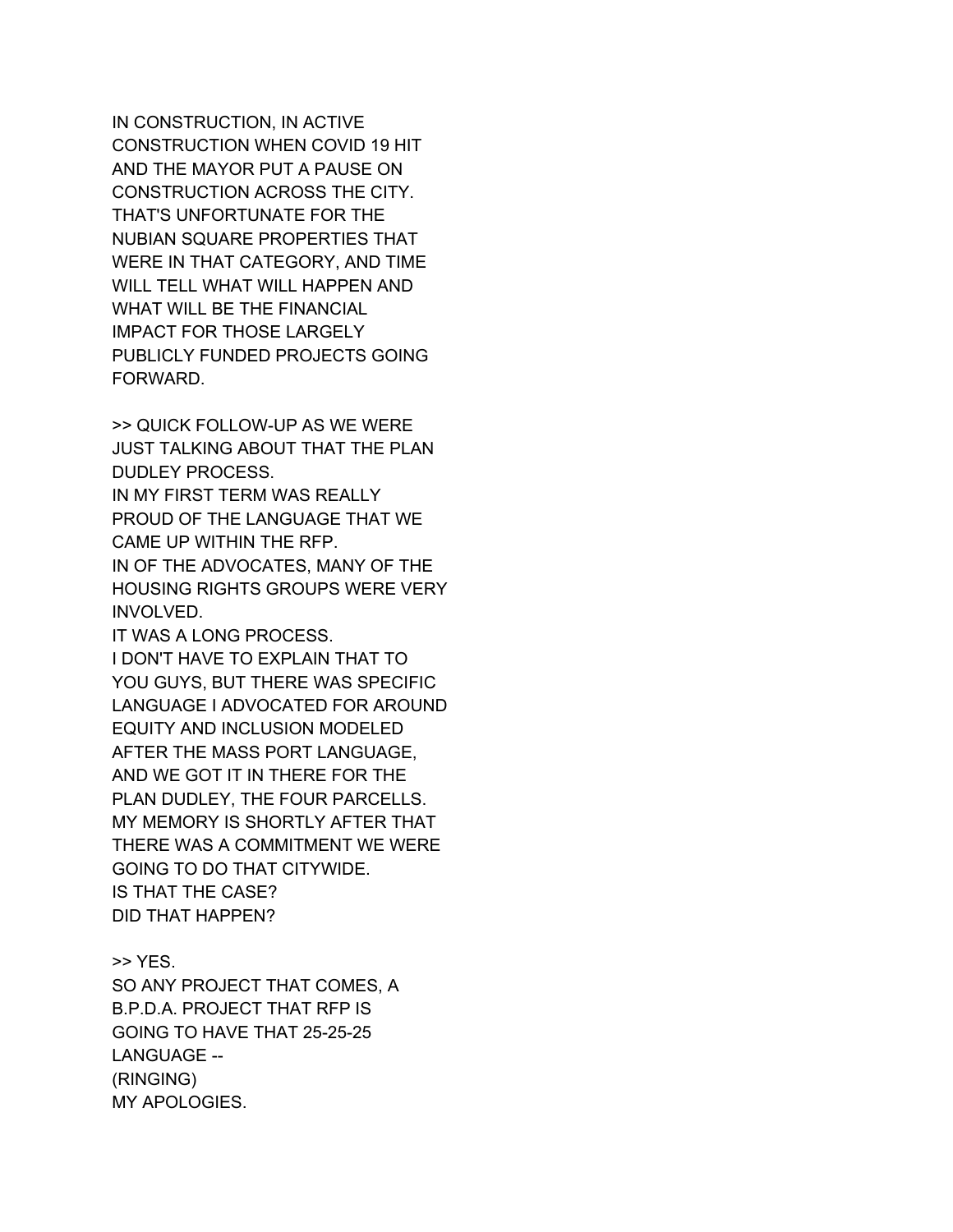I'M SORRY.

>> GREAT QUESTION. THE ANSWER IS ABSOLUTELY FIRMLY YES, BOTH THE DIVERSITY INCLUSION LANGUAGE WHICH ENCOURAGES MINORITY, WOMEN-OWNED BUSINESSES --

>> DISPLACEMENT LANGUAGE. AS WELL AS THE DISPLACEMENT LANGUAGE, BOTH OF THOSE CREATE SEPARATE SELECTION CRITERIA ARE NOW IN EVERY RFP FOR PUBLIC LAND AND THE CITY OF BOSTON.

>> AND SAME KIND OF WAITING FOR THE 25-25-25?

>> THE WAITING DEPENDS ON THE COMMUNITY PROCESS. THERE ARE SOME COMMUNITIES THAT WAN MORE DETAIL, MORE -- A GREATER NUMBER OF SELECTION CRITERIA, BUT THE DEFAULT IS 25-25-25. THE DEFALL IS FOUR DIFFERENT SELECTION CRITERIA AND THOSE TWO

BE WEIGHTED 25% EACH.

## >> THANK YOU.

I MAY HAVE SOME FOLLOW-UP BUT I SEE THAT THE GAVEL IS UP AND I'M TRYING TO BE MINDFUL OF TIME AND BEFORE THE CHIMES GO OFF. IN THE INTEREST OF TIME AND RESPECT TO ALL ON THE CALL. THANK YOU, MADAM CHAIR. IF THERE'S AN OPPORTUNITY FOR FOLLOW-UP, I WELCOME IT.

>> GREAT, THANK YOU SO MUCH, COUNCILLOR JANEY.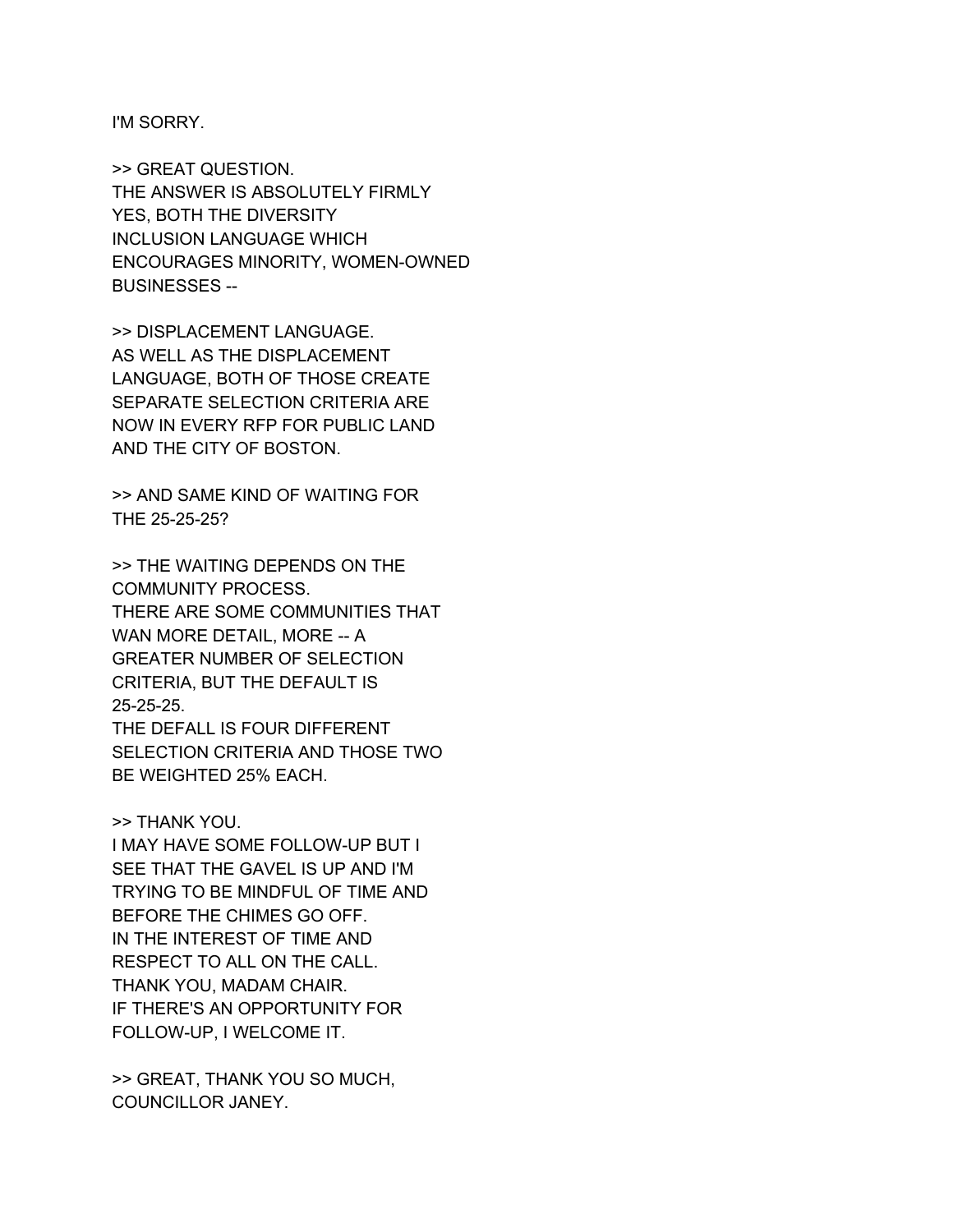I IMAGINE WE'LL HAVE A SECOND ROUND OF QUESTIONS. COUNCILLOR BAKER'S UP NEXT AND THEN IT WILL BE COUNCILLOR WU AND THEN COUNCILLOR O'MALLEY. COUNCILLOR BAKER.

>> THANK YOU, MADAM CHAIR. GOOD AFTERNOON, EVERYBODY. I FIRST WANT TO START OUT BY JUMPING ONT WHAT COUNCILLOR FLAHERTY HAD TO SAY. IN MY FIRST TERM UNDER A PREVIOUS ADMINISTRATION I COULD NOT EVEN GET A RETURN PHONE CALL FROM THE B.P.D.A. NOW TO BE SITTING HERE IN THIS POSITION AND HAVE GONE TRUE MULTIPLE PLANNING PROCESSES WITH THE B.P.D.A., WHETHER IT'S STOP LOCK, WHETHER A GLOVERS CORNER, IT'S BEEN GOOD TO DEAL WITH YOU. WE HAVE A LOT OF TALONED PEOPLE, AND I THINK YOU REALLY ALSO CARE

FOR THE CITY SO THANK YOU FOR THAT.

I WOULD LIKE TO, ALONG THOSE LINES, JONATHAN, MAYBE THIS IS FOR YOU, WHERE DO YOU THINK, WHEN WE COME OUT OF THIS, SAY WE COME OUT OF THIS AUGUST OR SO, WHERE TO THESE PLANNING INITIATIVES, WHERE ARE THEY GOING TO -- HOW FAR BACK HAVE THEY BEEN PUSHED? DO YOU THINK WE'VE LOST ANY STEP? AND I'M TALKING ABOUT SPECIFICALLY MY DISTRICT, THE

UMass PLAN, THE GLOVERS CORNER PA PLAN AND ALL THAT PLANNING YOU VICE GEIST ARE DOING WITH STATE AGENCIES FOR MARCY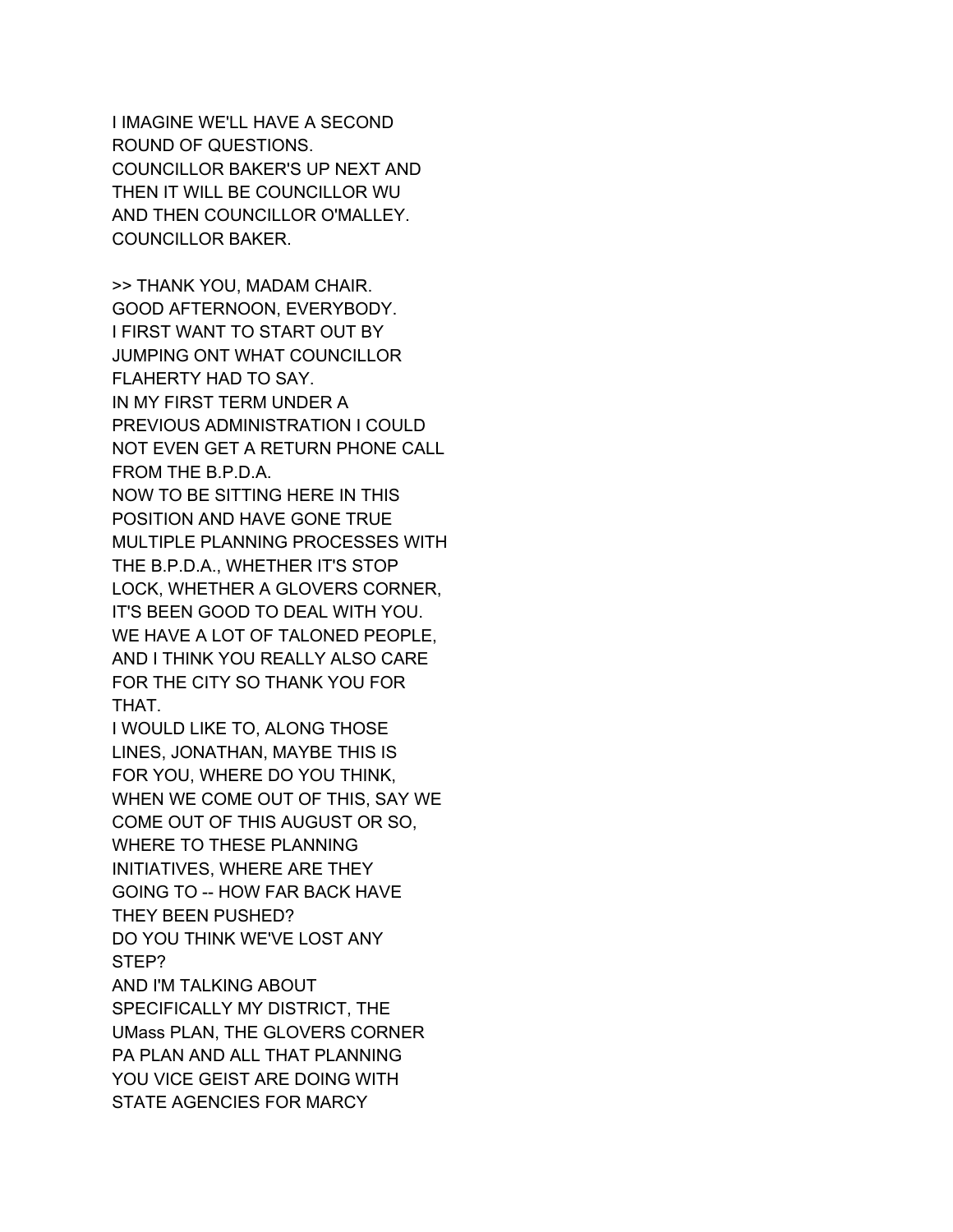BOULEVARD AND ALL THOSE THINGS.

>> COUNCILLOR,IST A REALLY GOOD QUESTION.

I THINK LAUREN MAY WANT TO CHIME IN AFTER I SPEAK FOR A MINUTE OR TWO.

LOOK, THE COVID HAS KIND OF PUT A PAUSE ON LOTS OF ASPECTS OF CIVIC LIFE FOR THE LAST TEN WEEKS, AND I THINK AS WE TURN FROM A REACTIONARY KIND OF PLACE TO A -- WHAT IS A NEW NORMAL LOOK LIKE FOR THE NEXT YEAR OR SO, WE ARE ACTIVELY TRYING TO FIGURE OUT WHAT THE IMPACTS TO SOME OF THOSE PROCESSES HAVE BEEN.

ONE GOOD THING IS THAT WE HAVE ALL BEEN WORKING REALLY, REALLY HARD ON A VARIETY OF ISSUES, SO I HAVE BEEN IN A COUPLE OF MEETINGS WE'VE HAD WITH CITY AND STATE AGENCIES ON THINGS LIKE MARCY BOULEVARD, ET CETERA. WE CONTINUED TONE GAUGE WITH DEVELOPMENT PROPONENTS, FOR EXAMPLE, ON THE BAY SIDE SITE, WE HAVE TALKED TO THEM, WE HAVE A NUMBER OF CONVERSATIONS WITH HEM THE, BUT EKE ONE OF THE CHALLENGES IS GOING TO BE THAT COMMUNITY PROCESS IS GOING TO BE A BET OF A FEELING, HOW DWOA FIND A WAY TO BALANCE, I THINK, A COLLECTIVE DESIRE FROM EVERYBODY IN THIS VIRTUAL SPACE TO ACROSS THE CITY TO HAVE REAL AND FULL CONVERSATIONS ABOUT THE DEVELOPMENT, AND THAT WILL TAKE A LITTLE TIME, AND WE'RE GOING TO HAVE TO FIGURE OUT THE RIGHT WAY TO PLANS THE VARIETY OF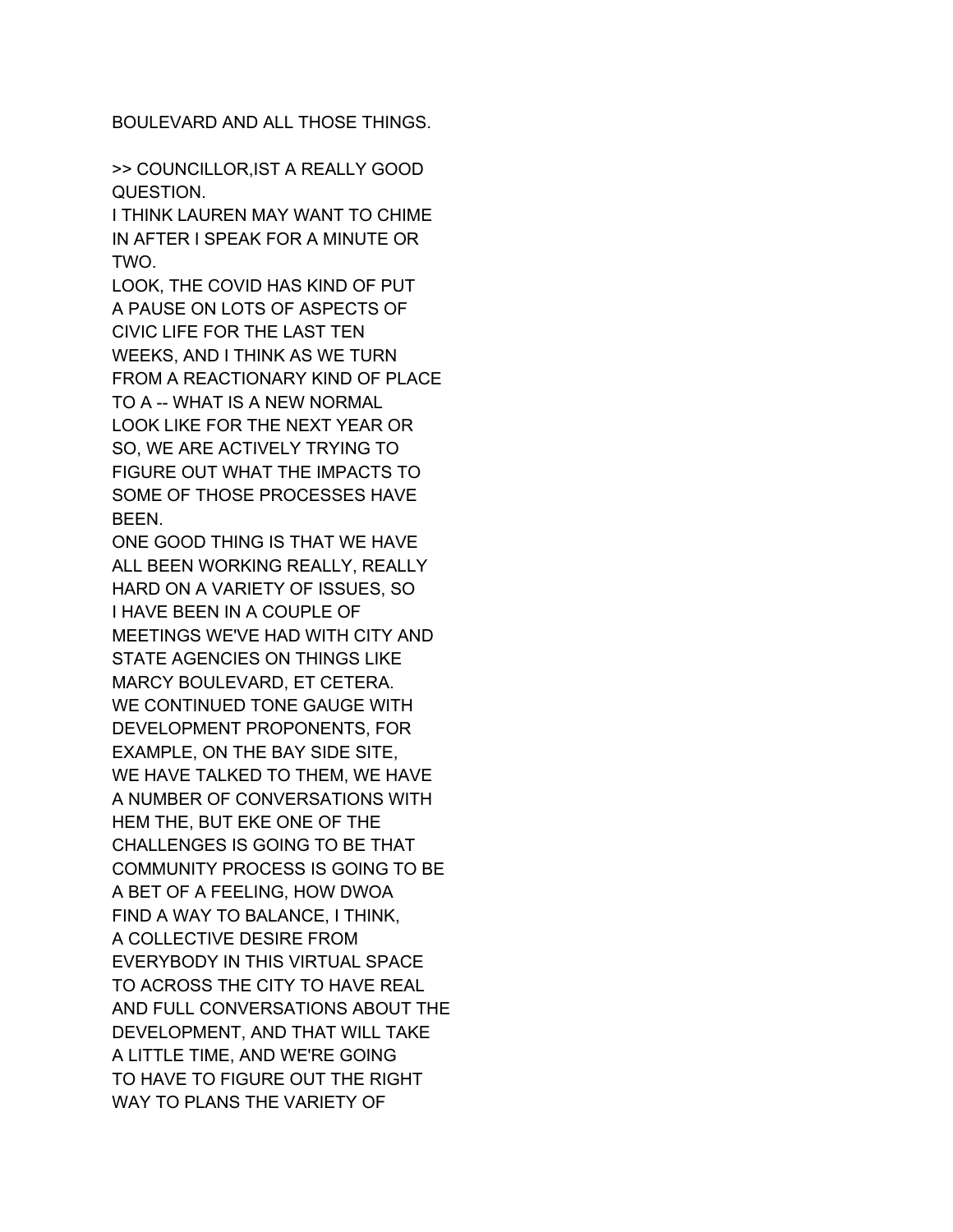OBJECTIVES.

SO WE REMAIN OPTIMISTIC IN THE DEVELOPMENT OF THE LINT OF THE CITY AND TO COLLECTIVE CONDUCT BUSINESS OFTEN IN PARTNERSHIP WITH EVERYBODY HERE ON WHAT THAT LOOKS LIKE GOING FORWARD. BUT I CERTAINLY THINK THERE HAVE BEEN TIMELIUM PACTS BECAUSE WE HAVEN'T HAD ANY KIND OF A COMMUNITY ENGAGEMENT IN OVER ALMOST THREE MONTHS. LAUREN, I DON'T KNOW IF YOU HAVE ANYTHING ELSE YOU WOULD LIKE TO AD.

>> YEAH, I WOULD. GOOD QUESTION, COUNCILLOR, JUST TO CHECK IN AND SEE WHERE OUR STAFF IS.

THEY HAVE ACTUALLY REMAINED QUITE BUSY DURING THIS, QUOTE, UNQUOTE, FALLO PERIOD WHERE THEY'RE NOT OUT EVERY NIGHT AT A COMMUNITY MEETING. THAT BEING SAID, WE ARE

PREPARING TO HAVE SOFTEN GAME FOR MANNING INITIATIVES, MATTAPAN AND A NEW MARKET WE'RE CALLING COMMUNITY SERIES.

SO AT LOOF THIS HAS BEEN WE HAD TO BE SENSITIVE AND STILL DO TO WHAT'S GOING ON OUTSIDE AS IT RELATES TO COVID 19. SO WE TINTED WANT TO PUSH ANYTHING ON, AND WHEN I SAY SOFTEN ENGAGEMENT RIGHT NOW, THESE ARE MORE DISCUSSIONS WITH PEOPLE SO THEY CAN GET BACK IN FRONT OF US. WE'RE NOT, YOU KNOW, PRESENTING

NEW INFORMATION, WE'RE NOT MAKING DECISIONS BASED ON THE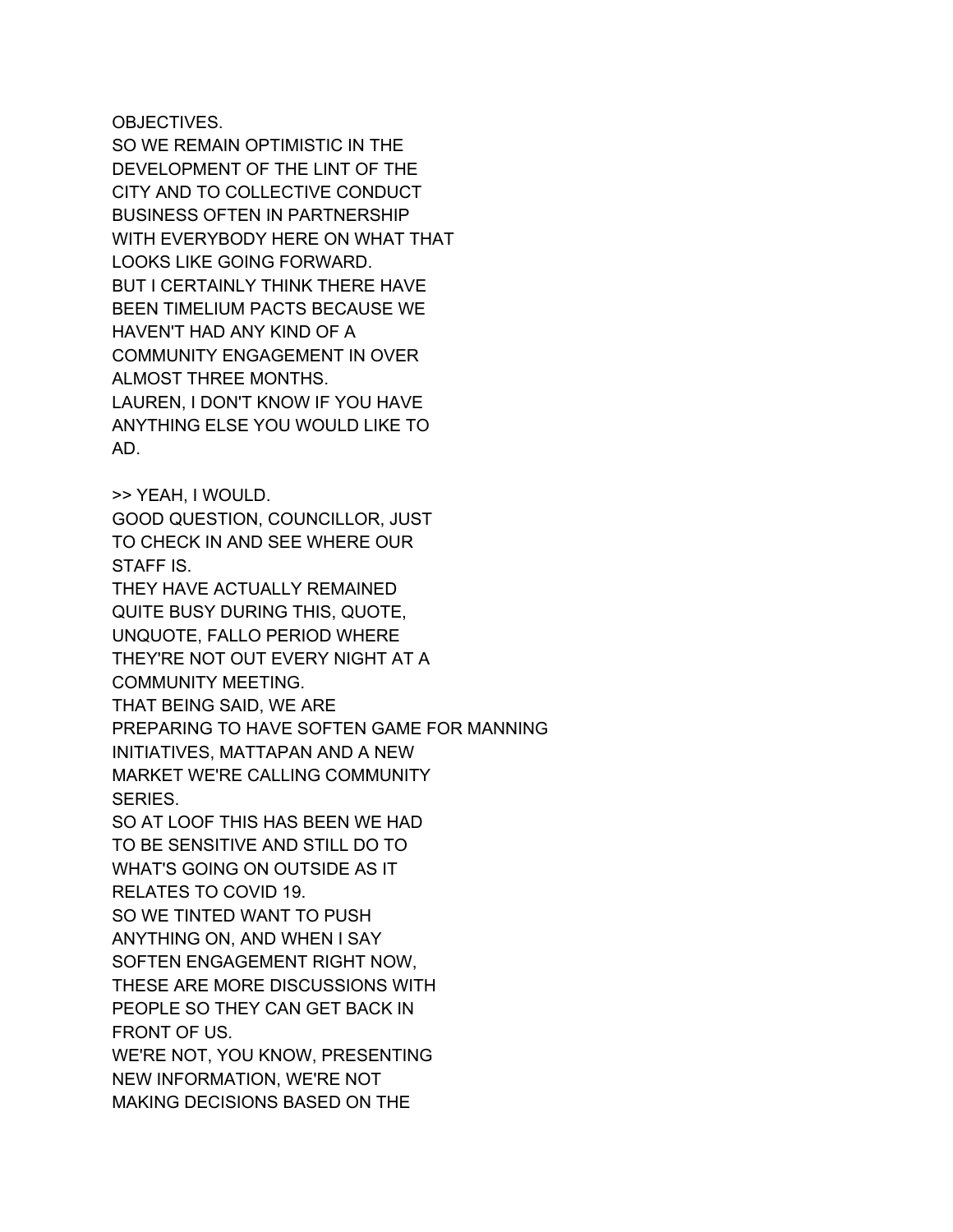INFORMATION WE'RE GOING TO BE HAVING, BUT I DO THINK THAT, YOU KNOW, IN A COUPLE OF MONTHS, WILL BE BACK IN FULL SWING WHICH WILL BE A NEW NORMAL. WE LOOK FORWARD TO SEEING WHAT THAT LOOKS LIKE. UNFORTUNATELY, SO MANY THINGS HAVE BEEN PUSHED WACK BUT WE REMAIN COMMITTED TO ALL THE PLANNING WORK THAT WE WERE PURSUING BEFORE THIS HAPPENED. IF ANYTHING, WITH A RENEWED VIGOR, BECAUSE EVERYBODY MISSES GOING OUT AND TALKING TO THE COMMUNITY.

#### >> YEAH, YEAH.

BUT I THINK THE MORE PREPARED WE ARE AND IF WE HAVE PROJECTS THAT ARE TEED UP AND WE'RE ABLE TO GET THEM STARTED, I THINKT THAT WILL HELP US AS A CITY AND AS A STATE, HELP US ALONG IN OUR RECOVERY.

# >> ABSOLUTELY.

CAN SOMEBODY TALK A LITTLE BIT ABOUT THE -- I DON'T KNOW WHAT WE CALL THE APARTMENTS, BUT ON THE LOW-SCALE DEVELOPMENTS, YOU KNOW, SOMEONE DOES ALL THE TEN UNITS. THERE ARE THREE UNITS HERE, FOUR UNITS THERE. I BELIEVE THE B.P.D.A. TRACKS THOSE UNITS. I STILL HEAR ABOUT BUILDINGS THAT HAVE BEEN BUILT THREE AND FOUR YEARS, THEY STILL DON'T HAVE PEOPLE IN THOSE AFFORDABLE UNITS. CAN SOMEBODY SPEAK TO THAT OR IS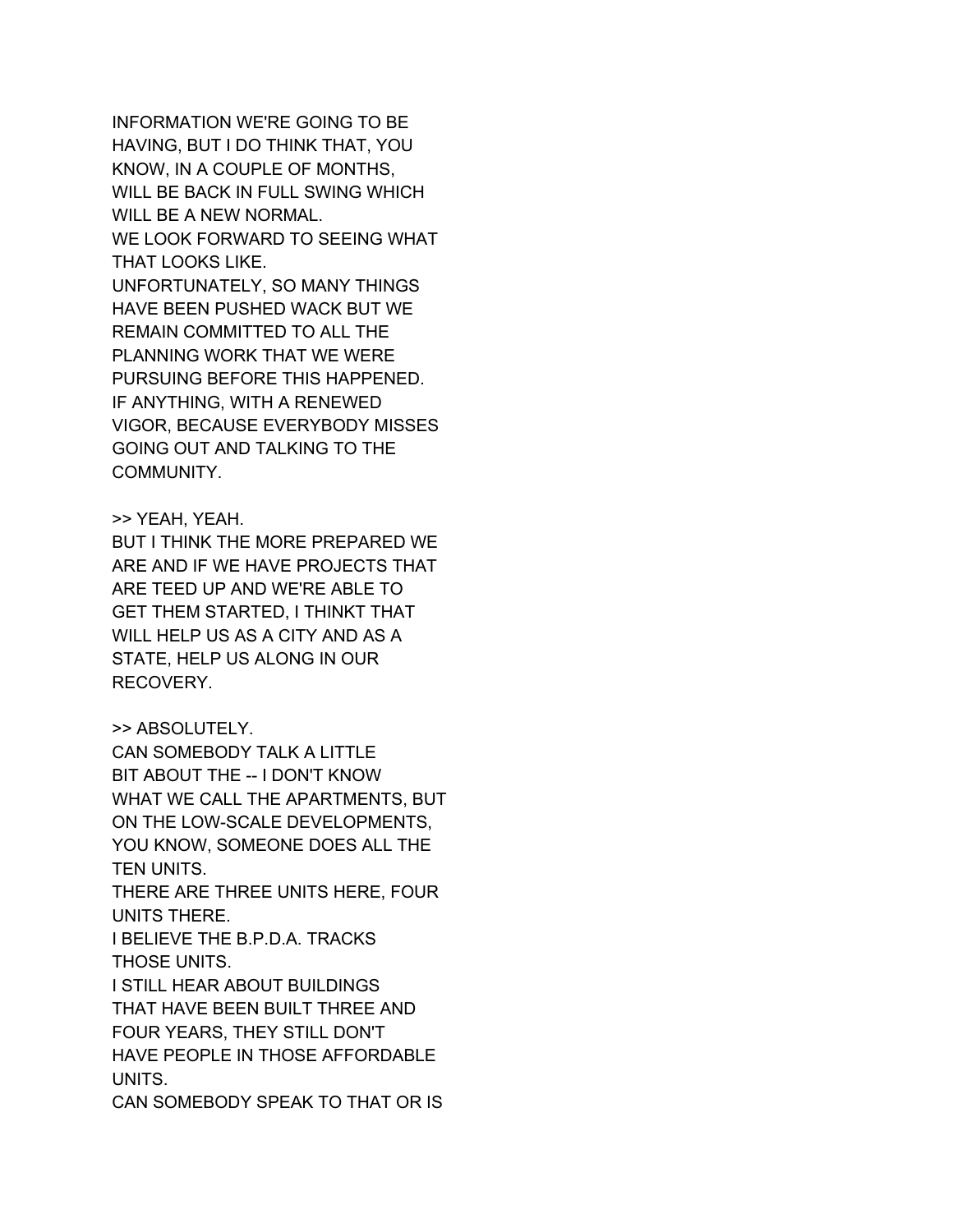THAT SOMETHING TO BE HANDLED OFFLINE?

>> I THINK, COUNCILLOR, JUST FROM MY EXPERIENCE THE AFFORDABLE LOTTERIES ARE HANDLED BY THE OFFICE OF FAIR HOUSING. SO BEST TO TAKE THAT OFFLINE WITH STAFF WHO KNOW THAT BETTER.

>> THANK YOU. AND I DIDN'T GIVE TRINH HER PLUG EITHER.

TRINH HAS BEEN GREAT TO WORK WITH ON THE JOBS TRUST REALLY THOROUGH IN HER WORK AND TALK ABOUT CARING ABOUT THE CITY AND THE PEOPLE THAT ARE IN THE CITY. THE ONE THING THAT I'M TRYING TO PUSH TRINH ON IS THE FACT THAT I THINK -- AND PEOPLE HAD TALKED ABOUT JOB TRAINING EARLIER, AND WHAT SORT OF PROGRAMMING ARE WE DOING -- I THINK WE AS A CITY NEED TO THINK LARGER THAN WHAT WE ARE DOING OR WHAT PROGRAMMING WE ARE FUNDING.

I THINK WE SHOULD BE LOOKING AT ACTUAL BRICK AND MORTAR TRAINING STRUCTURES.

MAYBE THAT SOMEHOW WE WORK WITH MADISON PARK, WHICH COULD CONVERT INTO KIND OF AN ADULL

CENTER AFTER SCHOOLS.

I DON'T KNOW WHAT THAT LOOKS LIKE, BUT I THINK AS A GROUP WE

SHOULD BE THINKING ABOUT BRICK

AND MORTAR, JOB TRAINING -- OH,

THERE'S THE GAVEL.

THAT WAS A QUICK ONE.

OKAY, I'LL JUST LEAVE IT AT

THAT.

TRINH, IF YOU WANT TO TALK ABOUT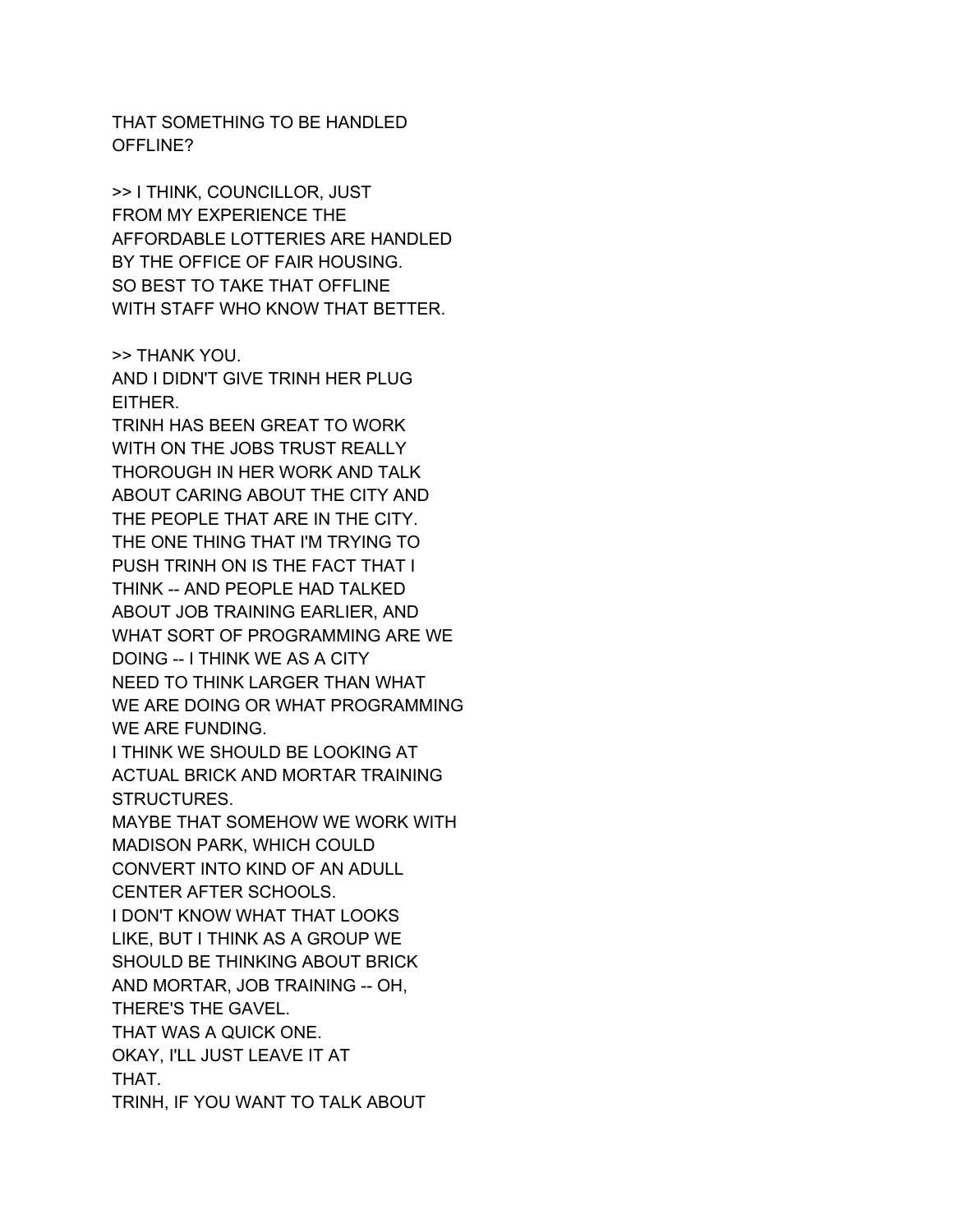#### THAT A LITTLE BIT?

MAYBE WHAT THE REQUIREMENTS ARE. I KNOW WE WANT TO -- THE MONEY THAT WENT IN TO A PROGRAM, WE WANT TO SEE JOBS THAT COME OUT OF IT, MAYBE YOU CAN TALK ABOUT THAT LATE BIT, AND THE POSSIBILITY OF A BRICK AND MORTAR, IF YOU CAN. YOU CAN LEAVE IT ALONE IF YOU WANT.

>> FOR THE SAKE OF TIME, I'M ACTUALLY GOING TO TAKE THAT OFFLINE WITH YOU AND WORK ON SOME OF THE FEEDBACK. I MEAN, I WOULD LOVE TO TALK ABOUT IT, BUT I DON'T THINK WE HAVE ENOUGH TIME.

## >> YEAH.

I DO RECOGNIZE YOUR SERVICE AND YOUR WORK AS A TRUSTEE AT NEIGHBORS JOBS TRUST, COUNCILLOR, AND HOW YOU'VE REALLY PUSHED THE CORES OF THE NEIGHBORHOOD'S JOBS TRUST TO ENSURE THOSE FUNDS GO TO THE HEART OF WHAT'S NEEDED, SO I WANT TO THANK YOU FOR THAT. THERE'S ALWAYS PUSH AND PULLS ON WHETHER THE PRIORITIES OF JOB TRAINING IS, AND AT THE END OF THE DAY, YOU CAN TRAIN LOTS OF PEOPLE, BUT THE BIGGER QUESTION IS WHERE ARE THE JOBS IN WHICH THEY WILL BE PLACED AFTERWARDS, SO WE CAN HAVE A LONGER DISCUSSION ABOUT, YOU KNOW, THE KINDS OF JOBS, WHICH IS, YOU KNOW, WHERE THEY WILL BE GROWING AFTER COVID 19, AND THEN, YOU KNOW, WHAT KIND OF TRAINING CAN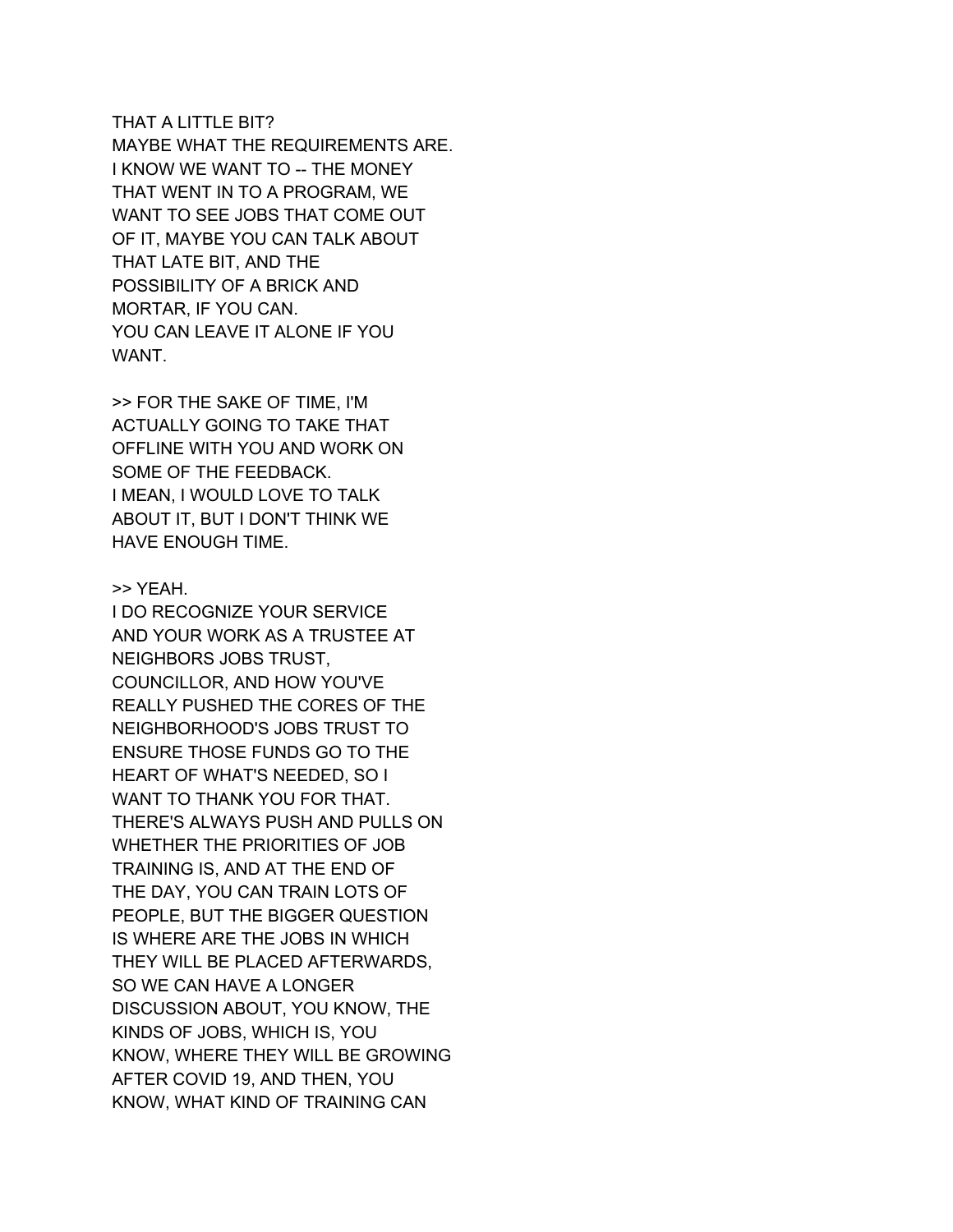BE PROVIDED WITH THOSE JOBS THAT WILL APPEAR. SO HAPPY TO TALK TO YOU ABIT, AND THANK YOU FOR YOUR WORK AND YOUR SERVICE AS A TRUSTEE OF THE TRUST.

>> YEAH.

AND JUST TO MENTION, THE CITY ACADEMY THAT WE WORKED ON, WE WENT TO THE GRADUATION, WHAT A GREAT PROGRAM THAT IS. AND TO MY COLLEAGUES, YOU SHOULD

LOOK INTO IT.

ONE OF THE THINGS THAT'S GOING ON, WE'RE TRAINING PEOPLE TO COME INTO PARKS OR PUBLIC WORKS BUT WHAT'S HAPPENING, THEY'RE SO VALUABLET THAT THEY'RE GETTING HIRED BEFORE WE'RE ABLE TO EVEN GET TO THEM.

SO THAT'S A SUCCESS, AND JUST PEOPLE SHOULD LOOK AT IT. THANK YOU, TRENCH. THANK YOU, EVERYBODY.

>> THANK YOU SO MUCH, COUNCILLOR BAKER. NEXT UP IS COUNCILLOR WU AND THEN COUNCILLOR O'MALLEY AND COUNCILLOR EDWARDS. COUNCILLOR WU.

>> THANK YOU, MADAM CHAIR, AND THANK YOU TO ALL OUR FRIENDS FOR YOUR TIME TODAY. WE REALLY APPRECIATE IT. I JUST HAD THREE BUCKETS OF QUESTIONS. FIRST STARRING WITH BIDFA, SO IN THE PROCESS OF ONBOARDING SOME OF THE NEW BOARD MEMBERS OR DISCUSSION ABOUT POTENTIALLY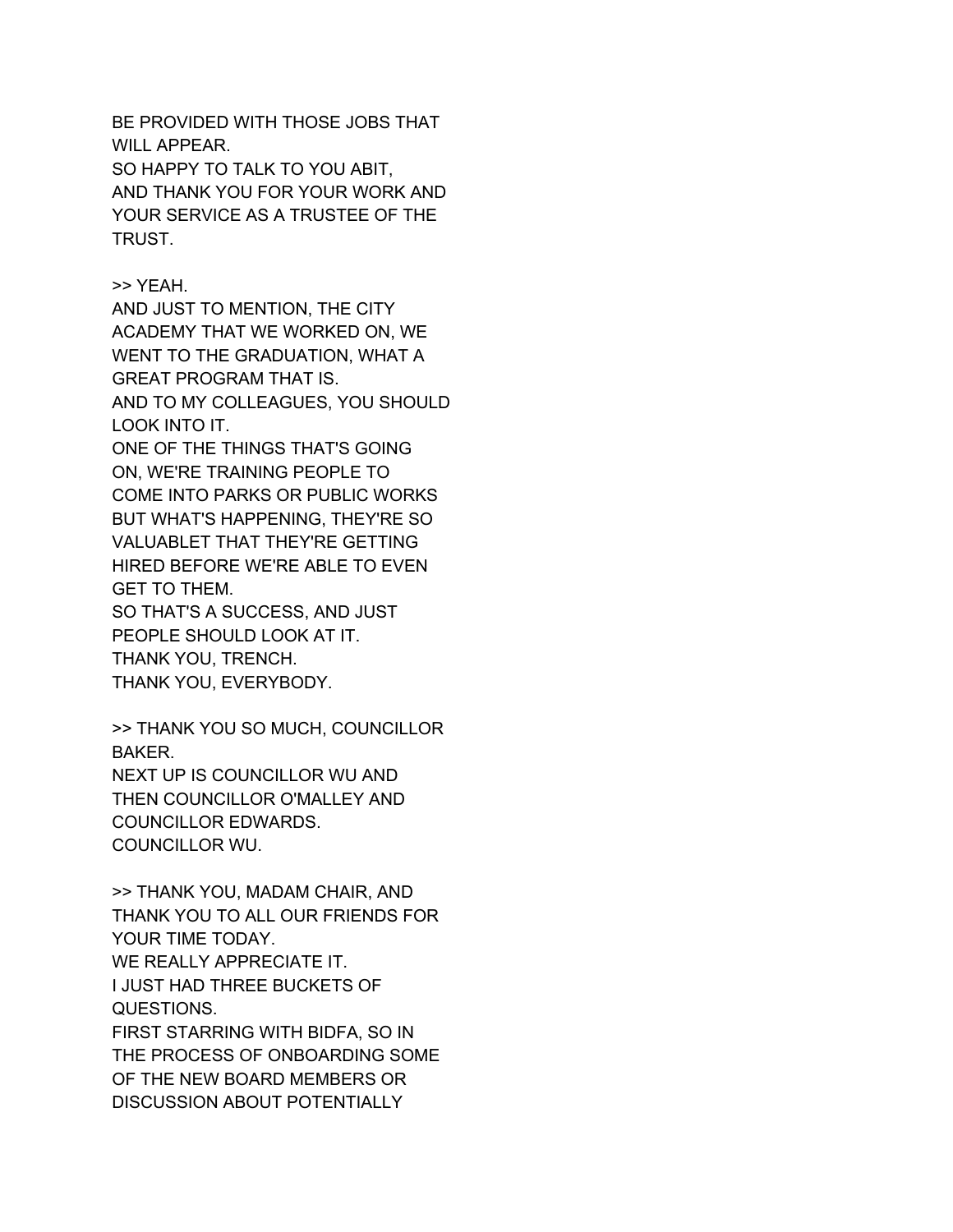SORT OF RENEWED OR EXPANDED OR REDIRECTED MISSION AND/OR TYPES OF LOANS, WHAT'S THE LATEST THINKING ON BIDFA IF ANYTHING HAS INVOLVED WITH THAT AGENCY?

>> I CAN TAKE THAT, COUNCILLOR. I THINK, AMONGST THE STAFF THAT ARE HERE TODAY, NONE OF US ARE VERY CLOSE WITH THE BIDFA ORGANIZATION AND ARE LOOKING AT IT IF BIDFA CAN BE A TOOL IN PARTICULAR THIS ECONOMY WITH BUSINESSES AFFECTED BY COVID 19, BUT WE DON'T HAVE A SPECIFIC ANSWER TO THAT YET. BUT IF THERE IS AN OPTION, WE'RE ENGS PLOARING IT AND WE WOULD VERY MUCH LIKE YOUR THINKING ON IT IF THERE'S ANY OPPORTUNITIES WE SHOULD BE EXPLORING.

>> SOME PEOPLE IN THE FINANCE DEPARTMENT ARE EXPLORING THIS AND WE CAN PUT YOU IN TOUCH WITH THEM. THANK YOU.

>> THANK YOU.

AND THEN, SECONDLY, ON THE CITY'S RELIEF EFFORTS AND SPECIFICALLY THE VARIOUS RELIEF FUNDS THAT HAVE BEEN SET UP, WHETHER A RESILIENCY FUND OR ON THE SMALL BUSINESS OR RENTAL SIDE, IS THE B.P.D.A. INVOLVED IN ANY OF THAT EITHER SORT OF FORMALLY AS AN AGENCY OR INDIVIDUALS AND INDIVIDUAL STAFF MEMBERS INVOLVED IN ANY OF THE SORT OF STANDING UP THE FUNDS, MONITORING, SOLICITING, TRACKING,TIES PERCENTING,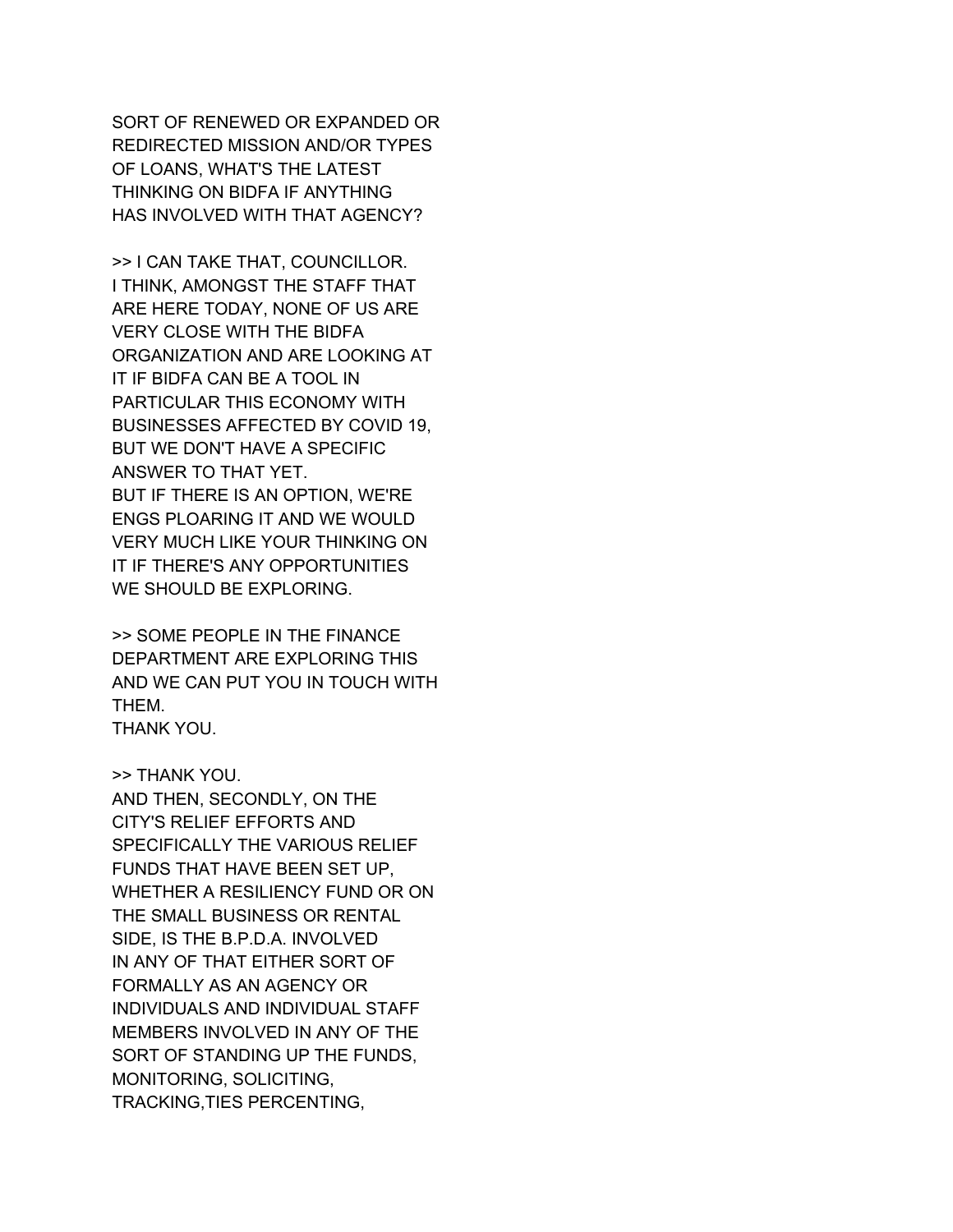## ET CETERA?

>> SO I THINK OUR MOST DIRECT INVOLVEMENT IS IN OUR COVID 19 RENT RELIEF FUND WHICH WE HAVE A HEARING ON A COUPLE OF WEEKS AGO.

I DON'T KNOW IF ANY OF OUR COLLEAGUES WANT TO SPEAK TO OTHER ACTIVITIES GOING OUTSIDE THE B.P.D.A.

THE PROGRAM WE HAVE IS A PROGRAM FOR THE RENT TENTENS FOR THE B.P.D.A. THEIR BUSINESSES ARE IMPACTED BY COVID 19, THEY'RE CONCERNED ABOUT THE RENT, KEEPING EMPLOYEES EMPLOYED. WE HAVE A NEEDS-BASED APPLICATION TO FIGURE OUT THEIR NEED, HAVE A CONVERSATION AND WE'RE HAVING CONVERSATIONS WITH OUR TENANTS ONGOING NOW.

>> THANK YOU, DEVIN. I'M MORE CURIOUS IN SORT OF THE CITY'S GENERAL BIG RELIEF FUNDS, IS THERE ANYONE FROM THE B.P.D.A. INVOLVED IN THOSE?

>> COUNCILLOR, I CAN GIVE A BID OF AN ANSWER.

SO I HAVE, FOR THE LAST TEN WEEKS, I HAVE BEEN IN CHARGE OF THE CITY'S FOOD ACCESS EFFORTS, AND A SIGNIFICANT PORTION OF THE BOSTON RESILIENCY FUNDS DISPERSED TO THIS POINT HAVE BEEN FOCUSED ON FOOD AND OTHER PERSONAL ITEM RELIEF ACROSS THE CITY.

AND, SO, I MYSELF AND A NUMBER OF OTHER INDIVIDUALS INCLUDING CHRISTOPHER ARE VERY INVOLVED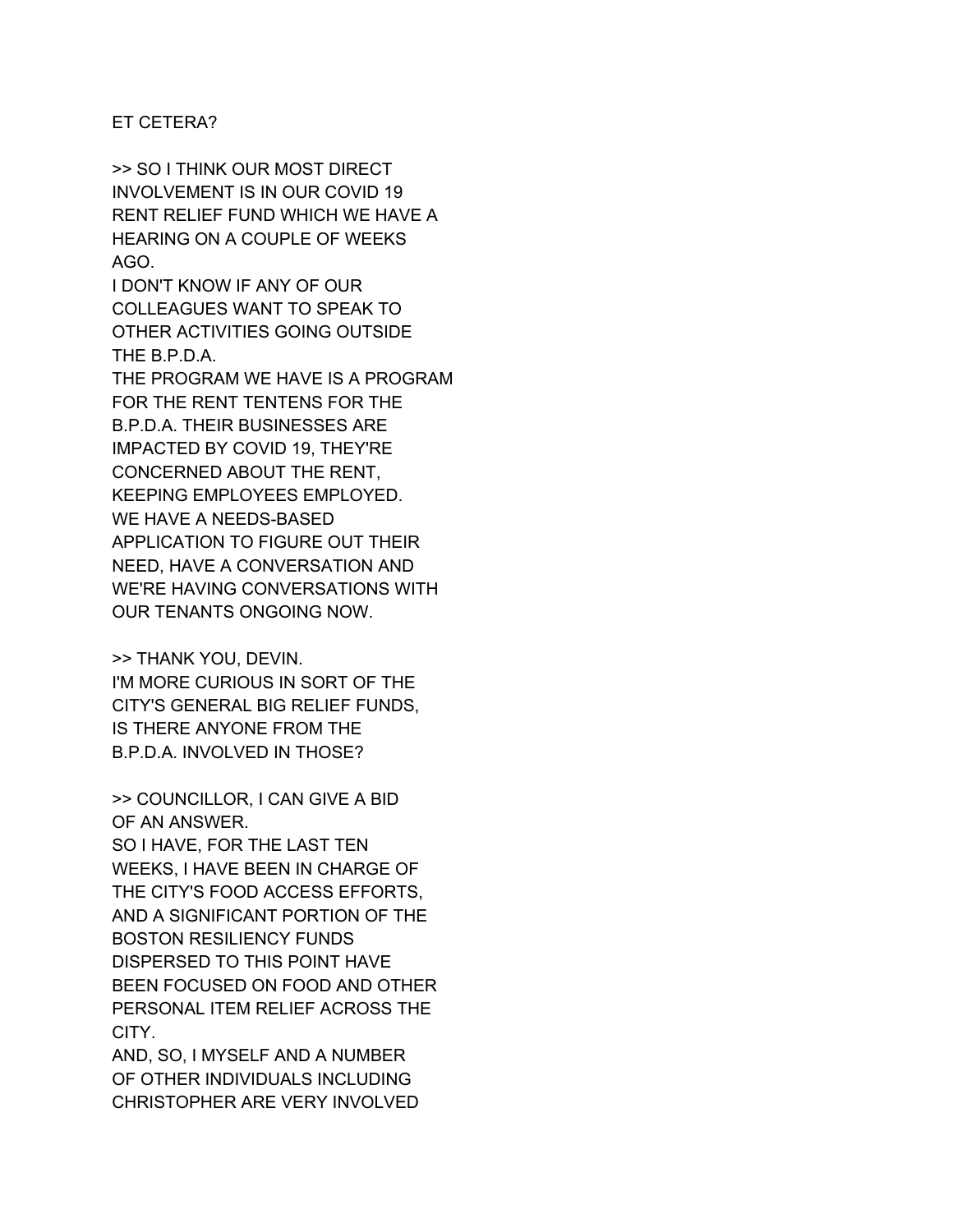WITH DIALING INTO THE RESILIENCY FUND WHEN IT COMES TO FOOD ACCESS ISSUES AND MAKING SURE WE'RE DOING A NUMBER OF THINGS, EVERYTHING FROM PROVIDING SUPPORT OF FUNDING TO THE VARIOUS ORGANIZATIONS THAT FORM THE BACKBONE OF FOOD ACCESS, THAT INCLUDES THINGS LIKE PROJECT BREAD, THE BOSTON FOOD BANK, ET CETERA.

A SIGNATURE AMOUNT OF DOLLARS TO ORGANIZATIONS THAT ARE DIRECTLY IMPACTING PEOPLE ON THE GROUND. THEN ALSO WORKING REALLY, LIKELY HARD TO, WITH NONPROFITS AND SMALL BUSINESSES, TO HELP PUT PEOPLE BACK TO WORK AND FEED PEOPLE AS WELL.

SO WE ARE JUST FOR THE FOOD PIECE OF IT, WHICH IS I THINK IS AT LEAST A THIRD OF THE FUNDING SO FAR, THE B.P.D.A. STAFF HAS BEEN VERY, VERY INVOLVED, BUT I WOULD DEFER ANY KIND OF LARGER QUESTIONS TO THE-- THE B.D.R.F.

>> IN TERMS OF THE LARGER ORGANIZATIONS ON THE FOOD ACCESS FRONT, WHAT DOES THAT LOOK LIKE IN TERMS OF PROCESSES AND DECISION-MAKING ABOUT WHO GETS THE FUNDS AND WHICH ORGANIZATIONS AND WHAT AMOUNTS?

>> SO JUST TO MAYBE PUT A FINER POINT ON IT, WE ARE REALLY REALLY INVOLVED IN STANDING UP A NUMBER OF DIFFERENT EFFORTS ACROSS THE CITY AND, AS YOU CAN IMAGINE, MANY -- I THINK WHEN I TESTIFIED TO THIS TO COUNCIL, I'VE DONE SO ON A COUPLE OF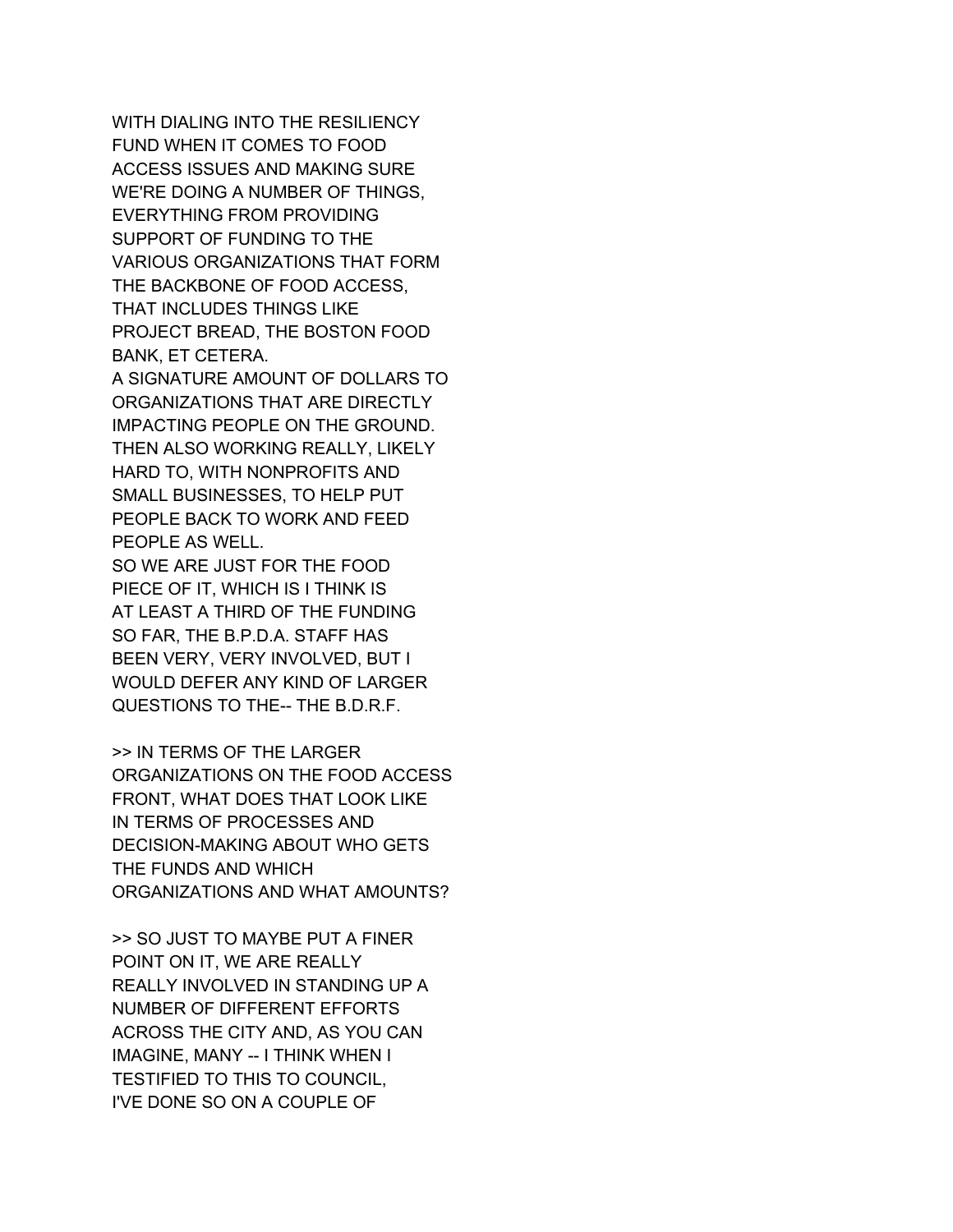DIFFERENT TIMES ON THIS ISSUE, WE'VE TALKED ABOUT EVERYTHING FROM, THIS PAST WEEK, I THINK, WE'VE EXCEEDED OVER 1.2 MILLION MEALS TO BOSTON YUT, BUT THAT'S DONE IN PARTNERSHIP WITH A WIDE VARIETY OF ORGANIZATIONS. SO WHAT WE HAVE TAUPE IS PROVIDED FEEDBACK ON A WIDE VARIETY OF ORGANIZATIONS, BUT THE B.R.F. ITSELF MAKES NO SELECTION. SO WE CERTAINLY HAVE READ PROPOSALS IN THE FOOD SPACE AND WITH AN EYE TOWARDS EVERYTHING

FROM ABILITY TO EX TIEWT, MWBE PARTICIPATION. BUT QUESTIONS ON SELECTION

CRITERIA ARE BEST ANSWERED BY THE BRF TEAM CASEY.

>> THANK YOU SO MUCH. I'M SCROLLING THROUGH. I SEE THE GAVEL. MY BUCKET WILL BE CONDENSED INTO JUST ONE, ON LAND THAT THE B.P.D.A. OWNS. IS IT POSSIBLE TO GET A LIST OF -- YOU KNOW, I KNOW THERE ARE TRANSACTIONS HAPPENING AND THE COUNCIL'S OFTEN INVOLVED WITH VARIOUS PIECES OF THAT AND RPFs AND THIS AND THAT, BUT COULD WE GET THE MOST UPDATED LIST OF PARCELS THAT THE B.P.D.A. CONTINUES TO RETAIN OWNERSHIP OF?

>> YEAH, ABSOLUTELY, COUNCILLOR. THAT'S POSTED ON OUR WEB SITE. WOULD BE HAPPY TO SHARE IT WITH YOU.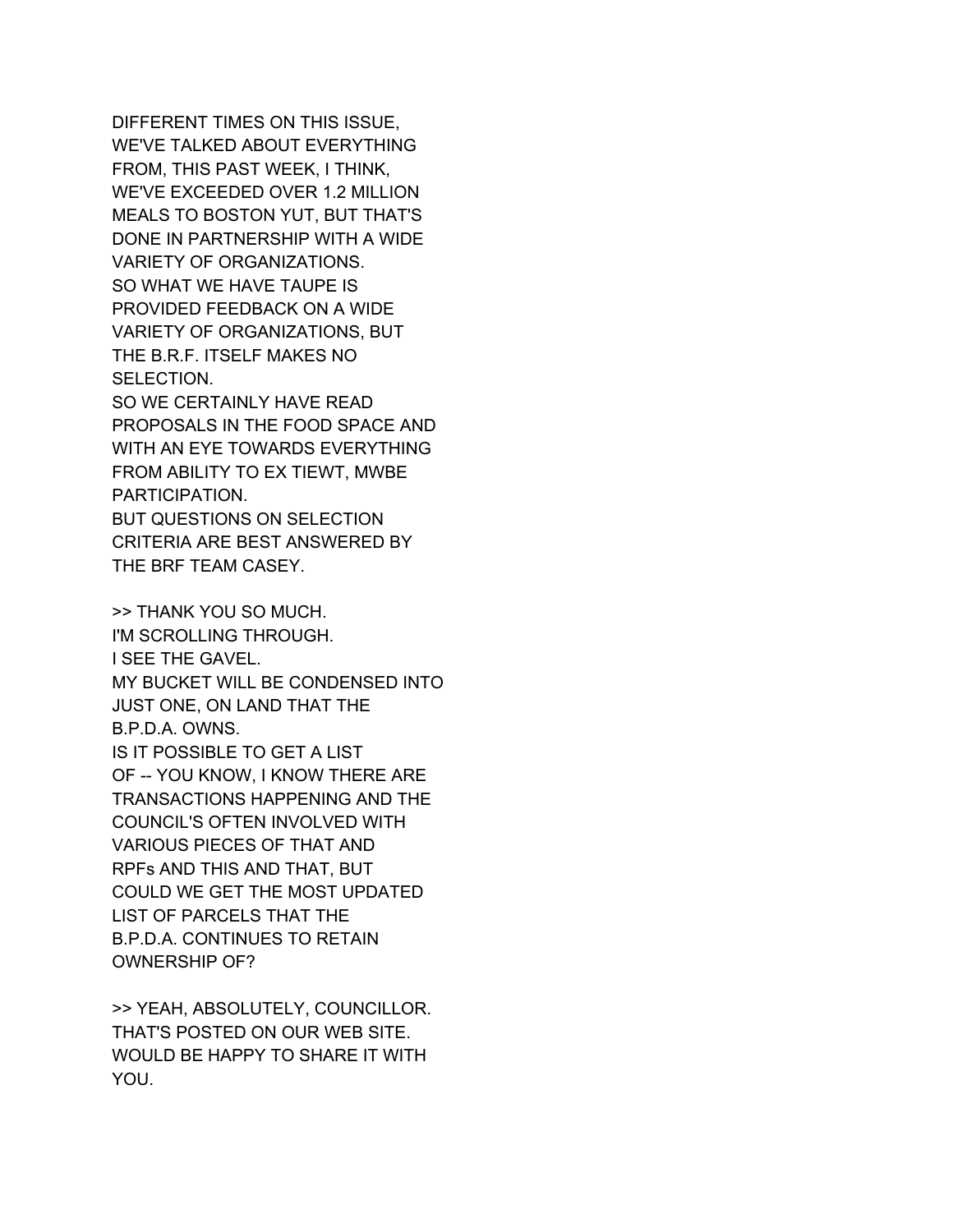>> THANK YOU VERY MUCH. THANK YOU, MADAM CHAIR.

>> THANK YOU, COUNCILLOR WU. NEXT UP IS COUNCILLOR O'MALLEY AND THEN COUNCILLOR EDWARDS. COUNCILLOR O'MALLEY.

>> THANK YOU, MADAM CHAIR, AND GOOD AFTERNOON, FOLKS. THANK YOU FOR THE GREAT WORK THAT YOU'RE DOING IN THESE INCREDIBLY DIFFICULT TIMES, AND A SPECIAL SHOUTOUT, JOHN, TO YOU AND YOUR TEAM FOR REALLY DOING SOME INCREDIBLY IMPORTANT AND IMPRESSIVE WORK AS IT RELATES TO FOOD ACCESS DURING THESE INCREDIBLY CHALLENGING DAYS. I DON'T HAVE TOO MANY QUESTIONS. YOU'VE COVERED A LOT. WOULD ECHO THAT WE APPRECIATE THE SORT OF THOROUGH OVERVIEW. THESE ARE NOT PART OF THE WAYS AND MEANS HEARING PROCESS WHEN I FIRST JOINED THIS BODY, SO THIS IS CERTAINLY A STEP IN THE RIGHT DIRECTION. OBVIOUSLY, ALL OF US CAN STAND TO IMPROVE BUT IT'S NOT GONE UNNOTICED THAT THE B.P.D.A. IS MAKING AN EFFORT TO BE MORE TRANSPARENT AND WE'RE GRATEFUL

FOR THE EFFORT. WOULD YOU TALK MORE ABTHE

ARTICLE 37 PROCESS AND STEPS TAKING AS RELATES TO RESILIENCY GUIDELINES?

SHOUT OUT TO JOHN BANZELK FOR GOING IMPORTANT, REALLY GREAT WORK.

I KNOW B.P.D.A. WAS SLATED TO START A PUBLIC PROCESS ABOUT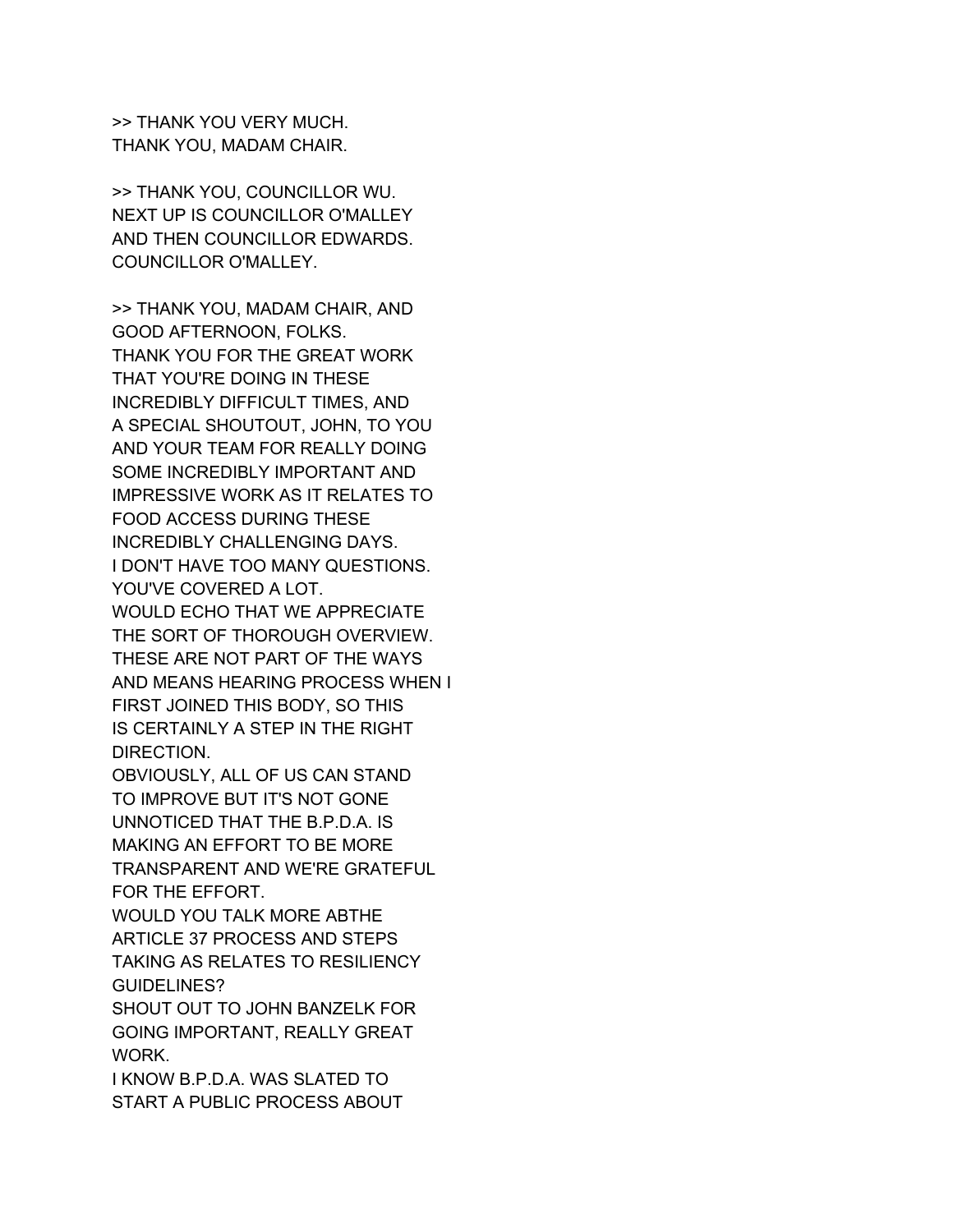SORT OF GUIDELINES. I WANT TO TALK ABOUT THAT AND SPECIFICALLY ABOUT NET ZERO CARBON CONSTRUCTION GUIDELINES FOR SOME OF OUR SORT OF PUBLIC-PRIVATE PARTNERSHIPS AND DISPOSITION OF SOME OF OUR CITY LANDS.

>> SO I CAN ACTUALLY START THAT, COUNCILLOR O'MALLEY, THANK YOU.

>> THANKS, LAUREN. SO WE WILL SOON BEGIN TUNNELLIZE AND UPDATE ARTICLE 37 AND DEVELOP ANY ZERO NET CARBON ZONING.

WE PLAN TO HAVE A CONSULTANT MOBILIZED SHORTLY.

WE SUSPENDED THE PROCUREMENT PROCESS AS THE PANDEMIC SET IN, AND THIS PROCESS WILL BE A PUBLIC PROCESS IN WHICH WE'LL ASSESS EXISTING POLICIES AND TECHNICAL PRACTICES, AND DEVELOP RECOMMENDATIONS IN SUPPORT OF THE ZONING AND RELATED UPDATES, OF COURSE, TO EXISTING ART 37. THE WORK IS THEN GOING TO RESULT IN SPECIFIC RECOMMENDATIONS THAT GO INTO THE ZONING CODE THROUGH AN EXTENDED PUBLIC PROCESS OFF THAT.

THERE WILL BE A GOOD AMOUNT OF ENGAGEMENT.

KEEP YOUR EYES UP FOR THAT. IT'S TRICKY WITH THE PANDEMIC SETTING IN AND OUR PROCUREMENT PROCESSES.

SO IT'S STILL FRONT OF MIND AND ON OUR BUDGET AS WE MOVE FORWARD.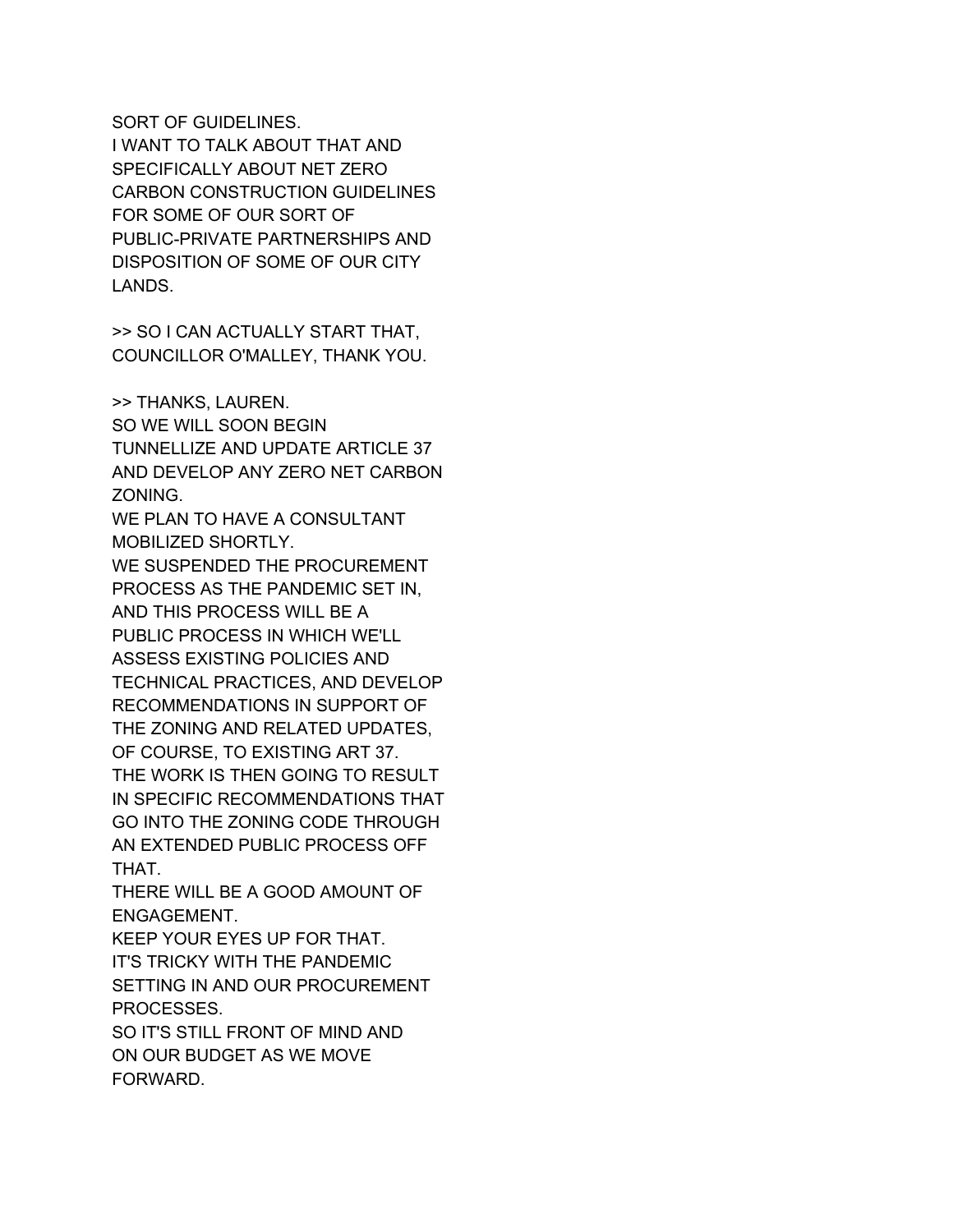>> NO, RILE APPRECIATE THAT, LAUREN, AND OBVIOUSLY IT'S MUSIC TO MY EARS.

I WOULD ASK IF, YOU KNOW, WE COULD STAY IN CLOSE CONTACT PARTICULARLY AS WE ROLL OUT THE PUBLIC PROCESS.

I HAVE BEEN WORKING FOR NEARLY FOUR YEARS NOW AS HAS COUNCILLOR WU AND SO MANY OF OUR OTHER COLLEAGUES WITH THE BOSTON CLEAN ENERGY COALITION WHICH HAS BEEN A LEADER AND REPRESENTS EVERY NEIGHBORHOOD IN THE CITY OF BOSTON, PEOPLE PASSIONATE ABOUT THIS, AND I THINK WE WOULD ALL AGREE AS WE TALK ABOUT REBUILDING POST-PERCHING, IT IS EVEN MORE IMPORTANT NOW THAN EVER THAT WE ADDRESS AND RESILIENCY IN OUR BUILDINGS WHICH IS, AS YOU KNOW, ACCOUNT FOR NEARLY MORE THAN TWO-THIRDS --

>> 85%, I THINK.

-- OF OUR GREENHOUSE GAS EMISSIONS. SOUTH SIGNIFICANT AND WE HAVE TO

DO IT.

IT'S A COASTAL CITY AND WE SEE HOW IT'S EXACERBATING RESPIRATORY ILLNESSES IN THOSE WHO ARE SUFFERING COVID 19, SO AN ENVIRONMENTAL INJUSTICE AS PUBLIC HEALTH THAT DRIVES ME GOING FORWARD AND I KNOW MANY OF YOU AS WELL.

AND CAN YOU TALK BRIEFLY SORT OF ON THE SAME WAVELENGTH ABOUT USING SOME CITY-OWNED LAND AS A MEAN TO HIT SOME RESILIENCY GOALS?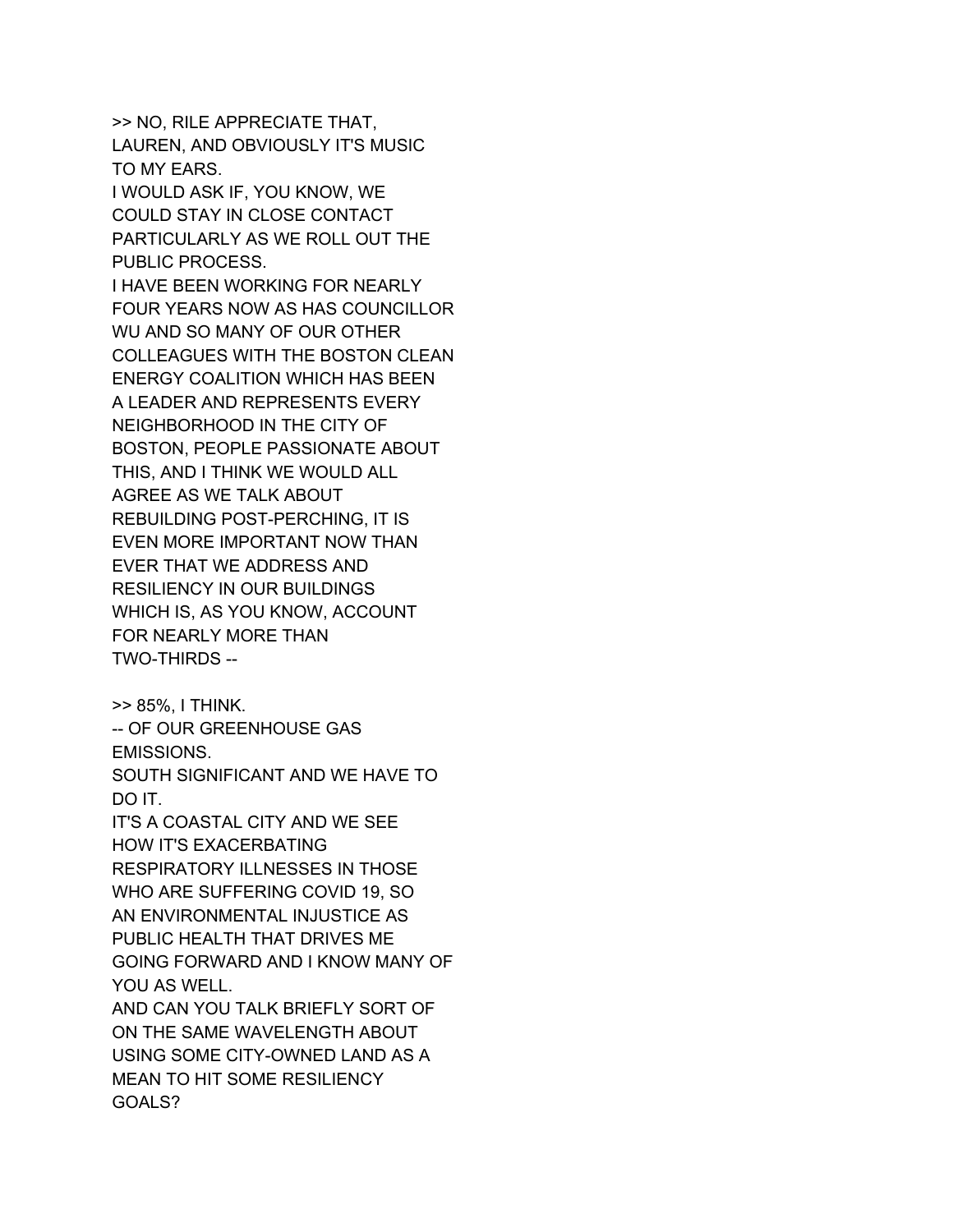I'M TALKING ABOUT LOOKING AT WAYS FOR MORE, YOU KNOW, GREEN SPACE, GREY-TOP, GREEN-TOP MEASURES, PARKS, MORE WAYS TO USE THE REAL ESTATE PORTFOLIO TO ADDRESS THE REEL SILIYENSY AND SUSTAINABILITY GOALS.

>> ABSOLUTELY. WILL GIVE A BRIEF REVIEW AND DELVE INTO IT OFFLINE. WE'RE ABSOLUTELY LOOKING AT OPPORTUNITIES TO INCREASETA PUBLIC OPEN SPACE, TO PRACTICE WHAT WE PREACH WHEN IT COMES TO ENVIRONMENTALLY RESILIYENT BUILDING CONSTRUCTION TYPES. SO I THINK WE'RE DOING EVERYTHING FROM, HEY, THIS IS A SMALL LOT, COULD BE A GREAT COMMUNITY GARDEN TO HELP PEOPLE HAVE MORE ACCESS TO OUTDOOR OPEN SPACE TO IN THE MARINE PARK LOOKING AT HOW WHEN BUILDINGS ARE CONSTRUCTED, THEY CAN BE LESS SUSCEPTIBLE TO COASTAL FLOODING 1015, 20 YEARS FROM NOW.

HISTORICALLY, WE'VE ALSO DONE SEVERAL DEMONSTRATION PROJECTS OF NET ZERO ENERGY BUILDING TECHNOLOGIES FOR RESIDENTIAL CONSTRUCTION AND WOULD BE EAGER TO FIND OPPORTUNITIES TO DO THAT TYPE OF PILOT-BASED WORK AGAIN IN THE FUTURE.

>> COUNCILLOR O'MALLEY. THANK YOU, DEVIN. THAT'S ALL FOR NOW. A LITTLE BIT OF TECHNICAL DIFFICULTIES. I'LL GET THEM THE NEXT ROUND.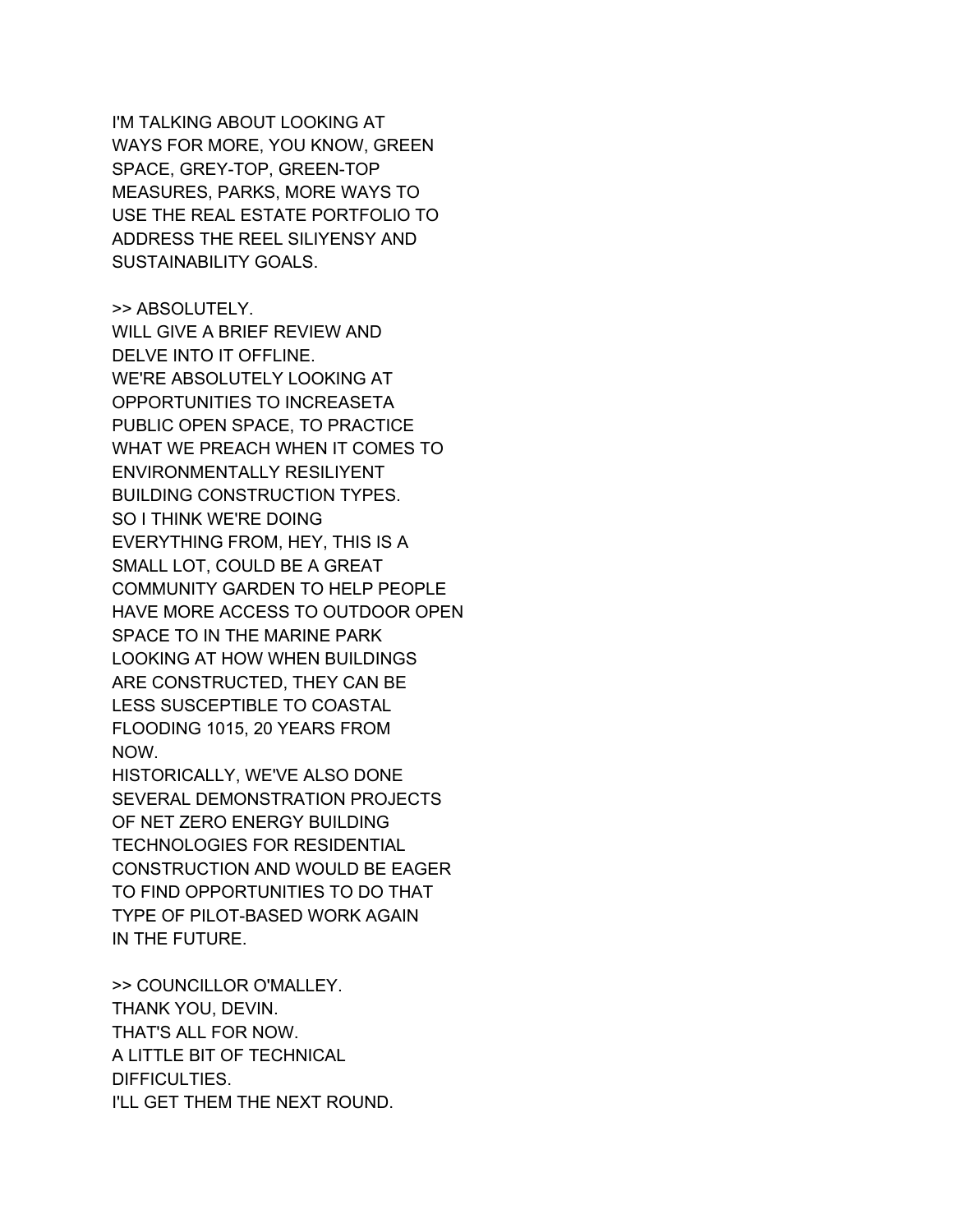THANK YOU, MADAM CHAIR.

>> COUNCILLOR EDWARDS. THANK YOU SO MUCH. I WANT TO START OFF BY SAYING, ONE, I APOLOGIZE FOR BEING LATE TODAY BUT I THINK OF THE B.P.D.A. AND ITS IMMENSE POWER, I'M PARTICULARLY THINKING ABOUT ITS ABILITY TO IMPACT MASSIVE DEVELOPMENTS AND THE FUTURE OF BOSTON AND, IN SOME CASES, YOU'RE THE ONLY AGENCY THAT CAN BECAUSE YOU'RE CONTROLLING HOW THE ZONING AND THE ARTICLE 80 PROCESS IS GOING ON PRIVATE LAND, AND, SO, YOUR VISION, HOW YOUR STAFF LOOKS, HOW YOU PRIORITIZE, HOW YOU ANALYZE, ALL OF THAT IS -- WELL, IT DETERMINES PRETTY MUCH THE FUTURE OF BOSTON. AND I'M NOT AS COMFORTED BY THAT. I'M ACTUALLY CONCERNED BY IT BECAUSE I FEEL CONSISTENTLY THIS AGENCY HAS DONE EVERYTHING IT CAN TO REJECT, PUSH AWAY FROM AND DEMANDING TAKING AN EQUITABLE ANALYSIS TO THE WAY IT DEALS WITH THINGS. THE HEAD OF THIS AGENCY, BRIAN GOLDEN, HAS SAID THERE'S A CULTURE OF DOING THAT, CAN POINT TO NOTHING IN WRITING, CAN POINT TO NOTHING IN MEMOS OR DIRECTIVES TO THE STAFF TO TAKE AN EQUITABLE ANALYSIS. SO I GUESS WHAT I'LL START WITH IS FIRST, WHAT DO YOU, IN TERMS OF YOUR I.A.D. ANALYSIS, YOUR MITIGATION ANALYSIS AND HOW YOU PLAN, WHERE AND WHAT E-MAILS OR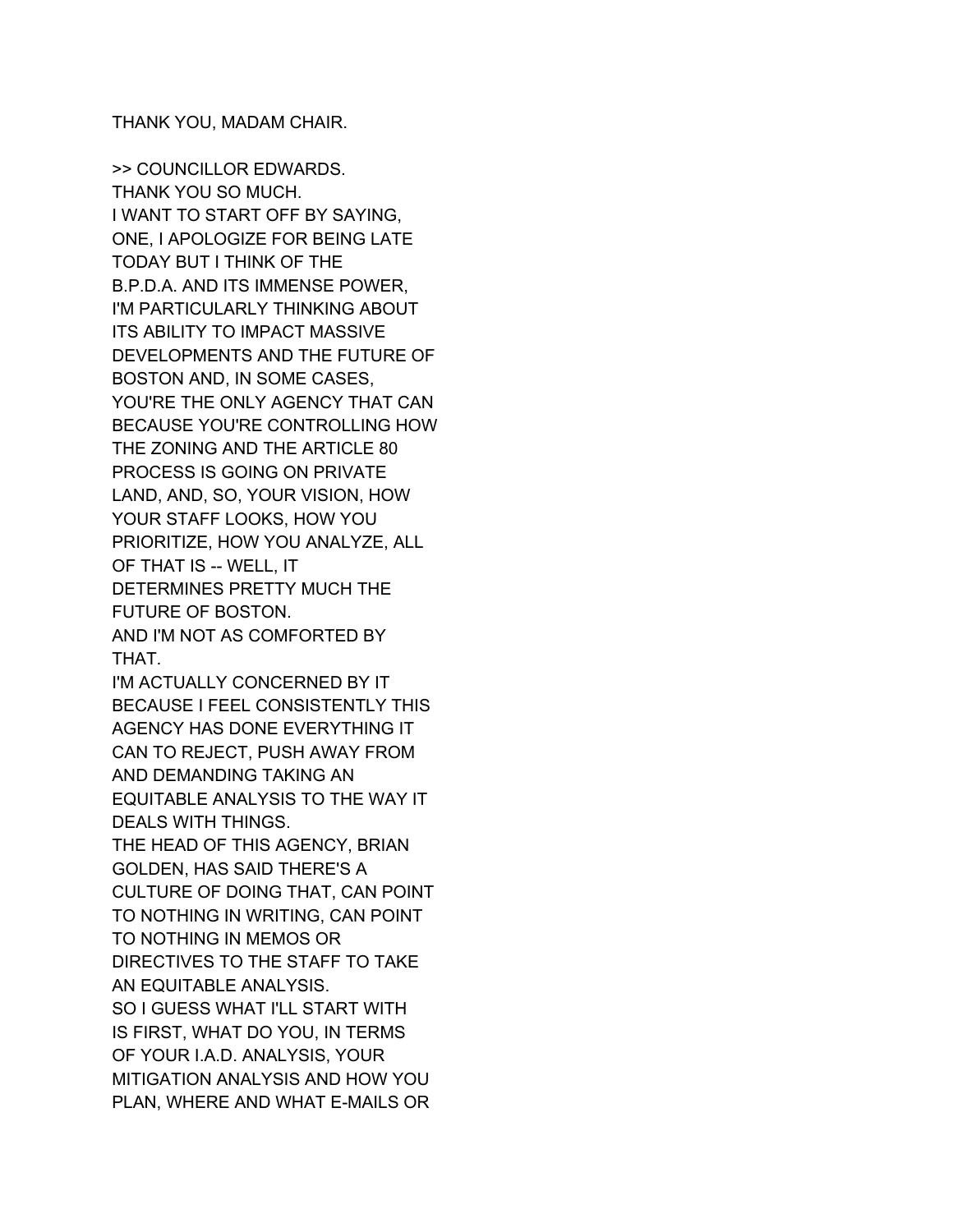WHAT FOY YEA AM I GOING TO REQUEST TO FIGURE OUT HOW YOU'RE TAKING AN EQUITABLE ANALYSIS?

>> I THINK START WITH AN EQUITABLE ANALYSIS TO THE REAL ESTATE PORT FOLLOW YO AND AM HAPPY TO TURN IT OVER TO MY COLLEAGUES AND TALK TO YOU ABOUT THE DEVELOPMENT PRIVATELY ON LAND.

WE TALKED ABOUT IT THIS AROUND THE PRACTICES AROUND DIVERSITY AND INCLUSION FOR PRIORITIZING REAL ESTATE ACQUISITIONS. THERE WAS AN EXECUTIVE ORDER ISSUED BY THE MAYOR A LITTLE OVER A YEAR AGO NOW, YEAR AND A HALF, WHENEVER THE CITY SELLS LAND, WE WANT TO PRIORITIZE DIVERSITY AND INCLUSION AS A SELECTION CRITERIA FOR WHO IS GOING TO BE A DEVELOPERO OF THAT LAND AND IT'S DIVERSION INCLUSION NOT ONLY IN THE OWNERSHIP AND CONSTRUCTION STRUCTURE BUT WHO'S GOING TO OPERATE IT AFTERWARDS AND WHO WILL BE THE TENANT AFTERWARDS AND WHO WILL THIS SERVE. I THINK ANOTHER PLACE WE CAN LOOK TO IS HOW WE SPEND OUR MONEY AND MICHELLE EARLIER SPOKE TO OUR CONTRACTING PROCEDURES AND HOW WE'RE VESTED IN TRYING TO ADVANCE MINORITY-OWNED AND WOMEN-OWNED BUSINESSES IN OUR CONTRACTING AND EVERYTHING SMALL SCALE, SHALL GIVE A GREAT AN EKE TOTE OF --

>> NOT TO CUT YOU OFF, DEVIN. SO THE RECORDS REQUESTED GO TO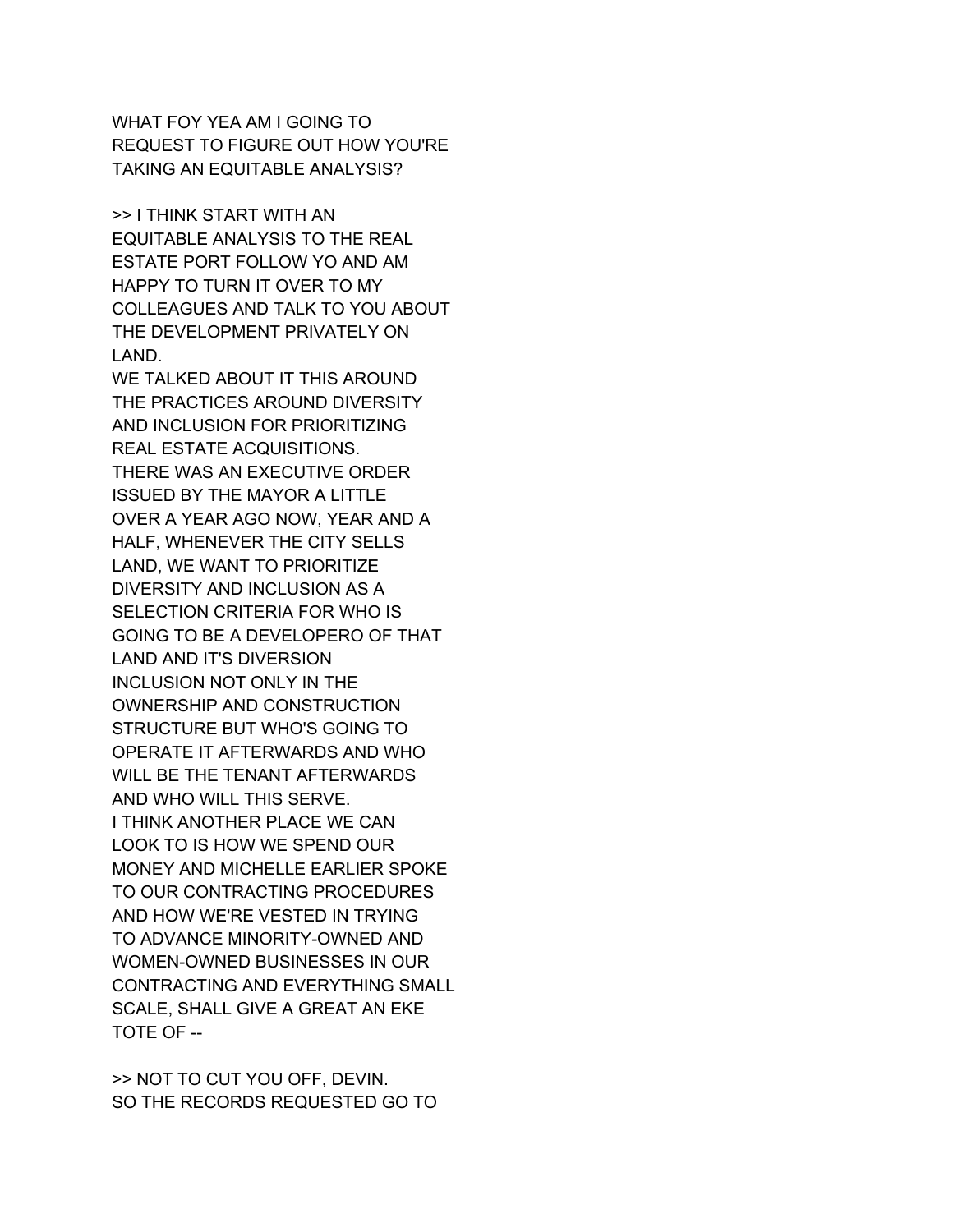YOUR DEPARTMENT SPECIFICALLY TORE THE REAL ESTATE DISBURSEMENT, IT WOULD GO TO I THINK MICHELLE FOR THE MONEY, AND THE CONTRACTS THAT HAVE BEEN GIVEN OUT TO PEOPLE OF COLOR. WHERE ELSE? I JUST WANT TO KNOW HOW -- LIKE WHO I'M GOING TO BE FORMALLY REQUESTED THIS INFORMATION FROM. SO I HAVE REAL ESTATE, MICHELLE'S DEPARTMENT, OR HERSELF, AND, IN PRIVATE, WHO WOULD IT BE? DEALING WITH PRIVATE DEVELOPMENT?

>> SO, COUNCILLOR -- I JUST WANT TO BE CLEAR, I'M NOT ASKING YOU THE QUESTION BECAUSE I HAVE CERTAINLY ASKED THAT QUESTION IN MANY HEARINGS AND MANY WORKING SESSIONS ABOUT HOW YOU'RE GOING TO DO IT AND I GOT WE'RE GOING TO DO IT CULTURALLY OR DOING IT CULTURALLY. SO AT THIS POINT, I'M ASKING WHERE DO I GET THE INFORMATION FROM, AND THAT'S IT. SO I HAVE TWO ANSWERS FROM DEVIN. WHERE DO I GET IT FOR PRIVATE?

>> SO, COUNCILLOR, I THINK -- I THINK THE ANSWER LIES IN A NUMBER OF DIFFERENT PLACES, AND RESPECTFULLY, I THINK --

>> GIVE ME ONE. JUST GIVE ME ONE.

>> THE NUMBER ONE ANSWER IS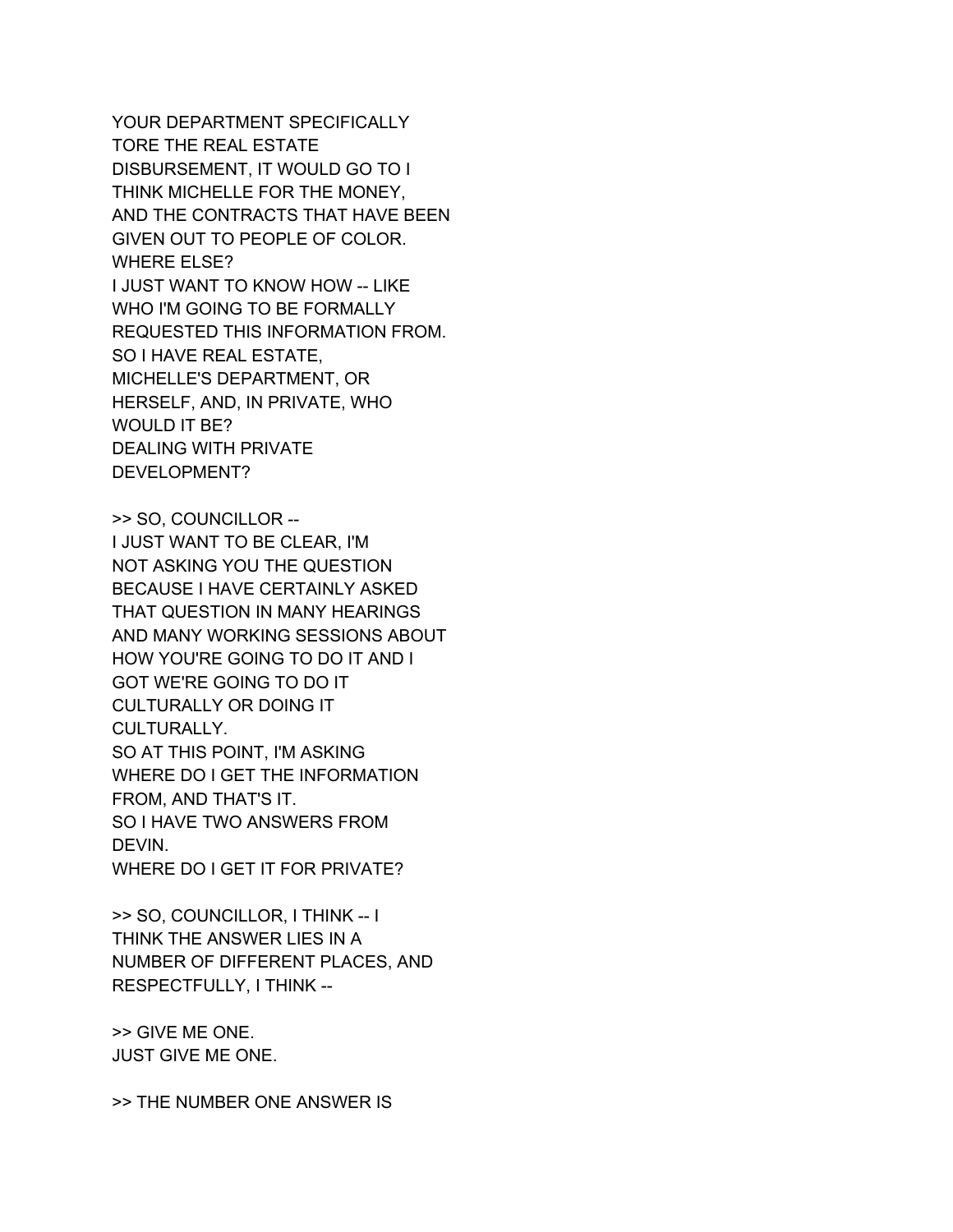IMAGINE BOSTON 2030.

>> THAT IS EXACTLY WHAT I GOD FROM GOLDEN IS TO LOOK TO THAT PLAN. ACTUALLY TOLD ME TO GOOGLE IT.

>> BUT. THE NEXT QUESTION I HAVE SPECIFICALLY.

>> COUNCILLOR. HOW MANY TIMES THIS AGENCY OR THE CITY OF BOSTON HAS BEEN SUED FOR LANGUAGE DISCRIMINATION. I KNOW OF THE ONE. HAS THIS HAPPENED BEFORE?

>> SO I AM NOT AWARE OF ANY LAWSUIT. WE HAVE AN ADMINISTRATIVE COMPLAINT FROM H.U.D. THAT WE ADMINISTRATIVE COMPLAINT FROM HUD. YOU'RE AWARE OF THAT AND COLLABORATED WITH AND WITHOUT GETTING IN TOO MUCH DETAIL BECAUSE THAT WILL BE REFEREED IN A DIFFERENT FORUM, I THINK THIS AGENCY HAS WORKED REALLY HARD WITH THE SUFFOLK DOWNS PROCESS.

>> I'M SORRY. BECAUSE MY TIME IS LIMITED. YOU DON'T KNOW OF THE LAWSUIT ONLY THE ADMINISTRATIVE ACTION FROM EAST BOSTON TO HUD TO SPECIFICALLY, WELL, BECAUSE OF THE FACT THERE WAS NOT LANGUAGE ACCESS TO A MEETING ON SUFFOLK DOWN SO BEYOND THAT --

>> I DISAGREE WITH THAT CHARACTERIZATION --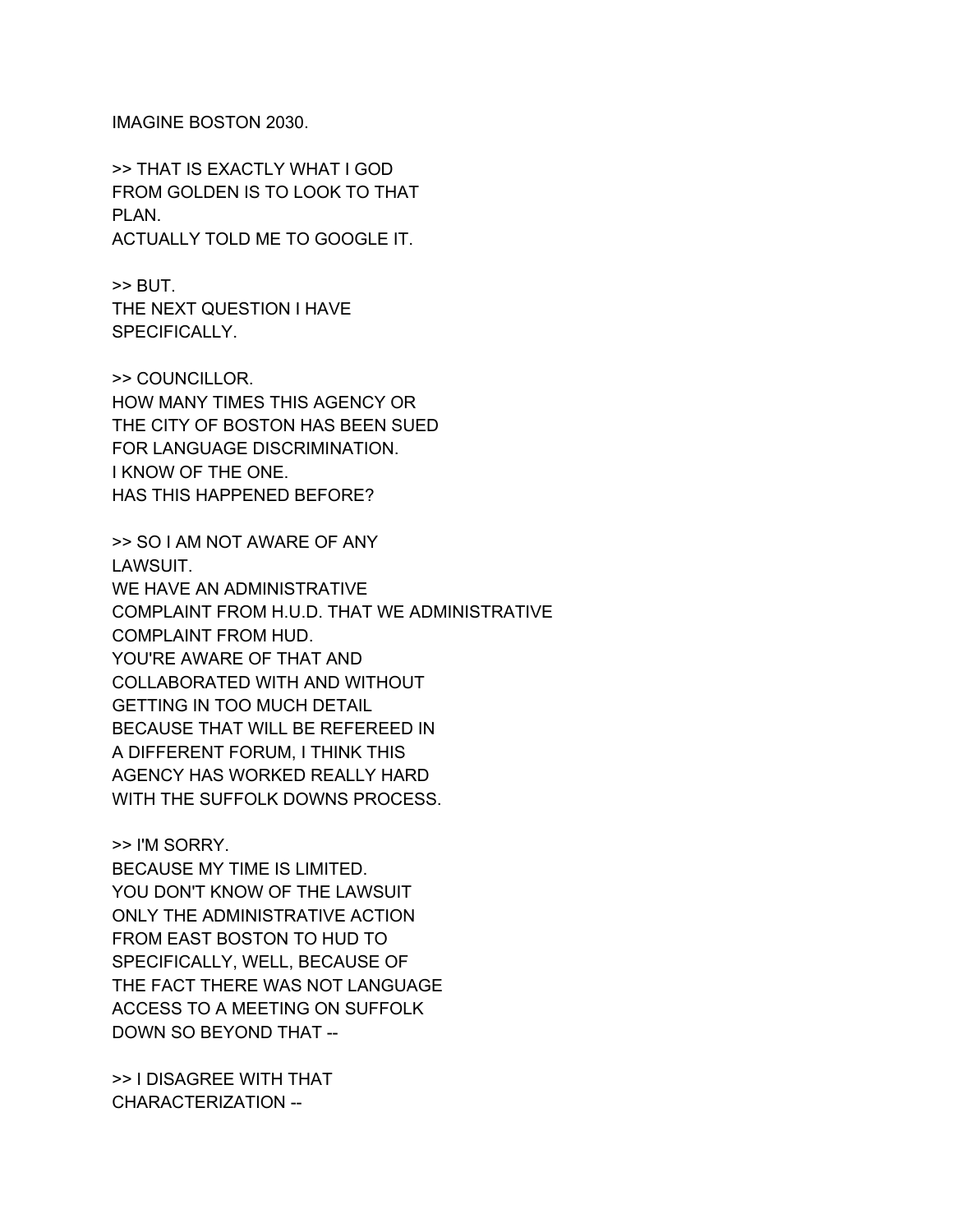>> EXCUSE ME. DOUGH KNOW HOW MUCH IT COST -- DO YOU KNOW HOW MUCH IT COST THE CITY OF BOSTON FOR COUNSEL.

>> I'M NOT PRIVY.

>> MAYBE IT WOULD BE GOOD TO COMPARE THAT NUMBER AND HOW MUCH IT COST TO HAVE SOMEONE TO AVOID COSTLY LAWSUITS. MAYBE YOU CAN GET HOW MUCH IT WOULD COST TO ASSURE WE HAVE SOMEONE ON STAFF TO ASSURE LANGUAGE ACCESS IN-HOUSE. I'VE HAD THE EXPERIENCE IN WORKING WITH THE BPA AND ONE THING IT CONSISTENTLY DOES IS PUSHES THIS BURDEN TO DEVELOPERS TELLING THEM TO DO THAT WITH

MULTILINGUAL DOCUMENTS. THEY'RE NOT THE VISION CREATORS FOR THE CITY OF BOSTON, YOU ARE. ASKING THEM IS NICE BUT IT'S NOT PART OF MITIGATION. IT SHOULD BE UNDERSTAND AT IN-HOUSE AND THIS AGENCY'S JOB TO DO IT. WHAT WOULD IT COST OR COULD YOU

GET THAT BUDGET ANALYSIS?

>> I'M HAPPY -- IF YOU'D LIKE A MORE DETAILED CONVERSATION ON THIS WE'RE HAPPY TO HAVE IT.

>> NO, I DON'T WANT TO HAVE A MORE DETAILED CONVERSATION BECAUSE THEY STILL RESULT IN NON-ANSWERS. THAT'S WHAT I FIND CONSISTENTLY. THAT'S WHAT YOU'RE HEARING IN MY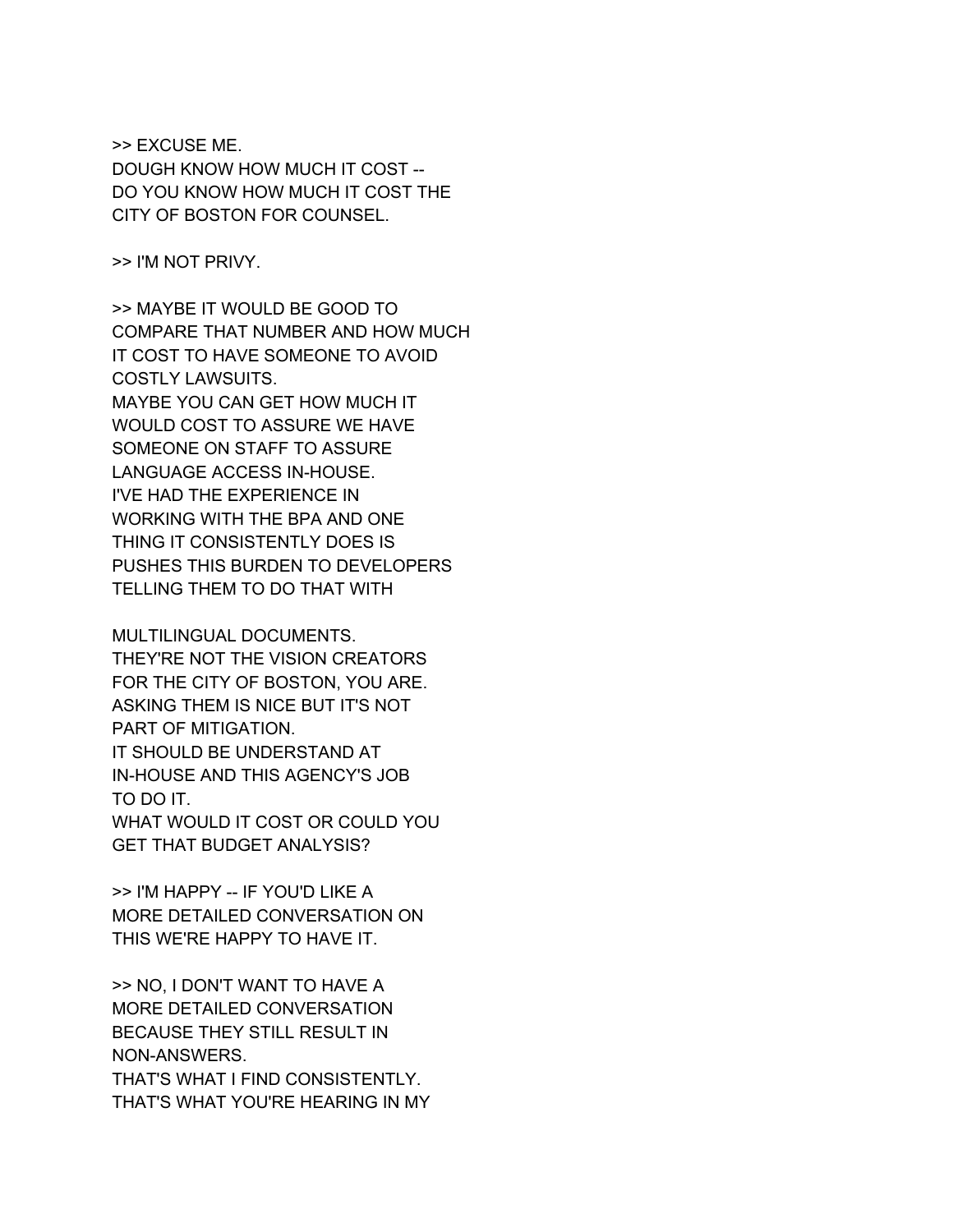VOICE IS COMPLETE AND TOTAL FRUSTRATION. WE'VE HAD DETAILED CONVERSATION. WE DON'T LACK THAT. WE'VE HAD PLENTY AND STILL I FIND MYSELF ASKING THE SAME QUESTIONS SO IT'S WHERE DO WE GET THE ANSWER FROM AND WHO HAS TO SUE WHO AND GET THE REQUEST AND I'M NOT GETTING IT FROM THERE.

>> I'VE TRIED TO ANSWER THE QUESTION A NUMBER OF TIMES AND RESPECTFULLY WE HAVE A CITY WIDE MASTER PLAN THAT DETAILS HOW WE GO ABOUT THINGS. WE HAVE CLEARLY DEMONSTRATED CORE VALUES AT THE AGENCY. YOU MAY FIND IT INADEQUATE AND THAT'S FAIR --

>> WHO ON YOUR STAFF MONITORS WHETHER YOU KEEP TO THE VALUES? WHO?

>> COUNCILLOR, I THINK THIS AGENCY HAS A TRACK RECORD OF WORKING REALLY HARD TO --

>> THE QUESTION IS VERY SIMPLE, WHO ON YOUR STAFF MONITORS WHETHER YOU KEEP TO THOSE CORE VALUES? WHO ON YOUR STAFF?

>> IT'S THE SPONSORSHIP OF THE BPDA.

>> THE DIRECTOR SPEAKS TO THESE ISSUES AND THEY'RE CHALLENGES AND THE DIRECTOR LEADS BY EXAMPLE.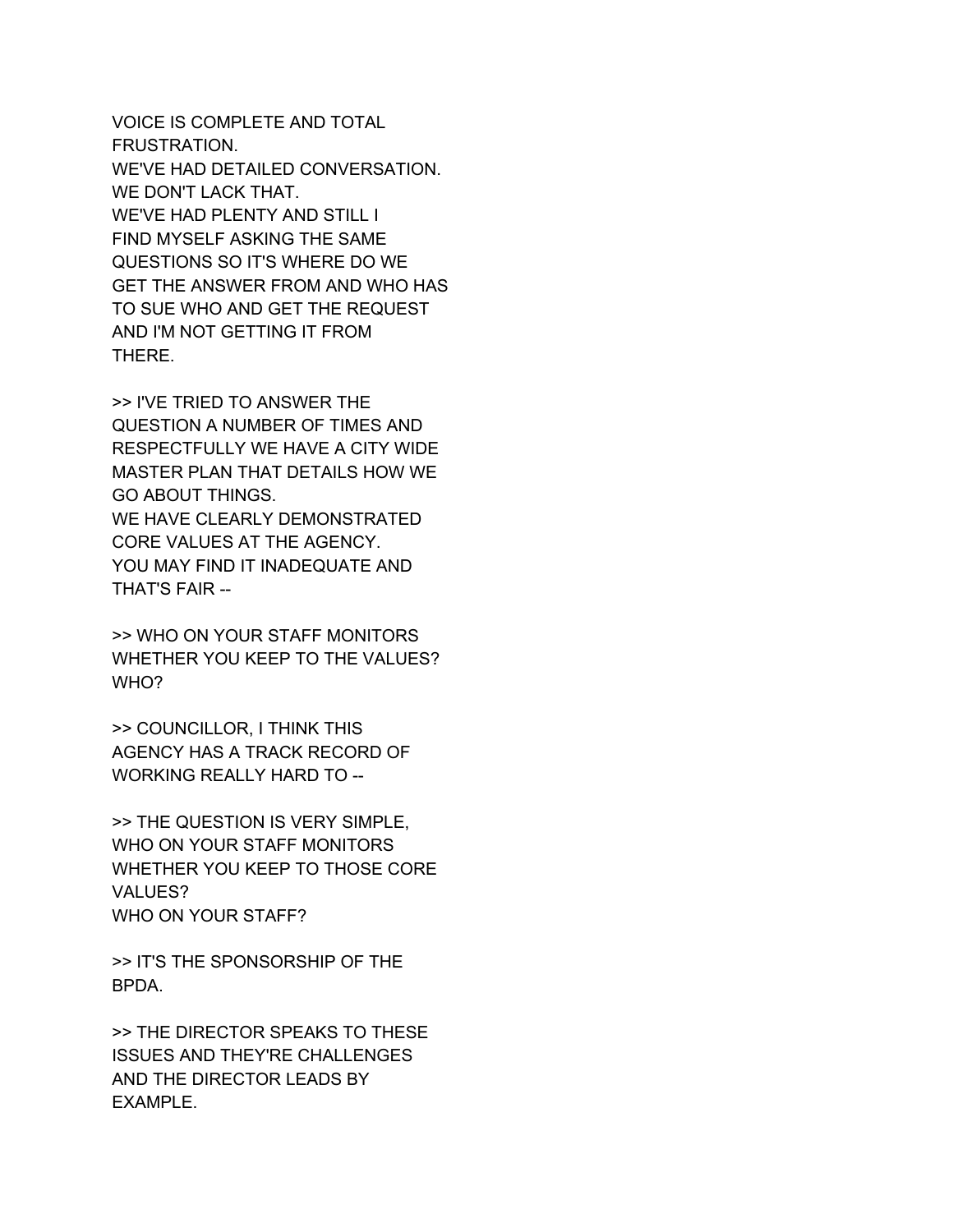>> SO IT WOULD BE HIS RECORDS TO DO A RECORDS REQUEST FOR?

>>

>> COUNCILLOR --

>> THAT'S ALL I NEED. I NEED TO KNOW WHO WILL HOLD YOU ACCOUNTABLE AND YOUR DIRECTOR TOLD ME IT'S A CULTURE HE SETS AND NOTHING IN WRITING AND NOTHING I CAN GOOGLE. HE COULDN'T TELL US A TIME WHERE HE TOLD YOU ABOUT EQUITY. HE COULDN'T DO ANYTHING.

>> COUNCILLOR, I DON'T THINK THAT'S A FAIR CHARACTERIZATION OF BRIAN GOLDMAN AS A LEADER OR OF THIS ADMINISTRATION AND HOW WE APPROACH CITY BUILDING. RESPECTFULLY.

>> I RESPECTFULLY DISAGREE WITH THE CHARACTERIZATION SINCE I'M THE ONE ASKING AND TRYING TO PUSH FORWARD IN THE NARRATIVE THEN I'M GOING TO CONTINUE. I'M GOING TO CONTINUE. YOU KNOW WHAT, I WOULDN'T BE SURPRISED IF I DIDN'T THINK -- IF MY BOSS I'D COME TO HIS DEFENSE. THANKS BUT NO THANKS.

>> IT'S UNFAIR.

>> HE TOLD ME THERE WAS A CULTURE OF NOT BIAS. WHEN I ASKED YOU GUYS TO DO WHO WILL HOLD THE AGENCY ACCOUNTABLE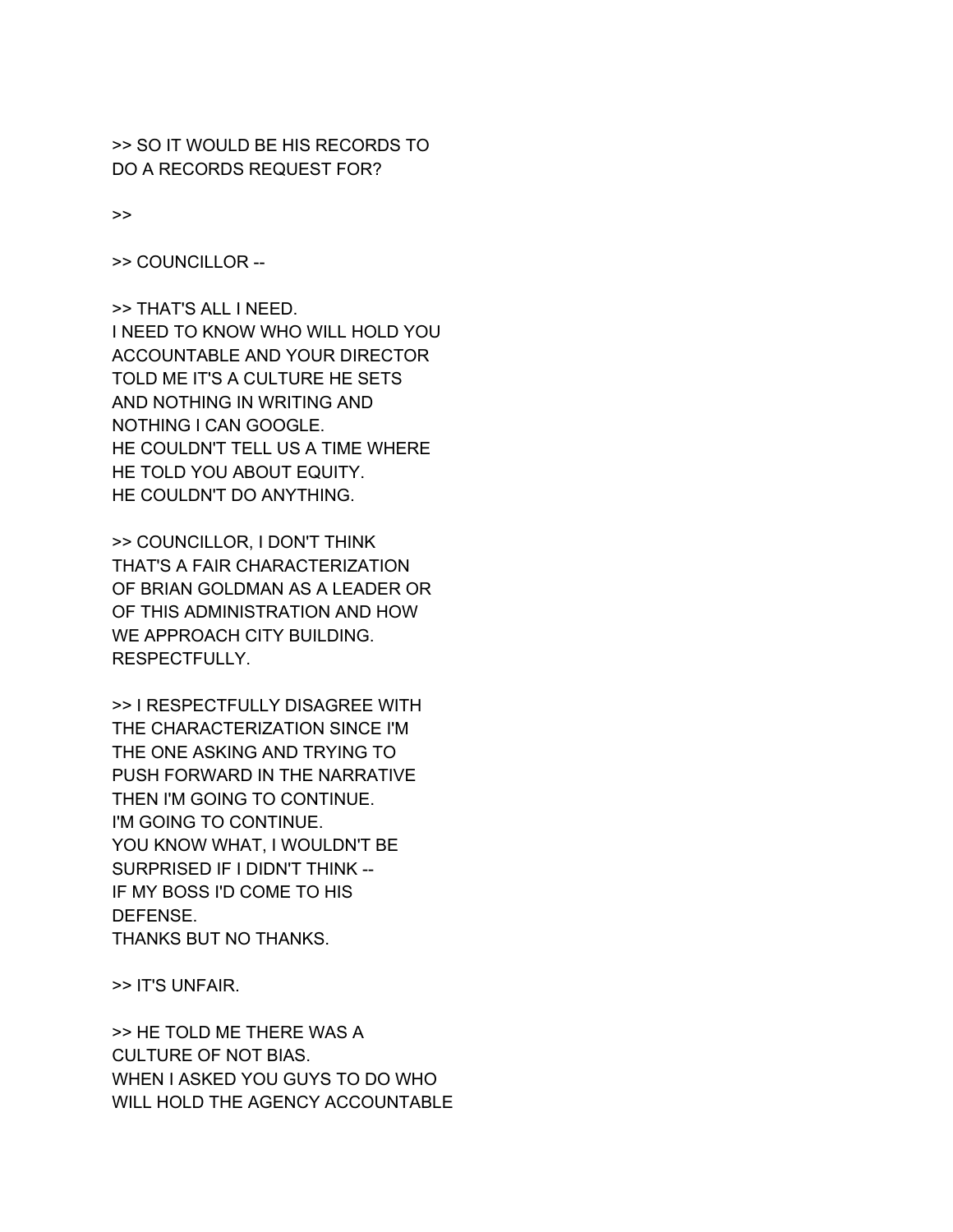YOU ALL SAID BRIAN.

>> COUNCILLOR EDWARDS, THE TIME HA ELAPSED.

>> IF IT'S ELAPSED BUT IF JONATHAN WILL RESPOND, I'LL RESPOND.

>> IF HE RESPONDS I'M GOING TO RESPOND. [GAVEL]

.

>> BANG IT.

>> WE'RE MOVING ON TO THE NEXT SET OF QUESTIONS. THANKS SO MUCH. I'M NOW GOING TO MOVE TO MINE. I THINK THESE ARE IMPORTANT TOPICS BUT I THINK WE HAVE TO KEEP A CERTAIN DEGREE OF DECORUM AS WE DISCUSS THEM. MY FIRST QUESTION DEVIN IS FOR YOU ABOUT THE REAL ESTATE PORTFOLIO. YOU MENTIONED AND I THINK IT'S IN THE Q3 UPDATE THERE'S A \$200 MILLION -- I THINK YOU MENTIONED, A \$200 MILLION REAL ESTATE LIABILITY AHEAD FOR THE COMING 10 YEARS -- IN CAPITAL IMPROVEMENT. HOW MUCH IS A REG LAR SCHEDULED AND HOW MUCH IS DEFERRED MAINTENANCE AND HOW MUCH IS STUFF WE'RE GOING TO BE ABLE TO -- IMPROVEMENTS WE'LL MAKE AND RECEIVE IN RENT RECOMPENSE TO AMORTIZE OR INVESTING FOR THE SAKE OF THE PUBLIC BUT STILL COSTS ON OUR SIDE.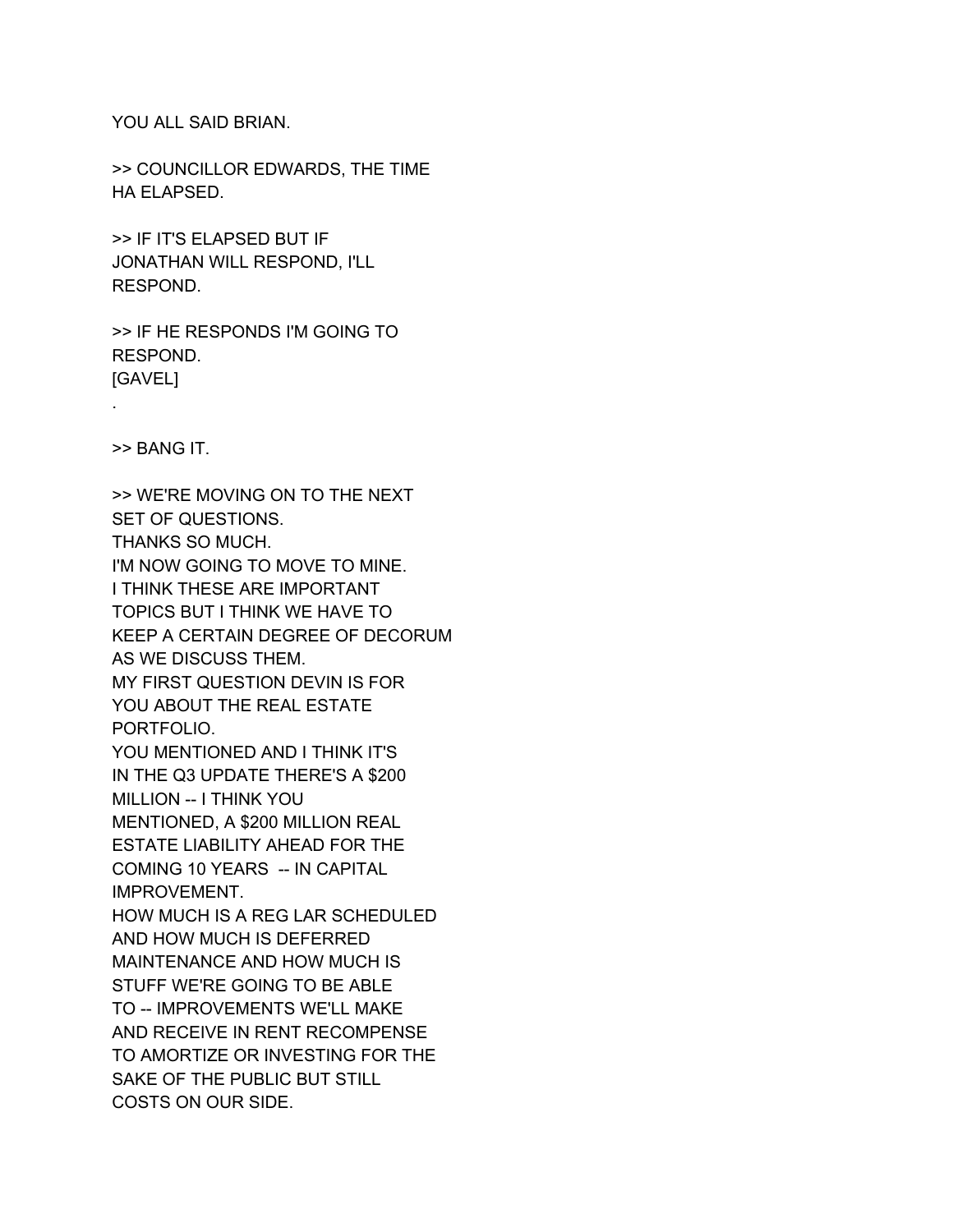FOR EXAMPLE, YOU GAVE EXAMPLES OF THE WORK DONE IN THE CHINA TRADE BUILDING AND THE ABILITY TO CREATE A LIBRARY FOR CHINATOWN IS HUGE AND HUGE PUBLIC VALUE BUT NOT SOMETHING WHERE WE EXPECT MONEY TO COME BACK IN RENT THAT COVERS THE COST OF IMPROVEMENTS. I WONDER IF YOU CAN SPEAK TO THAT SET OF LIABILITIES.

>> THAT'S FOR THE QUESTION. MICHELLE IN HER OPENING REMARKS SAID WE'RE RELIANT ON THE REAL ESTATE REVENUES TO FUND THE BPDA.

A LOT OF IS STANDARD. THERE'S MAINTENANCE WORK THAT NEEDS TO BE DONE AND LATE IS CAPITAL IMPROVEMENTS. IT'S AN OPPORTUNITY AND THREAT WE OWN REAL ESTATE LONG THE WATER IN CHARLES TOWN AND DOWNTOWN AND MARINE PARK AND IT'S EXPENSIVE AND WE HAVE PIERS AND JETTIES AND INFRASTRUCTURE PLUS PREPARING FOR CLIMATE CHANGE AND SEA LEVEL RISE. THERE'S THAT WORK WHICH WOULD CERTAINLY HAVE PUBLIC BENEFITS AND WE INVEST IN IT BUT ALSO PROTECTS OUR INVESTMENT IN OUR REAL ESTATE. AND THANK YOU FOR BRINGING UP THE CHINA TRADE BUILDING. THAT'S ALSO A GREAT OPPORTUNITY TO SPEAK TO THE VALUES OUR

AGENCY HAS WHERE I THINK WE WANT TO SAY WHENEVER WE'RE LOOKING AT A REAL ESTATE PORTFOLIO WE WANT TO SEEK OPPORTUNITIES TO BE A GREAT LANDLORD AND INVEST IN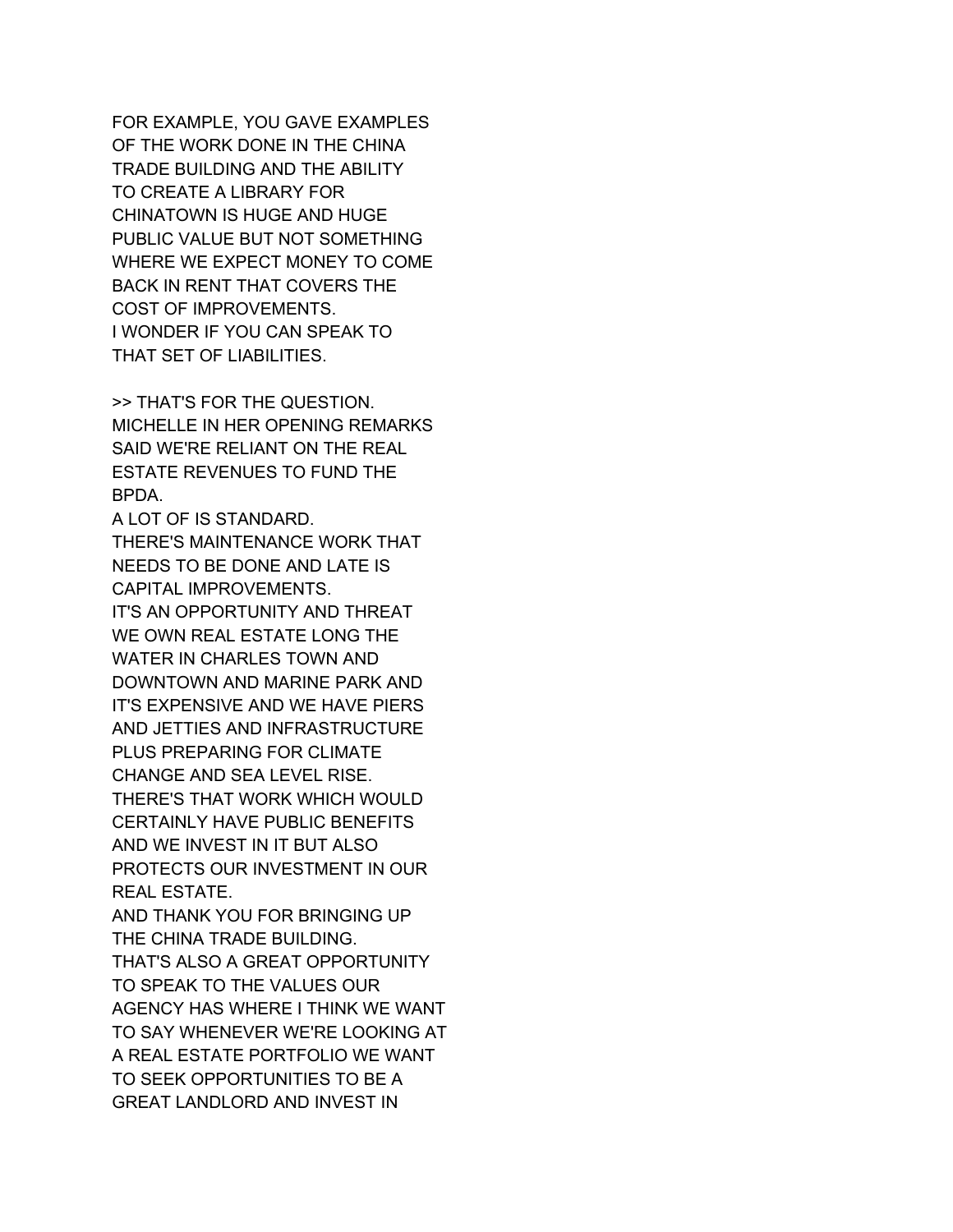COMMUNITY DEVELOPMENT. I THINK THE CHINA TRADE BUILDING ITSELF I JUST WANT TO RECOGNIZE WHO -- THAT IS AN ILLUSTRATION OF OUR REAL ESTATE PORTFOLIO AND WHO WE DO BUSINESS WITH AND WHO ARE TENANTS THERE. IT'S A MINORITY WOMAN-OWNED SALON AND THE CHINA TOWN HISTORICAL SOCIETY AND AN ALL-FEMALE DRAGON DANCE TROUPEE AND THE DEPARTMENT OF CHILDREN AND FAMILIES. IN TERMS OF HOW WE USE OUR REAL ESTATE TO ADVANCE WHAT OUR VALUES ARE AS AN INSTITUTION, I THINK THAT'S AN EXAMPLE OF GREAT COMMUNITY INVESTMENT. WE MAKE SOME RENT OFF SOME OF THOSE BUSINESSES, YES, WE DO AND OFFER SOME FREE RENT LIKE THE CHINATOWN HISTORICAL SOCIETY. IT'S AN ILLUSTRATION OF WHAT WE CAN DO AS A REAL ESTATE QUESTION.

>> BUT THE BUDGET QUESTION I HAD AND I COME FROM THE HOUSING AUTHORITY AND WE TALK ABOUT HAVING A BILLION DOLLARS OF CAPITAL IMPROVEMENTS FOR WE HAVE NO SOURCE FOR THAT NEEDS TO BE MADE AND WHAT I'M TRYING TO UNDERSTAND IS WHEN YOU LOOK UP THE \$200 MILLION IS THAT SOMETHING THAT IS REASONABLY SUPPORTABLE WITH THE BPDA BUDGET AND PAUSING FOR A MOMENT ON THE IMMEDIATE BUDGET IMPACTS OF COVID AND ALSO BECAUSE, OBJECTS -- OBVIOUSLY, AND IN FUNDING THE CAPITAL BUDGET.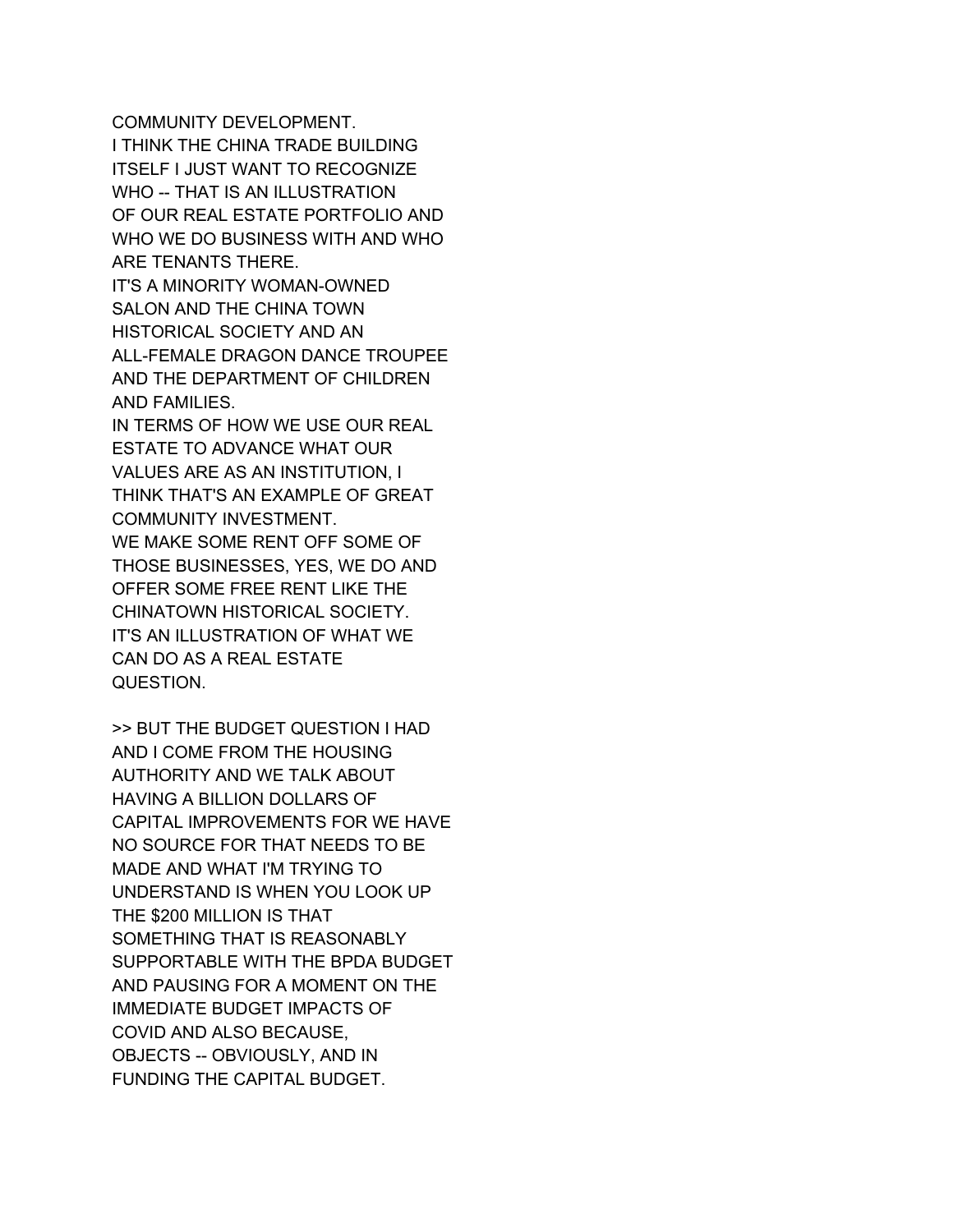>> THANK YOU, COUNCILLOR. WE HAVE IMPROVEMENTS WE NEED TO BUDGET FOR.

>> SO WE'RE BEEN WORKING A LOT ON TRYING TO FIGURE OUT HOW TO PRESENT THE DATA IN A WAY THAT SHOWS THE -- BECAUSE THERE IS A RELATIONSHIP BETWEEN OUR OPERATING REVENUE AND CAPITAL EXPENDITURES.

SO WHENEVER YOU TEND TO LOOK AT THE BPDA YOU NEED TO PUT IL TOGETHER TO LOOK AT THAT PICTURE.

FIRST AND FOREMOST IS LOOKING AT THE REVENUE-GENERATING ASSETS CRITICAL TO THE CITY OF BOSTON AND CHINA TOWN WAS THE CORNERSTONE OF THAT PHASE. SO WE INVESTED UPWARDS OF \$18 MILLION TO \$20 MILLION DEPENDING ON WHAT COSTS YOU WANT TO CAPTURE AND ESTABLISHING THAT BUILDING TO SPIN OFF A BIT OF REVENUE.

IT WILL TAKE US ABOUT 10 YEARS TO RECOUP THE INVESTMENT ITSELF BUT WE ARE ABLE TO SEE A BIT MORE SELF-SUFFICIENCY. HOW WILL WE FOUND IT SAY

QUESTION FOR US. THE CAPITAL RESERVE FUND WAS A

FIRST STEP FOR US TO SAY WE HAVE A VARIETY OF TYPES OF REVENUE. THERE'S THAT CONTRACTUAL ONGOING LOCKED IN 20-YEAR LEASE. SOME OF THAT IS NICE AND

SCHEDULED.

WE HAVE VOLATILITY AND PARKING AND WE HAVE VOLATILITY IN SALE AND REAL ESTATE. THERE'S ALWAYS A BIT OF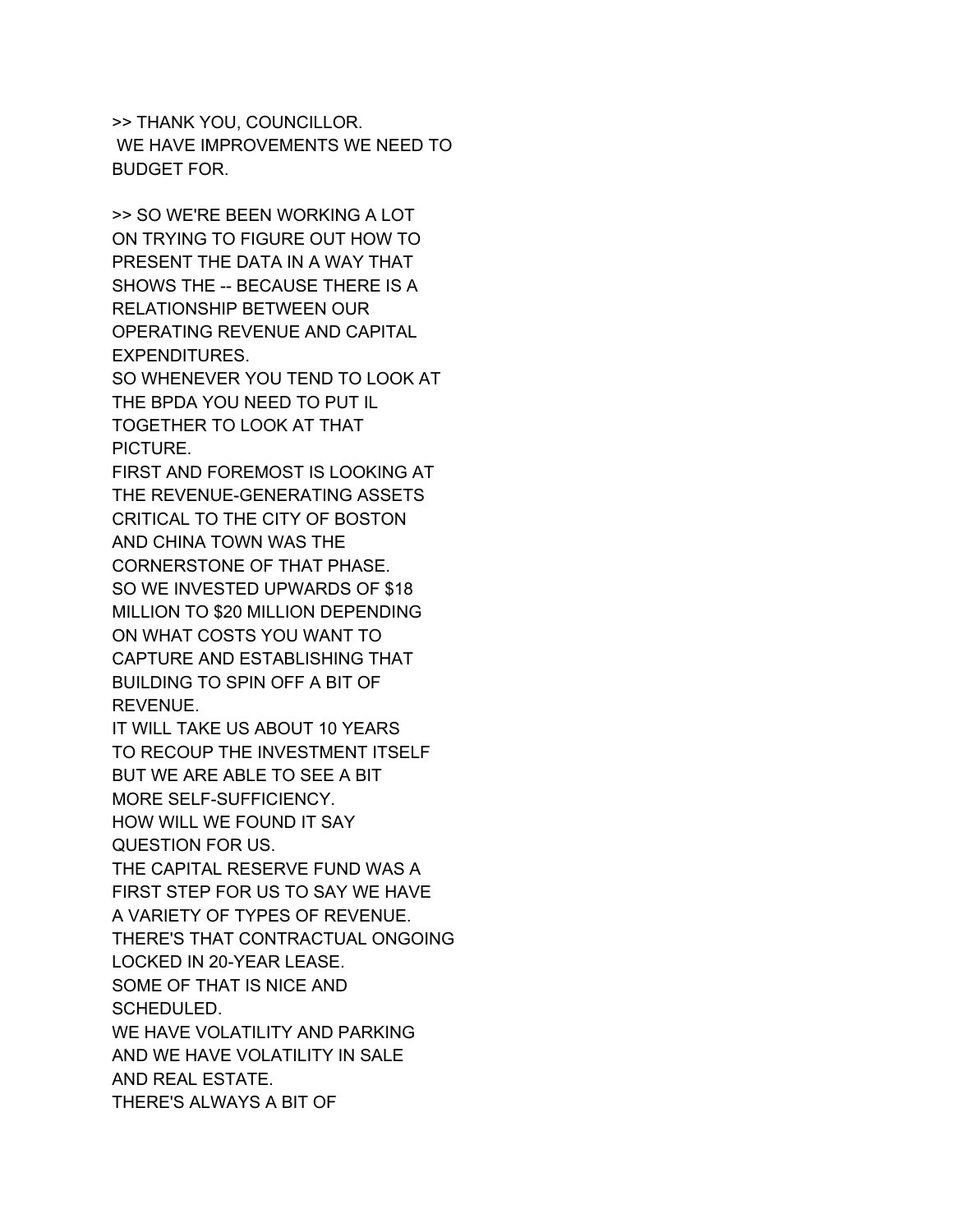UNCERTAINTY.

SOME OF THOSE ONE-TIME ITEMS WHERE SOMEBODY SAT DOWN 15 YEARS AGO AND WROTE A DEAL AND SUDDENLY THERE'S RE-NEGOTIATION AND WE GET PROCEEDS FROM THAT UPWARDS OF \$10 MILLION SOMETIMES.

OF COURSE WE DON'T WANT THAT TO JUST GO IN THE GENERAL FUND. WE WANT TO MAKE SURE THERE'S A CLEAR MECHANISM THAT SETS THOSE FUNDS ASIDE.

WE SET UP THE CAPITAL RESERVE **FUND** 

ESSENTIALLY OUR PLAN GOING FORWARD IS WE DO I HAVE TO FIND THE RIGHT PROJECT TO PARTNER WITH SHE CITY.

TRADITIONALLY -- WITH THE CITY. TRADITIONALLY THE CITY WOULD FUND WHERE THERE'S SYNERGY AROUND GETTING THE PROJECT DONE. IN MY TIME I'VE SEEN US PUT IN REQUEST FOR PROJECTS THAT GET FUNDED IN THE PARKS DEPARTMENT AND THEN WE PARTNER WITH THEM AND THE CITY PROVIDED NEW FUNDING FOR TRANSPORTATION STUDIES IN THE PAST YEARS WHICH HAS BEEN INCREDIBLY IMPACTFUL AS WE TRY TO WORK WITH MASS DOT AND THE OTHERS.

I HOPE THAT ANSWERS YOUR QUESTION AS FAR AS WHAT OUR STRATEGY AND THINKING IS. WE'RE ALWAYS LOOKING FOR OUTSIDE FUNDING AND FEEL THOUGH WE HAVE THIS CAPITAL RESERVE FUND WE ALWAYS HAVE TO BE CAREFUL BECAUSE IT'S GOING TO TAKE A LONG TIME AND COSTS CONTINUE TO GO UP.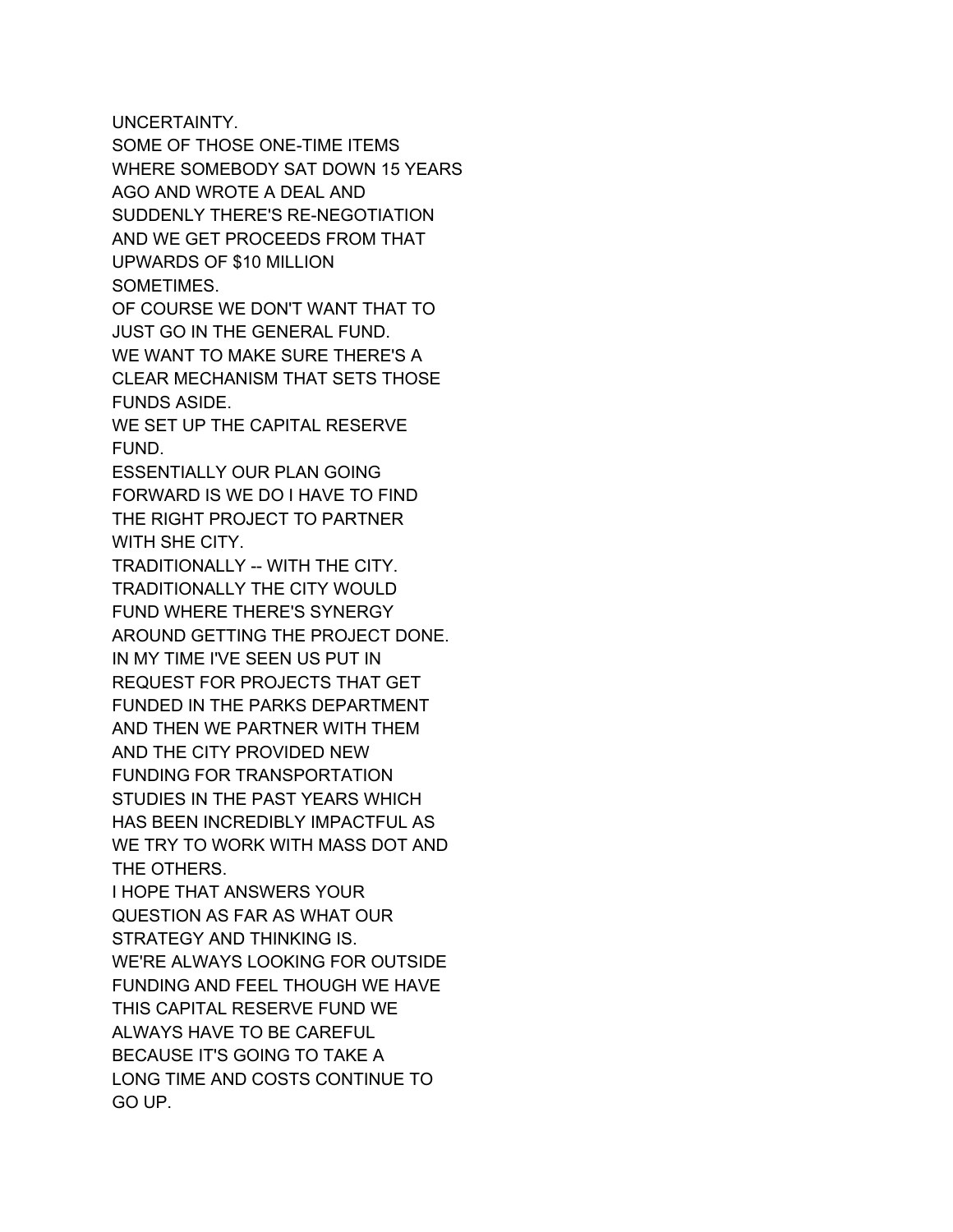THE NUMBERS WE'RE WORKING ON NOW ARE FROM 2018. WE REALIZE AFTER COVID WE HAVE TO LOOK AT COST OF STEEL, FUEL, AND THINGS AND AS YOU KNOW IT'S DIFFICULT TO FORECAST RIGHT NOW SO THANK YOU FOR THE QUESTION.

>> THAT'S MY TIME. WE'LL GO BACK UP TO THE TOP. COUNCILLOR BREADON.

>> THANK YOU. THIS IS A VERY INTERESTING CONVERSATION. THANK YOU ALL FOR YOUR PARTICIPATION THIS AFTERNOON. I WAS WONDERING ABOUT THE POSSIBILITY OF UPLOADING LEGAL DOCUMENTS PERTAINING TO PROJECTS

SUCH AS AFFORDABLE HOUSING AGREEMENTS AND COOPERATIVE AGREEMENTS AND I THINK THE PUBLIC IS INTERESTED IN THE COOPERATION AGREEMENTS AGREED TO AND CAN HELP MONITOR COMPLIANCE AND ASKING QUESTIONS ABOUT WHAT HAPPENED WITH THAT. IS THERE ANY PLAN TO PUT THOSE DOCUMENTS UP ONLINE PERTAINING TO PROJECTS?

>> COUNCILLOR, THAT'S A GREAT QUESTION AND SOMETHING WE'VE ACTUALLY BEEN DOING THE PAST YEAR.

THERE ARE BACK-END TECHNICAL ISSUES BEYOND MY ABILITY TO AFFECTIVELY EXPLAIN HOW WE SHIFTED A BUNCH OF THINGS BUT THE END RESULT IS AS OF TODAY ALL FORMAL HOUSING AGREEMENTS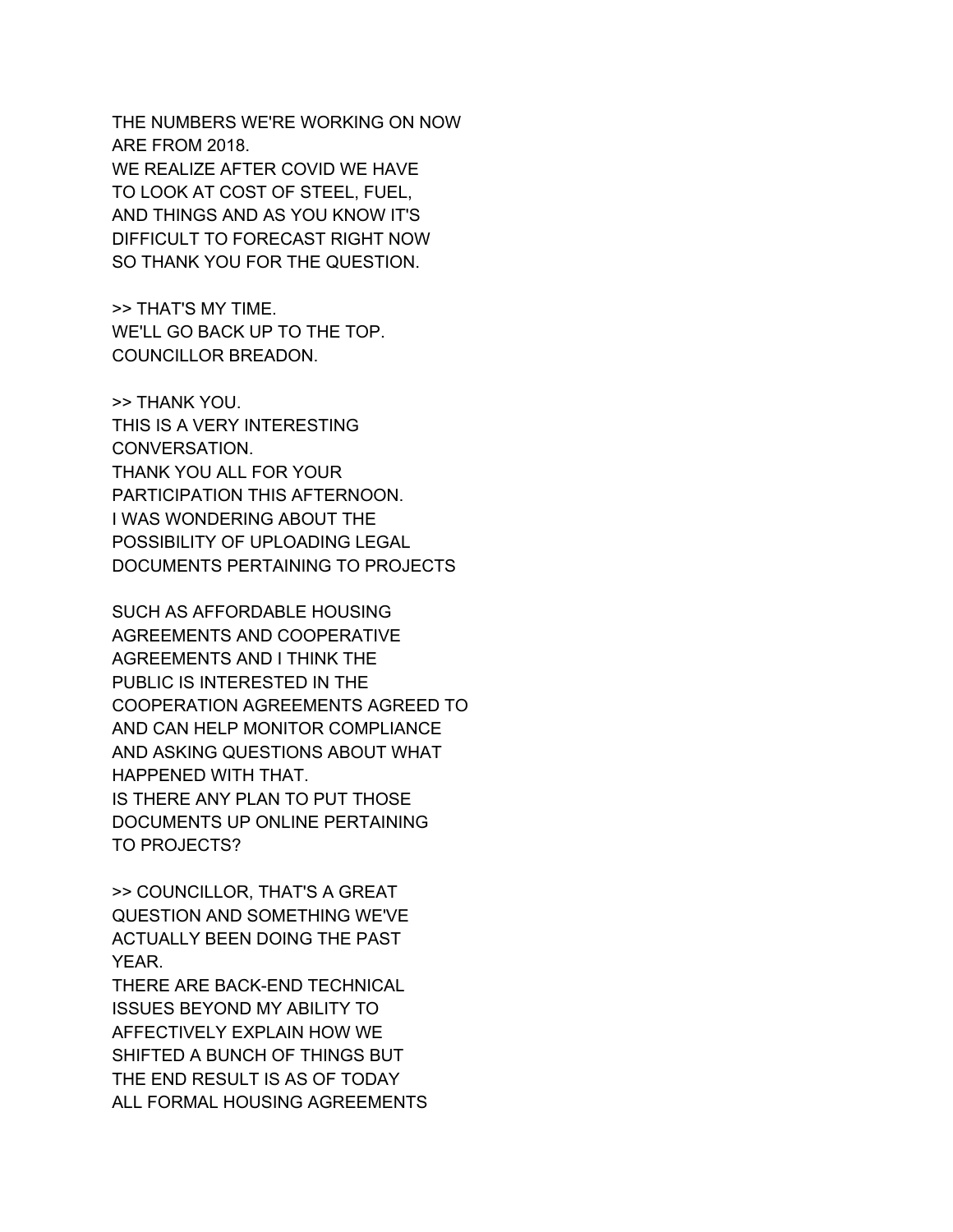SINCE 2016 THAT HAVE BEEN EXECUTED.

SO YOU HAVE TO EXECUTE THOSE AGREEMENTS BEFORE A PROJECT CAN BREAK GROUND.

SO ALL THOSE AGREEMENTS SINCE 2016 THAT HAVE BEEN EXECUTED ARE ON THE WEBSITE IN THEIR ASSOCIATED PROJECT PAGE AND

WE'RE CURRENTLY WORKING ON 2014 AND 2015.

THOSE ARE ANTICIPATED TO BE DONE OVER THE NEXT MONTH.

STILL FEEL FREE TO CHECK IT OUT ONLINE.

IF YOU HAVE A SPECIFIC PROJECT OR NOTICE SOMETHING MISSING LET US KNOW IT'S BEEN SOMETHING THAT OUR DIGITAL TEAM HAS BEEN WORKING ON OVER THE LAST 10 WEEKS TO EXPEDITE THAT PROCESS. SO WE'VE BEEN USING THE TIME OUT OF THE OFFICE JUDICIALLY.

## >> VERY GOOD.

IN TERMS OF THE IAB PROCESS I FEEL WE NEED TO REVISIT THE PROCESS I KNOW OFTEN WE END UP WITH THE USUAL SUSPECTS. SOMETIMES THERE'S FOUR OR FIVE PEOPLE

>> ANY IDEAS YOU HAVE IN YOUR AREA TO BRING NEW VOICES OR PEOPLE TO THE FOLD, WE'D LOVE TO HEAR THEM. WE TAKE OUR NOMINATIONS AND CUES

FROM THE COUNCIL AND STATE OFFICIALS.

I THINK ONE OF THE CHALLENGES YOU SOMETIMES HAVE SOME SAME INDIVIDUALS OVERLAPPING. SOMETIMES OVERLAP IS GOOD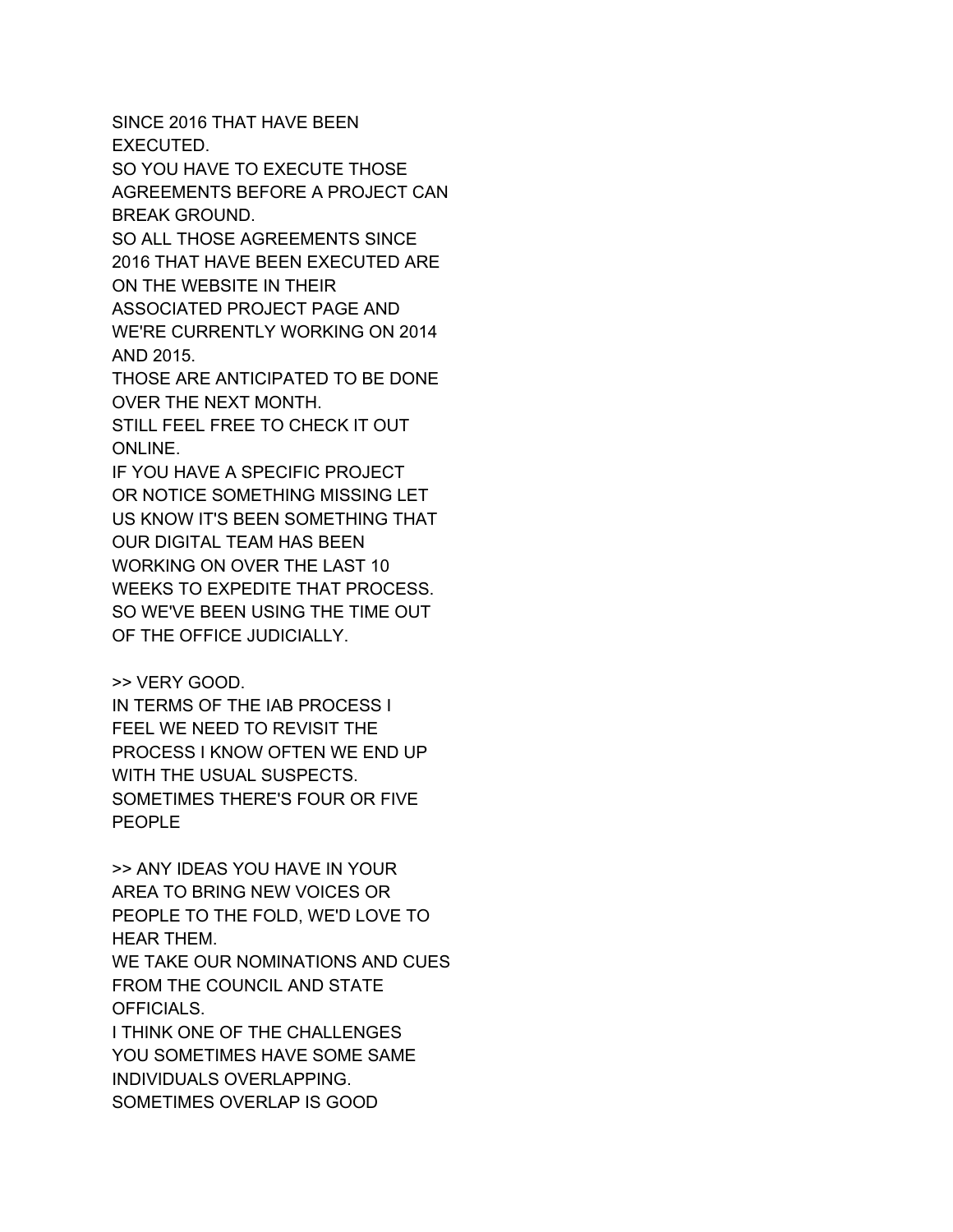BECAUSE THERE MAY BE NEIGHBORHOOD WIDE ISSUES THAT ARE HELPFUL BUT I STRONGLY BELIEVE WE WANT IAGs TO BE REPRESENTATIVE OF ALL STAKEHOLDERS AROUND AN AREA. I THINK COUNCILLOR MEJIA HAD A GOOD QUESTION ABOUT THE GROUPS AND ABOUT THE BUSINESSES. THEY DON'T HAVE TO BE RESIDENTS BUT MAYBE OWN PROPERTY IN THE AREA.

ANY IDEAS YOU HAVE HOW TO FULLY INCORPORATE NEW VOICES INTO THE TOLD WE'D LOVE TO HEAR THEM.

>> ALSO I'D LIKE TO ASK ABOUT THE COMMENT LETTERS IN THE REVIEW PROCESS.

VERY OFTEN WE HAVE A NUMBER OF RESIDENTS WHO SUBMIT LETTERS AND THEN HAVE A HUGE NUMBER THAT SUPPORT A PROJECT WHO DON'T EVEN LIVE IN THE CITY NEVER MIND THE NEIGHBORHOOD.

IS IT JUST BY NUMERICAL -- IS IT NUMERICAL THE NUMBER PROS AND CONS OR NEUTRAL OR DO COMMENT LETTERS WEIGHT HEAVIER.

>> WE WEIGHT COMMENTS FROM CITY AND NEIGHBORHOOD RESIDENTS HIGHER.

WHAT WEIGHS IS THE ISSUE IN THE LETTER AND THE DEVELOPMENT TEAM RESPONDS.

WE TRY TO HARD TO MAKE SURE THE ISSUES ARE IDENTIFIED IN THE COMMUNITY CONVERSATIONS AND RESOLVING THEM AND WHY AIGs IN COMMUNITIES ARE IMPORTANT. YOU CAN LIVE IN A NEIGHBORHOOD BUT NOT KNOW HOW A STOP SIGN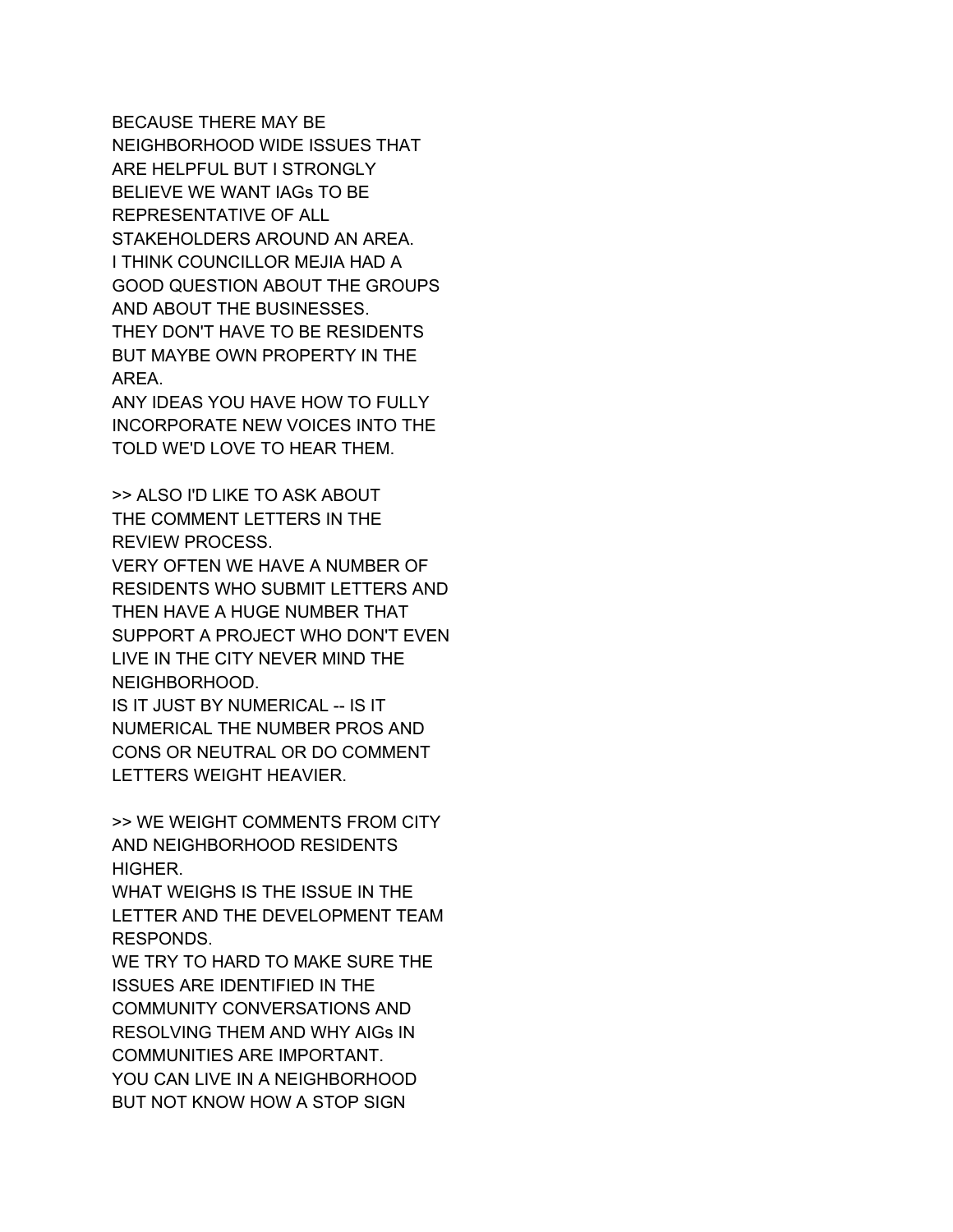MIGHT FUNCTION IN THE MORNING BECAUSE OF A SCHOOL CROSSING NEARBY.

THERE IS TREMENDOUS WEIGHT GIVEN TO ANY COMMENT RECEIVED DIGITALLY, SNAIL MAIL, ETCETERA. WE WEIGH THEM ALL AS THE UNIVERSE OF UNDERSTANDING FOR THE NEIGHBORHOOD DYNAMIC.

>> VERY GOOD.

I'M GOING TO KEEP GOING UNTIL SOMEBODY WAVES AT ME. WE WELCOME A PLANNING PROCESS. WE HAVE THE WESTERN AVE PROCESS ONGOING NOW.

SOMETIMES WE'RE LEFT WITH A BAD TASTE UP OUR MOUTHS WHEN WE HAVE A ROBUST PLANNING PROCESS LIKE THE GATSBY PLANNING PROCESS WE HAD.

AND THE NEXT BIG PROJECT THAT COMES DOWN THE PIPE, LITERALLY, IGNORES THE HEIGHT

RECOMMENDATION AND IGNORES THE GREEN SPACE RECOMMENDATIONS AND IGNORES THE DENSITY AND ASKS FOR ZONING RELIEF OUT OF THE BOX. WHAT'S THE POINT OF HAVING A PLANNING PROCESS IF YOU'RE GOING TO IGNORE IT OUT OF THE BOX.

>> MAYBE JOHN CAN ADD ON TO THIS.

WE DO SPEND A LOT OF TIME ON OUR PLANNING PROCESSES. ONE PROBLEM WE OFTEN ENTOWNER IS WHEN WE START PLANNING SPECULATION STARTS AS WELL. IN A WAY, BY DOING PLANNING THE PRIVATE PROPERTY VALUES TEND TO JUMP UP. ANOTHER CHALLENGE WE HAVE IS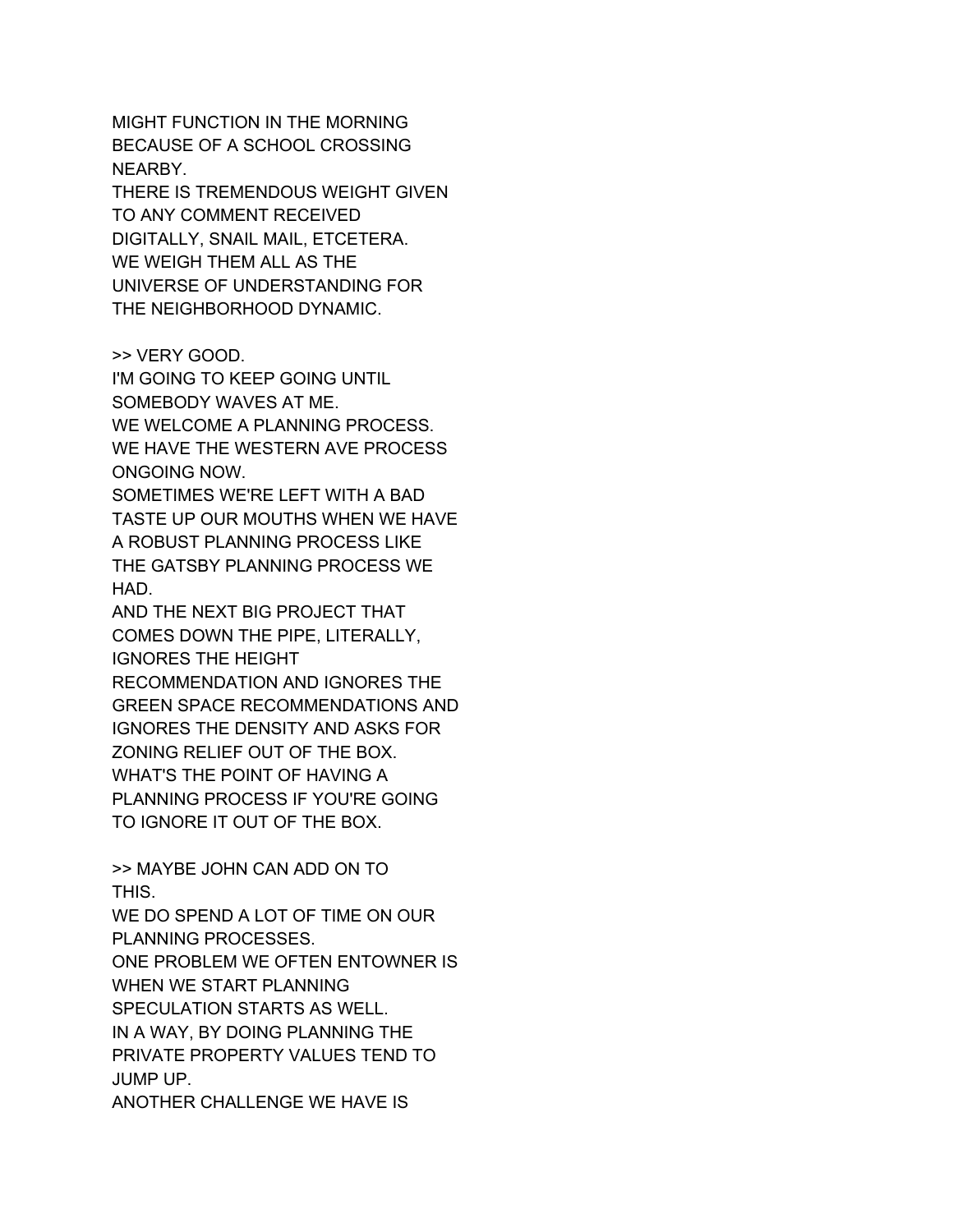IT'S ALWAYS OUR GOING TO GO RIGHT TO ZONING RIGHT AFTER A PLANNING PROCESS HAS BEEN COMPLETED. WE ARE NOT ALWAYS SUCCESSFUL AT THAT AND WORKING TO BE BETTER AT THAT BUT THAT'S ANOTHER CHALLENGE. AND THERE'S OFTEN TIMES -- THE OTHER ISSUE IS GETTING ZONING RELIEF NOT THROUGH THE ZONING COMMISSION BUT THROUGH THE BOARD OF APPEAL. WE CAN PROVIDE RECOMMENDATIONS TO BUT IT'S DIFFERENT. I WOULD STRESS THE IMPORTANCE OF THE PROCESS. GOING THROUGH THE PLANNING PROCESS, REPRESENTS THAT AND THAT'S WHAT OUR PLANNING STAFF DOES, WHEN THE PROJECT DOES COME AND STICKING TO THE GUIDELINES LAID OUT TO THE GREATEST MAJORITY POSSIBLE. THE CHALLENGE IS SOMETIMES PEOPLE WILL GET BUY-IN FROM THE PUBLIC FOR EXCEEDING THE GUIDELINES THOUGH WE WORKED YEARS ON THEM. IT'S A CHALLENGE. IT'S SOMETHING WE'RE AWARE OF. IT'S SOMETHING WE'RE TRYING TO REFINE. IT'S VERY HIGH ON MY LIST FOR THE PLANNING VISION TO GET THERE. >> I THINK THIS IS MY LAST

BEFORE THEY WAVE AT ME. WITH VARIANCES IT INCENTIVIZES RECREATION AND NO EXCEPTIONS THAT LEVEL OF SPECULATIVE INVESTMENT WOULD DIE DOWN A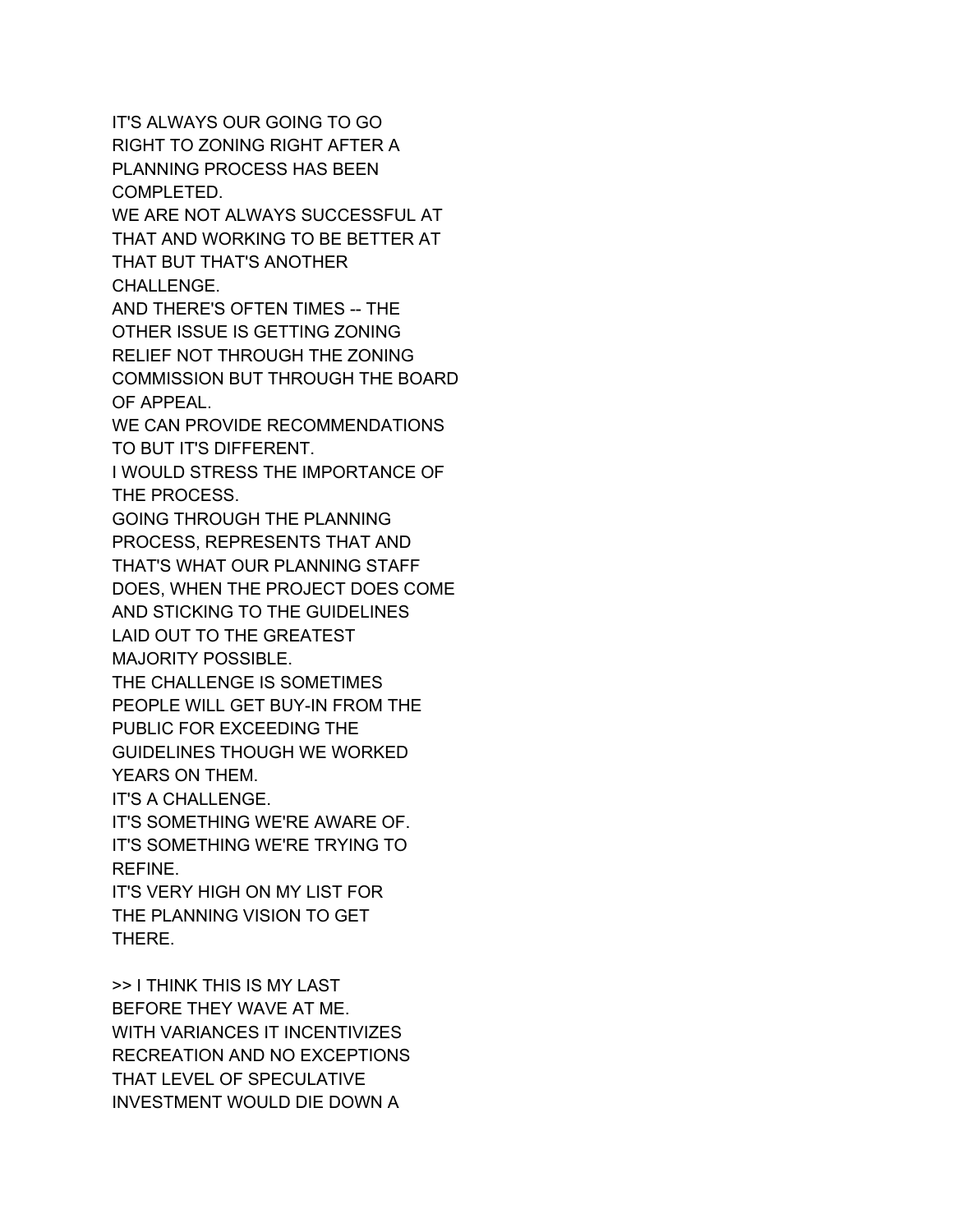LITTLE I THINK.

>> I DO WANT TO RAISE ONE THING UP, COUNCILLOR BREADON. THE CHALLENGE HERE IS CURRENTLY INCLUSIONARY ZONING IS NOT IN THE ZONING CODE. WE HAVE AN EFFORT UNDERWAY TO GET THAT ACCOMPLISHED. THE ONLY WAY WE END UP GETTING INCLUSIONARY ZONING LINKAGE PAYMENTS IS WHEN A PROJECT DOES MEET A VARIANCE. THERE'S THE INHERENT CHALLENGE WHERE A ZONING CODE IS STRUCTURED. WE'RE WORKING OUR BEST TO KEEP PROJECTS TO WHAT WE ENVISIONED IN THE PLANNING PROCESS. SOMETIMES IT'S A PLANNED DEVELOPMENT AREA, WHICH AGAIN, IF THE PLANNING STUDY'S LAID OUT TAKES CUES FROM THAT.

>> OKAY. THANK YOU.

>> THANK YOU, COUNCILLOR BREADON. NEXT UP COUNCILLOR FLYNN AND THEN COUNCILLOR FLAHERTY. COUNCILLOR FLYNN.

>> THANK YOU, COUNCILLOR BOK AND TO BPDA AND JONATHAN. JONATHAN, WHAT'S THE LATEST ON WITH COVID-19 HAVING AN IMPACT ON THE ECONOMY, WHAT ARE YOU GUYS THINKING ABOUT IN TERMS OF THE FOUR-POINT SOUTH BOSTON WATER FRONT AS IT RELATES TO CLIMATE RESILIENCY. WHAT TYPE OF ADVISE/GUIDANCE ARE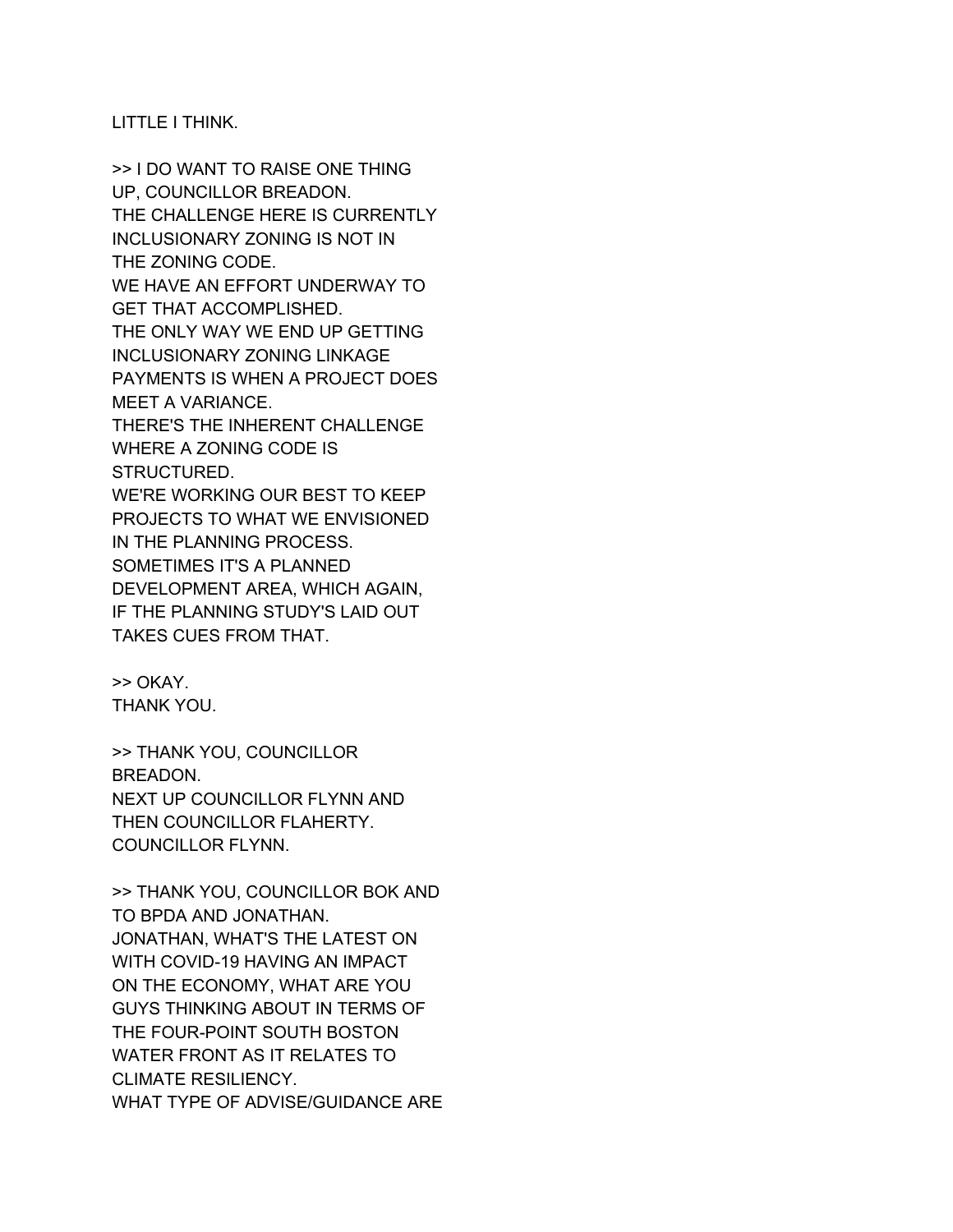YOU PROVIDING TO THE DEVELOPMENTS IN PROCESS OR PEOPLE THAT ARE LOOKING TO COME TO THE AREA? WHAT KIND OF ADVICE ARE WE GIVING THEM ON CLIMATE RESILIENCY ISSUES AS IT RELATES TO THE ECONOMY NOT DOING WELL?

>> THE ADVICE WE'RE GIVING HAS NOT CHANGED. CLIMATE CHANGE IS VERY REAL AND WILL ABSOLUTELY HAVE AN IMPACT IN THE CITY OF BOSTON. I THINK WE'RE A LEADER IN DOING PLANNING. IN FOUR POINT WE USED THE EXAMPLE OF THE EXTENSIVE OPEN-SPACE NETWORK THAT HAS BEEN LONG PLANNED AND IT'S AN EXAMPLE OF A RECREATIONAL RESOURCE THAT WILL ALSO BE PART OF A GIGANTIC OPEN SPACE SPONGE SYSTEM IN THE EVENT OF A STORM EVENT. WE'RE ALSO WORKING HARD TO IDENTIFY OPPORTUNITIES TO PROVIDE BARRIERS. ONE THING WE'RE DOING IN FOUR-POINT CHANNEL IS INCLUDING SOUTH BOSTON. THE ADVICE HAS NOT CHANGED. IT'S A VERY REAL ISSUE. WE'RE ASKING PEOPLE TO ELEVATE AND FOR OPEN SPACE AND TO DEAL WITH STORM WATER RECHARGE IN THE EVENTS LESS THAN AN INCH PEOPLE CAN HANDLE THAT ON THEIR SITE. WE'RE TRYING HARD. THIS IS A LITTLE BIT OUTSIDE YOUR DISTRICT, COUNCILLOR, BUT JUST AS RELEVANT IS THE BAYSIDE DEVELOPMENT AND PURSUING PROPOSALS.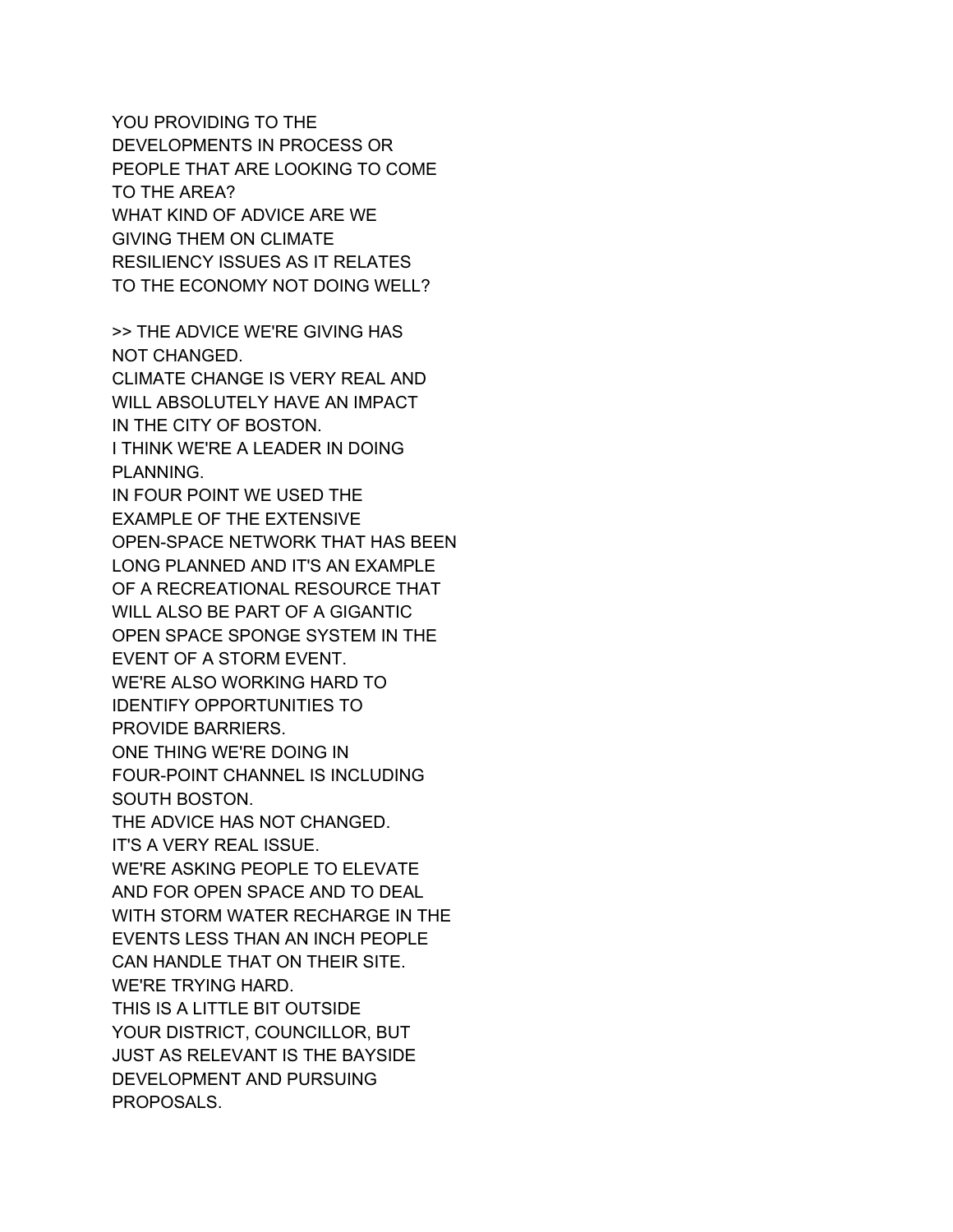WE LOOKED AT THAT AREA AND K CIRCLE AS AN EXAMPLE HOW PRIVATE DEVELOPMENT AND OPEN SPACE INVESTMENT AND TRANSPORTATION INFRASTRUCTURE CAN PROVIDE NEW OPPORTUNITIES FOR HOUSING ALSO EDUCATIONAL RESOURCES AND START TO ADDRESS THE FLOOD PROTECTION AREAS BECAUSE RIGHT BEHIND THE PARK WE HAVE A NUMBER. THAT'S HOW WE'RE THINKING ABOUT THESE THINGS AND IT'S THE MOST IMPORTANT THING WE'RE DEALING FROM A RISK PERSPECTIVE FOR THE FUTURE.

>> JONATHAN, AS IT RELATES TO WATER FRONT AND FOUR-POINT, THE BOSTON SEWER AND GROUND WATER COMMISSION AS WELL ARE PLANNING A ROLE IN THE PLANNING PROCESS, AS WELL, ISN'T THAT ACCURATE?

>> YES, THEY ARE QUITE THOROUGH. THE OTHER PORTION IS IT'S ON THE CITY'S PIC.

THERE'S NOT INFRASTRUCTURE ANYWHERE IN THE CITY OF BOSTON WHERE THERE'S NOT A RIGHT-OF-WAY.

THEY'RE A FANTASTIC AND RIGOROUS PARTNER AND PUT PEOPLE THROUGH THEIR PACES AND LUCKY TO HAVE THEM TO DEAL WITH STORM WATER, SEWAGE, ETCETERA.

>> THOSE DEPARTMENTS AND ISSUES ARE CRITICAL IN THE DEVELOPMENT PROCESS.

WE HAVE OLD INFRASTRUCTURE, OLD PIPES IN BOSTON BUT HAVING THE WATER AND SEWER BE HEARD AND WEIGH IN ON DEVELOPMENT PROJECTS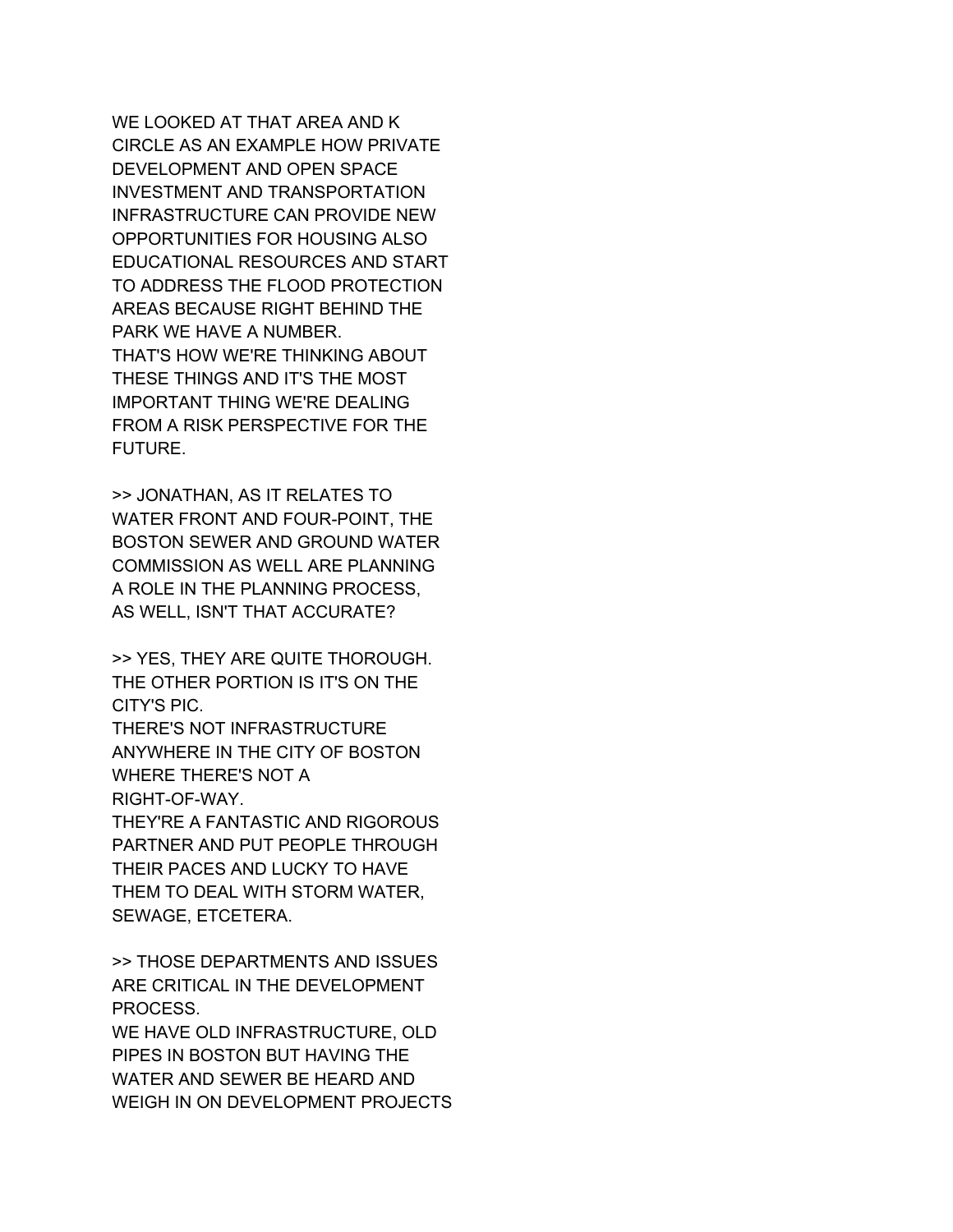IS CRITICAL BECAUSE THE INFRASTRUCTURE WE HAVE IS IMPACTED BY THE ONGOING DEVELOPMENT PLANS.

>> COUNCILLOR, ON THAT POINT BECAUSE IT'S WORTH NOTING ONE THING THAT OFTEN HAPPENS WITH NEW DEVELOPMENT THE WATER AND SEWER COMMISSION IS I WOULD SAY AGGRESSIVE IN A POSITIVE WAY IN IDENTIFYING OPPORTUNITIES FOR SUBSERVICE INVESTMENT THAT MAINTAINS, IMPROVES, HELPS FOR LONG-TERM PLANNING OF THAT STRUCTURE.

IT'S A GREAT POINT TO RAISE AND IT'S NOT JUST ONLY IMPORTANT TO LOOK AT STUFF ABOVE THE SURFACE BUT BELOW.

>> EVEN IN THE SOUTH END WHEN I'M TALKING TO A LOT OF RESIDENTS AND NEIGHBORHOOD ORGANIZATIONS, WATER AND SEWER ISSUES ARE CRITICAL ESPECIALLY ALONG A LOT OF DEVELOPMENT IN THE BACKYARDS WHERE WE HAVE PRIVATE ALLEYWAYS AND FIGURING OUT WHAT IS SOUND AND PRIVATE AND NOT PRIVATE HAS AN IMPACT ON THE DEVELOPMENT PROCESS AS WELL. AND FINALLY, JONATHAN, I WANTED TO MENTION YOU MENTIONED THE CHINA WORLD TRADE BUILDING. I LOVE THAT BUILDING. PLAYS A CRITICAL ROLE IN THE NEIGHBORHOOD. BUT ALSO THE COOPERATION WITH D & D AND THE NEIGHBORHOOD ORGANIZATIONS. [TECHNICAL DIFFICULTIES] AN IMPORTANT PROJECT.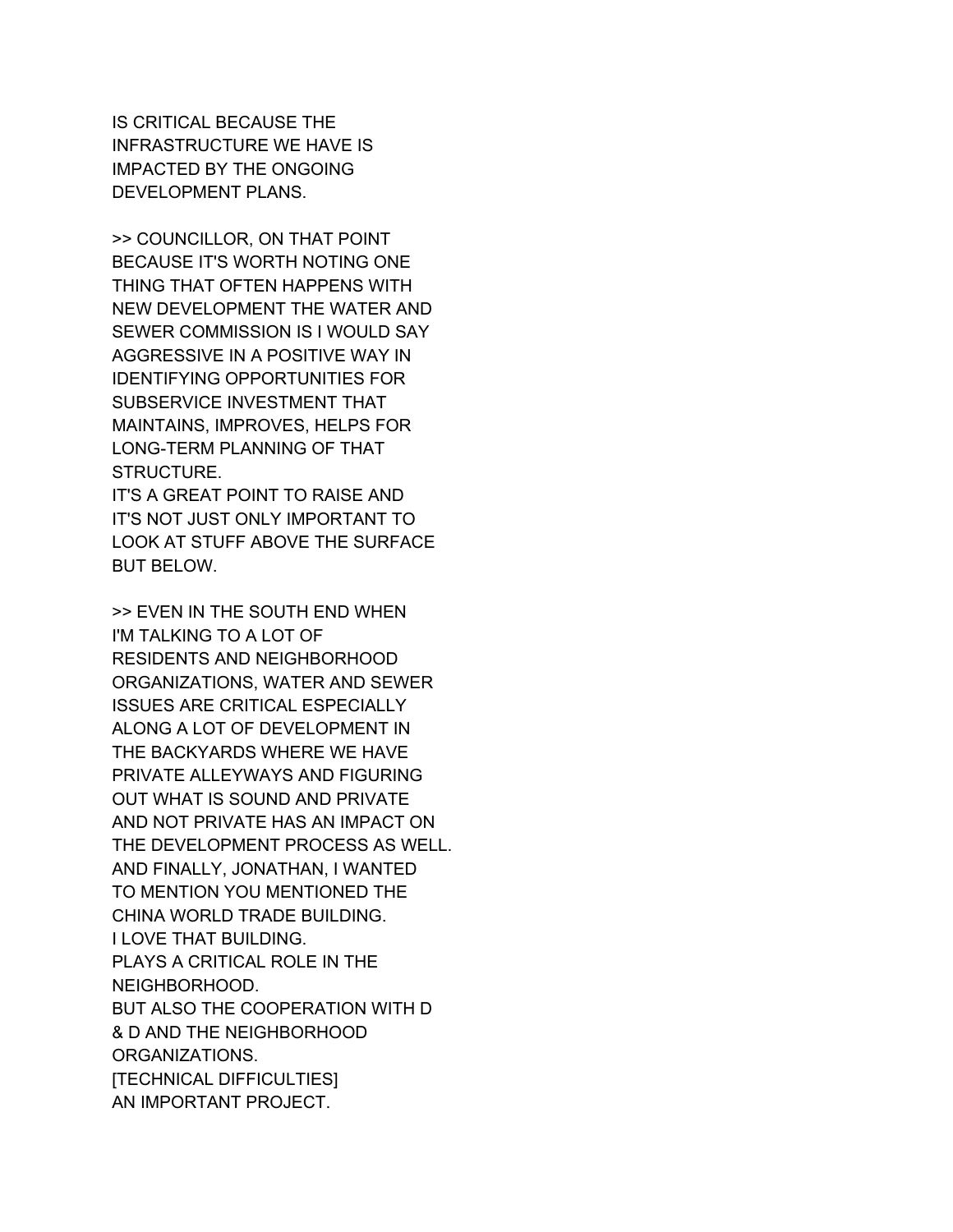IT'S A TREMENDOUS ACCOMPLISHMENT FOR THE CITY AND THE NEIGHBORHOOD AND NEIGHBORHOODS THAT WORKED HARD TRYING TO BRING A LIBRARY TO CHINA TOWN AFTER 50 SOMETHING YEARS AS COUNCILLOR BOK MENTIONED BUT I ALSO WANT TO SAY THANK YOU TO MAYOR WALL, BECAUSE HE STOOD WITH THE NEIGHBORHOOD FOR THESE YEARS AND MADE SURE CHINA TOWN WILL HAVE A BEAUTIFUL NEW LIBRARY WHICH THEY DESERVE.

I KNOW YOU WORKED WITH THE OFFICE AS WELL AND OTHER PEOPLE BUT I WANTED TO PASS THAT ALONG.

>> THANK YOU. IT'S ANOTHER EXAMPLE WE'RE EXCITED ABOUT FREEZING OUR REAL ESTATE TO ADVANCE COMMUNITY GOALS.

>> THANK YOU. COUNCILLOR BOK, THAT'S ALL I HAVE. THANK YOU.

>> GREAT, THANK YOU SO MUCH, COUNCILLOR FLYNN. NEXT UP COUNCILLOR FLAHERTY AND THEN COUNCILLOR ESSAIBI-GEORGE. COUNCILLOR FLAHERTY. I THINK HE HAD TO DROP OFF. WE'LL GO STRAIGHT TO COUNCILLOR ESSAIBI GEORGE. COUNCILLOR ESSAIBI-GEORGE? ARE YOU HERE?

>> AND THE CITY'S GROWTH AND THE RENETWORKING OF OUR SCHOOL SYSTEM AND THE RECONFIGURATION OF OUR GRADES.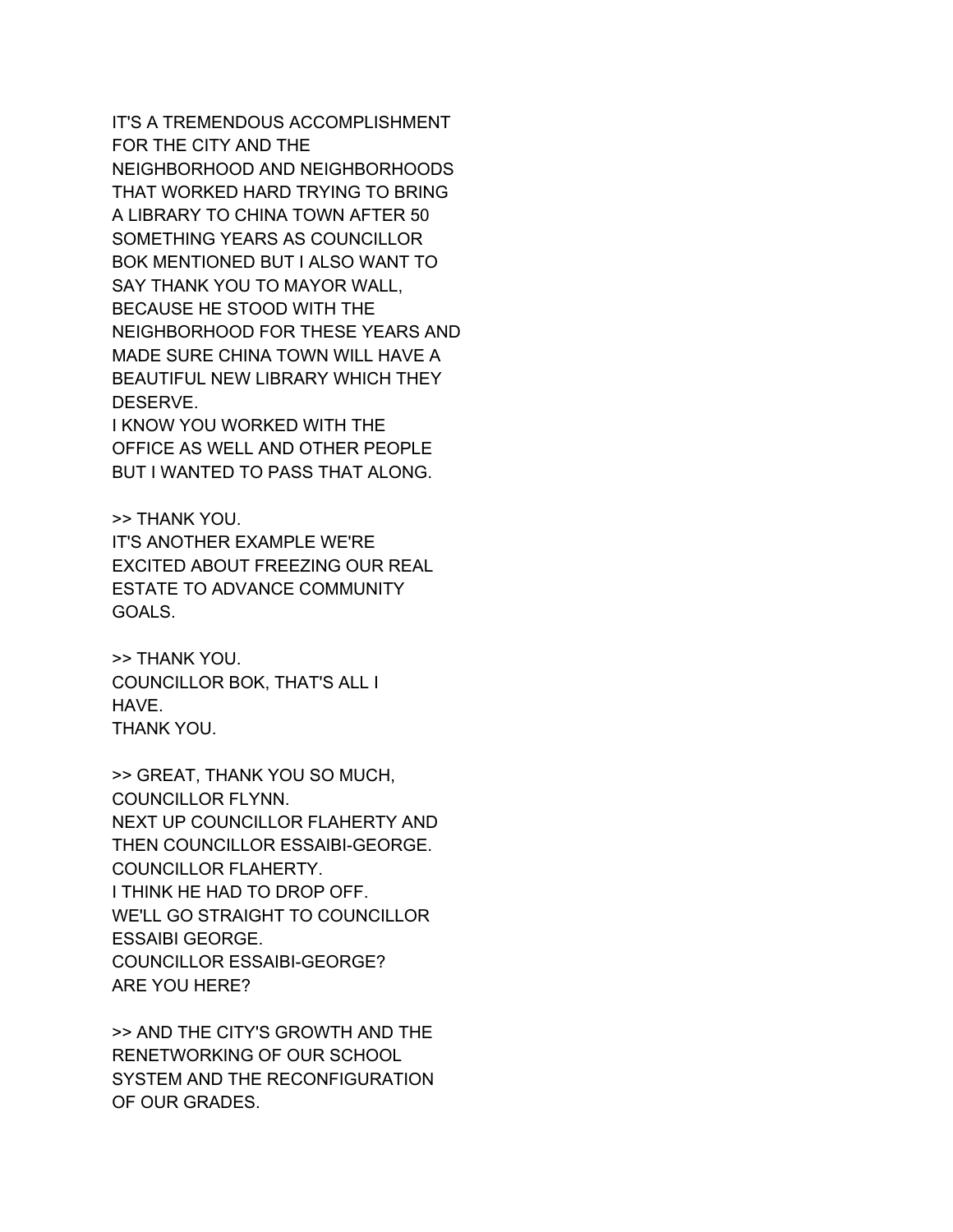AND IT'S UNDER THE OFFICES OF BUILD B.P.S. AND SCHOOL AS IT RELATED TO HOUSING -- I LOST MY TRAINED OF THOUGHT. AND TALKING ABOUT THE RELATION OF B.P.S. AS IT RELATES TO POPULATION GROWTH AND RECONFIGURATION OF OUR SCHOOLS AND MY UNDERSTANDING IS YOU ALL HAVE THAT INFORMATION.

>> YEAH, I CAN SPEAK PRETTY GENERALLY ON THAT AND THEN MAYBE JOHN WANTS TO JUMP IN, SOUNDS LIKE.

WE HAVE COORDINATION MEETINGS WITH B.P.S. ON A FAIRLY REGULAR BASIS.

ALSO, WHEN WE'RE RUNNING NEIGHBORHOOD PLANNING INITIATIVES SUCH AS IN EAST BOSTON OR MATTAPAN WE PARTNER WITH THEM TO LOOK AT POTENTIAL SITES.

WE ALSO IN OUR RESEARCH DEPARTMENT COLLABORATES HEAVILY WITH THEM IN TERMS OF PREPARING THOSE NUMBERS.

>> I WOULD JUST ADD, COUNCILLOR, I DO THINK THIS IS A GREAT QUESTION AND FORWARD THE CONVERSATIONS. WE ALSO TRY HARD TO BE A RESOURCE TO ANY CITY DEPARTMENT BUT HAVE SPENT A SIGNIFICANT AMOUNT OF TIME WITH B.P.S. OVER THE PAST SCHOOL YEAR THINKING IF THERE'S OPPORTUNITIES FOR THEM TO ADDRESS THE PRIVATE MARKET AND LOOK AT OFFICERS SITES FA THAT WOULD BE A GOOD FIT FOR SCHOOL AND IN PARTICULAR ROB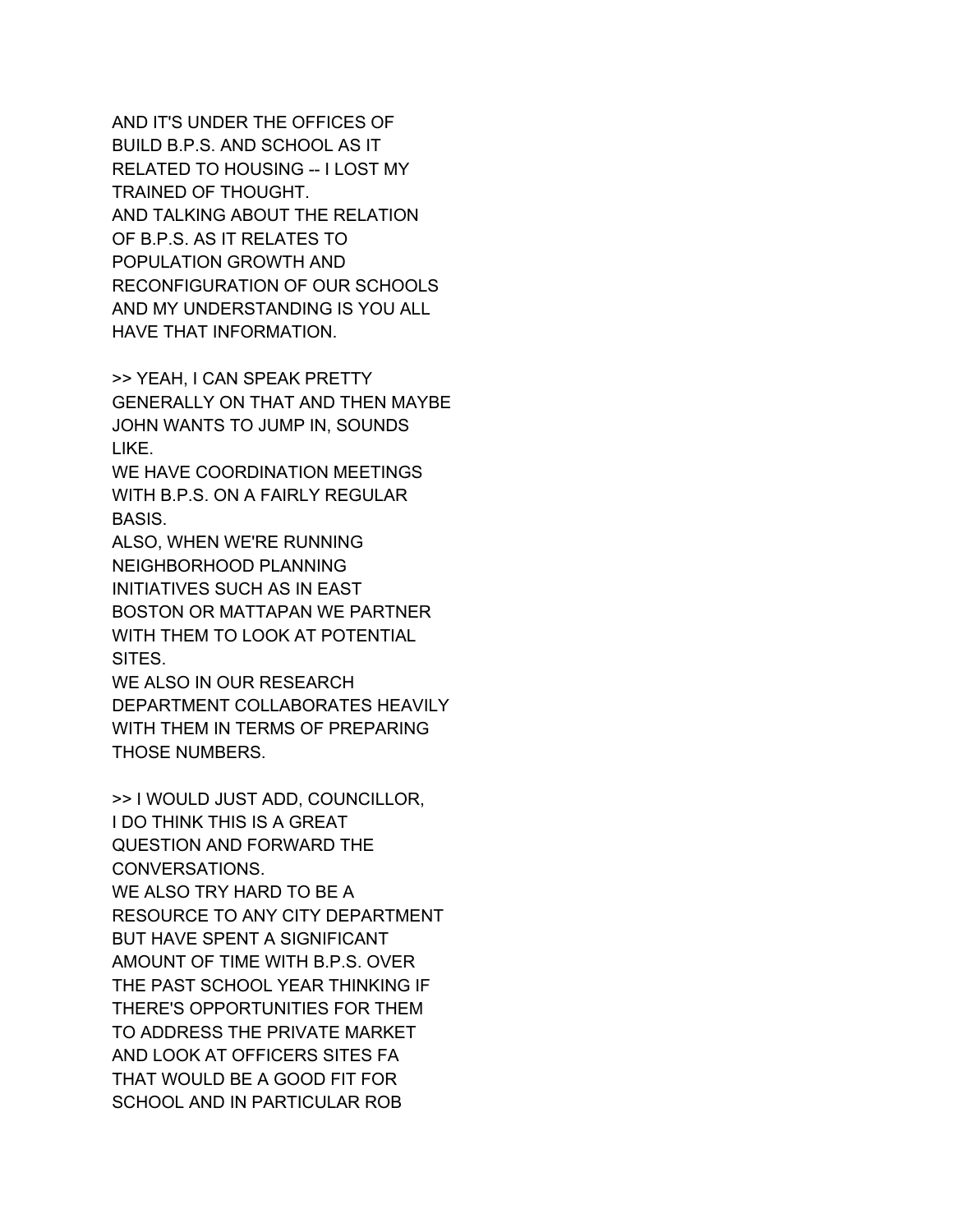CONSALVO HAS BEEN SOMEBODY WE SPEND TIME WORKING WITH AND CONTINUE TO BE A RESOURCE AND RESEARCH IS ANOTHER BIG PIECE OF THIS. I THINK WE PARTNER WELL WITH

B.P.S.

>> THANK YOU. I'M SLOW TO THE CLICK, AS IT HAPPENS. THAT'S ALL THE END OF MY QUESTIONS, MADAME CHAIR.

>> COUNCILLOR MEJIA.

>> YES. I JUST WANT TO MAKE SURE YOU CAN HEAR ME?

>> WE HEAR YOU GREAT.

>> GREAT. SO I HAVE QUESTIONS FOR THE WORKFORCE DEVELOPMENT OFFICE AS WELL AS I JUST HAVE A QUICK QUESTION FOR BPDA. SO FOR THE WORKFORCE DEVELOPMENT I'M CURIOUS HOW MANY PEOPLE IN 2019 DID THE BOSTON TAX HELP COALITION ASSIST? I DO SEE THERE ARE -- THERE IS APE IRS STIMULUS WEBSITE IN SPANISH BUT WONDER IF YOUR SERVICE OFFERED IN LANGUAGES OTHER THAN LANGUAGE AND PROVIDE DATA ON THE AUDIT LITERACY HOSTED BY THE OLD WD AND HOW MANY DOES IT ASSIST EVERY YEAR AND HOW DOES THE ORGANIZATION MEASURE SUCCESS?

>> THANK YOU, COUNCILLOR FOR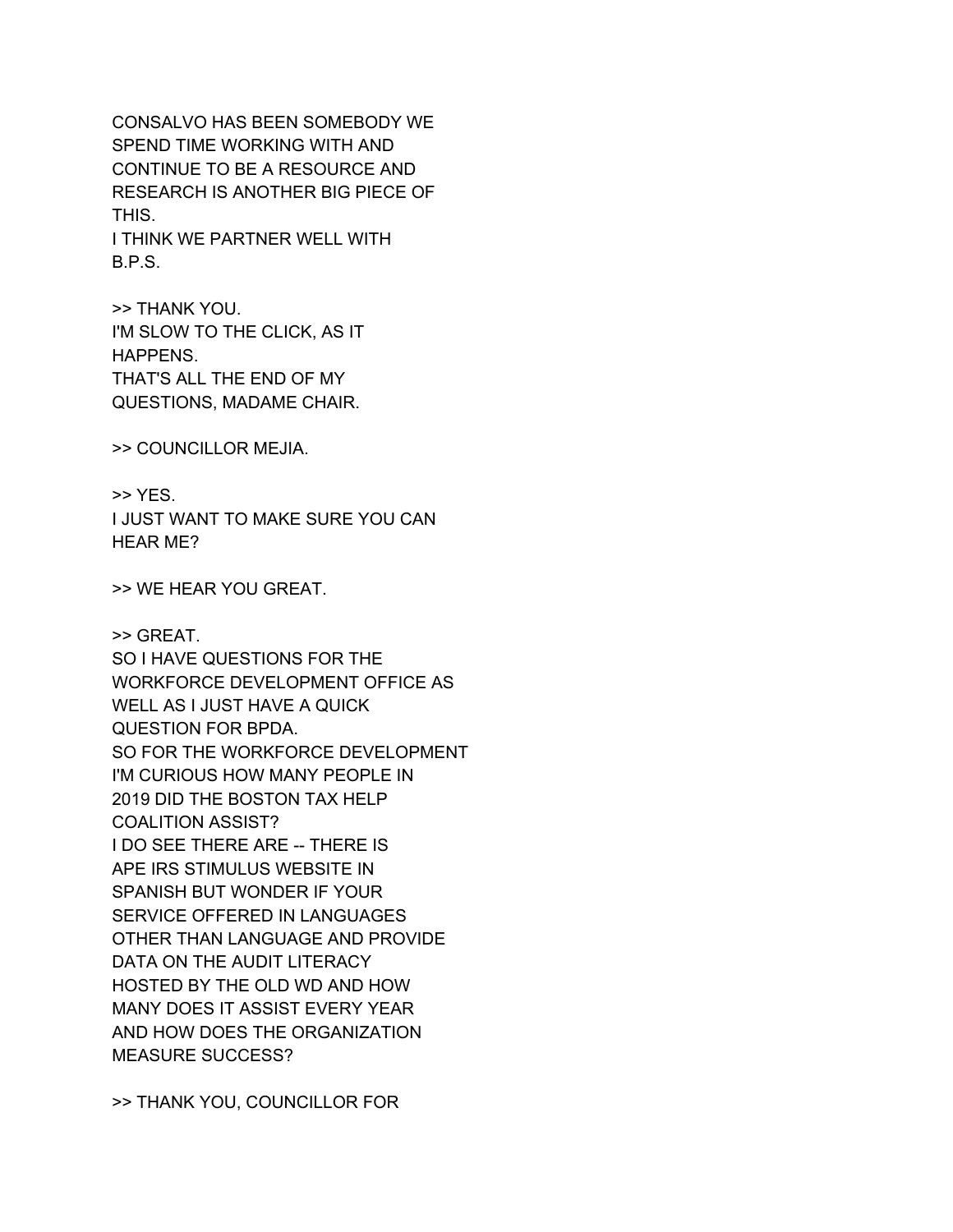THOSE QUESTIONS AND FOR THE INTEREST IN OFFICE OF WORKFORCE DEVELOPMENT. IN ANSWERS TO A COUPLE QUESTIONS, FIRST, LAST YEAR THE BOSTON TAX HELP COALITION HELP ALMOST 11,000 HOUSEHOLDS RETURNING \$22 MILLION TO \$23 MILLION BACK TO THE POCKETS OF FAMILIES THROUGH THE EARNED INCOME TAX CREDITS AND FOUND ABOUT 50% TO 60% -- I HAVE TO DOUBLE CHECK THE NUMBERS, WHO RECEIVE THE FINAL CHECKUPS WHICH ARE LIGHT CHECKUPS INCREASED OR BUILD THEIR CREDIT BETWEEN 7% TO 15 PERCENTAGE POINTS WHICH IS VERY GOOD CONSIDERING THE COST SAVINGS FOR LOAN PRODUCTS. YOUR SECOND QUESTION IS WHAT LANGUAGES DO WE OFFER. THE BOSTON TAX HELP COALITION OFFERED I BELIEVE 12 TO 14 DIFFERENT LANGUAGES THROUGH OUR VOLUNTEER ASSISTANCE PROGRAM. NOT ALL ARE CERTIFIED BECAUSE THEY'RE VOLUNTEERS BUT WE DO PROVIDE LANGUAGE ASSISTANCE AS WELL AS OTHER PHYSICALLY CHALLENGED ASSISTANCE AND SUPPORT TO TAX PREPARERS AS WELL.

THEN FOR THE STIMULUS WORK WE HAVE BEEN DOING COUPLING THAT WITH THE NEW BOSTON TAX HEALTH COALITION BECAUSE WE'VE HAD TO MOVE FROM BRICKS AND MORTAR TO ONLINE, WE KNEW THERE WAS A NEED FOR FOLKS TO OBTAIN THEY'RE STIMULUS CHECKS BECAUSE ONE OF THE CRITERIA IS YOU HAD TO APPLY FOR THE STIMULUS CHECK THIS YEAR.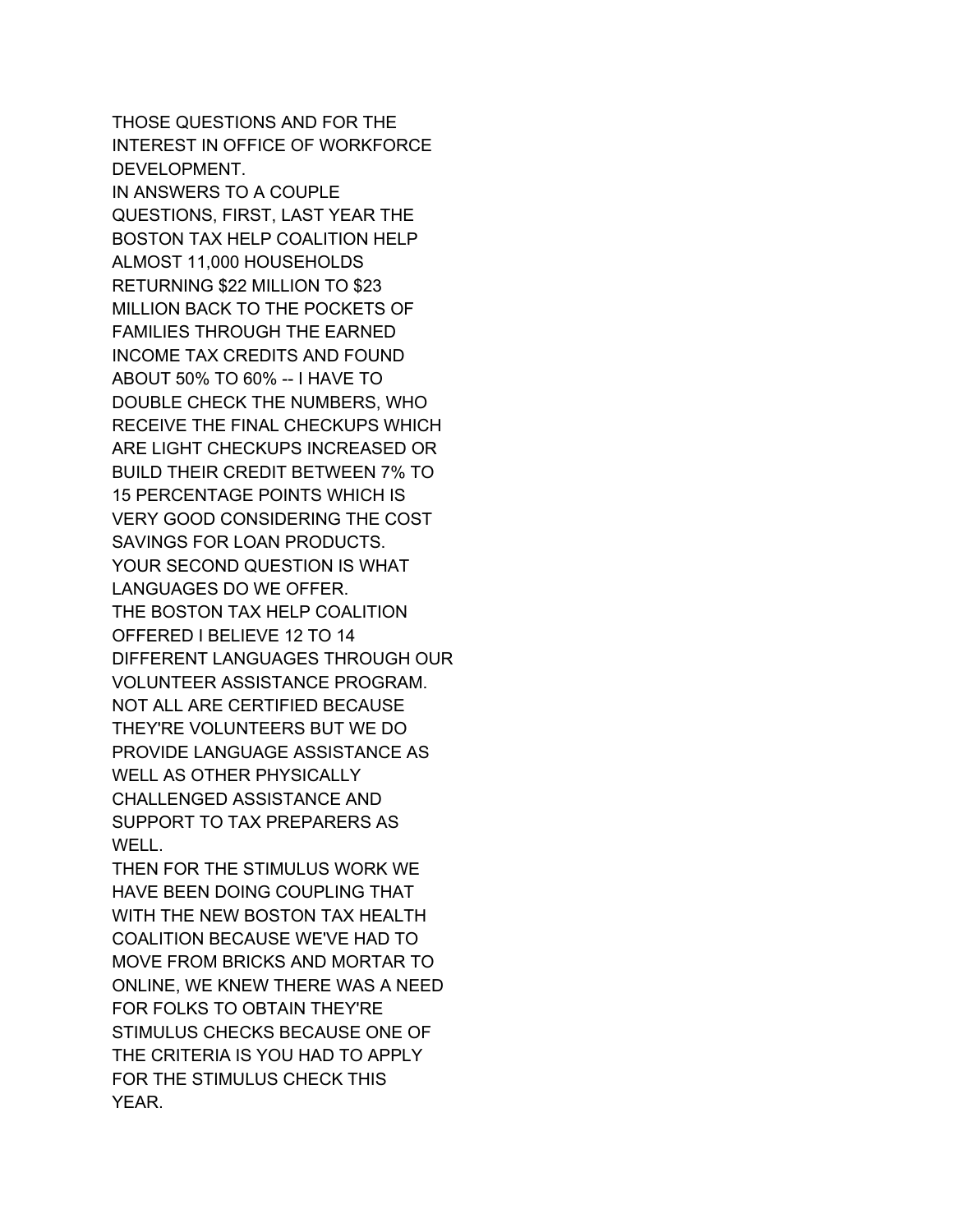WE LAUNCHED THE CALL CENTER I BELIEVE MAY 13. WE'VE HAD 10,100 CALLS. WE'VE BEEN ABLE TO RESOLVE 640 OF THOSE CALLS AS OF NOW. MEANING WE'VE HELPED THEM OBTAIN THE STIMULUS CHECKS. BECAUSE THE STIMULUS WORK IS A VOLUNTEER SERVICE, WE WERE UNFORTUNATELY ONLY ABLE TO PROVIDE TWO LANGUAGE ASSISTANCE. ONE IN SPANISH AND THE OTHER IS IN PORTUGUESE. WE'D LOVE TO DO MORE WITH THE CAPACITY WE HAVE WITH MORE CAPACITY BUT RIGHT NOW WE ONLY HAVE 30 STAFF AND VOLUNTEERS TO DO THE STIMULUS WORK. CLEARLY WE HAVE MORE TO DO IN TERMS OF LANGUAGE ASSISTANCE BUT IT IS ON A VOLUNTARY BASIS AND BECAUSE WE NEED MORE PEOPLE TO STAFF THE CALLS THAN TO TRANSLATE AT THIS POINT. WE'RE IN A BIND.

>> THANK YOU FOR THAT. THEN MY QUESTION FOR THE BPDA IS ONE OF THE GOALS IS TO ESTABLISH AND MAINTAIN A CULTURE OF PROFESSIONALISM. WHAT HAS LED TO THE GOAL AND HOW DO YOU INTEND TO GO ABOUT THE CULTURE. HOW IS THE CULTURE GOING TO BE CREATED? I'M CURIOUS ABOUT THE INS AND OUTS OF THAT AND WHO HELPS DEFINE WHAT THAT CULTURE WILL LOOK LIKE AND WHAT ROLE WILL THE COMMUNITY PLAY IN DEFINING THAT MISSION AND VISION?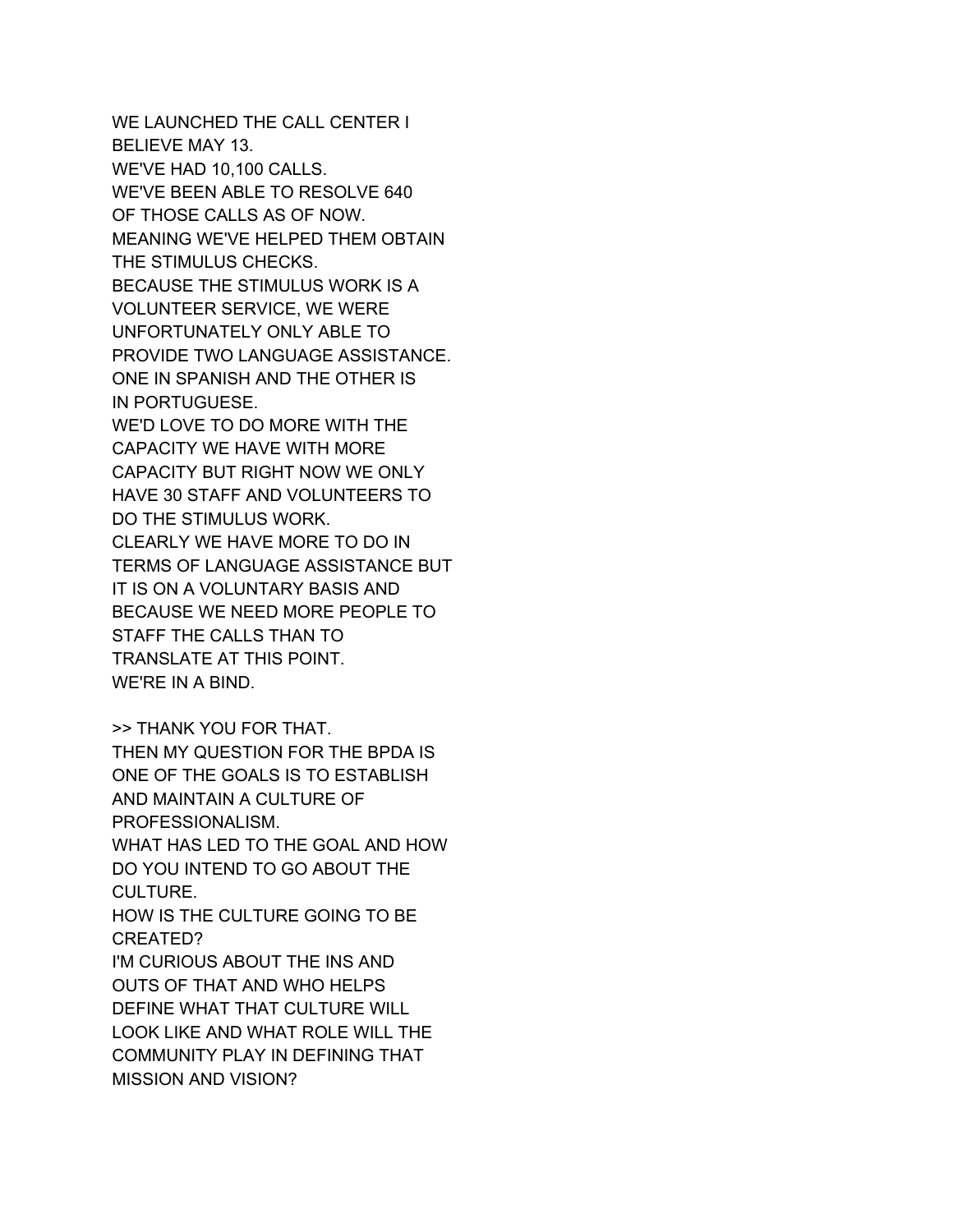>> SO I CAN TAKE SENSE IN THE SENSE THAT ONE OF THE PLANNING DIVISION GOALS SPECIFICALLY IS TO PROVIDE OUR REGULATORY FUNCTIONS IN A PROFESSIONAL MANNER.

WHEN I SAY PROFESSIONAL MANNER, ESPECIALLY WE HAVE A NUMBER OF PEOPLE SPREAD OUT AMONGST THE FIVE DIFFERENT DEPARTMENTS WITHIN PLANNING.

DOWNTOWN AND NEIGHBORHOOD PLANNING, URBAN DESIGN, CLIMATE CHANGE AND ENVIRONMENTAL PLANNING, ZONING AND REGULATORY

PLANNING AND TRANSPORTATION AND INFRASTRUCTURE PLANNING. WITHIN THERE YOU HAVE A NUMBER OF INDIVIDUALS REALLY

SPECIALIZED.

MANY HAVE, IF NOT HAVE MASTERS DEGREES AND SOME ARE EVEN REGISTERED OR CERTIFIED IN THEIR FIELD.

THAT WAS THE PROFESSIONALISM THAT I'M GETTING AT BUT I THINK I CAN SPEAK MORE BROADLY FOR THE ENTIRE AGENCY, AMONGST THE 233 PEOPLE WE WORK WITH, EVERYBODY COMES TO WORK AND IS SUBMITTED TO SERVING THE IS THEY IN A PROFESSIONAL WAY.

-- THE CITY IN A PROFESSIONAL WAY.

IT'S TO CREATE BETTER RELATIONSHIPS WITH OUR COMMUNITIES.

IT'S DOING OUR JOBS BETTER. TO INNOVATE AND ENGAGE AND DOING PLANNING STUDIES AND IT'S CONSTANTLY EVOLVING AND WE LOOK FORWARD TO WORKING WITH YOU.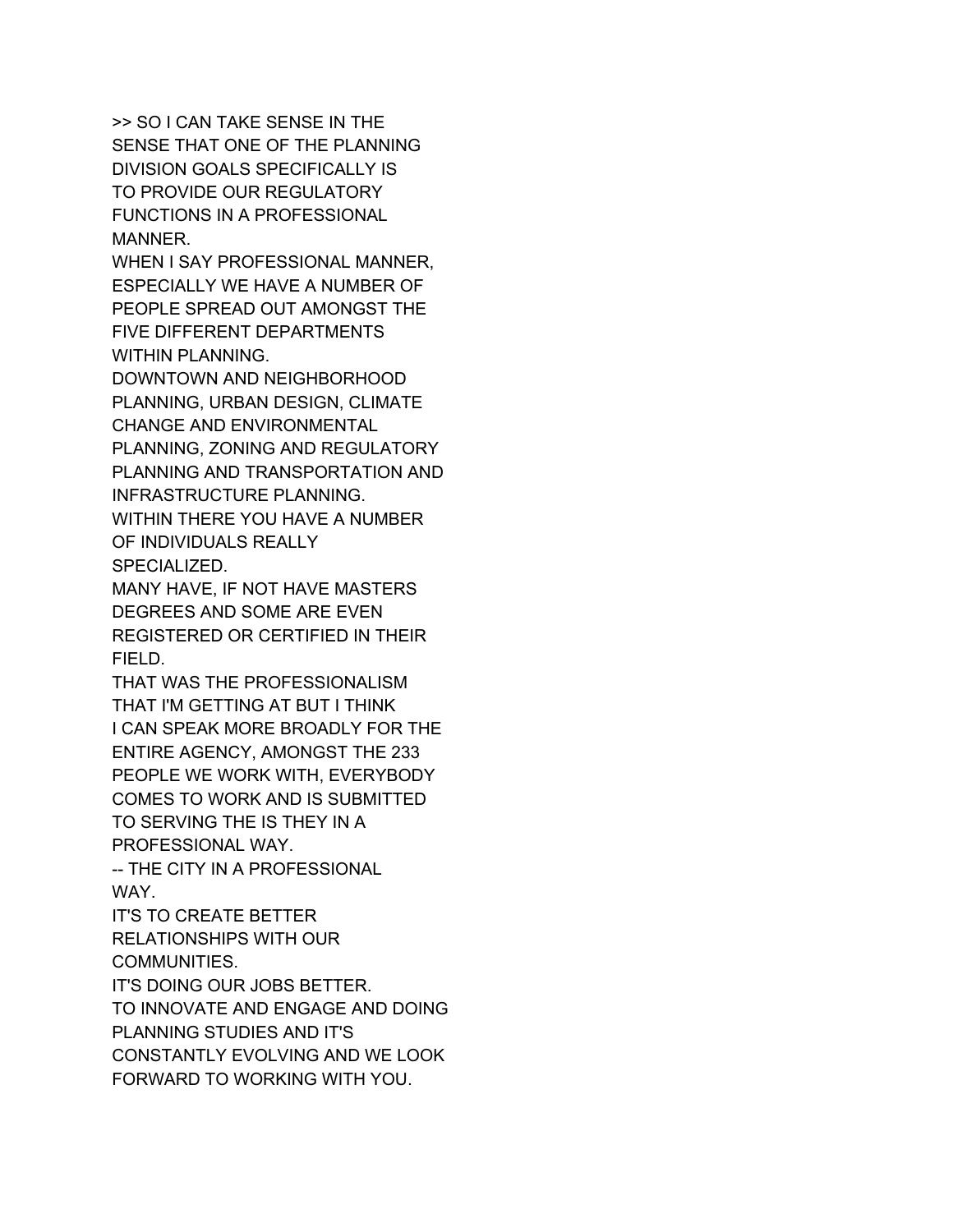>> I'M CURIOUS TO KNOW WHAT IN TERMS OF THE PROCESS AND HOW YOU GO ABOUT DEFINING WHAT THAT LOOKS LIKE HOW CULTURALLY RESPONSIVE IS IT, ARE WE LOOKING AT SOFT SKILLS? I'M CURIOUS ABOUT THE WHOLE PROCESS. IF THERE'S ANYTHING OUR OFFICE CAN DO TO HELP INFORM THAT THINKING, WILLING TO PROVIDE SOME FEEDBACK. I KNOW NAVIGATING CITY HALL SAY CHALLENGE. I STILL GET -- IS A CHALLENGE. I STILL GET LOST FROM WEST WING TO THE EAST WING AND POINT A TO B AND WHATEVER ROLE WE CAN PLAY IN HELPING DEFINE THAT.

>> ABSOLUTELY. WE WOULD WELCOME YOU, COUNCILLOR, TO WORK WITH THAT ON US.

>> THANK YOU SO MUCH COUNCILLOR MEJIA. NEXT UP PRESIDENT JANEY.

>> THANK YOU, CAN YOU HEAR IS THE

>> I CAN HEAR YOU GREAT.

>> WONDERFUL. I WANTED TO FOLLOW-UP ON MY QUESTIONING. I THINK WHEN WE LEFT OFF WE WERE TALK ABOUT THE CRITERIA FOR PLANNING THROUGHOUT THE CITY AND HOW THE PLAN DUDLEY SERVICE WORKED AS A MODEL ON THE MASS PORT.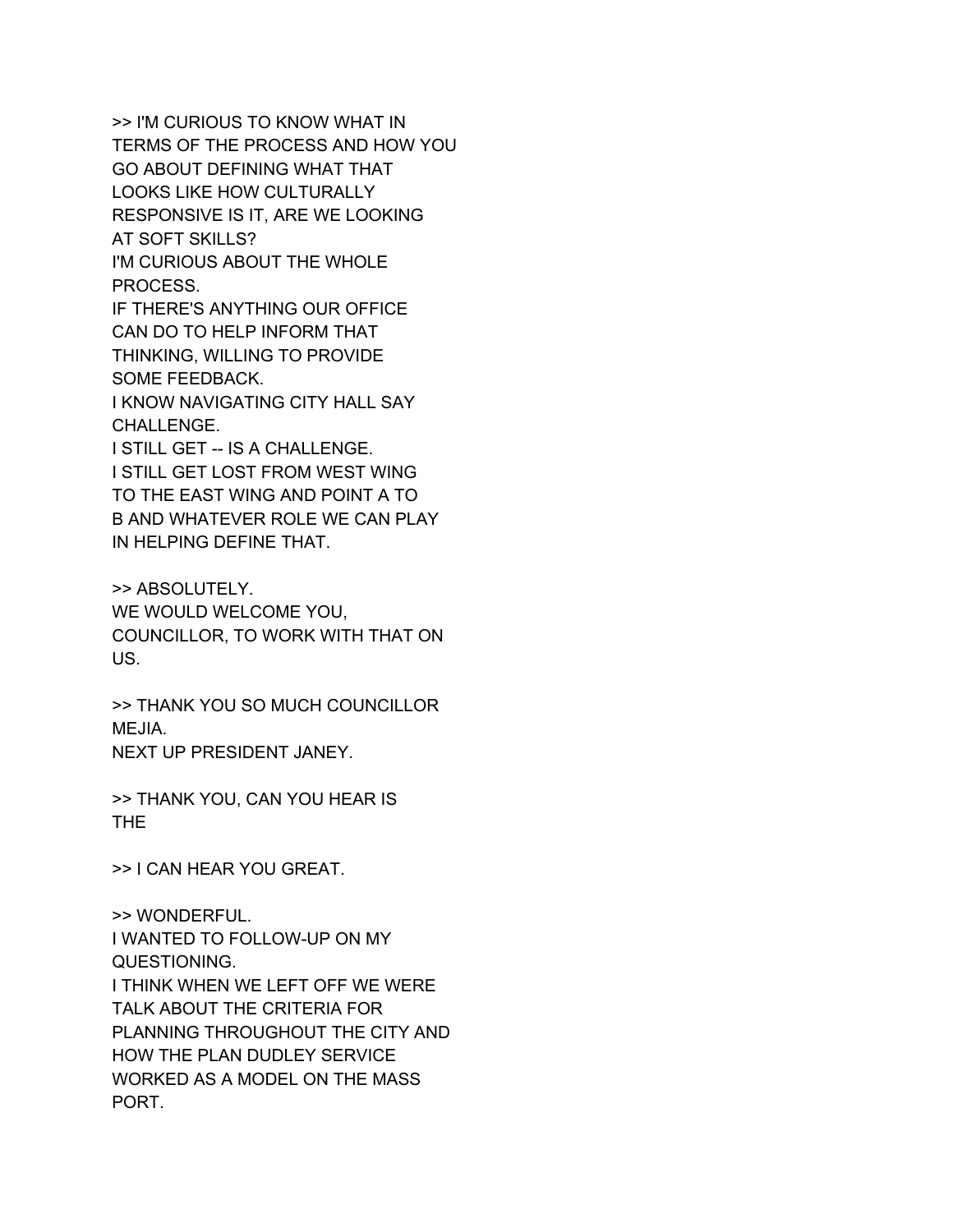IF I REMEMBER CORRECTLY, WE WERE TALKING ABOUT THE COMMUNITY ENGAGEMENT PROCESS. I CERTAINLY RESPECT THAT CRITERIA IS GOING TO LOOK DIFFERENT IN EACH COMMUNITY BASED ON THOSE UNIQUE NEEDS OF THAT COMMUNITY BUT I THINK CERTAIN THINGS ARE NON-NEGOTIABLE IF THEY'RE EMBEDDED IN OUR VALUES AS A CITY AND WOULD THINK EQUITY AND INCLUSION WOULD BE THOSE TYPES OF VALUES.

FOR ME, I WOULD WANT TO SEE IF WE THINK THAT'S IMPORTANT AND 25% OF THE PROJECT'S OWNERSHIP HAS A DIVERSE OWNERSHIP.

IF THAT'S A VALUE WE BELIEVE IN, THEN I THINK THAT SHOULD BE IN WRITING ETCHED IN ACROSS THE CITY.

I WOULD LIKE SOMEONE TO RESPOND TO THAT PIECE.

NOW, I UNDERSTAND GREEN SPACE OR DENSITY AND PARKING AND OTHER THINGS, YOU KNOW THE, COMMUNITY MAY DECIDE THEY WANT TO PUT DIFFERENT WEIGHTS ON DIFFERENT THINGS BUT I THINK THERE HAS TO BE SOME SORT OF UNIFORM APPROACH, PARTICULARLY IF WE'RE TALKING ABOUT EQUITY AND INCLUSION AND IF WE'RE TALKING ABOUT IT IN A WAY THAT WE REALLY VALUE IT THEN WE HAVE TO DO MORE TO SHOW THAT. CAN SOMEONE RESPOND?

>> I'M HAPPY TO TAKE THAT QUESTION, COUNCILLOR, THANK YOU FOR RAISING THAT AND I AGREE WITH YOU.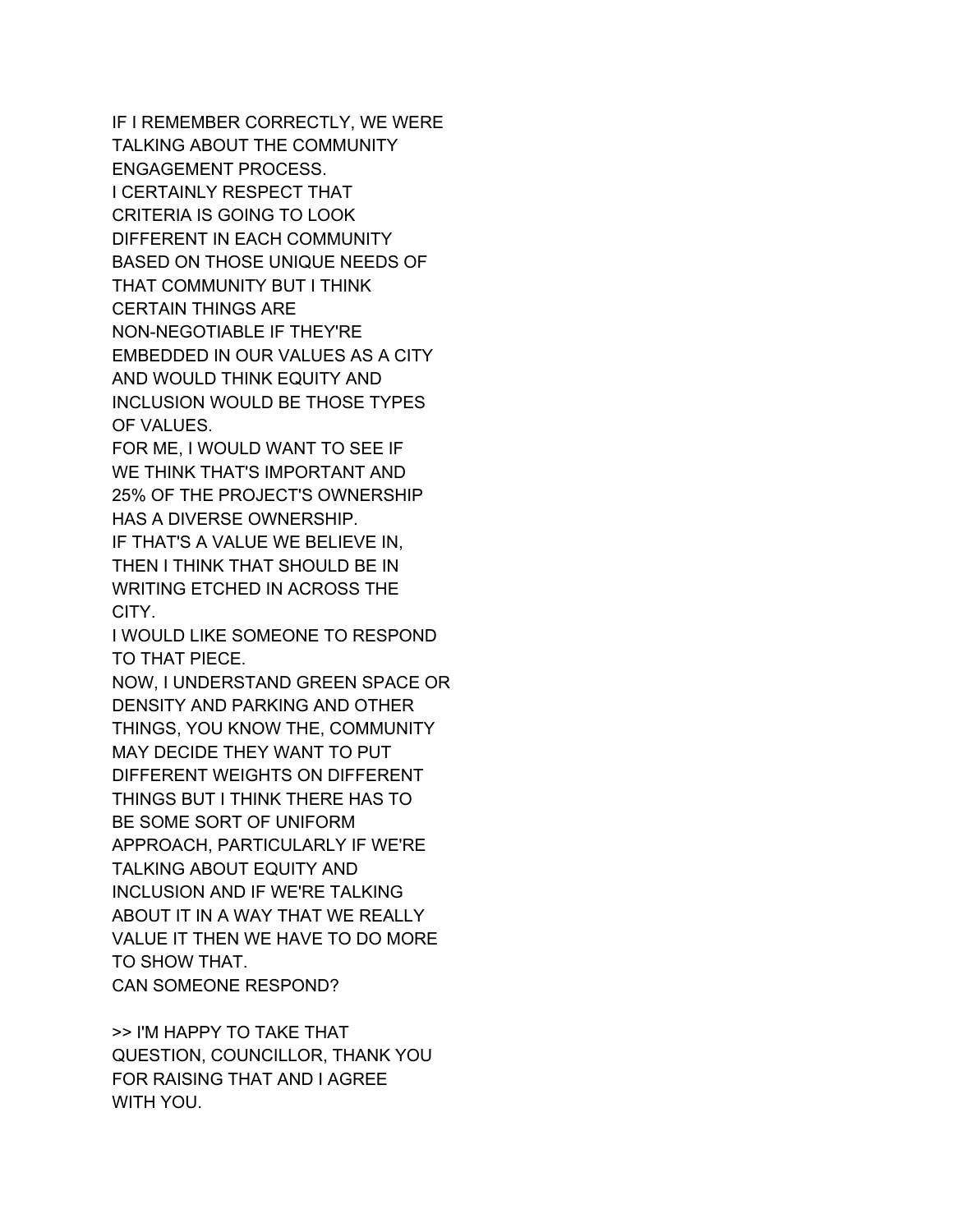YOU'RE RIGHT TO ASK THAT. LET ME RESPOND AFFIRMATIVELY, INCLUSION IS A PRIORITY AND COMMONPLACE ACROSS OUR DISPOSITIONS.

>> WHAT'S THE WEIGHT FOR EQUITY AND INCLUSION?

>> I UNDERSTAND THAT'S THE CRUX OF YOUR QUESTION. I THINK WHAT IS NOT SPELLED OUT EXPLICITLY IN OUR REAL ESTATE IS THE WEIGHT OF ANY SPECIFIC SELECTION CRITERIA. WE SAY 25, 25, 25, 25 FOR SELECTION CRITERIA IT'S ROUGHLY EQUAL.

IT'S POSSIBLE TO HAVE SELECTION CRITERIA SPECIFICALLY WEIGHTED. THAT'S NOT OUR CURRENT TEMPLATE. ONE THING WE OFTEN DO AND I ANTICIPATE THESE ARE COMMUNITY PROJECT ORIENTED AND COLLECTIVELY WEIGH FROM THE ABILITY TO GET IT DONE TO DIVERSITY AND INCLUSION AND DENSITY AND THINK YOU'RE RAISING AN IMPORTANT POINT ON WHAT IS THE WEIGHTING, HOW IS THAT CARRIED ACROSS.

>> FOR ME, I WANT TO BE REAL CLEAR.

I AGREE COMMUNITY ENGAGEMENT SHOULD DRIVE MUCH OF THE PROCESS IN TERMS OF THE DESIGN AND WE WANT TO HEAR THE VOICES OF THE RESIDENTS ACROSS OUR CITY AND THEY'RE GOING LEAD FROM THEIR NEIGHBORHOOD PERSPECTIVE. I GET THAT. BUT THERE ARE CERTAIN THINGS IF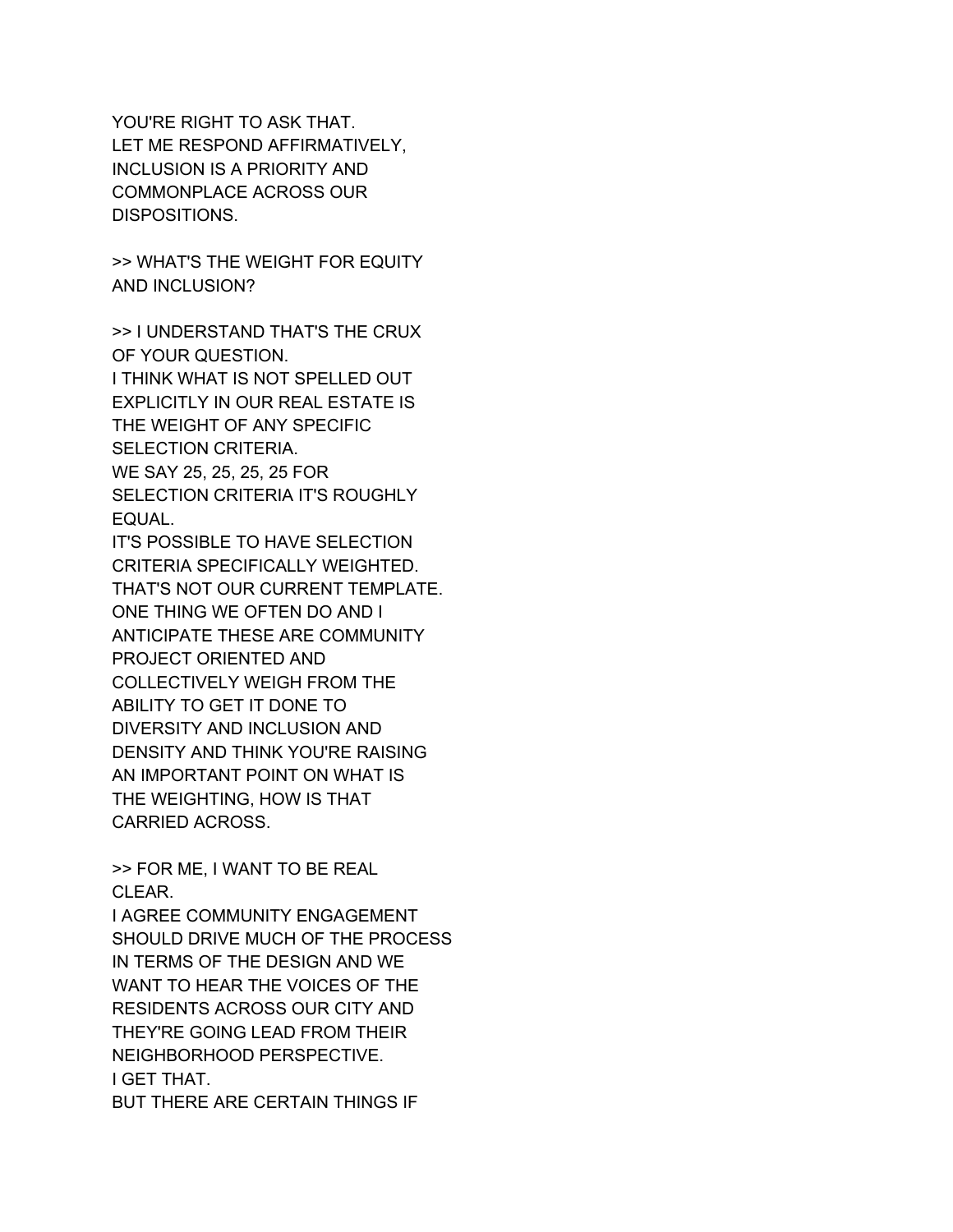WE SAY THEY'RE VALUE THEM WITHIN THE CITY, WE CAN'T JUST LEAVE THAT TO A REVIEW PROCESS. WE HAVE TO SAY IF WE VALUE THIS. THIS IS GOING TO BE A NON-NEGOTIABLE AND THAT'S WHAT I'M LOOKING TO HEAR AND NOT QUITE HEARING THAT.

>> BECAUSE WHAT HAVEN'T ESTABLISHED IS A FIRM WEIGHTING.

>> WHEN CAN YOU DO THAT? CAN YOU OFFER A TIME LINE FOR WHAT THE THINKING IS OR THE PLANS ARE FOR DOING JUST THAT? AND MY OTHER QUESTION IS AROUND CONDOIZING GROUND FLOOR SPACE. I'D LIKE TO SEE MORE OPPORTUNITY TO SUPPORT SMALL BUSINESS OWNERS AND THEIR ABILITY TO STAY IN SMALL NEIGHBORHOODS WHETHER WE'RE TALKING ABOUT RENT TONE -- RENT TO OWN PROGRAM OR MORTGAGE ORE MOVE OUTRIGHT. I'D LIKE TO SEE BPDA PROJECTS AND GROUND-FLOOR SPACE WE OFFER AS THAT AS A PACKAGE. I WANT TO PIN DOWN THE EQUITY AND INCLUSION PIECE. WHAT IS THE TIME LINE? WHEN ARE WE GOING GET TO A PLACE WHERE THIS IS REALLY PART OF THE UNIFORM THINKING ACROSS THE BOARD UNDERSTANDING THAT THINGS MAY CHANGE IN TERMS OF OTHER CRITERIA BASED ON COMMUNITY?

>> ABSOLUTELY.

VERY HAPPY TO WORK WITH YOU ON THAT AND MAYBE THE WAY TO ESTABLISH IT IS THE WEIGHTING SHALL NOT BE LESS THAN BUT COULD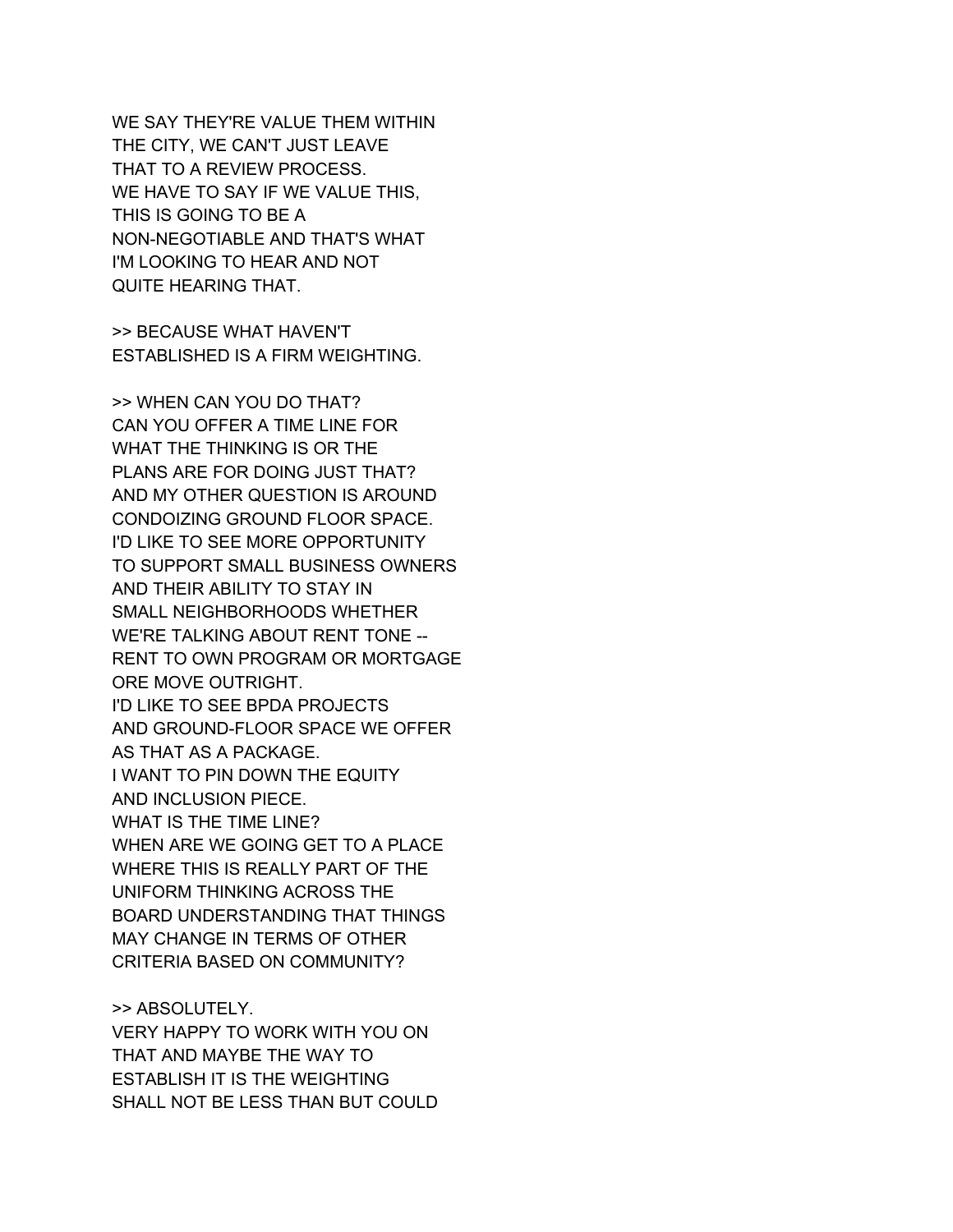BE MORE THAN 25%.

>> EXACTLY. IT COULD WORK THAT WAY EXACTLY. WHAT I THINK I'M LOOKING FOR IS FOR IT TO BE CODIFIED AS PART OF OUR PROCESS. WE CAN DETERMINE THE RIGHT PERCENTAGE AND RANGE BUT THERE ARE SOME THINGS WE WANT TO SEE. WE WANT TO SEE GOOD GREEN BUILDING. THAT'S GOING TO BE NON-NEGOTIABLE. WHETHER NORTHBOUNDS -- NEIGHBORS AGREE OR DON'T AND THE MORE WE DO PLANNING IN A WAY THAT CAPTURES THESE VALUES IN PLANNING, THE BETTER OUR PLANNING PROCESS WILL BE, THE MORE CLEAR IT WILL BE, THE MORE TRANSPARENT IT WILL BE AND THE MORE EQUITABLE OUR RESULTS WILL BE AND MORE GREEN OUR RESULTS WILL BE.

>> THANK YOU FOR RAISING THAT. IT'S A GREAT POINT AND EXCITED TO WORK WITH YOU ON IT AND THINK WE SHOULD ABSOLUTELY IMPLEMENT THAT.

I DON'T HAVE A FIRM ANSWER AS WE NEED TO WORK THROUGH IT BUT DIRECTIONALLY WHERE WE WANT TO GO AND ON YOUR QUESTION ON CONDOS IT'S A GREAT POINT. WE SPEND A LOT OF TIME THINKING ABOUT HOME OWNERSHIP OPPORTUNITIES AND WE SHOULD THINK OF BUSINESS OWNERSHIP OPPORTUNITIES AND WE HEARD THAT LOUD AND CLEAR AND THAT WAS A FIRM REQUIREMENT AND WE SAID ALL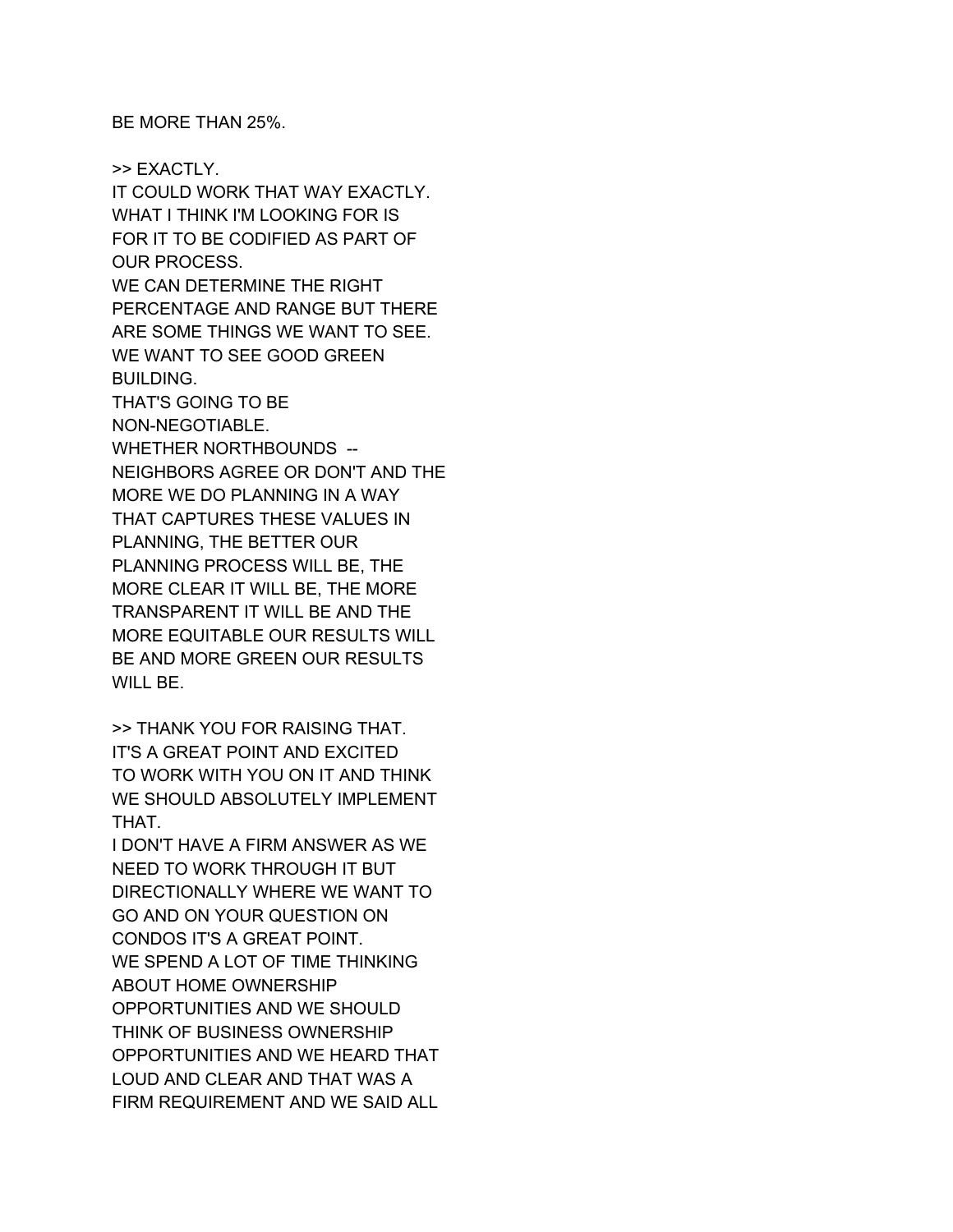PROPOSALS FOR THIS AT THIS PROPERTY MUST BE OWNERSHIP OPPORTUNITIES FOR BOTH THE RESIDENTIAL COMPONENT AND THE COMMERCIAL COMPONENT.

>> EXACTLY.

THAT'S IMPORTANT.

I AM HAPPY TO SEE THAT.

I KNOW WE'RE RUNNING SHORT ON TIME.

I APPRECIATE THE WORK FOLKS ARE DOING.

I DO WANT TO FOLLOW-UP ON THESE EQUITY INCLUSION QUESTIONS WITH SOME FIRM CONCRETE, THIS IS HOW WE'RE GOING TO MOVE FORWARD TO SOLVE THESE ISSUES.

I DON'T WANT TO KEEP COMING BACK BUDGET SEASON AFTER BUDGET SEASON OR HEARING AFTER HEARING HAVING THE SAME CONVERSATION. HAPPY TO WORK AND FOLLOW-UP WITH WHOMEVER ON THE TEAM.

>> THANK YOU, MADAME PRESIDENT. NEXT UP IS COUNCILLOR EDWARDS. COUNCILLOR EDWARDS YOU HAVE THE FLOOR.

I KNOW WE WERE IN A SOMEWHAT HEATED EXCHANGE WITH THE DIRECT IN THE LAST ROUND AND I ASK WE TAKE THIS IN A DIFFERENT DIRECTION. COUNCILLOR EDWARDS.

>> THANK YOU VERY MUCH. SO WE SPECIFICALLY TALKED ABOUT THE LAWSUIT AND THERE WAS A WIRE RETAINED AND THE CITY RETAINED A LAWYER TO DEFEND ITSELF. IN THIS SUIT, THE CITY RETAINED OUTSIDE COUNCIL AND THE BPDA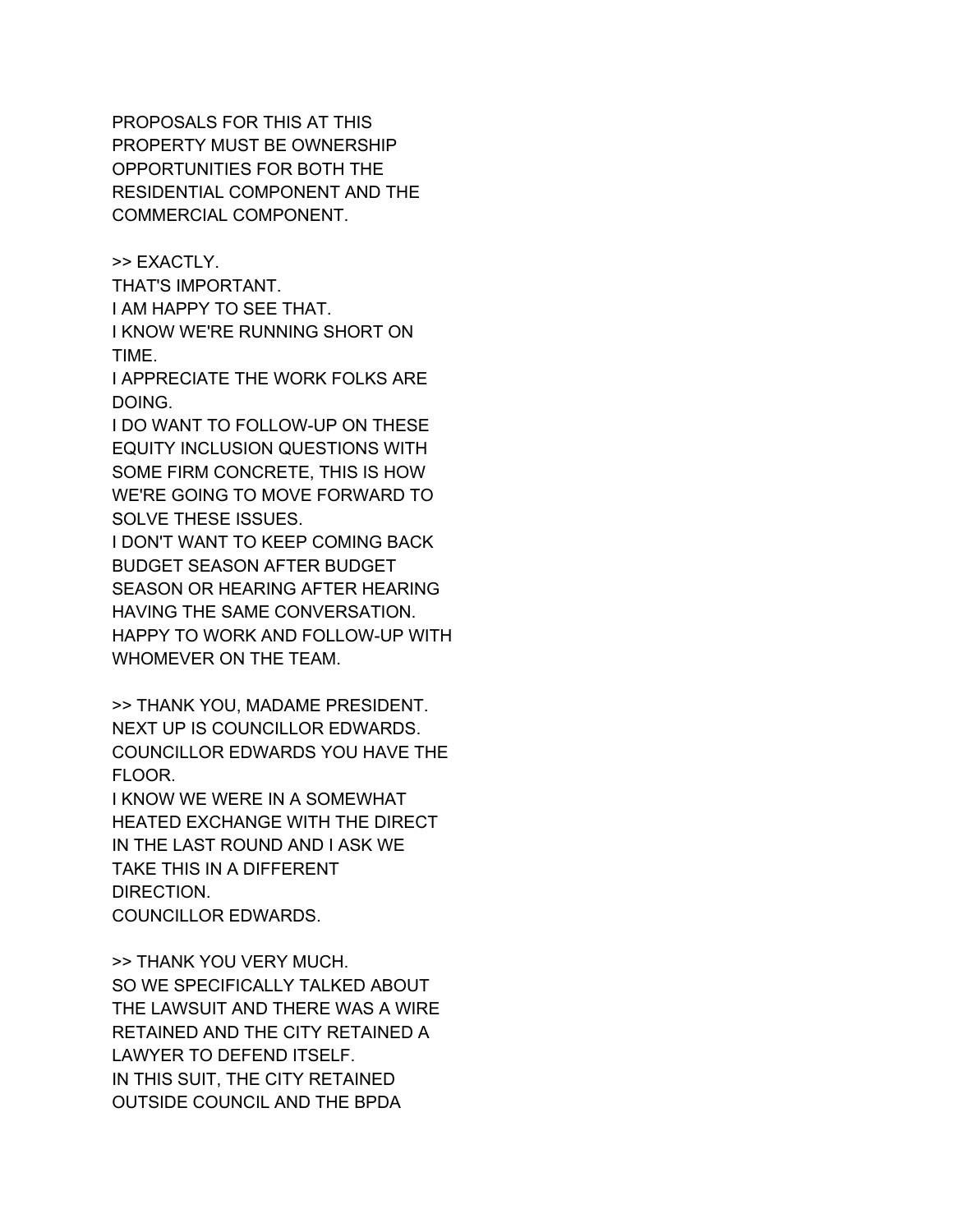DIDN'T KNOW HOW MUCH IT COSTS IS THAT BECAUSE THE BPDA ISN'T PAYING FOR IT? PAYING FOR THE OUTSIDE COUNSEL?

>> MARK, ARE YOU MORE FAMILIAR WITH IT?

>> NO, I WAS GOING TO NOTE THIS IS AN ONGOING MATTER RIGHT NOW BEFORE HUD AND IT'S NOT REALLY APPROPRIATE TO ASK ANYBODY HERE TODAY TO SPEAK FORMALLY ON THE DETAILS BECAUSE TO BE TRUTHFUL WE'RE NOT IN THE WEEDS ON THIS AND WE CERTAINLY CAN'T TALK ABOUT ONGOING PROCESSES.

>> WE DO SOMETIMES OBTAIN OUR OWN OUTSIDE COUNSEL SO IT IS POSSIBLE IF THERE ARE EXPENSES INCURRED IT COMES BACK TO US. I'M JUST NOT SURE ABOUT THAT AT THIS TIME AND WOULD BE HAPPY TO

FOLLOW-UP WITH YOU AT THE CONCLUSION.

>> MY CONCERN IS IT'S THE BPDA PROCESS AND MONITORING AND LEADERSHIP AND AS A RESULT WE GOT SUED BUT IT'S OUR TAX DOLLARS DEFENDING THE BPDA. I WANT TO MAKE SURE WE'RE NOT STUCK PAYING THE BILL FOR THE BPDA'S MISHANDLING AND EXCLUSION OF FOLKS WHO DO NOT SPEAK ENGLISH. THAT'S ONE THING. I WOULD LOVE ULTIMATELY TO KNOW NOT THE DETAILS AND WHAT BPDA IS DOING BUT WHO IS PAYING FOR OUTSIDE COUNSEL.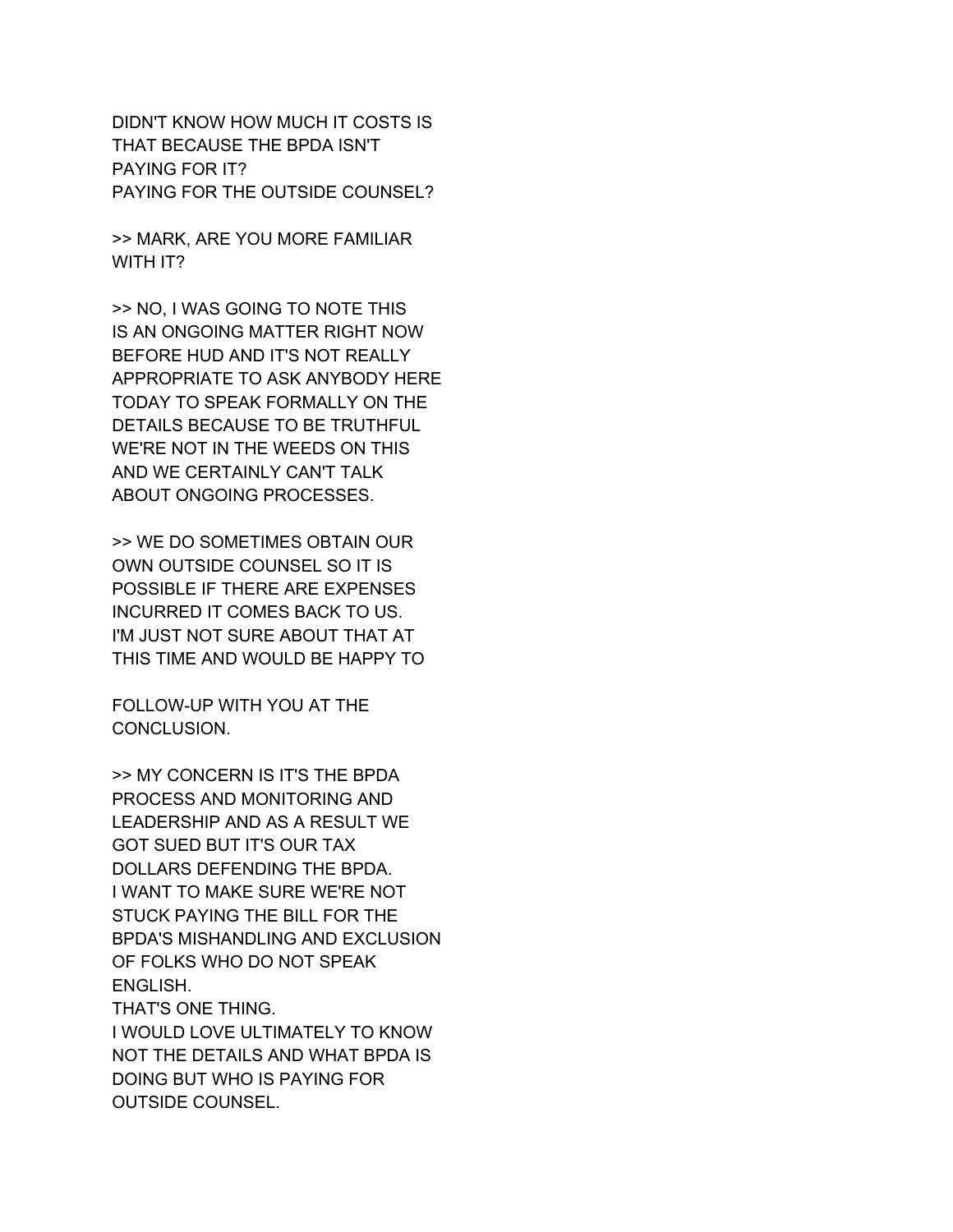I'M ALSO CURIOUS IN TERMS OF FOLLOWING UP WITH THE QUESTIONS FROM COUNCILLOR JANEY, WHILE THERE'S NO WRITTEN FORMAL REQUIREMENTS, GUIDELINES, ANYTHING TOWARDS LOOKING TOWARDS EQUITY THOUGH THERE SEEMS TO BE A COMMITMENT TO ONE DAY HAVE THEM I'M CURIOUS ON THE RECORDS YOU KEEP AND THE MITIGATION GIVEN UP AND WHEN YOU GIVE UP THE MITIGATION, DO YOU GIVE UP BY -- DO YOU KEEP RECORDS FOR THE ORGANIZATION, THE DEMOGRAPHICS OF THE INDIVIDUALS, HOW MUCH IS GIVEN ON A REGULAR BASIS? CAN YOU DO AN EQUITY ANALYSIS OF THE MONEY YOU'VE HELP MONITOR GO BACK TO THE COMMUNITIES.

DO YOU HAVE THE RECORDS TO DO THAT?

>> COUNCILLOR, WE HAVE EXTENSIVE RECORDST7vtç ALL MITIGATION WE HAVE RECEIVED OVER THE PAST. I WOULD HAVE TO GO TO THAT DEPARTMENT AND GET YOU ANSWERS ON THE LEVEL OF DETAIL FOR EACH INDIVIDUAL.

AS YOU CAN IMAGINE THE MITIGATION ARE WIDE IN A VARIETY OF TYPES.

WE CAN EASILY GET YOU THE ANSWER ON WHAT LEVEL OF DETAILED ANALYSIS.

>> WE WORK WITH THE ORGANIZATION TO MAKE SURE WE'RE MEETING THAT AND SOME CHALLENGES ARE AROUND TIMING AND KNOWING WHEN THOSE THINGS COME. AND SOMETIMES THEY NO LONGER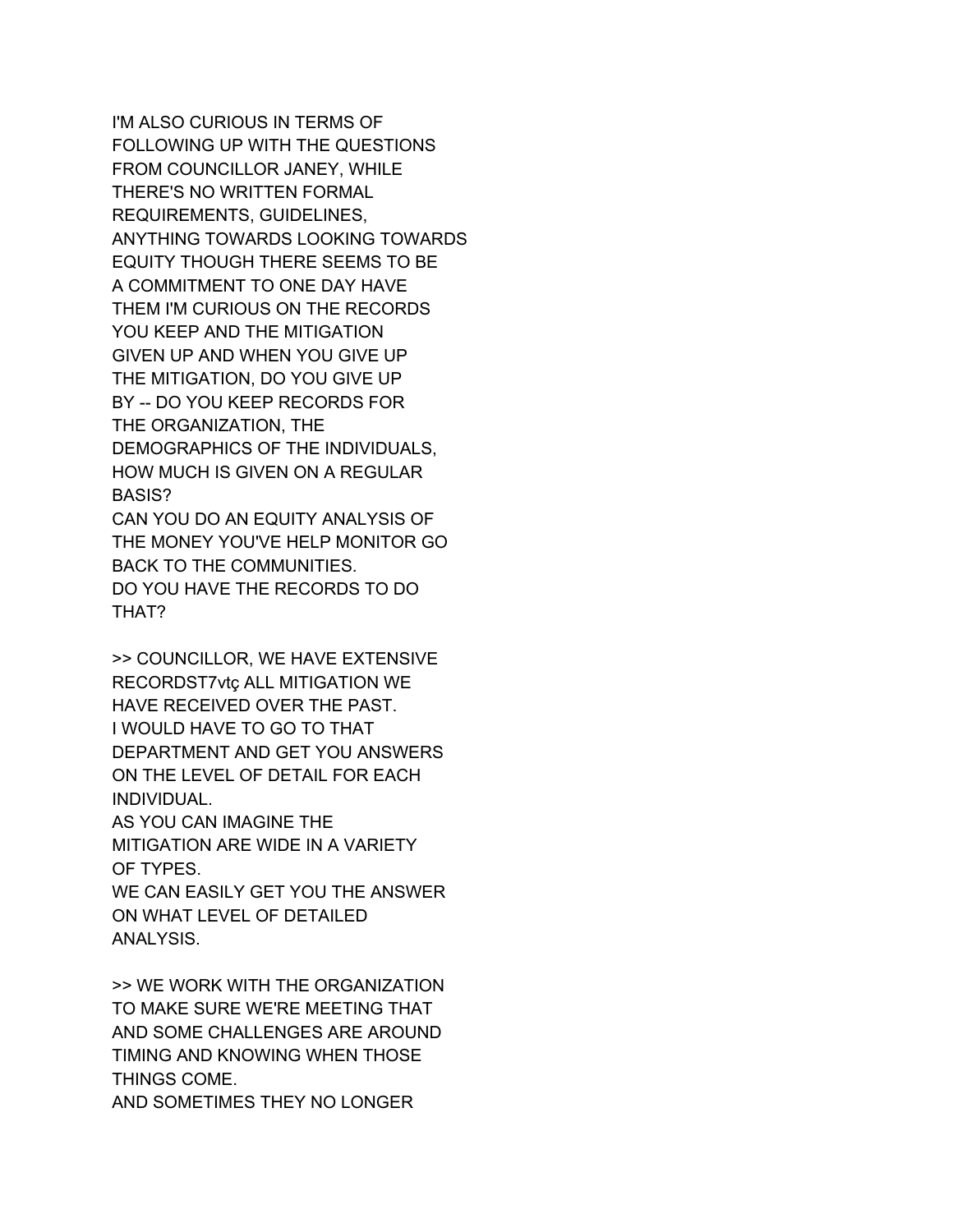EXIST AND THERE'S A GROUP THAT COMES TOGETHER AND WE CAN SEE WHAT REPORTING WE CAN PULL TOGETHER FOR YOU ON THAT.

>> PARTICULARLY I WANT IN TERMS OF BREAKDOWN OF DEMOGRAPHICS AND THE INDIVIDUALS IF THERE WAS NO LONGER THE OR THE USE IS NO LONGER APPLICABLE WHAT OTHER USE IT WENT TO.

I THINK IT'S IMPORTANT BECAUSE WHO DRIVES WHERE MITIGATION GOES DRIVES A LOT OF MONEY.

ALREADY WE KNOW THERE ARE EQUITY THAT DOESN'T HAPPEN BUT IF YOU HAVE THE RECORDS IT WOULD MAKE SENSE TO GO BACK AND LOOK AT THEM.

SPEAK OF -- SPEAKING OF MONEY, AN EMPLOYEE WAS CAUGHT UP IN A CORRECTION SCANDAL AND HAS ULTIMATELY BEEN FOUND GUILTY. I'M CURIOUS HOW YOUR BUDGET REFLECTS EITHER TRAINING OR ANTI-CORRUPTION SAFEGUARDS GOING FORWARD.

HOW YOUR BUDGET REFLECTS THAT. NOT IF THERE'S BEEN CONVERSATION OR A CULTURE, A DOLLAR SIGN FOR HOW YOU'RE GOING PROTECT THE FUNDING.

>> I THINK THAT WORK LIVES INSIDE OUR HUMAN RESOURCES DEPARTMENT.

THEY ADMINISTER ALL THE REQUIRED TRAININGS BOTH UPON HIRING AS WELL AS THE INTERMITTENT REQUIRED UPDATES AND SO THEY ARE IN CHARGE OF ADMINISTERING THAT. FROM THERE THAT WOULD AN UNFORTUNATE SITUATION.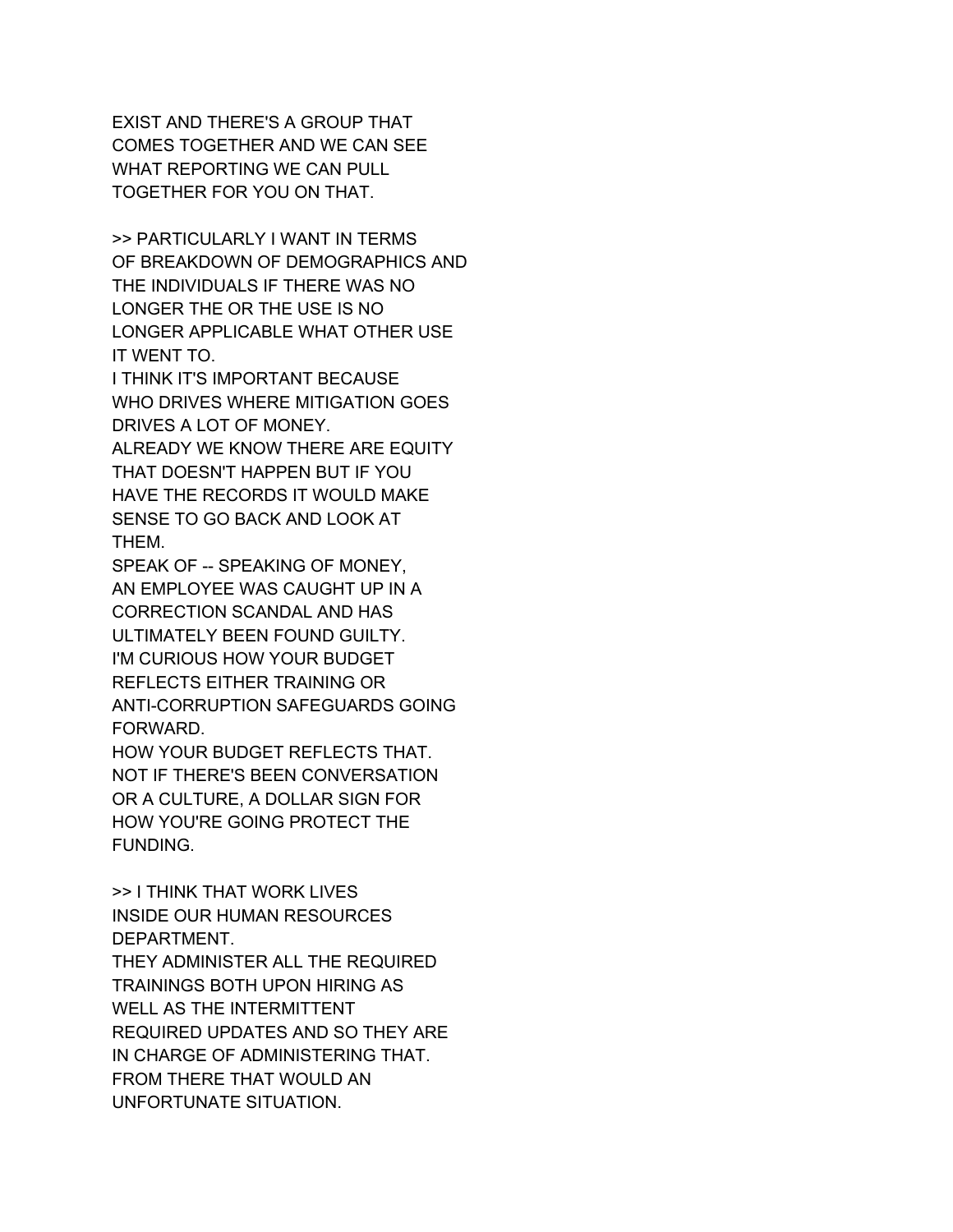>> COUNCILLOR, THERE WAS AN AGENCY WIDE ADDITIONAL ETHICS TRAINING PROVIDED FOR ALL STAFF AS A REQUIREMENT OF EMPLOYMENT IN ADDITION TO THE REGULAR STATE ETHICS TRAINING. ARE THERE ADDITIONAL FUNDS SET ASIDE FOR AN INDEPENDENT PRESENCE OR AUDIT.

>> AUDIT OF WHAT?

>> AUDIT OF FUNDS, EMPLOYEE ACTIONS, I'M NOT SURE, JUST MAKING SURE YOU PAY SO WE DON'T PAY.

>> I'M NOT SURE I UNDERSTAND THE QUESTION RESPECTFULLY, COUNCILLOR.

>> BEYOND THE REGULAR H.R. AND SOUNDS LIKE THERE WAS ONE ADDITIONAL TRAINING IN ETHICS, HAVE THERE BEEN FUNDS ALLOCATED TO AN INTERNAL AUDIT AT ALL AT THE BPDA?

>> AN INTERNAL AUDIT OF WHAT, COUNCILLOR.

>> FUNDS, NEGOTIATIONS, MITIGATIONS, ANYTHING SUBJECT TO CORRUPTION.

>> MICHELLE MAY BE ABLE TO SPEAK TO THIS BETTER AND WE CAN ASK OUR CFO BUT WE HAVE AN ANNUAL AUDIT WHICH IS SOMETHING WE PAY FOR TO HAPPEN AND THE OBJECTIVE IS FOR FRAUD AND ABUSE AND TO YOUR QUESTION AROUND TRAINING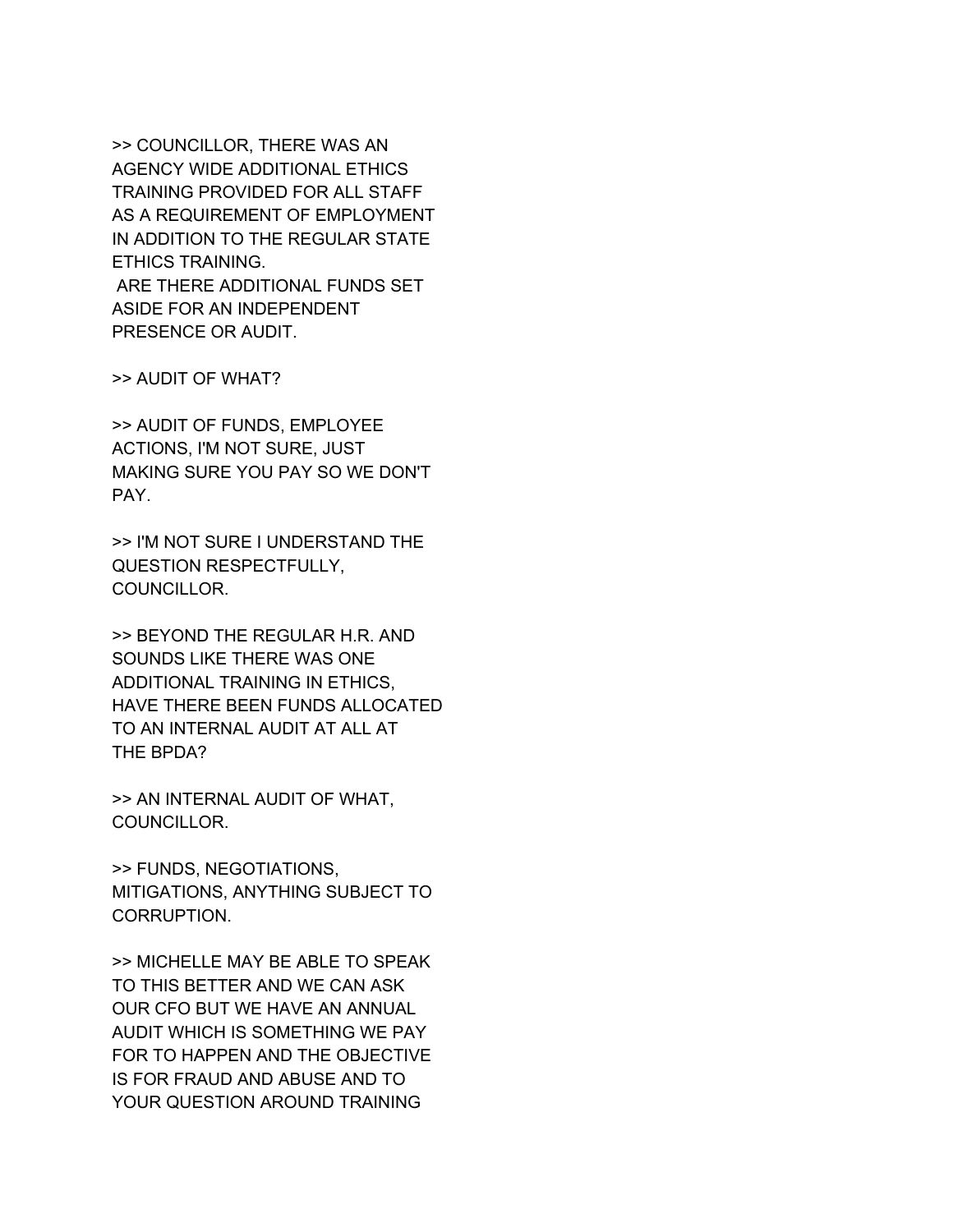BUDGETS, THAT IS SOMETHING THAT WE HAVE INCREASED OVER THE PAST YEAR AND MADE CLEARLY AVAILABLE TO STAFF AND BROADER THAN THE ETHICS QUESTION. I WANT TO TAKE THE OPPORTUNITY TO SAY THAT IS SOMETHING WE ARE INVESTING IN OUR STAFF'S PROFESSIONAL DEVELOPMENT AND COMPETENCY AND ABILITY TO DO THEIR JOBS UNDER THE LAW IS SOMETHING WE CARE A LOT ABOUT. IN MY PRACTICE WHAT'S IMPORTANT IS STAFF UNDERSTAND CONSTRUCTION LAW AND WE SPENT THE TIME AND MONEY TO SEND ALL OF OUR STAFF MEMBERS INVOLVED IN THOSE AREAS OF OUR BUSINESS TO THE APPROPRIATE STATE LAW TRAININGS IN ORDER TO GIVE THEM THAT EXPERTISE OR IF THEY ALREADY HAD IT, WE SAY YOU SHOULD PROBABLY GO AGAIN BECAUSE WE WANT TO MAKE SURE YOU'RE ON TOP OF THIS.

>> THERE'S AN ANNUAL AUDIT AND TRAININGS THAT GO ON. I'M ASSUMING THEY'RE HAPPENING EVEN WHEN THE BPDA EMPLOYEE COMMIT THE CRIME?

>> TO PUT A FINER POINT, AS A RESULT OF THE ENFORCEMENT INCIDENT WE WENT THROUGH TRAINING PROVIDED BY THE STATE FOR EVERY EMPLOYEE ON TOP OF REGULAR TRAININGS THAT HAPPEN FOR ALL MUNICIPAL EMPLOYEES.

>> DO I STILL HAVE TIME?

>> I'M AFRAID IT'S ELAPSED.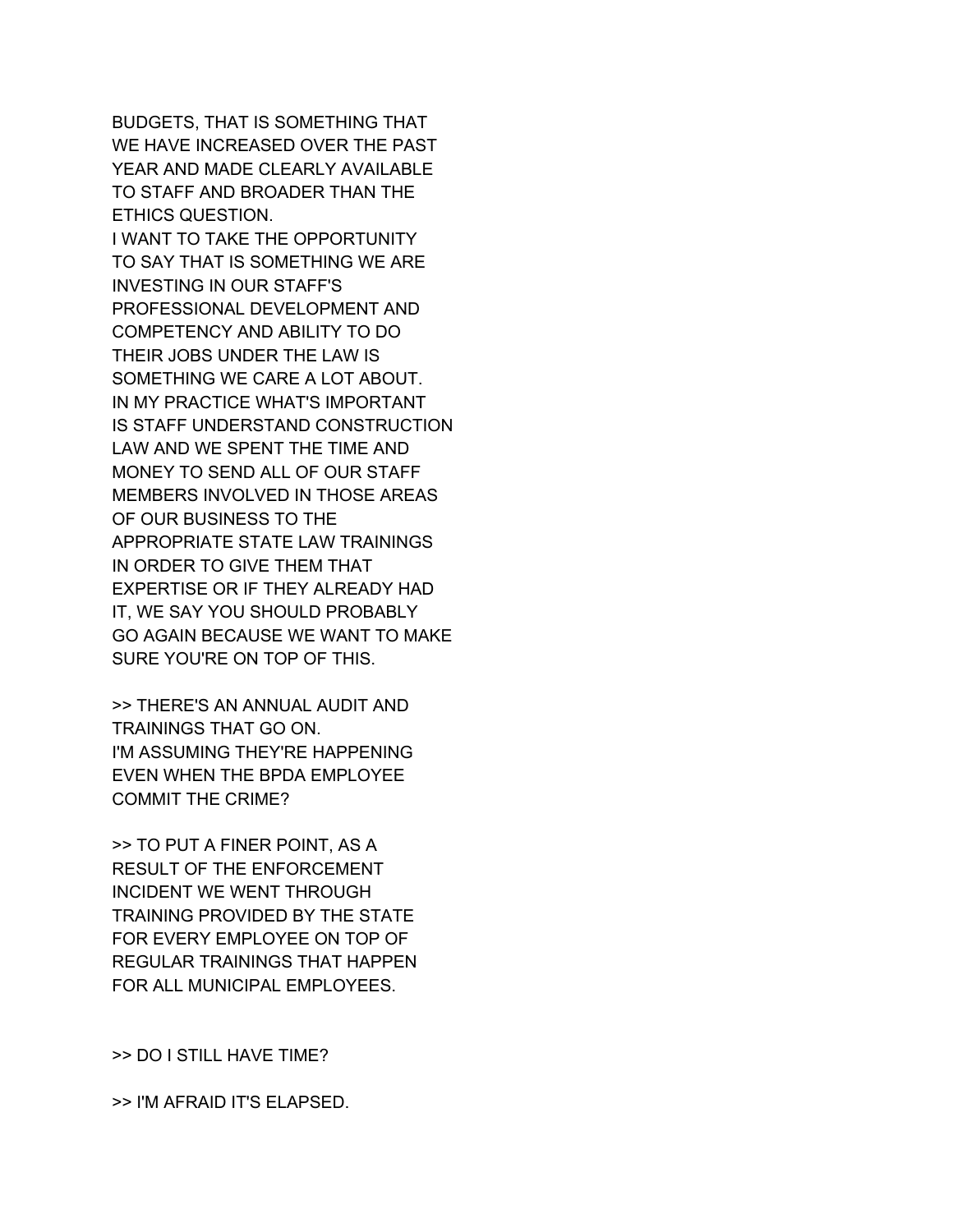I'M GOING NEXT AND I'LL DO THIRD ROUNDS FOR FOLKS WHO WANT THEM SO PUT A BLUE HAND UP IF YOU HAVE THIRD-ROUND QUESTIONS. THAT'D BE GREAT. MICHELLE, I HAVE A FEW QUICK FOLLOW-UP QUESTIONS ABOUT THE FY20 THIRD QUARTER REPORT. WONDERING IF YOU CAN SPEAK TO WHY RENTAL LEASES WERE DOWN AAND AT FIRST I THOUGHT COVID BUT IT'S A LITTLE EARLY TO BE COVID AND SALE, EQUITY AND PARTICIPATION ARE UP. WONDERING IF YOU CAN SPEAK TO THAT ON THE REVENUE SIDE.

>> THE RENTAL AND LEASES CATEGORY ALSO CARRIES PARKING. SO THIS IS THE SPACE WHERE WE SAW AN IMMEDIATE IMPACT EVEN IN THE THIRD QUARTER AND WE EXPECT THAT IMPACT TO CARRY. WE ALSO SOMETIMES RUN INTO TIMING WHERE FOLKS WILL PAY QUARTERLY.

WE'VE BEEN WORKING HARD TO GET SEASONALITY IRONED OUT SO WHEN WE START TO CHOP QUARTERS, WE DON'T HAVE AS MUCH AS OF THAT VARIANCE.

IN OUR SALE OF REAL ESTATE CATEGORY, I'D MENTIONED BEFORE THAT'S A SPACE WHERE WE SOMETIMES HAVE UNEXPECTED TRANSACTIONS AND REVENUE. THERE WERE A COUPLE ORGANIZATIONS THAT SAT DOWN AND LOOKED AT THEIR LEASE AND DECIDED FOR A REWRITE WHICH RESULTS IN PROCEEDS FOR US BEYOND EXPECTED. IF YOU GO BACK TO THE OLDER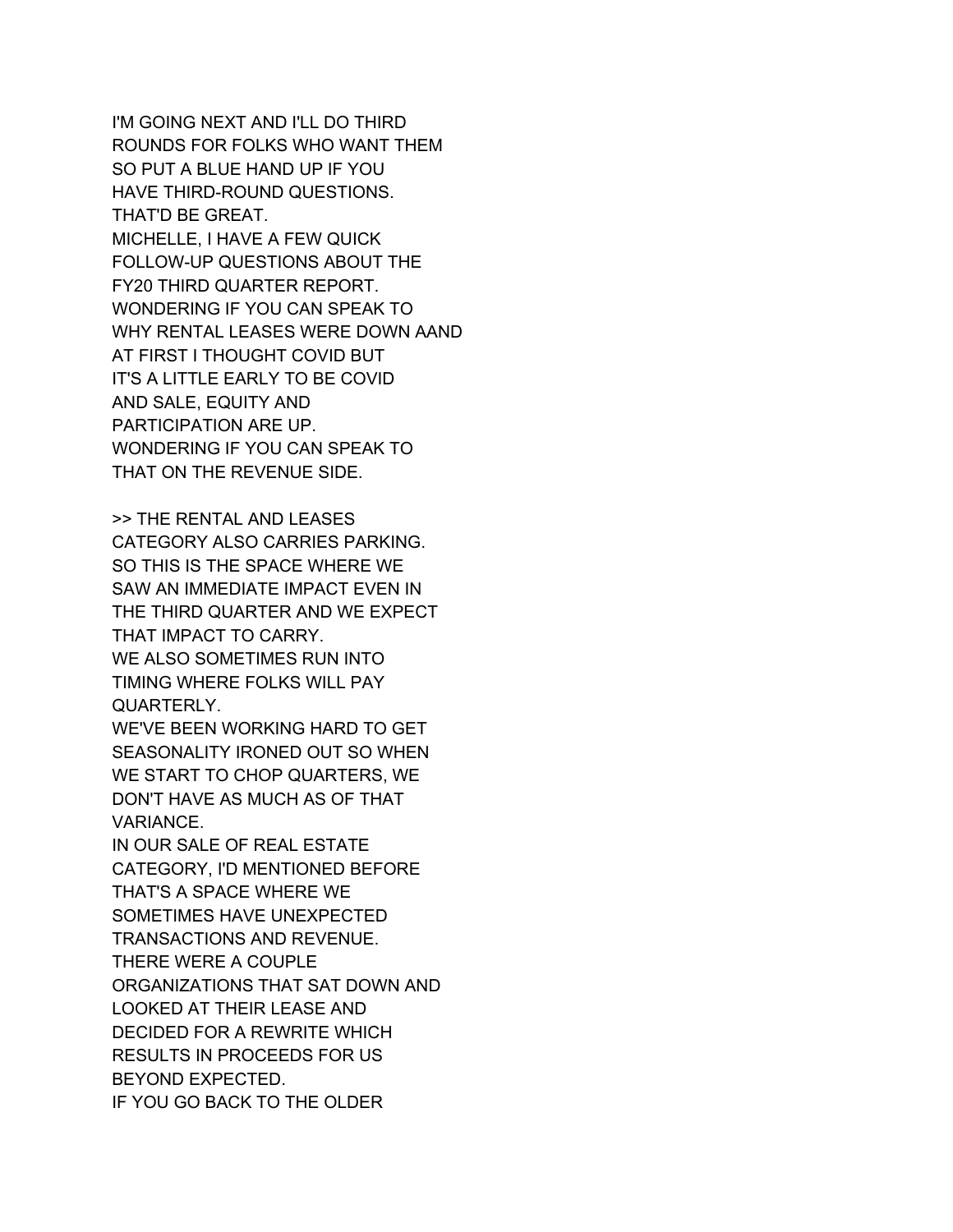BUDGETS, WE'VE BEEN TRYING TO BE A LITTLE BIT MORE MINDFUL ABOUT THE ONE-TIME ITEMS AND WHAT THEY EXISTS OVER A LONG PERIOD OF TIME. WHEN IT IS APPROPRIATE FOR US TO ANTICIPATE REVENUE. ONE OF THOSE EXAMPLES WOULD BE THE SOUTH STATION [INDISCERNIBLE]. THAT WAS ON THE RADAR FOR A WHILE.

WE WEREN'T SURE WHEN IT WAS GOING TO CLOSE BUT IN PREPARATION FOR FY20 WE FELT CONFIDENT IT WAS GOING TO CLOSE SO WE INCLUDED IT IN OUR BUDGET. WE SCHEDULED FOR THE NEXT CYCLE. DOES THAT ANSWER YOUR QUESTION DIRECTLY AS FAR AS THE FLUCTUATION?

>> SOMEWHAT.

YEAH, ON THE EXPENSES SIDE I'M CURIOUS ABOUT THE PROPERTY MANAGEMENT [TECHNICAL DIFFICULTIES] WE'RE FINDING SOME OF OUR PROJECTS ARE NOT ELIGIBLE TO BE FUNDED THROUGH OUR CAPITAL BUDGET.

SO WITH PROPERTY MANAGEMENT WE INCLUDED TWO LARGE PROJECTS FOR THE CHARLES TOWN NAVY YARD FILLING IN THE CULVERT AND SINKHOLE AND DEMOLITION AND REMEDIATION.

THOSE TWO PROJECTS DON'T INCREASE THE VALUE OF OUR ASSETS THEY'RE NOTHING THAT WOULD APPRECIATE OVERTIME SO IT'S AN EXPENSIVE MAINTENANCE PROJECT. WE'RE GETTING INTO A SPACE WHERE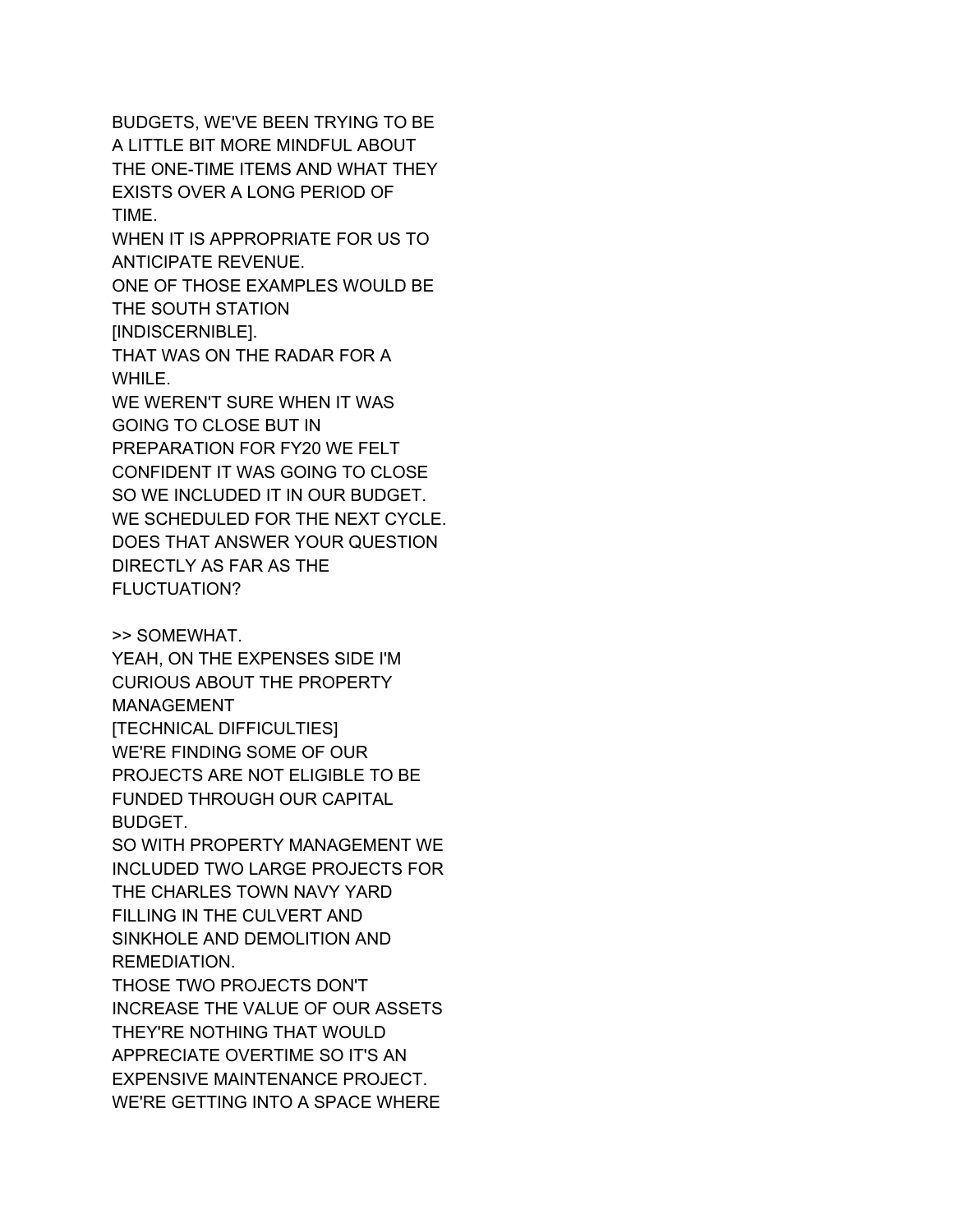SOMETIMES WE HAVE TO BUDGET FOR THE LARGE ITEMS. A BUDGET FOR 108 TAKE YEARS TO GET READY TO GO AND WE GOT IT OUT TO BID AT THE SHUTDOWN HAPPENED.P t WE'RE PUSHING FOR THOSE TO BE INCLUDED IN NEXT YEAR'S BUDGET AND THOSE ARE LEANING TO THE LARGE FLUCTUATIONS WE SEE THIS YEAR.

## >> ALL RIGHT.

AND THEN I HAD MOVING OFF THE Q3 QUESTIONS, CAN YOU TALK A LITTLE BIT MORE WHAT THE EXPOSURE LOOKS LIKE IN THE YEAR AHEAD AND THIS MAY BE FOR DEVIN, WHEN YOU CAME TO THE OTHER HEARING YOU WERE SAYING LEASE IN COMMON IS LIKE 75% OR SOMETHING IN THAT NECK OF THE WOODS IN TERMS OF BPDA OVERALL REVENUE.

>> IT'S STILL EARLY DAYS TO BE HONEST.

THERE ARE TENANTS NOT PAYING THEIR RENT AND SOME WE'RE WORKING WITH TO NEGOTIATE AN AGREEMENT DUE TO COVID-19 AND SOME CANT GET IN THE OFFICE WHICH IS A DIFFERENT ISSUE AND ARE QUICKLY RESOLVING AS THINGS GO ON.

IT'S HARD TO SAY PRECISELY WHAT THE FUTURE HOLDS THERE. MICHELLE AND I DID THINKING ON THIS AND LOOKED AT OUR EXPOSURE TO INDUSTRY AND THE HOTEL LEASES WE HAVE AND THE TOURISM AND PARKING IS A CHUNK FROM CRUISE SHIP PARKING. WE CAN BE CONFIDENT THOSE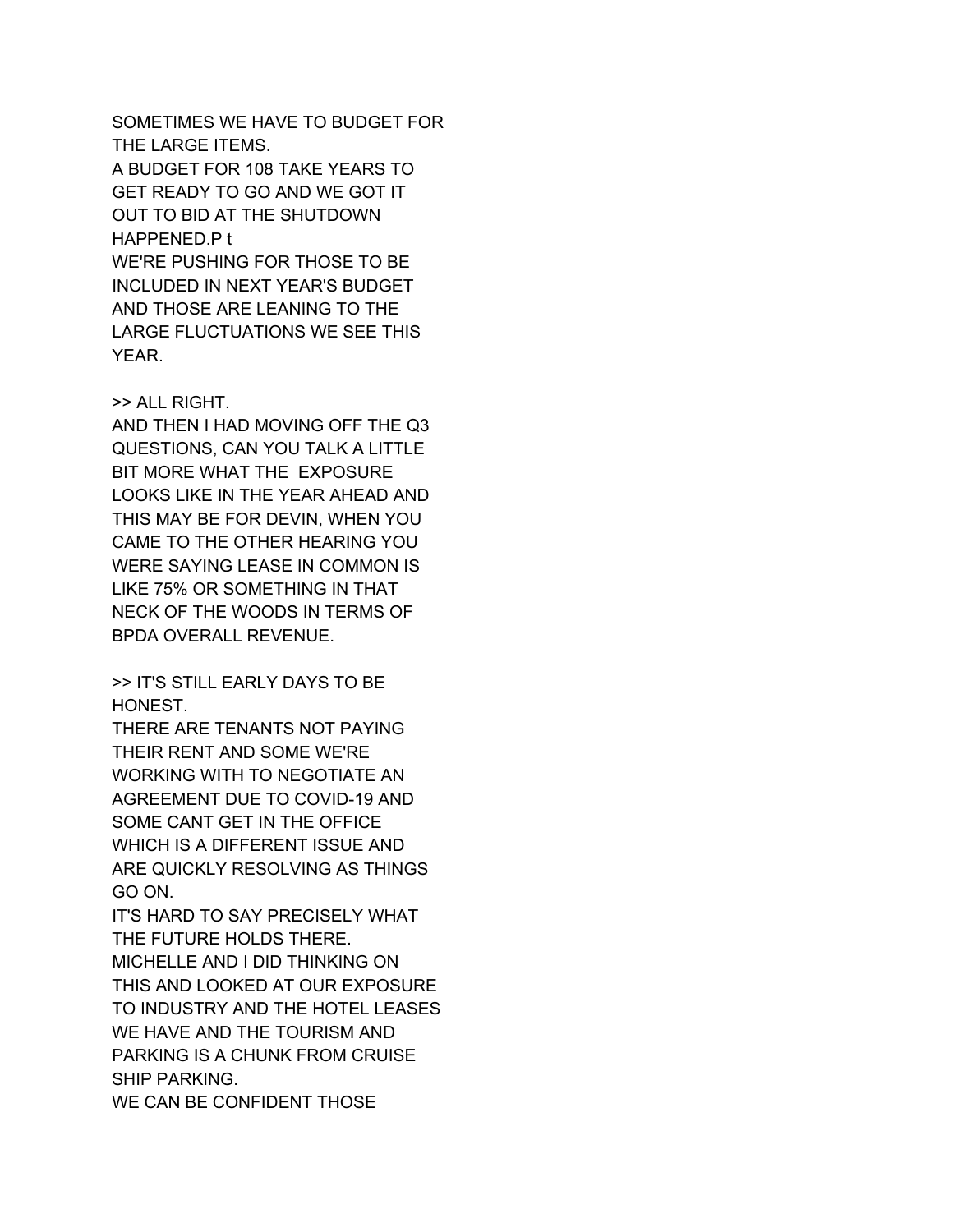REBOUND BACKED UP. THE LONG-TERM GROUND LEASE FOR COMMERCIAL DEVELOPMENT ARE PROBABLY FINE. RETAIL-ORIENTED BUSINESS WE'RE WILLING TO HELP THEM OUT AND FORGO THE RENT. IT'S 70%, 75% OF NORMAL MAY BE A GOOD ESTIMATE. IT COULD BE WORSE MAYBE BETTER. THAT'S OUR MOSTLY FORECAST AT THIS POINT.

>> THANK YOU VERY MUCH. AND THIS MAY BE A QUESTION FOR

LAURA, I'M NOT SURE. IT WAS IN THE QUESTIONS SUBMITTED. YOU MENTIONED EARLIER HOW LONG IT SOMETIMES TAKES US TO GET PLANNING STUDIES INTO ZONING. IT'S DEFINITELY BEEN A FRUSTRATION OF MINE AND WE FIRST MET ON A PROJECT RELATED TO THE STEWART STREET CORRIDOR AND HAD A PLANNING STUDY THAT TOOK A LONG TIME I'M NOT SURE GOT TO ZONING.

>> IT DOES.

>> AND WE WERE WORKING THROUGH A LARGE BPDA IN THE AREA. SO BECAUSE OF THAT I'M INTERESTED IN WHAT'S GOING ON WITH THE COASTAL FLOOD PLAIN AND WHAT THE TIME LINE TO GETTING THAT TO ZONING WILL BE.

>> THERE WAS A LENGTHY PROCESS AND GOT IT TO OUR BOARD I WANT TO SAY LAST FALL.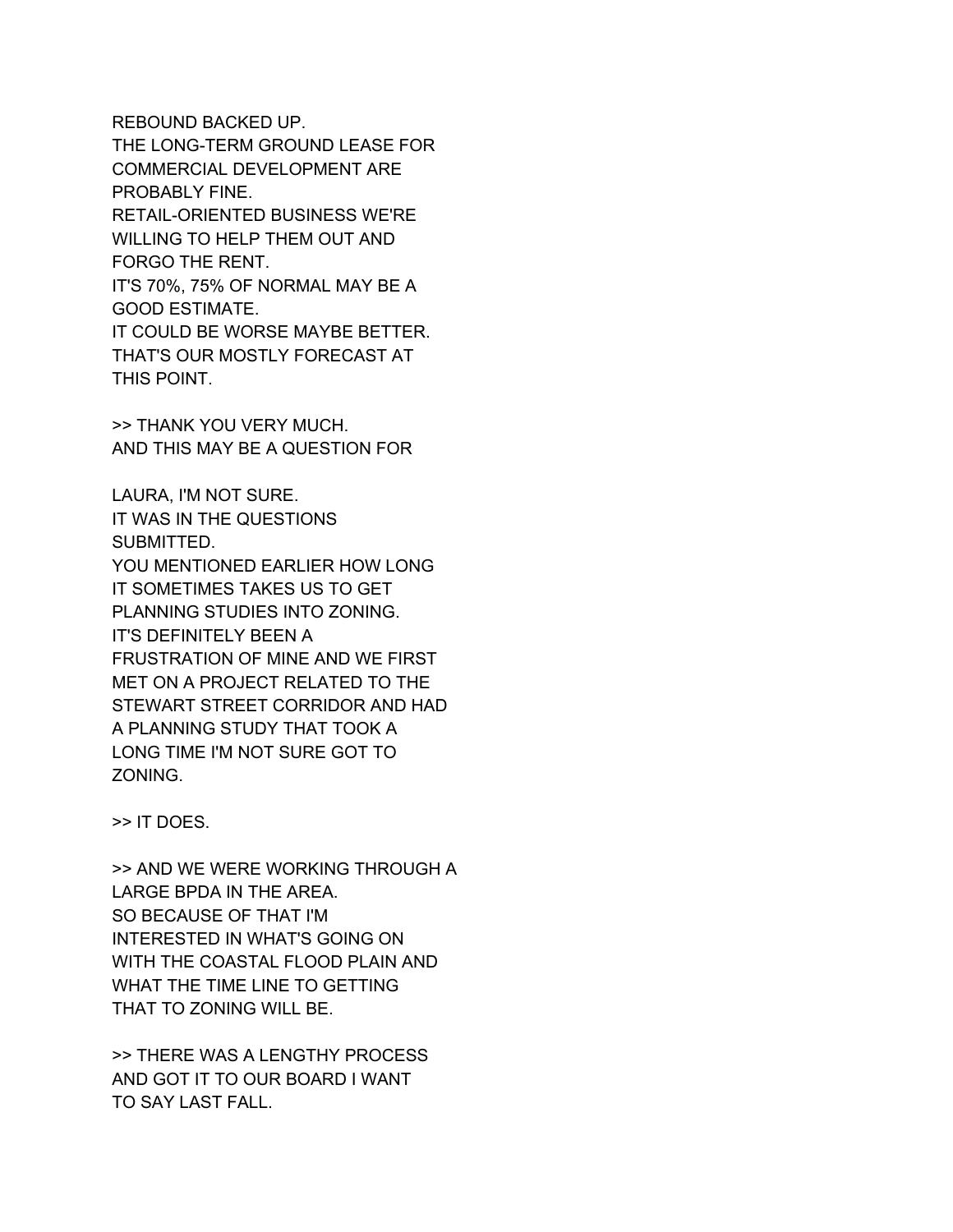WE'VE HIRED SOMEONE TO HELP WRITE THE ZONING TEXT. WE WERE GETTING READY TO GO OUT AND RE-START THE PUBLIC PROCESS IN ADVANCE OF BRINGING THAT TO THE COMMISSION BEFORE COVID BECAME AN ISSUE. FRONT OF MIND, WHEN WE CAN FIGURE OUT HOW TO HAVE PUBLIC PROCESSES VIRTUALLY FOR THE NEXT COUPLE OF MONTHS, IF NOT LONGER, WE'LL BE MOVING FORWARD.

>> THANKS SO MUCH. THAT'S MY TIME. COUNCILLOR BREADON.

>> THE INTEREST RATE DEVELOPMENT POLICY WITH THE THREE TIERS OF LEVELS HASN'T REALLY WORKED WELL FOR ALLSTON BRIGHTON BECAUSE OUR TREASURY DEVELOPMENT UNITS ARE PEGGED AT 70% OF OUR AREA MEDIAN INCOME.

THAT'S NOT THE MEDIAN INCOME IN THE NEIGHBORHOOD AND CITY IN GENERAL.

IS THERE ANY PLAN, I KNOW TIM WAS LOOKING AT REVISING THAT POLICY.

WHERE ARE WE REVISING THE POLICY?

>> I'LL DO MY BEST. THE CITY HAS -- THERE'S BEEN A WORK GROUP LOOKING AT THAT ISSUE FOR A LITTLE WHILE NOW. I THINK ONE OF THE THINGS I WANT TO REITERATE IS 70% OF AMI IS A MAXIMUM. [INDISCERNIBLE]

>> NOT TOO MANY.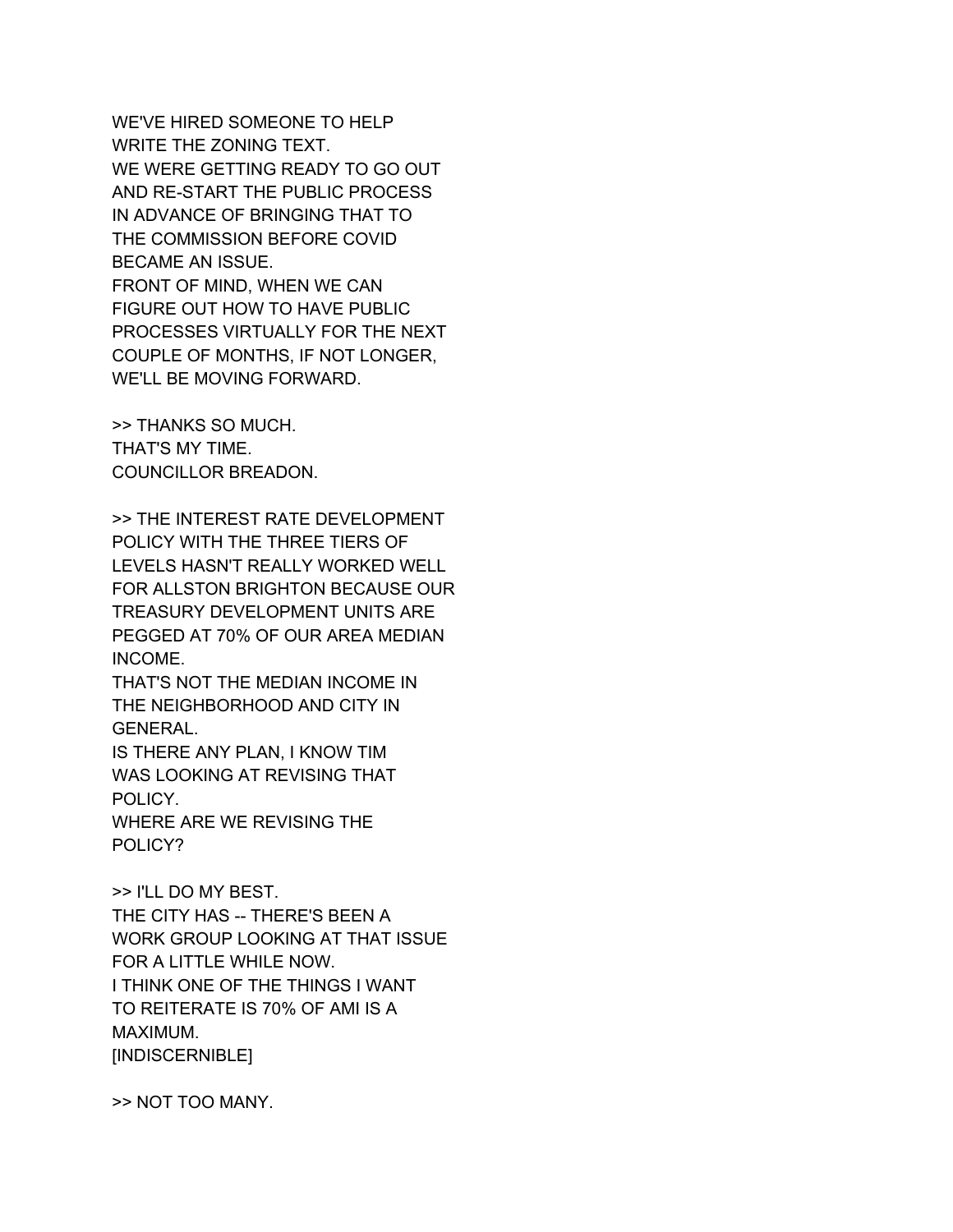>> I THINK WE'VE TRIED TO LOOK AT THE POLICY AND PROVIDE OPPORTUNITIES FOR INCOME LEVELS THAT ARE CAPPED BELOW 70%. THAT'S A LIVE CONVERSATION. AND OTHER ISSUES INCLUDE ABOUT TRYING TO MAKE SURE IEP CAN GET INTO ZONES AS WELL SO IT'S NOT JUST SOMETHING REQUIRING VARIANCES. AND THAT COULD BE A DEEPER DIVE WITH FOLKS. WE HAD STAFF AND TIM DAVIS IS ACTUALLY RIGHT BEFORE THIS CURRENT PUBLIC HEALTH CRISIS, TIM DID MAKE THE SWITCH TO D & D IN A POLICY ROLE BUT STILL INVOLVED WITH THE AGENCY AND DAND ON THE ISSUE. -- BPDA ON THE ISSUE. WE'D BE HAPPY TO PROVIDE A DEEPER DIVE LIVE BUT WE [TECHNICAL DIFFICULTIES] THERE'S PROBABLY SCENARIOS IN TRYING TO OPTIMIZE THE PROGRAM AND PROVIDE AS MANY BENEFITS FOR AS MANY PEOPLE AS POSSIBLE.

>> HOPEFULLY WE CAN GET THAT SOON.

>> I'D BE HAPPY WITH A DEVELOPER CHEAT SHEET. THE FOLKS REVIEWING THE PROJECTS AND FRAs AND NUMBER OF ONE BEDROOMS AND IT TAKES HOURS TO FIND THAT INFORMATION. IT'S NOT USER-FRIENDLY FOR FOLKS TRYING TO MONITOR PROJECTS IN THE AREA.

>> WE LOVE THAT AREA.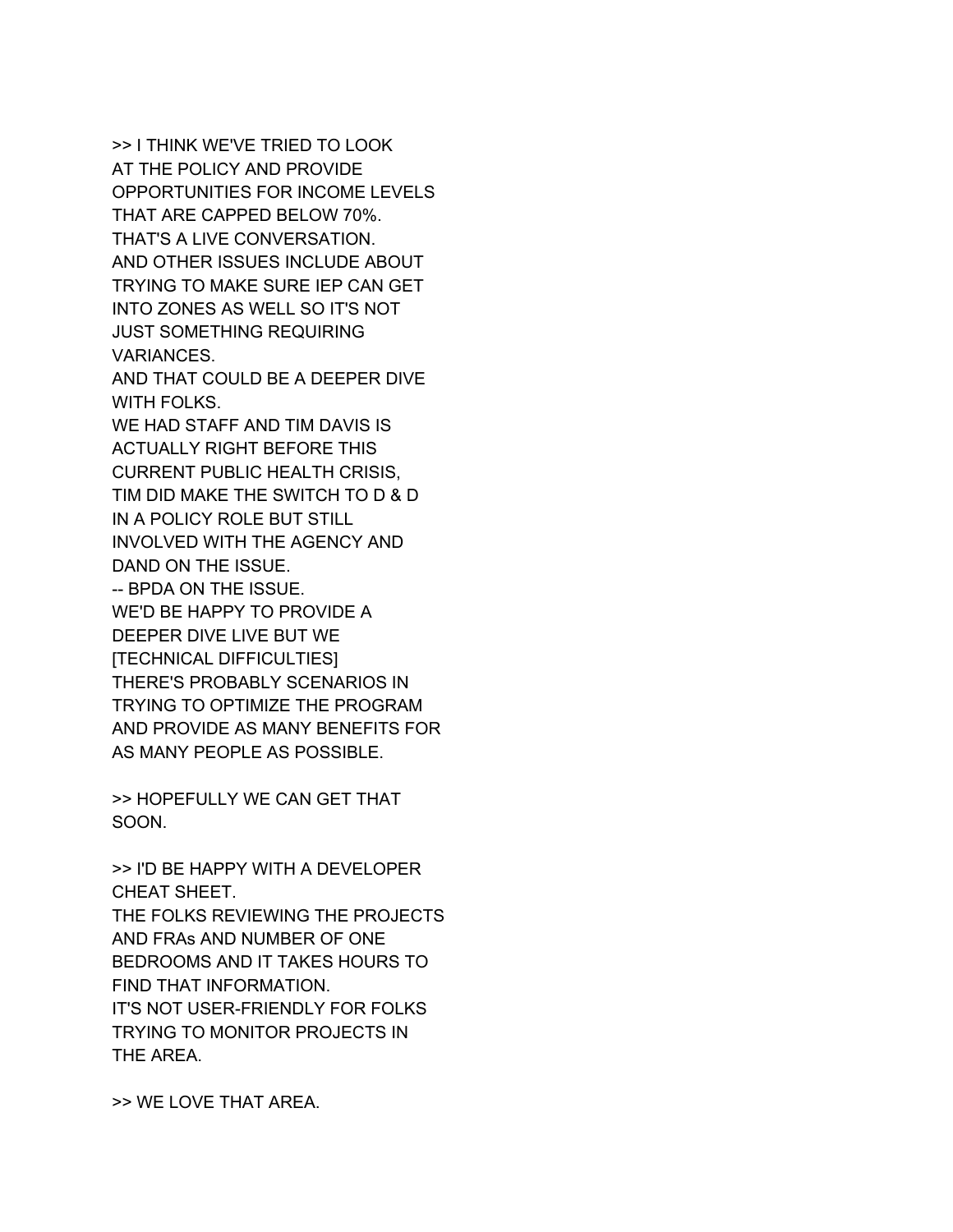I THINK IT'S SOMETHING WE'LL TRY TO FIND AN A WAY TO GET RIGHT ON.

THE WATER AND SEWER COMMISSION IS A BODY INDEPENDENT FROM THE CITY BUT MY CONCERN IS WE'RE SEEING A HUGE AMOUNT OF DEVELOPMENT AND ALSO FACING SEA LEVEL RISE AND THOSE IN THE HARBOR HAVE TO BE VULNERABLE. AND I WONDER IF THAT ISSUE IS BEING THOUGHT ABOUT AND CONFIGURED TO HELP THAT ESSENTIAL INFRASTRUCTURE.

>> I DON'T HAVE A PRECISE ANSWER FOR THAT.

I DO THINK WE SHOULD HAVE THEM AND HAVE BEEN WORKING WITH THEM ON PROPERTY WE ACTUALLY OWN IN MEETING WATER AND SEWER INFRASTRUCTURE CLIMATES AND MAKE THEM MORE CLIMATE RESISTANT. IT'S A TOPIC WE SHOULD PROBABLY CONVENE WITH EXPERTS.

>> AND WITH THE EXPANSION IN RELATION TO HARVARD AND THE HARVARD ALLSTON TFRS -- TASK FORCE HAS BEEN STOOD UP AND MANY WERE ON 20 YEARS AND IT'S UNDER POPULATED AND NEEDS INJECTION OF NEW ENERGY AND PEOPLE AND A LOT OF RECOGNITION OF THE GREAT WORK THEY'RE DOING.

IT'S SOMETHING WITH COMMUNITY PARTICIPATION AND PROCESS TO GET GOOD PROJECTS OUT OF THE BOX AND UP AND READY TO GO. IS THERE ANY PLANS WITHIN THE BPDA TO CULTIVATE SUCH A TASK FORCE AND PUT RESOURCES INTO SUPPORTING AND MENTORING NEW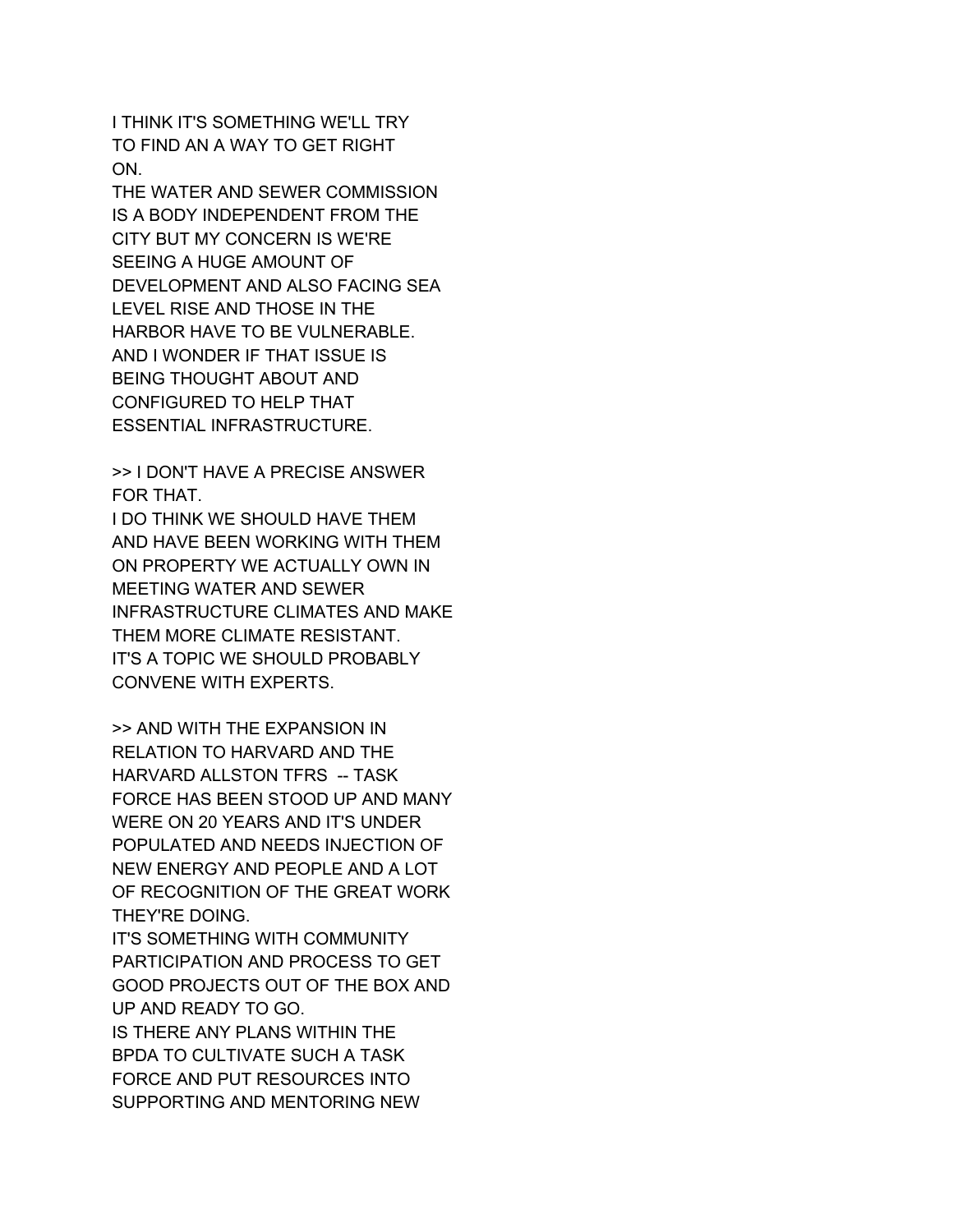PEOPLE AND PUTTING RESOURCES INTO BASIC HUMAN NEEDS AND STUFF LIKE THAT?

>> COUNCILLOR, THE SHORT ANSWER IS YES.

AWAY AGREE THE HARVARD -- WE AGREE THE HARVARD TASK FORCE IS LIGHT AT THE MOMENT.

THE TASK FORCE HASN'T HAD MANY TO CONSIDER IN THE LAST COUPLE YEARS SO IT'S BEEN A SLOWER PERIOD NOR GROUP WE JUST -- FOR THE GROUP.

WE JUST ADD AN INTERNAL MEETING ON THIS TO PRESENT TO DIRECTOR GOLDEN AND I THINK THIS IS ONE OF THE MAIN ISSUES I THINK WE WE HAVE TO WORK TO EXPAND MEMBERSHIP ON THE TASK FORCE AND THINK WITH THE ROLE OF THE TASK FORCE TO TALK THROUGH THAT AND I THINK WE VIEW THAT AS A PARTNERSHIP YOU ASKED THE QUESTION EARLIER AND I THINK IT'S ONE THAT'S BEEN TOUCHED ON HOW TO EXPAND. SHORT ANSWER IS YES AND LONGER ANSWER IS WE CAN'T WAIT TO.

>> AND THE OTHER ISSUE IS I90 REALIGNMENT AND THE WHOLE ISSUE -- I'M OUT OF TIME. YOU AND I HAVE TALKED ABOUT THIS SINCE THE PLANNING STUDY AND PEOPLE FROM TRANSPORTATION WERE AT THE TABLE IT'S ABSOLUTELY ESSENTIAL IN ALLSTON BRIGHTON. THAT'S ALL, THANK YOU.

>> THANK YOU, COUNCILLOR BREADON. IF COUNCILLORS FLYNN,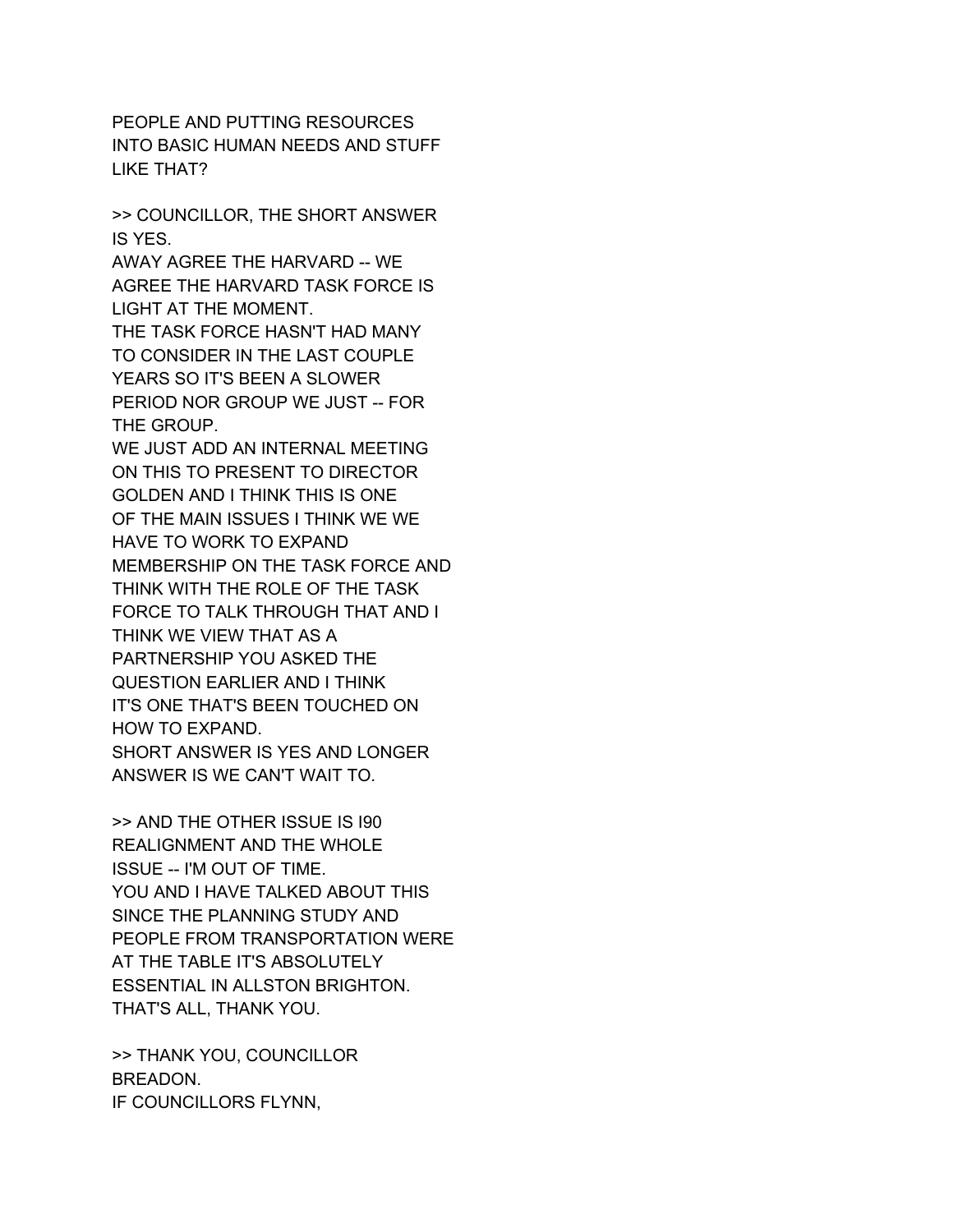ESSAIBI-GEORGE, OR MEJIA HAVE A QUESTION RAISE YOUR BLUE HANDS SO I KNOW. OR RAISE YOUR REAL HANDS. GREAT. I HAVE A COUPLE MORE. THE MAIN ONE I ALLUDED TO IN MY QUESTIONS AND CAME UP IN THE

LANDMARKS HEARING. I THINK YOU OR SOMEONE OR MAYBE MICHELLE IN HER OPENING PRESENTATION SAID PRESERVATION WAS FRONT AND CENTER. WE DON'T HAVE THE KIND OF EXPERTISE IN HISTORIC PRESERVATION NECESSARILY ON STAFF AT THE BPDA AND IN OTHER CITIES THE HISTORIC PRESERVATION PIECE THE EXPERTISE THAT SITS AT LANDMARKS WOULD BE MORE FULLY INTEGRATED INTO OUR PLANNING SITE AND I'M WORRIED SO I'D LOVE TO HEAR WHAT KIND OF CONCRETE RESOURCES YOU FEEL THE TEAM HAS ON THAT FRONT.

>> WITHIN URBAN DESIGN AND THAT DEPARTMENT AND THE PLANNING DIVISION THERE'S A NUMBER OF INDIVIDUALS TRAINED IN HISTORIC PRESERVATION.

A NUMBER IN FACT CAME FROM THE LAND MARKS COMMISSION AND WORK WITH US AND HAVE BEEN THERE A LONG TIME.

IT'S FRONT OF OUR MIND ESPECIALLY WITH A PLAN DOWNTOWN WHICH YOU WERE LOOKING FOR SOME MORE INFO ON AND PRESERVING DOWNTOWN AND FINDING PLACES WE CAN GROW.

ONE THING I CAN SAY IS WHILE WE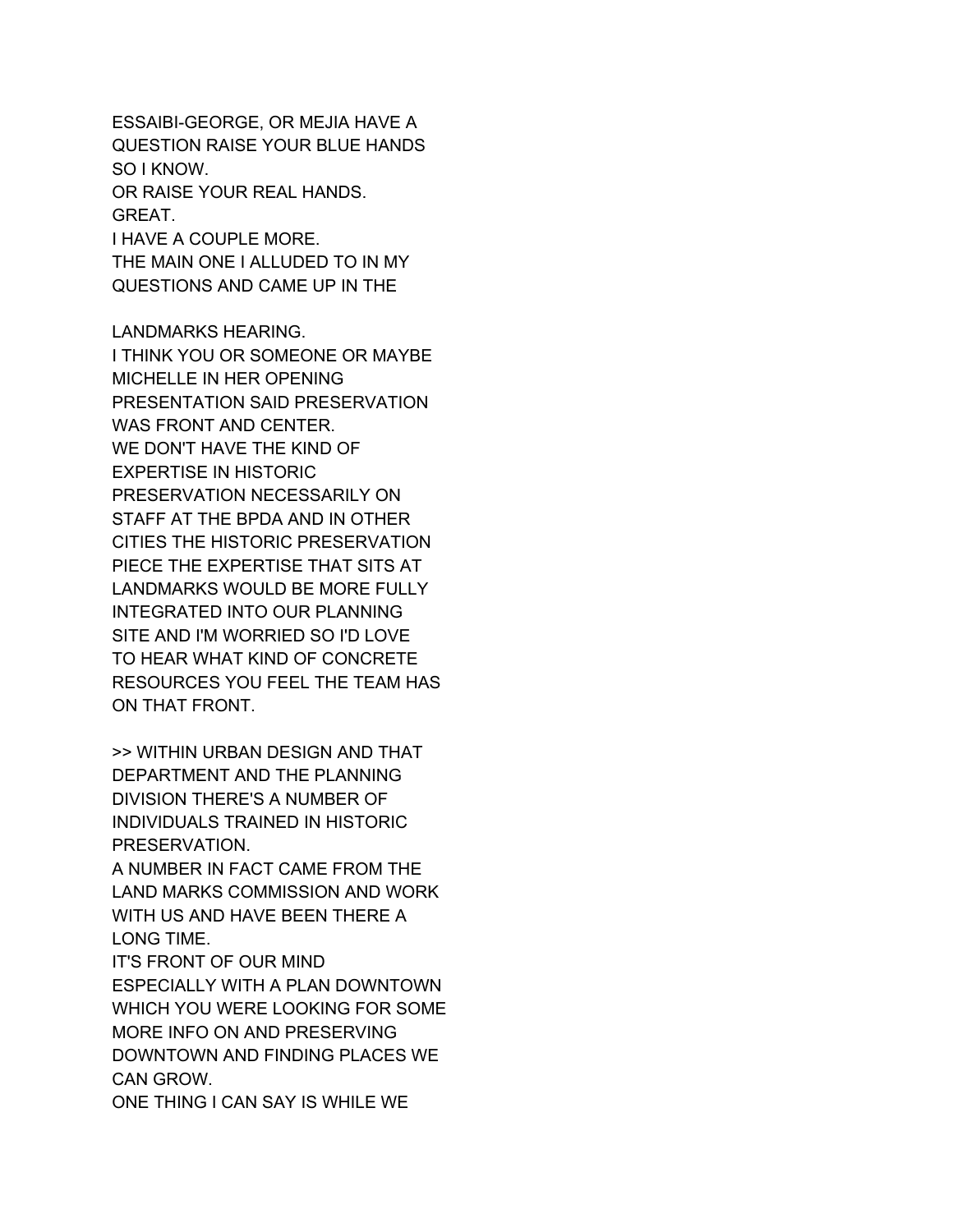HAVE PEOPLE TRAINED IN PRESERVATION AND FAZE -- IT'S FRONT OF OUR MIND WE WORK CLOSELY WITH THE LANDMARK COMMISSION STAFF AND HAVE REGULAR COORDINATION MEETINGS WITH THEM.

THE QUESTION YOU'RE TRYING TO GET AT MAY BE BETTER HANDLED IF WE WERE TO HAVE A CONVERSATION WITH THE ENVIRONMENT DEPARTMENT TOGETHER.

I DON'T NECESSARILY SEE IT AS SOMETHING THAT WE'RE LACKING ESPECIALLY WITH PLAN DOWNTOWN. WE'RE DOING OUR BEST TO ELEVATE THE INVENTORY THERE BECAUSE WE KNOW IT'S OUTDATED AND IT'S A CRITICAL PART OF MOVING FORWARD.

>> YEAH, NO.

I THINK THE CHALLENGES AND TTE PLACES AND THE PROCESS WHERE'S THE LANDMARKS COMMISSION FORMALLY COME IN ARE ALL AT THE END.

>> THEY'VE BEEN THERE SINCE THE BEGINNING.

>> AND THE PLAN DOWNTOWN I SEE THAT AND THERE'S A LOT OF OPPORTUNITY THERE AND OUR SYSTEM.

I'D LOVE TO BE PART OF THAT CONVERSATION HOW WE INTEGRATE BETTER ESPECIALLY BECAUSE THERE'S A DIFFERENCE BETWEEN PRESERVATION PLANNING AND THINKING ABOUT HOW YOU PRESERVE THE NATURE OF A NEIGHBORHOOD VERSUS DEALING WITH HEY, THIS BUILDING THAT MIGHT COME DOWN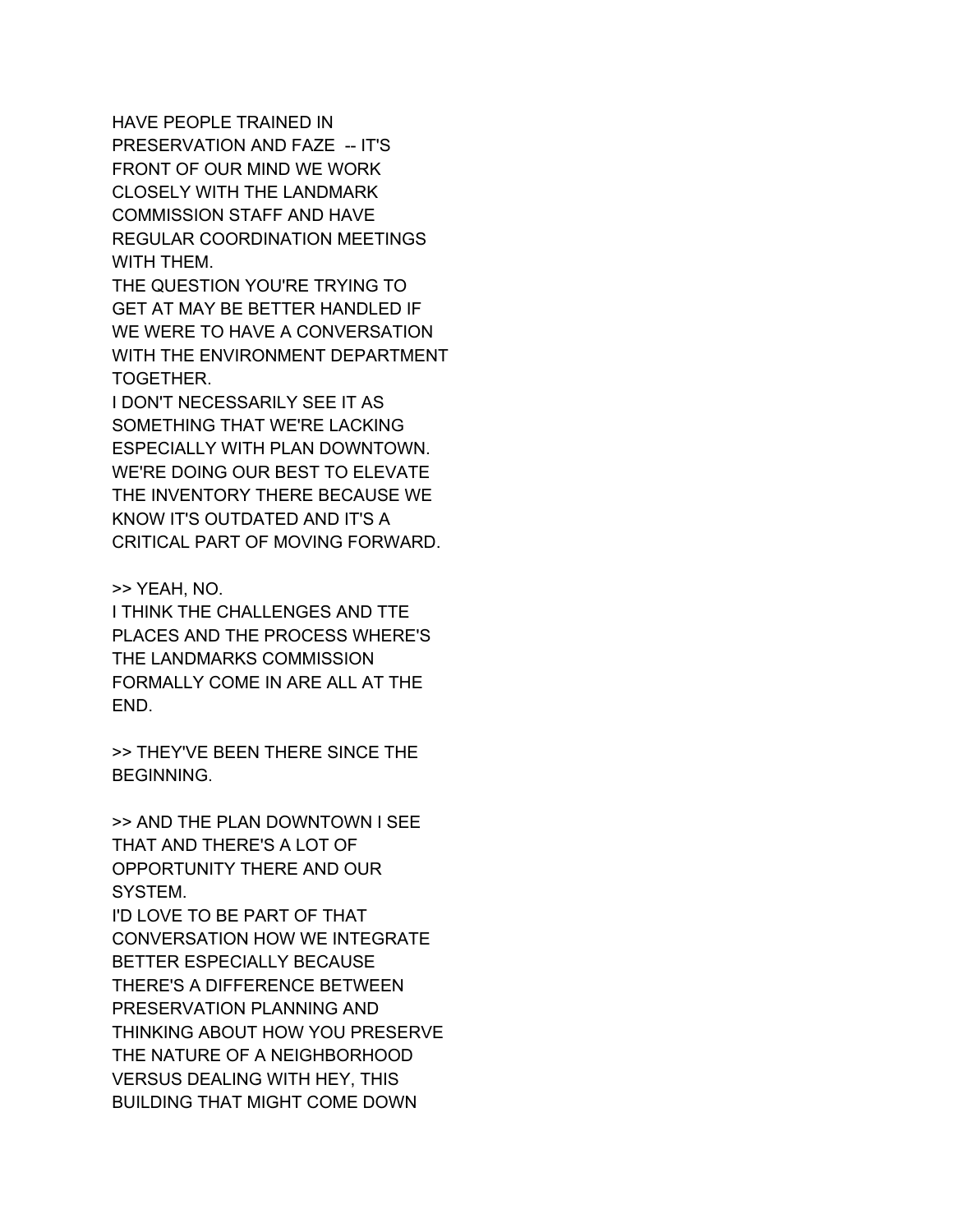HAS A PART I THINK WE SHOULD PRESERVE IT. ONCE YOU ADD THAT IN A PIECEMEAL WAY AND THE SAME WAY YOU WANT TO PLAN FOR AFFORDABILITY AND MOVING IT UPSTREAM.

>> I THINK THE ANSWER IS MORE COLLABORATION SO --

>> AND I'M NOT SURE IF THIS IS YOU OR JOHN BUT I ASKED A QUESTION ABOUT PLAN DOWNTOWN DOES SEEM AT LEAST IN THEORY A MOVE TOWARDS MAYBE HAVING MITIGATION TIED TO BONUSES AND IS BUILT IN WITHOUT NEEDING A VARIANCE TO HANG IT ON. I DON'T KNOW IF SOMEONE CAN SPEAK TO THAT AND THE PROCESS OF THAT BEING A MODEL ELSEWHERE TO

RATIONALIZE PLANNING IN THE CITY.

>> WE DON'T HAVE INCLUSIONARY ZONING IN THE ZONING CODE. ABSENT THAT THE WAY TO MOVE THESE THINGS FORWARD AND BE ABLE TO GET LINKAGE AND IDP UNITS IS PLANNING BUT WAY ROBUST PROCESS LIKE PLAN DOWNTOWN, COMING UP WITH A FRAMEWORK THAT IS STRICT IN WHAT CAN GO IN THE PLAN DEVELOPMENT AREAS I FEEL WITHIN THE FRAMEWORK WE'RE OKAY BUT CROSSING FINGERS WE CAN MOVE THE IDP PROCESS AND THE ZONING CODE FORWARD TO MOVE AWAY FROM THAT. WE'LL CONTINUE TO WORK WITH YOU.

>> OKAY. I THINK THOSE ARE ALL OF MINE.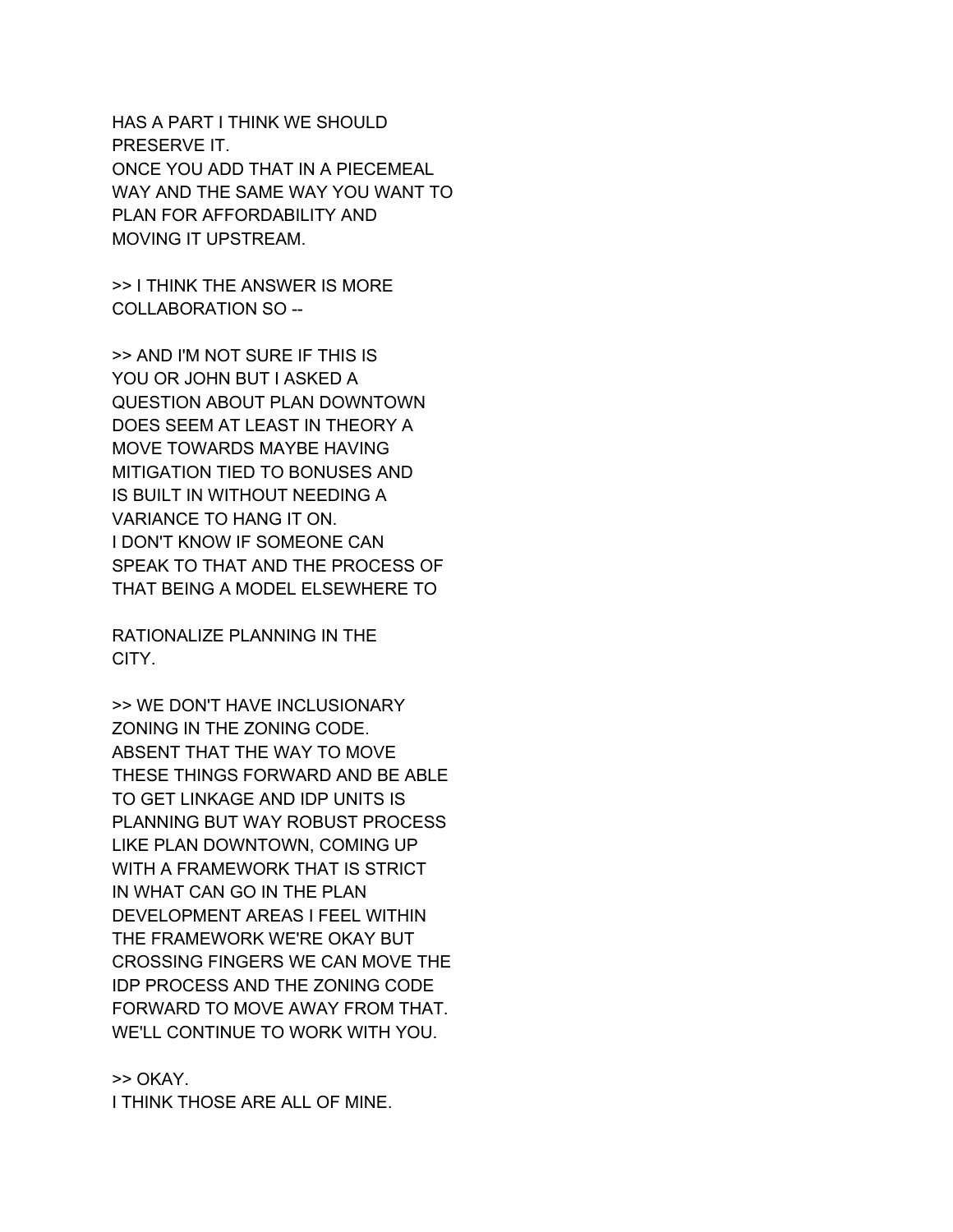I JUST WANT TO CHECK. I HAVE A COUPLE PEOPLE IN THE WAITING ROOM FOR PUBLIC TESTIMONY POTENTIALLY. IF SARAH OR TONY, IF YOU'RE HERE TO TESTIFY IF YOU CAN PUT UP YOUR BLUE HAND OR SOMETHING IN THE CHAT TO LET ME KNOW. SARAH IS. I'M NOW GOING TO RECOGNIZE SARAH

McCANNANT. PLEASE IDENTIFY YOURSELF. YOU'RE RESIDENCE OR WHO YOU REPRESENT AND SPEAK FOR A COUPLE MINUTES, THAT'D BE GREAT.

>> THANK YOU, COUNCILLOR BOK I'M WITH THE HARBOR FRONT NEIGHBORHOOD ALLIANCE AND MY REMARKS FOCUS ON THE FUTURE OF COMMUNITY ENGAGEMENT AND THE BPDA PUBLIC MEETINGS AND THE NEW

NORMAL. IN THIS HEARING WE HEARD THAT THERE WILL BE A ROLLOUT OF SOFT ENGAGEMENT PLANNING.

THIS MONTH WE ALSO SAW THE BPDA BOARD MEETING INCLUDED A VIRTUAL COMPONENT AND ZPA ALSO GOING VIRTUAL.

JUST WANTED TO RECOGNIZE THE IMPORTANCE THAT PUBLIC COMMUNICATION ABOUT THESE VIRTUAL MEETINGS AND THE COMMUNICATION OF POLICY AND PROCEDURAL CHANGES NEED TO BE MADE WELL IN ADVANCE SO THE PUBLIC ISN'T CAUGHT OFF GUARD BY THE RE-ENGAGEMENT OF PUBLIC MEETINGS AND POSTING OF MEETING POLICY AND THE ADVENT OF SUMMER AND GIVEN THE PANDEMIC IS CHANGING THE WAY WE INTERACT,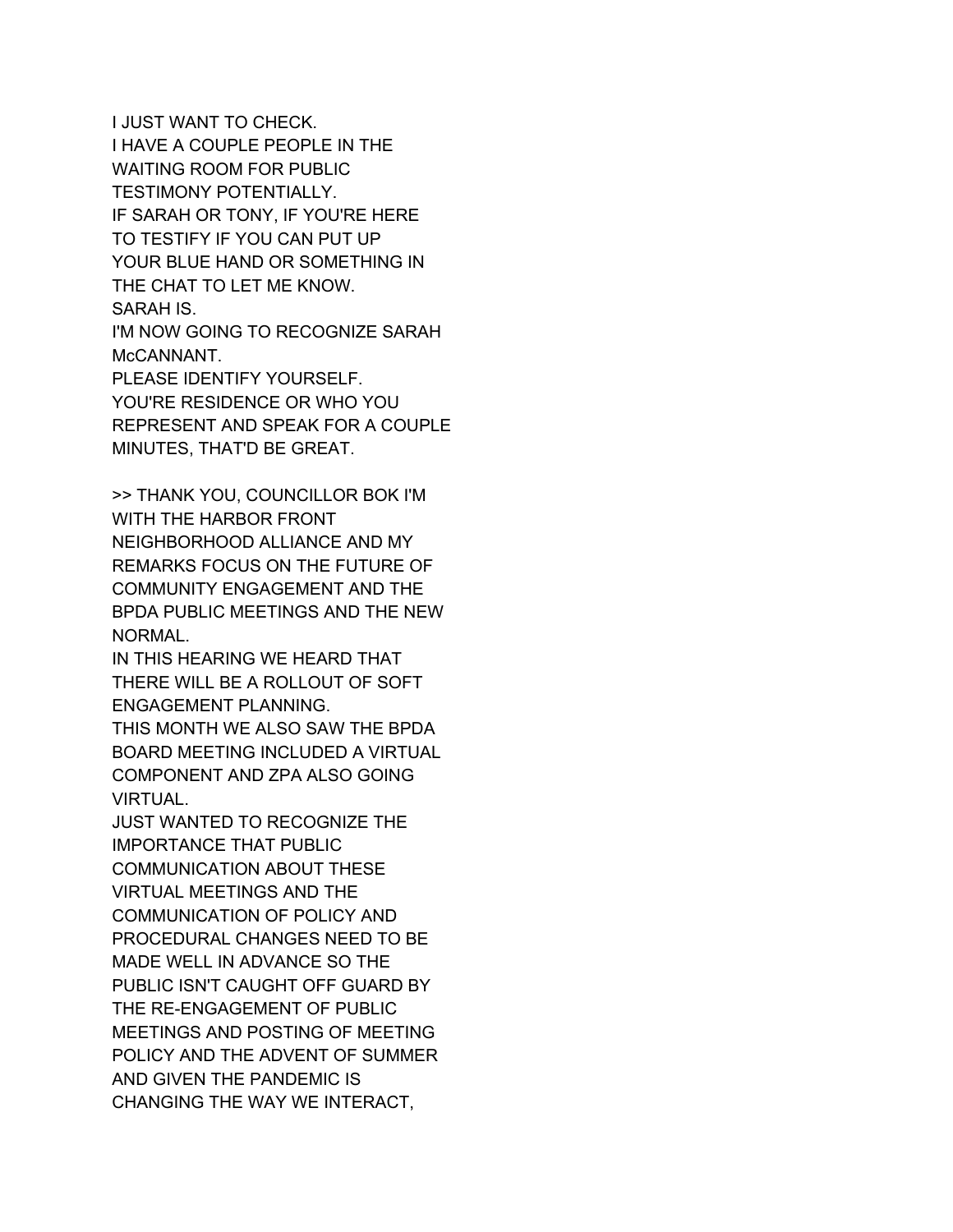VERY INTERESTED UNDERSTANDING HOW VIRTUAL ENGAGEMENT WILL BE INFORMATIVE, EQUITABLE AND SOLICIT FEEDBACK IN A WAY THAT'S MEANINGFUL.

HOW BPDA WILL MEET RESIDENTS WITHOUT DEVICES AND CONNECTIVITY AND TRAINING PEOPLE ON THE DEVICES AND NEW TECHNOLOGIES. LANGUAGE ACCESS AND BROADENING THE AVENUE OF COMMUNICATION TO MAKE PEOPLE MORE AWARE OF OPPORTUNITIES FOR ENGAGEMENT AND FINALLY WHAT RESOURCES THE BPDA IS LOOKING TO PUT TOWARDS A NEW NORMAL PUBLIC ENGAGEMENT PROCESS?

IS THERE IN-HOUSE TALENT RUNNING VIRTUAL PUBLIC ENGAGEMENT WITH THE COMBINATION OF SMALLER MEETINGS IN PERSON? IS THIS GOING TO BE SOMETHING

THAT IN-HOUSE CONSULTANTS AND WE ENCOURAGE IF THERE COULD BE AN ALLEGATION OF FUNDS FOR THIS PROCESS.

WITH THE PUBLIC ENGAGEMENT AND MEETINGS, IT APPEARS THERE COULD BE AN OPPORTUNITY WHERE REPRESENTATION BY NEIGHBORHOOD ASSOCIATIONS AND CIVIC GROUPS IN THAT WORK GROUP WOULD BE BENEFICIAL IN ASSISTING THE FORMATION OF AN ACCESSIBLE AND EQUITABLE MEETING FOR MAT AND WE'D BE HAPPY TO OFFER ASSISTANCE IN THAT ENDEAVOR. AND QUICKLY, ALSO ENCOURAGED TO HEAR ABOUT A COMMUNITY-DRIVEN PLANNING APPROACH UTILIZING BPDA OWNED REAL ESTATE. WOULD LIKE TO LEARN MORE ABOUT THE BPDA-OWNED PROPERTY AND THE